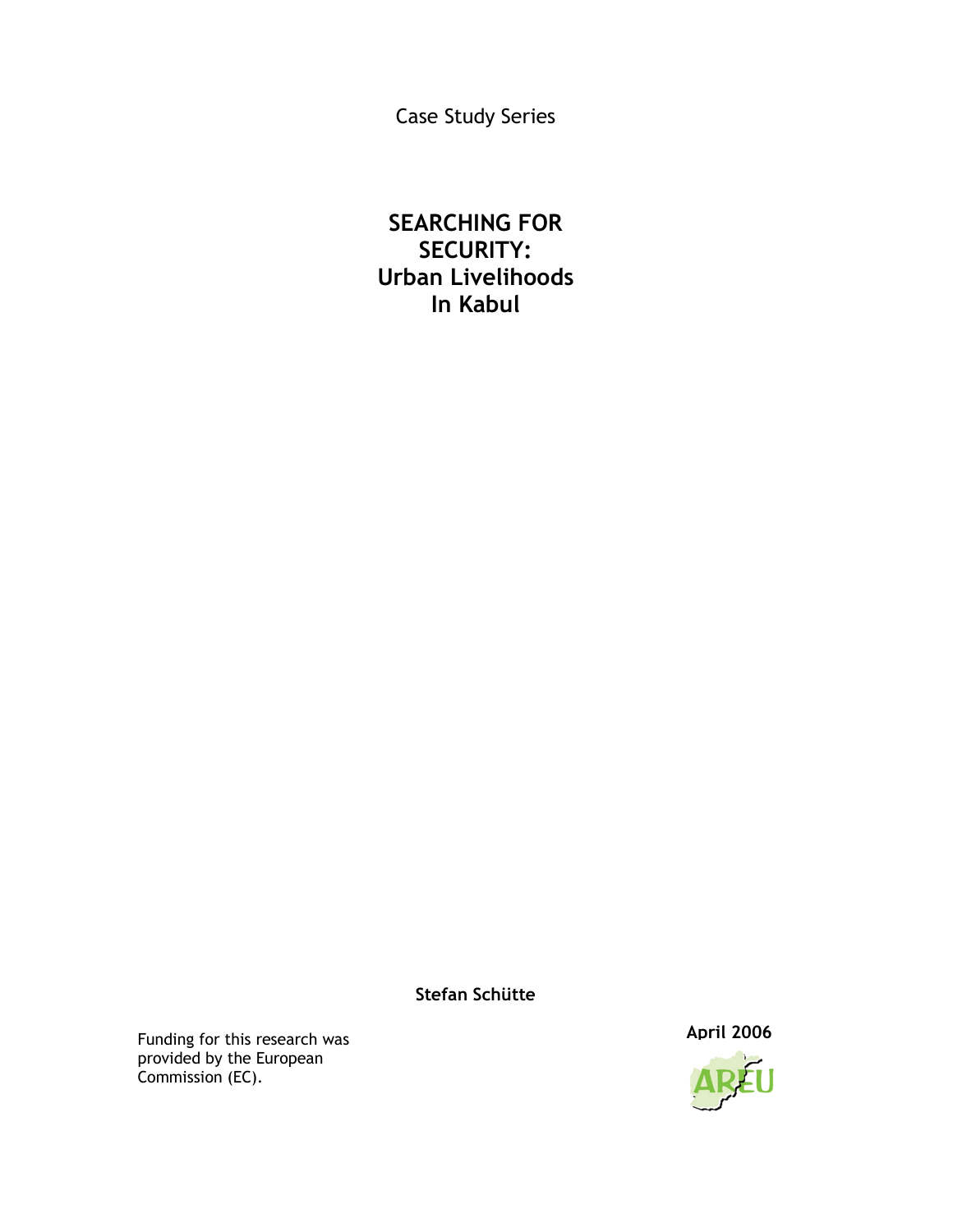© 2006 Afghanistan Research and Evaluation Unit. All rights reserved. The views and opinions expressed in this report do not necessarily reflect the views of AREU.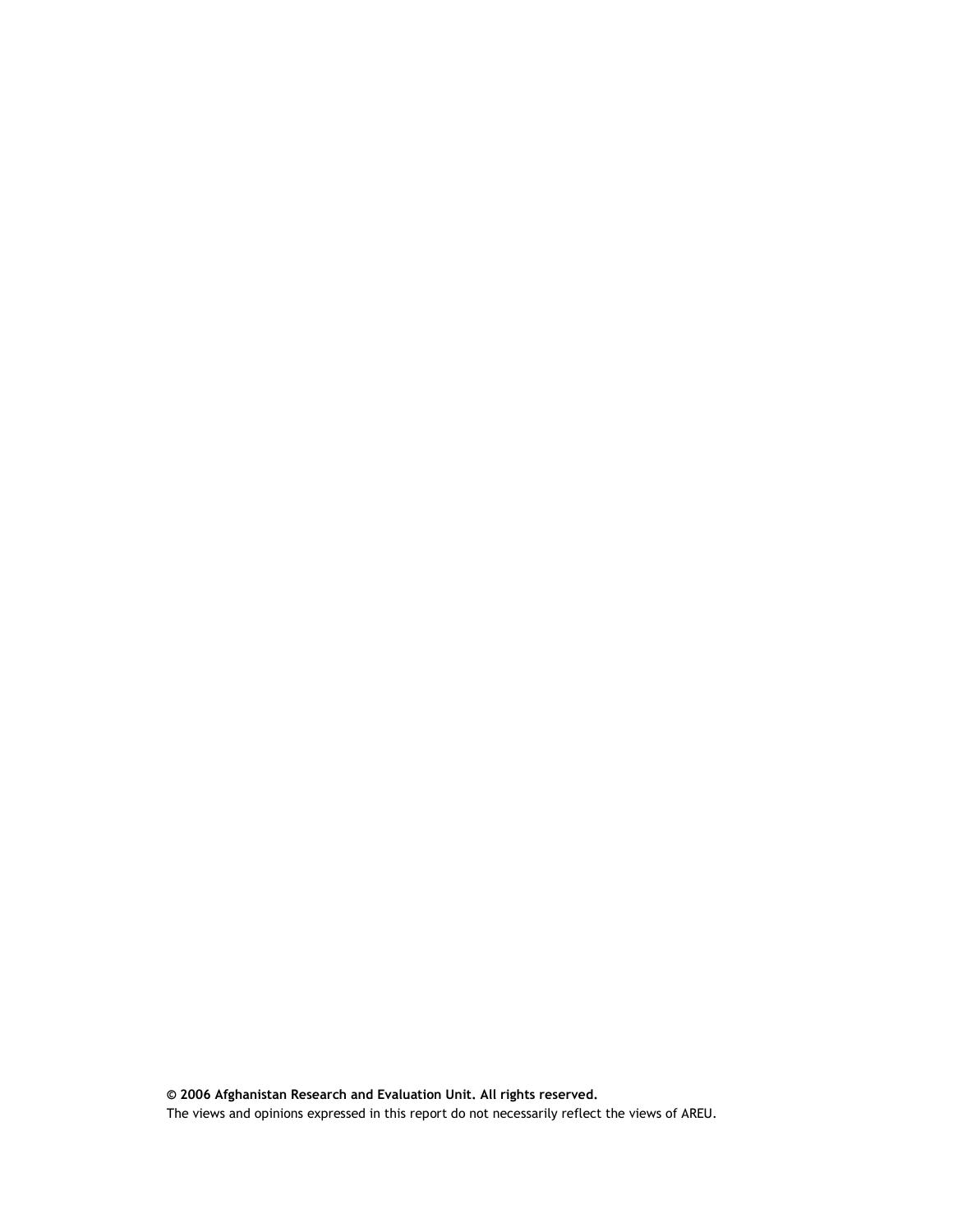## About the Author

Stefan Schütte, Ph.D. is a social geographer who has carried out extensive research into urban and rural vulnerability and social networks in south India. His work has included study of the impact of tea-growing on the rural livelihoods and food security of tribal groups in Tamil Nadu, and study of marginalised urban communities in Banaras. Dr Schütte holds a doctorate degree in social geography from the South Asia Institute of the University of Heidelberg.

## About the Afghanistan Research and Evaluation Unit

The Afghanistan Research and Evaluation Unit (AREU) is an independent research organisation that conducts and facilitates action-oriented research and learning that informs and influences policy and practice. AREU also actively promotes a culture of research and learning by strengthening analytical capacity in Afghanistan and by creating opportunities for analysis and debate. Fundamental to AREU's vision is that its work should improve Afghan lives.

AREU was established by the assistance community working in Afghanistan and has a board of directors with representation from donors, UN and multilateral organisations and non-governmental organisations (NGOs).

Current funding for AREU is provided by the European Commission (EC), the United Nations Assistance Mission in Afghanistan (UNAMA), the World Bank, the United Nations High Commissioner for Refugees (UNHCR), Stichting Vluchteling and the governments of the United Kingdom, Canada, Denmark, Switzerland and Sweden. Funding for this research was provided by the EC.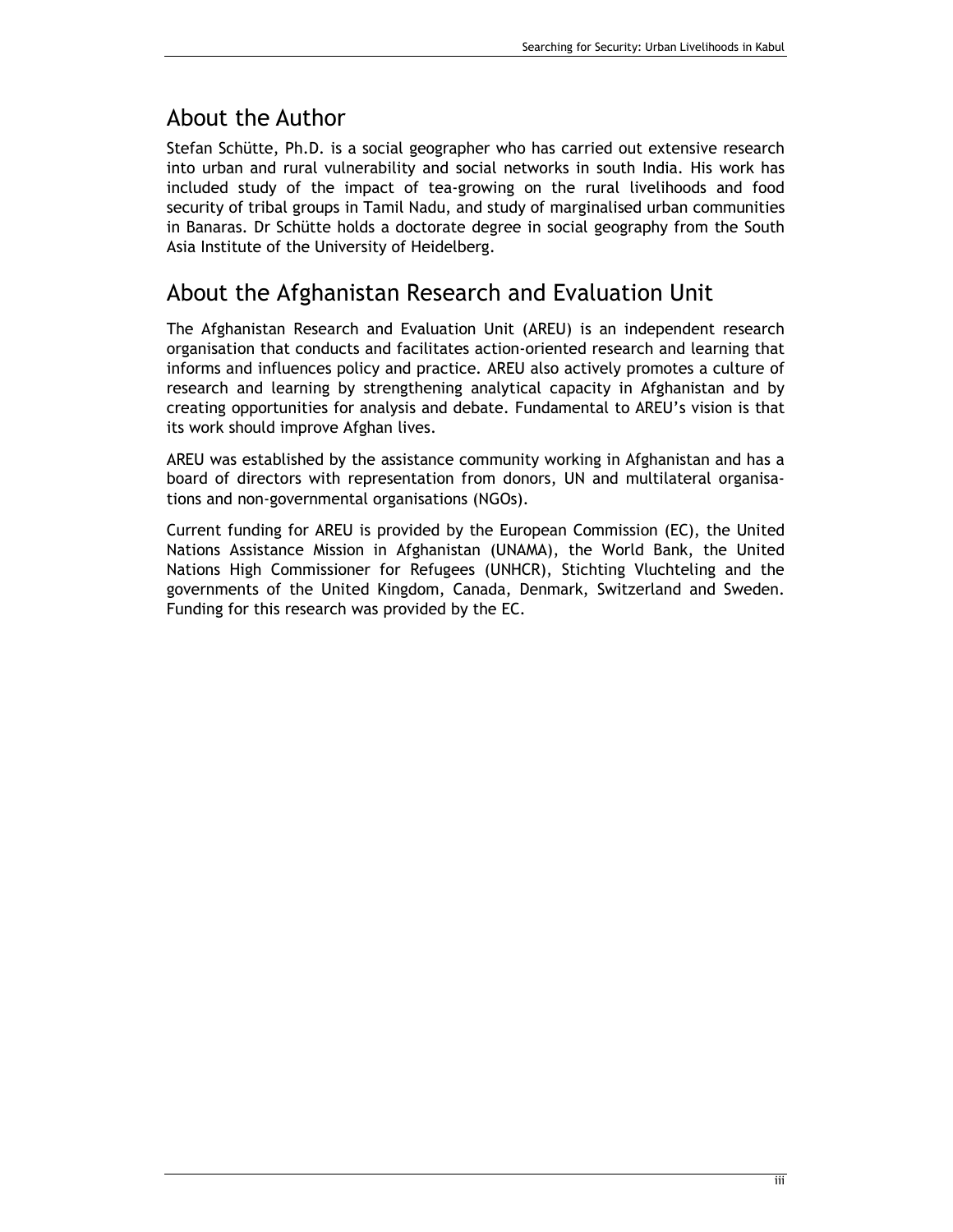# Acknowledgements

I would like to thank the many people who made this study possible. First, my thanks go to the 40 households in Kabul.\* We asked a lot of them, visiting them often twice a month without having much more to offer than our curiosity, but they were nevertheless very cooperative and answered our questions with remarkable patience. That this is the case is also because the team of research assistants have established very trusting and friendly relationships with the participating households. Leena and Anil did a great job, and without their endeavours, research like this would have not been possible.

I would also like to thank the communities in all the sites, who helped us to identify the households in a number of focus group discussions, as well the very supportive wakil-e gozars and local community councils.

Final thanks goes to Paula Kantor for her assistance with some of the data analysis and writing of this report, and Brandy Bauer for editing it.

Stefan Schütte, April 2006

<sup>\*</sup> Names of respondents have been changed to protect their anonymity.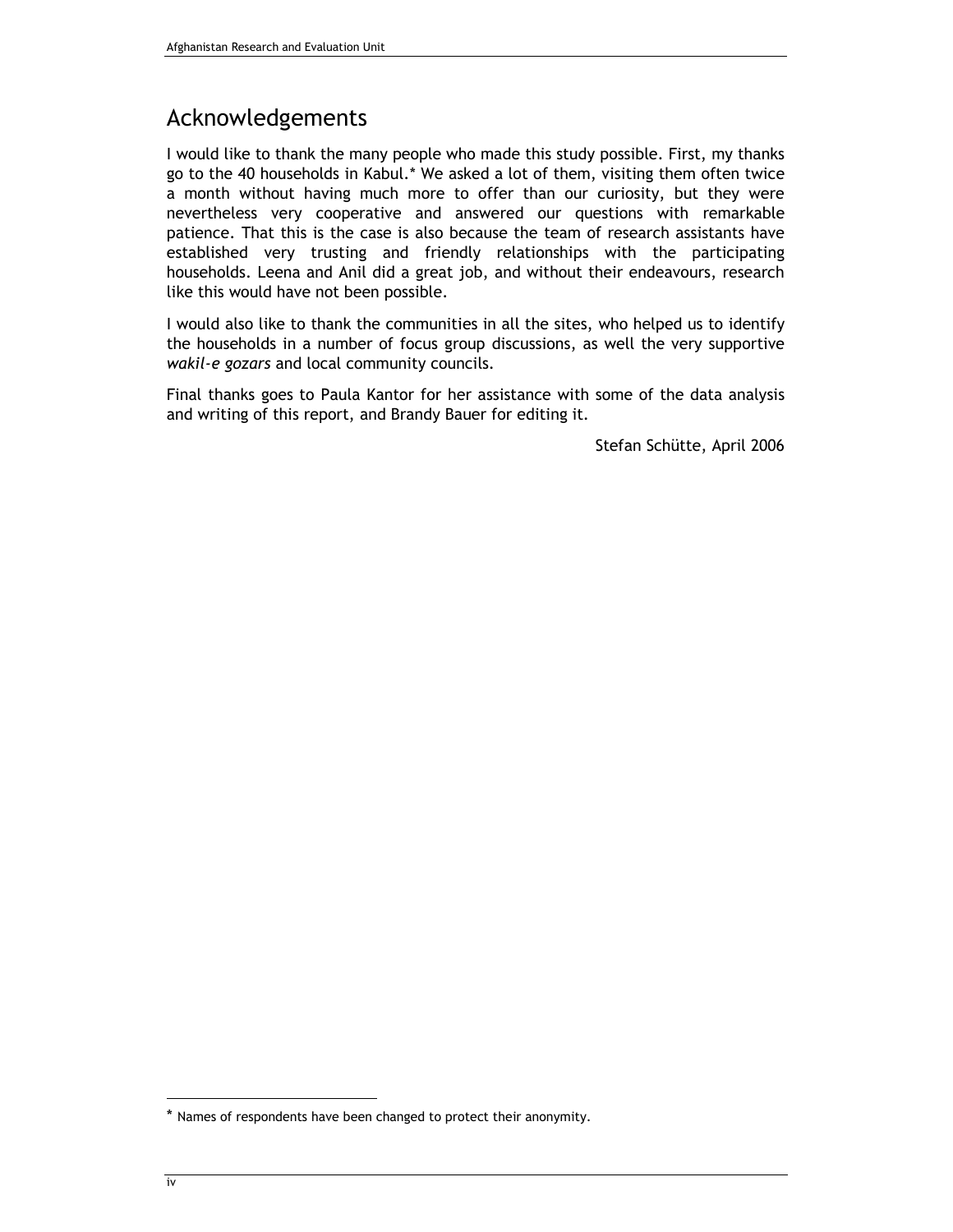# Glossary

| Afghani (or Afs) | official Afghan currency; US\$1=~50 Afs                                                                                               |
|------------------|---------------------------------------------------------------------------------------------------------------------------------------|
| ashar            | communal, reciprocal work (typically around life cycle events)                                                                        |
| chador           | long cloth used to cover a woman's body                                                                                               |
| esphand          | wild rue; believed to ward off evil spirits                                                                                           |
| gharibkar        | work activities carried out by the poor                                                                                               |
| kaffan           | white funeral cloth used in burying the dead                                                                                          |
| kitabche barq    | municipal electric bills                                                                                                              |
| kitabche safahi  | municipal sanitation papers                                                                                                           |
| ograyi           | form of credit in which goods are loaned to seller and paid for<br>after final sale                                                   |
| mozarebat        | partnership agreement in which one person provides money or<br>assets and the other time and labour, from which profits are<br>shared |
| purdah           | cultural practice of separation of women from men; literally<br>"curtain"                                                             |
| qawm             | from Arabic, meaning people, nation, tribe, group and<br>indicating a solidarity group                                                |
| shura            | local/community council                                                                                                               |
| wakil-e gozar    | neighbourhood representative                                                                                                          |
| wasita           | relations to powerful people                                                                                                          |
| zor abad         | informal settlement, literally "place taken by force"                                                                                 |

# Acronyms

| <b>ACF</b>  | Action Contre la Faim                    |
|-------------|------------------------------------------|
| <b>AKTC</b> | Aga Khan Trust for Culture               |
| <b>AREU</b> | Afghanistan Research and Evaluation Unit |
| GoA         | Government of Afghanistan                |
| HH          | household                                |
| <b>IDP</b>  | internally displaced person              |
| <b>NGO</b>  | non-governmental organisation            |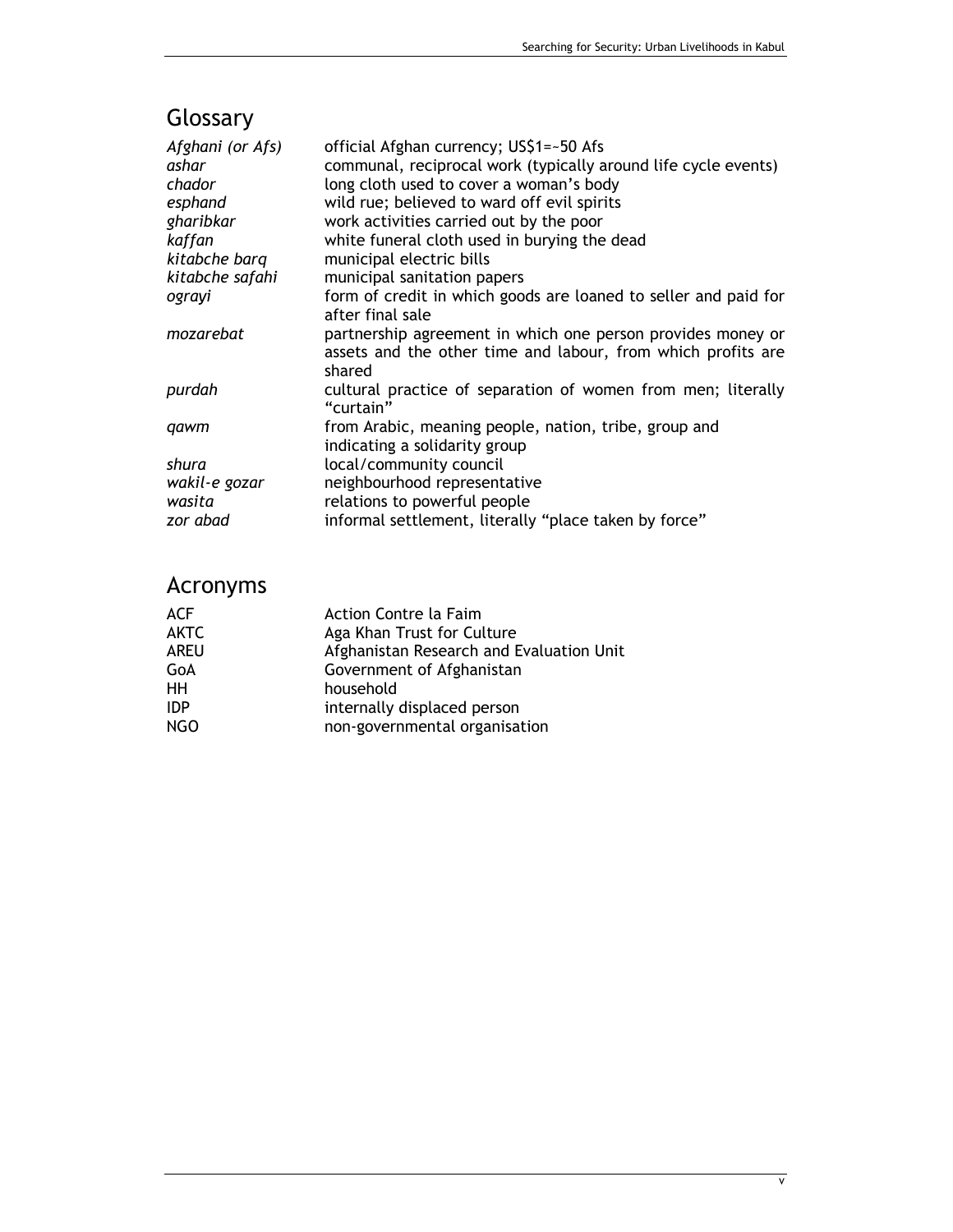# Contents

|            | About the Author                                                                | iii |  |  |
|------------|---------------------------------------------------------------------------------|-----|--|--|
|            | About the Afghanistan Research and Evaluation Unit<br>iii                       |     |  |  |
|            | Acknowledgements                                                                | iv  |  |  |
| Glossary   |                                                                                 | ٧   |  |  |
| Acronyms   |                                                                                 | ۷   |  |  |
| 1.         | Introduction                                                                    | 1   |  |  |
| 2.         | The City of Kabul                                                               | 3   |  |  |
| 3.         | Methodology                                                                     | 5   |  |  |
| 4.         | Urban Livelihoods in Kabul from a Household Perspective                         | 8   |  |  |
| 4.1<br>4.2 | The shape of things: households, their contexts and<br>access to basic services | 9   |  |  |
|            | Activity portfolios: what households do to make<br>their living                 | 14  |  |  |
| 4.3        | Asset portfolios: what households have to make<br>their living                  | 28  |  |  |
| 4.4        | Risk and coping: how households act and react in the<br>face of adversity       | 44  |  |  |
| 4.5        | Inside the household: dynamics and internal relations                           | 47  |  |  |
| 5.         | As Time Goes By: Changes, Life Paths and Shifting<br>Patterns of Vulnerability  | 51  |  |  |
| 5.1        | Movements along the continuum of livelihood security<br>and vulnerability       | 53  |  |  |
| 5.2        | Indicators of urban livelihood security and vulnerability<br>in Kabul           | 58  |  |  |
| 6.         | Conclusions and Their Implications for Policy and<br>Practice                   | 59  |  |  |
|            | Appendix 1: Profiles of Ten Households Studied in Depth                         | 65  |  |  |
| References |                                                                                 | 69  |  |  |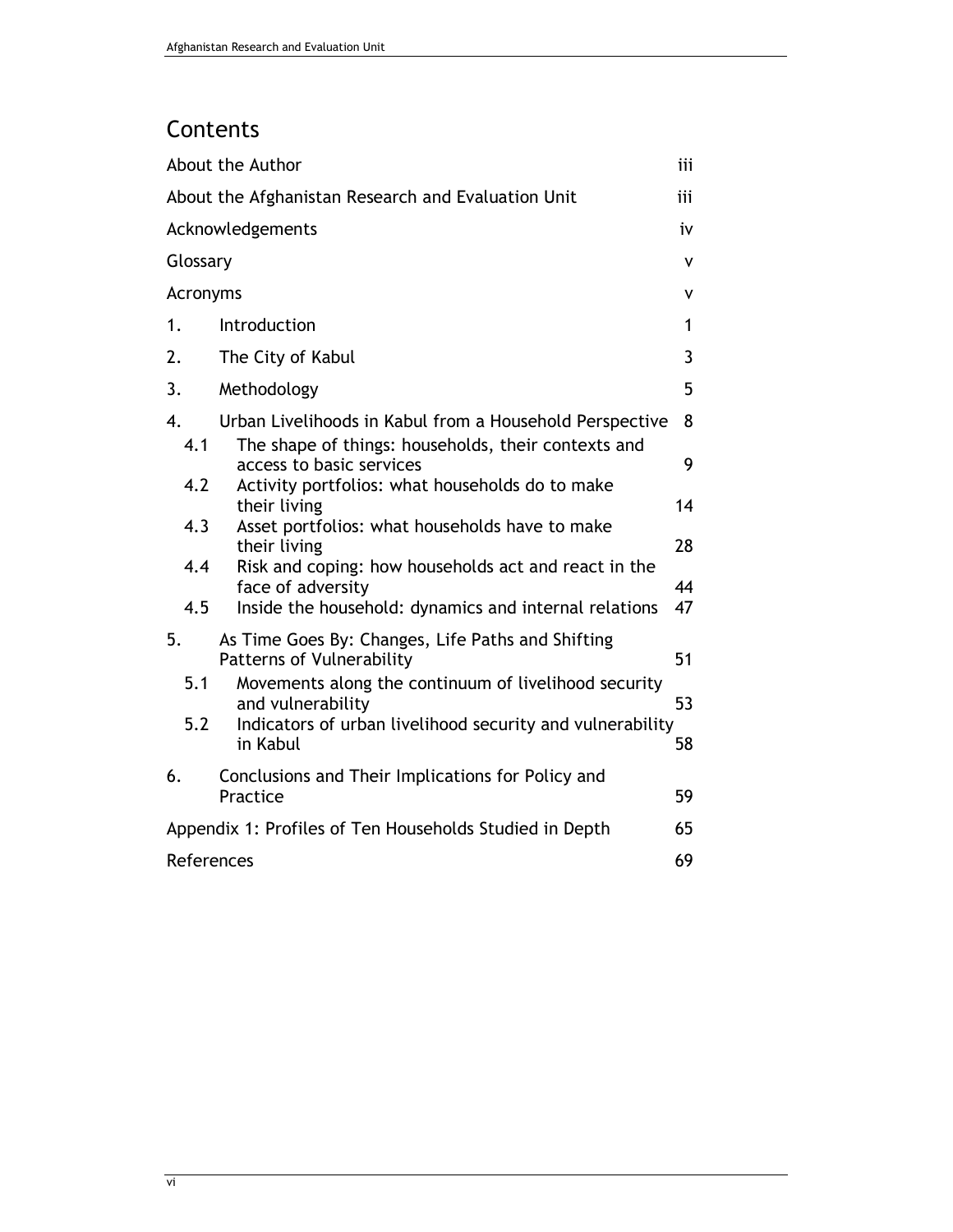## 1. Introduction

All major cities in Afghanistan have experienced significant population growth during the last decade. This trend is ongoing, with estimates expecting a doubling of urban populations by the year 2015.<sup>1</sup> Given these accelerated urban growth rates and the attendant challenges they pose for urban planning and management, astonishingly little is known about the actual situation of urban residents in Afghanistan, and the realities regarding how poor urban dwellers lead their lives.

The Afghanistan Research and Evaluation Unit (AREU) has carried out an urban livelihoods research programme in three major Afghan cities to address this crucial knowledge gap. The research attempts to develop a detailed and comprehensive understanding of the diverse livelihood strategies of the urban poor and vulnerable, and how and why adopted strategies change over time. This is done with the overall objective to inform a policy formulation process that builds on the capabilities, needs and priorities of poor and vulnerable urban populations and to assist aid actors to develop appropriate, effective and practical interventions that strengthen the livelihoods of the urban poor. To achieve these objectives, AREU conducted longterm research documenting the changing livelihood strategies of poor urban households in the cities of Kabul, Jalalabad and Herat over the period of one year, as well as two complementary short-term case studies carried out in the cities of Mazar-i-Sharif and Pul-e Khumri.<sup>2</sup>

The present case study deals with the livelihoods of the urban poor and vulnerable in the Afghan capital of Kabul and is the first in a series of three studies exploring conditions in the long-term study sites. It focuses on five interconnected themes:

- 1. Access to services: identifying how basic services (i.e. water, health, education, housing and land) are accessed on the household level.
- 2. Household economic activities: exploring the sources of livelihoods and types of work in different households and assessing patterns of labour market participation, household income, production, consumption and investment activities.
- 3. Household resource bases: exploring the shape of asset portfolios among urban households and relating them to risk experiences.
- 4. Household exposure to risks and response strategies: identifying the most common risks to urban livelihood security in Kabul from a household perspective and investigating how people cope with and manage those risks.
- 5. Intra-household dynamics: investigating households' internal division of labour, internal allocation of time and resources, and internal decision-making processes.

These themes have been longitudinally investigated through recurrent visits to the same households over a period of 12 months. Consequently, the question of change over time becomes a crucial aspect of the analysis permeating these themes. Economic changes and livelihood trajectories of households can be reconstructed, and their movements in the continuum of livelihood security and vulnerability documented. Drawing on this analysis, a central aim of the study is to establish viable indicators that explain these movements and to isolate characteristics and determinants that shape and differentiate the situations of the urban poor and

<sup>&</sup>lt;sup>1</sup> Government of Afghanistan (GoA), 2004, Securing Afghanistan's Future, Kabul: GoA.

 $^2$  Schütte, S., 2006, Poor, Poorer, Poorest: Urban Livelihoods and Vulnerability in Mazar-i-Sharif, Kabul: Afghanistan Research and Evaluation Unit; and Schütte, S., 2006, Dwindling Industry, Growing Poverty: Urban Livelihoods in Pul-e Khumri, Kabul: Afghanistan Research and Evaluation Unit.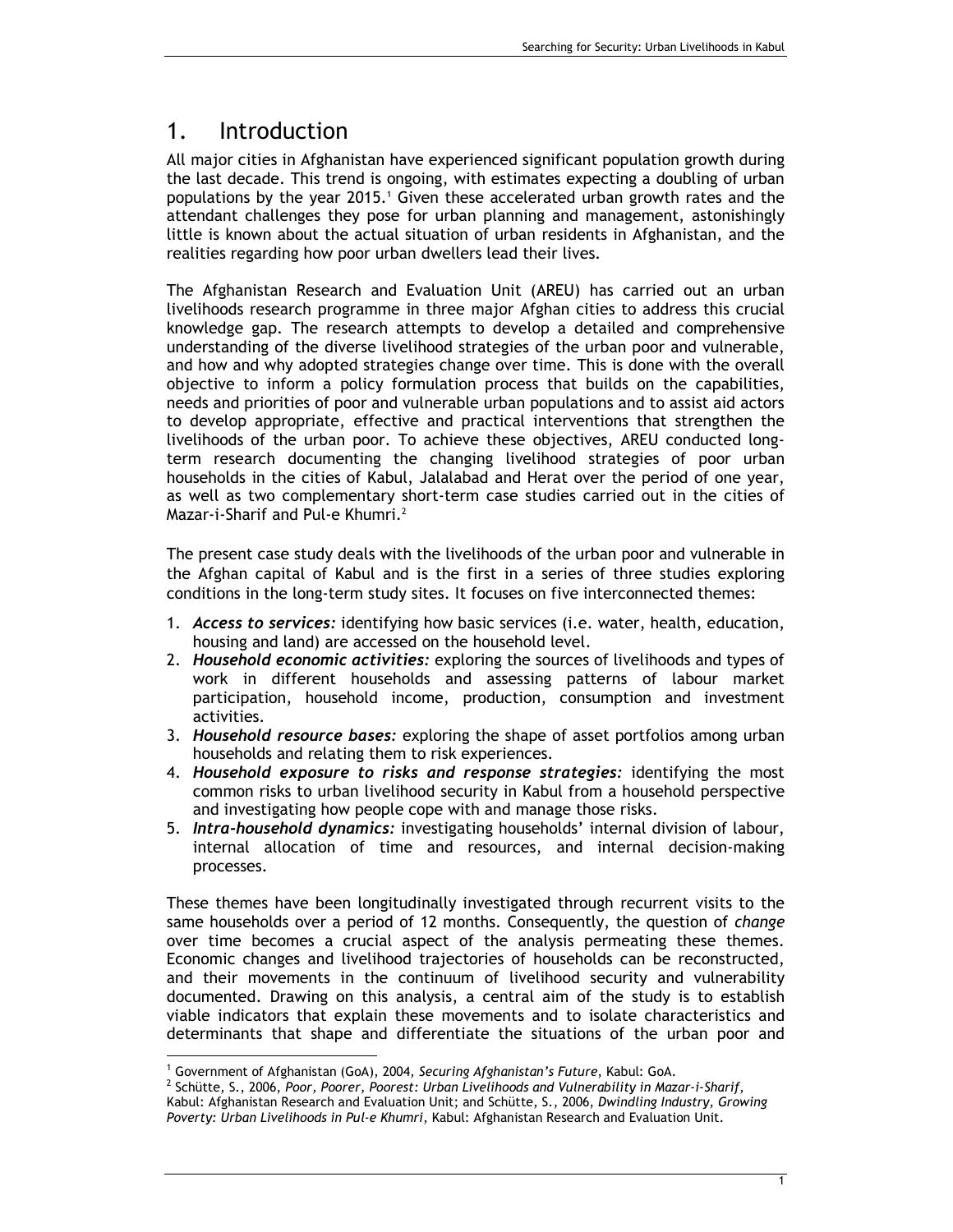vulnerable in Kabul. This will not only help to explain the heterogeneity of urban poverty and why some households manage to achieve longer term well-being while others have to endure poverty, but also will supply policymakers and practitioners with a tool that will assist in developing programmes and interventions aimed at addressing the needs of the urban poor and vulnerable in Afghanistan to an extent and with a diversity that is appropriate.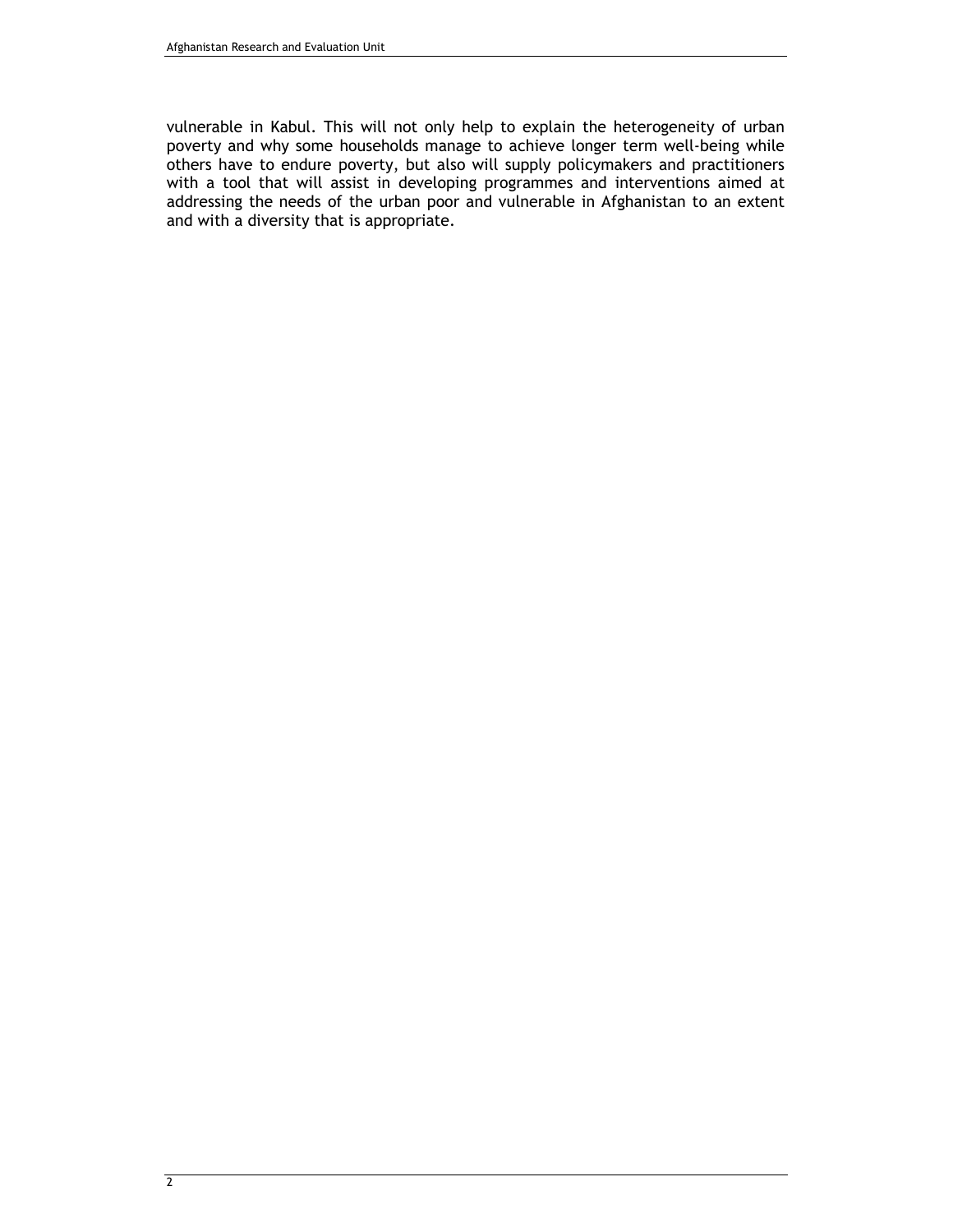# 2. The City of Kabul

The Afghan capital is by far the biggest city in the country and one of the fastest growing cities in Asia. With an estimated population of about three million in 2005,

growth rates reached as high as 17 percent in recent years, and currently the city continues to grow annually by five percent.<sup>3</sup> This dramatic urban expansion took place in an unplanned fashion, giving way to the emergence of so-called informal settlements that lack legal status and municipal acceptance. Recently the World Bank estimated that these informal settlements in Kabul account for 70 percent of its total urban area, accommodating 80



percent of the total city population. While this development surely has prevented homelessness on a greater scale in Kabul, so that unlike in most Asian metropolitan centres lack of housing does not pose an overly serious problem in the capital, there are multitudes of other problematic issues connected to widespread informality and population growth, which are putting the livelihoods of the urban poor at risk. These include:

• Tenure insecurity for a majority of Kabul dwellers. While a majority of people living in the Afghan capital are able to construct their own solid housing, this more often than not does not come with any legal status and most urban households in Kabul subsequently have to face some measure of irregularity in their land tenure. This leaves people with a strong sense of insecurity, which in many cases may discourage them from improving their housing, as it appears irrational to invest under such conditions. However, it also has been observed during the study that investments in housing improvement serve as an explicit strategy to secure tenure.

The issues of informality, [missing] regularisations and their attendant problems cannot be considered the fault of people seeking shelter in the city and their obvious need for space to erect homes. Rather, a malfunctioning planning system does not cater to these needs or allow the release of sufficient land for legal occupation. However, in spite of their unclear and often dubious status, the informal settlements of Kabul are there to stay. Consequently, tenure regularisation and settlement upgrading remain high priorities, along with the development of a legal framework for formalisation that subsequently guarantees property rights and thus makes the illegitimate legitimate and facilitates a sense of security among poor urban dwellers. Further, the need to release new land for a steadily growing population has to be acknowledged and addressed.<sup>4</sup>

Lack of service provision and infrastructure development. Along with insecurity of tenure comes a severe backlog of service provision. Many informal areas in Kabul are still not supplied with basic infrastructure such as electricity,

 $3$  World Bank presentation at MUDH on 11<sup>th</sup> July 2005.

<sup>4</sup> See also Gebremedhin, Y., 2005, Preliminary Assessment of Informal Settlements in Kabul City, USAID

<sup>–</sup> Land Titling and Economic Restructuring in Afghanistan; and Gebremedhin, Y., 2005, Legal Issues in Afghanistan – Land Titling and Registration, USAID – Land Titling and Economic Restructuring in Afghanistan.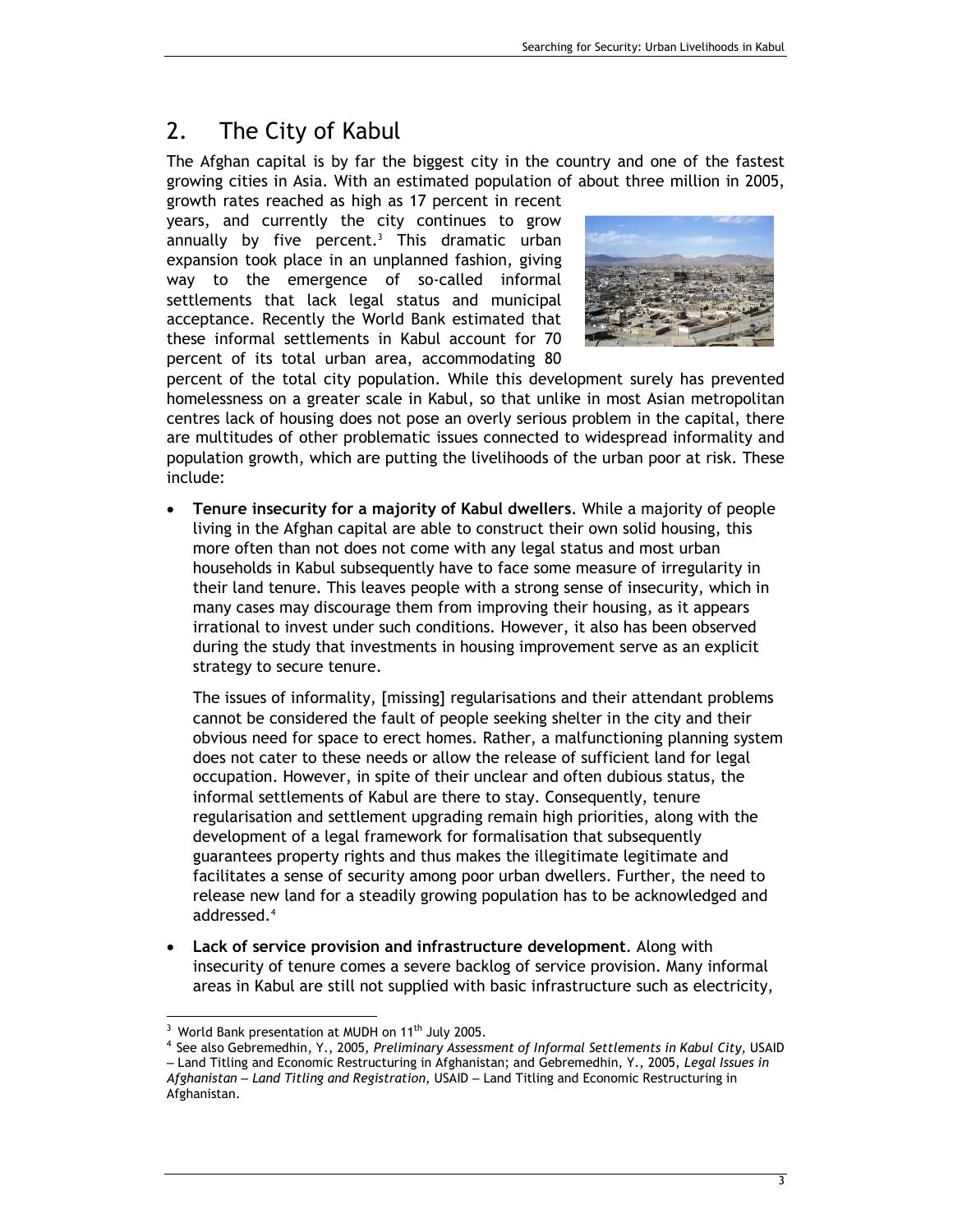safe water supply and adequate sanitation systems, and the constant new influx of people puts additional pressure on the already overloaded service infrastructure. A study carried out by Action Contre la Faime (ACF) in 2003 mapped the city of Kabul according to different "livelihood zones", which have been characterised by spatial access to infrastructure, housing, health services, water, sanitation and job opportunities. Not surprisingly, the areas identified as "highly vulnerable" neighbourhoods all have an informal status. All this is not a very recent problem. Informal housing on the mountain slopes that carve Kabul started to appear on a large scale in the late 1960s, and by now virtually all hillsides in the city are covered with self-built shelters. Service delivery backlog is not confined to, but is most apparent in, those hillside communities, which is paired with an increased exposure to environmental hazards and often long distances to central markets.

- Erratic and saturated urban labour markets. Informality as the central feature of urban life in Kabul does not restrict itself to land and housing. Job opportunities for the unskilled and less literate labour force in Kabul (and for that matter also in other cities) are unreliable, irregular and subject to high seasonal variance. Access to opportunities is usually limited to the heterogeneous sector of informal employment and is prone to high competition, and many poor residents of the Afghan capital have huge difficulties or never succeed in finding constant and secure sources of income, which keeps their available cash at an erratic and chronically low level. As such, the fluctuating nature of labour supply and demand along with the quality of work opportunities the urban labour market in Kabul provides — characterised by low wages, often precarious working conditions, and insecure job tenure  $-$  is a crucial constraint to improving the livelihoods of the urban poor and vulnerable in the city.
- Seasonality and winter-related hazards. Ecologically, Kabul poses the threat of very harsh winters. This is the time of the year that is the most difficult to bear for poor and vulnerable populations. Prices of foodstuffs rise, high expenditures for fuels are needed, children scavenge the streets in search of burnable garbage, many people are exposed to cold temperatures due to having only insufficient shelter or limited capacities to afford fuel, health risks rise dramatically and job opportunities reach a bottom line. Winterisation programmes carried out by NGOs try to address the immediate needs of people under stress by providing income opportunities mainly through cash-for-work initiatives. Though these provide important sources of regular income through the winter months and thus enable participants to cope better with attendant difficulties, there seems to be no lasting effect beyond the project end.<sup>5</sup>

Given all of these problematic areas, Kabul does face a lot of challenges from a policy and administrative perspective, with planning for a rapidly growing urban agglomeration certainly being on the forefront. Old planning instruments, such as the outdated Master Plan for the city, are in their current shape not fit to deal with contemporary urban dynamics and the overwhelming problem of informality. Rather, their mere existence poses latent threats on people living in informal settlements.

<sup>&</sup>lt;sup>5</sup> See Grace, J., 2003, One Hundred Households in Kabul. A study of winter vulnerability, coping strategies, and the impact of cash-for-work programmes on the lives of the "vulnerable." Kabul: Afghanistan Research and Evaluation Unit.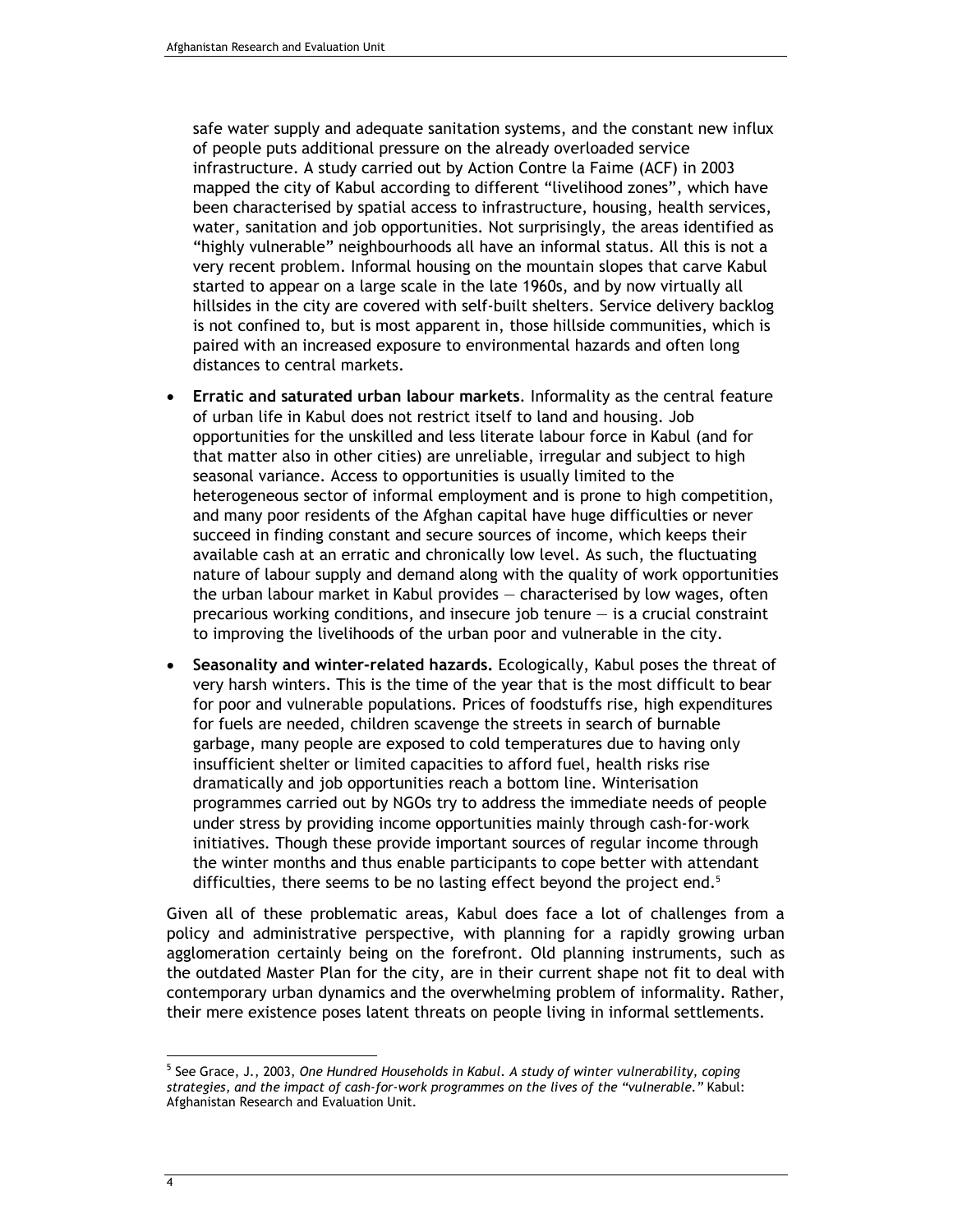# 3. Methodology

The approach of this study was longitudinal. It is based on intensive fieldwork in a sample of 40 poor and vulnerable households in Kabul, who were visited by researchers on a monthly basis over the period of one year. This approach allowed for an in-depth investigation of change over time, as the urban environment evolved, and produced detailed evidence of livelihood and coping strategies carried out by different types of households. The rationale behind this approach stems from the awareness that long-standing interaction is required to understand urban poverty thoroughly, to understand why it persists in so many cases, or why and by what means some people find ways to move out of poverty. By mapping people's livelihood trajectories over time and by observing and documenting processes and changes to which people are exposed, how they cope with them, or how they attempt to induce change themselves, this study is able to provide a more nuanced understanding of causal factors that work in relation to poverty and vulnerability. However, given the approach of working in a comparatively small and not randomly selected household sample, the survey will not be able to claim that it is representative.

The initial identification of households taking part in the study was accomplished by means of focus group discussions in different neighbourhoods and with local community councils, as well as through collaboration with NGOs working in the areas. Often the communities suggested potential research participants by applying their own indicators for poverty such as:

- Households that are not able to afford the white piece of cloth (kaffan) to cover the dead, required for a funeral;
- Households with no male income earners, or those in which children or people with disabilities are the main breadwinners;
- Households that cannot afford proper treatment in case of illness;
- Households that rely on irregular work opportunities (e.g. in the bazaar or by waiting on the crossroads for work); and
- Those households living in tents or inadequate makeshift housing.

In addition to applying these local criteria, the researchers sought to include different types of households in the sample: different ethnicities, female-headed households, returned refugees, and internally displaced persons (IDPs). This way, a broader sample was selected at first, then gradually reduced to 40 based on principles such as diversity of household types, but also a household's commitment to long-term participation in the research.

The recurrent visits to households included in the final sample commenced in February 2005 and were continued up through January 2006, and included the following:

- Collection of narrative household histories and household activity profiles using semi-structured questionnaires.
- Assessment of inter- and intra-household relations, credit relations, physical asset bases and access to basic services, migrational activities, and urban–rural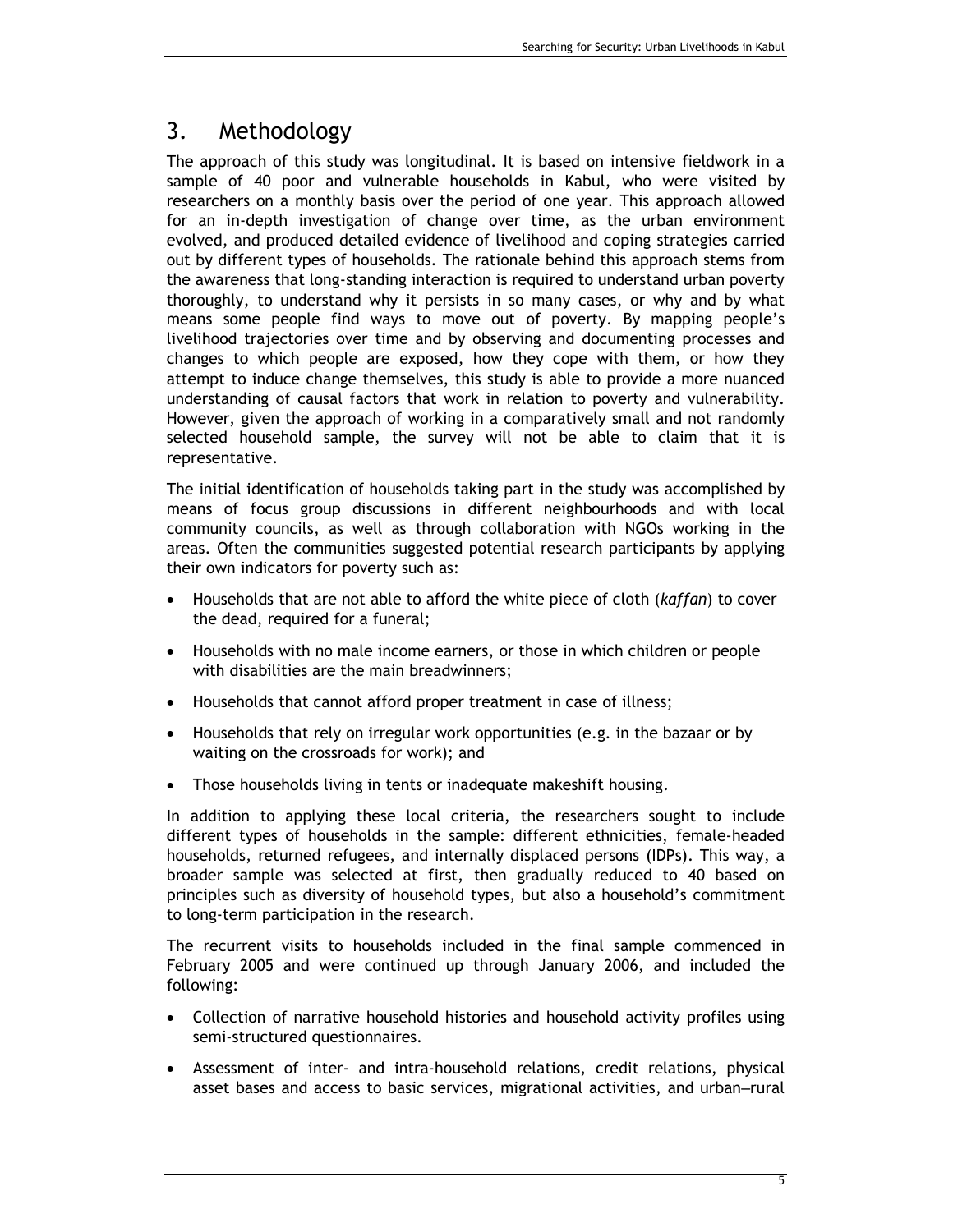linkages with the help of a set of structured questionnaires implemented once during the 12 month period.

- Assessment of economic changes through detailed monthly monitoring of labour market participation, income and consumption figures, credit and indebtedness and self-help and support activities among all 40 households, with the support of a structured questionnaire.
- Detailed qualitative monitoring of changes in activity and asset portfolios and livelihood conditions among 10 selected households in the sample. These narrative interviews, guided by a checklist, were typically very time-intensive, which is why it was decided to carry them out in a sub-sample of households. Criteria applied to identify participating households related to:
	- a) Household commitment to cooperation: given that these narrative interviews were conducted in addition to the more standardised monthly monitoring of economic changes, a higher frequency of visits was required. This is why only the most cooperative households could be included in this specific sub-sample.
	- b) Household structure and composition: researchers sought to include a range of different types of households in the narrative monitoring in order to be able to cover differences in applied livelihood strategies and activities.
	- c) Household's relative poverty status: while all households in the broader sample were economically poor, there were differences in individual situations. As such, the researchers attempted to work with those who were comparatively poorer in economic terms than others in the sample.
	- d) Spatial distribution: in order to detect probable spatial differences, households living in different neighbourhoods were included in the subsample.<sup>6</sup>

This research programme was rather ambitious, and working with the same households over an extended period with such a high frequency of visits posed some difficulties for both researchers and respondents and certainly encountered problems. Most obviously, these related to the crucial challenge of keeping the sample together over the entire study period. This challenge was largely met, and although a few households dropped out and the sample size diminished slightly towards the end of the study, these incidences were kept to a minimum. It was fortunate that virtually all households showed a high degree of patience and happily cooperated with the research team over the whole period, a fact which was facilitated by the high interpersonal skills of local research assistants who were able to develop a constructive relationship with most participating households.

Another challenge was relocating households who moved their residence at some point during the study period in the vast urban space of Kabul. This was the case for six households, but the research team in all cases succeeded in tracking their movement, locating the new residence and subsequently continuing the research. Three households, however, moved to rural areas during the study period and needed to be excluded from the sample, and one household split, but the separated

 $<sup>6</sup>$  A brief profile of each of these households is provided in the appendix of this paper.</sup>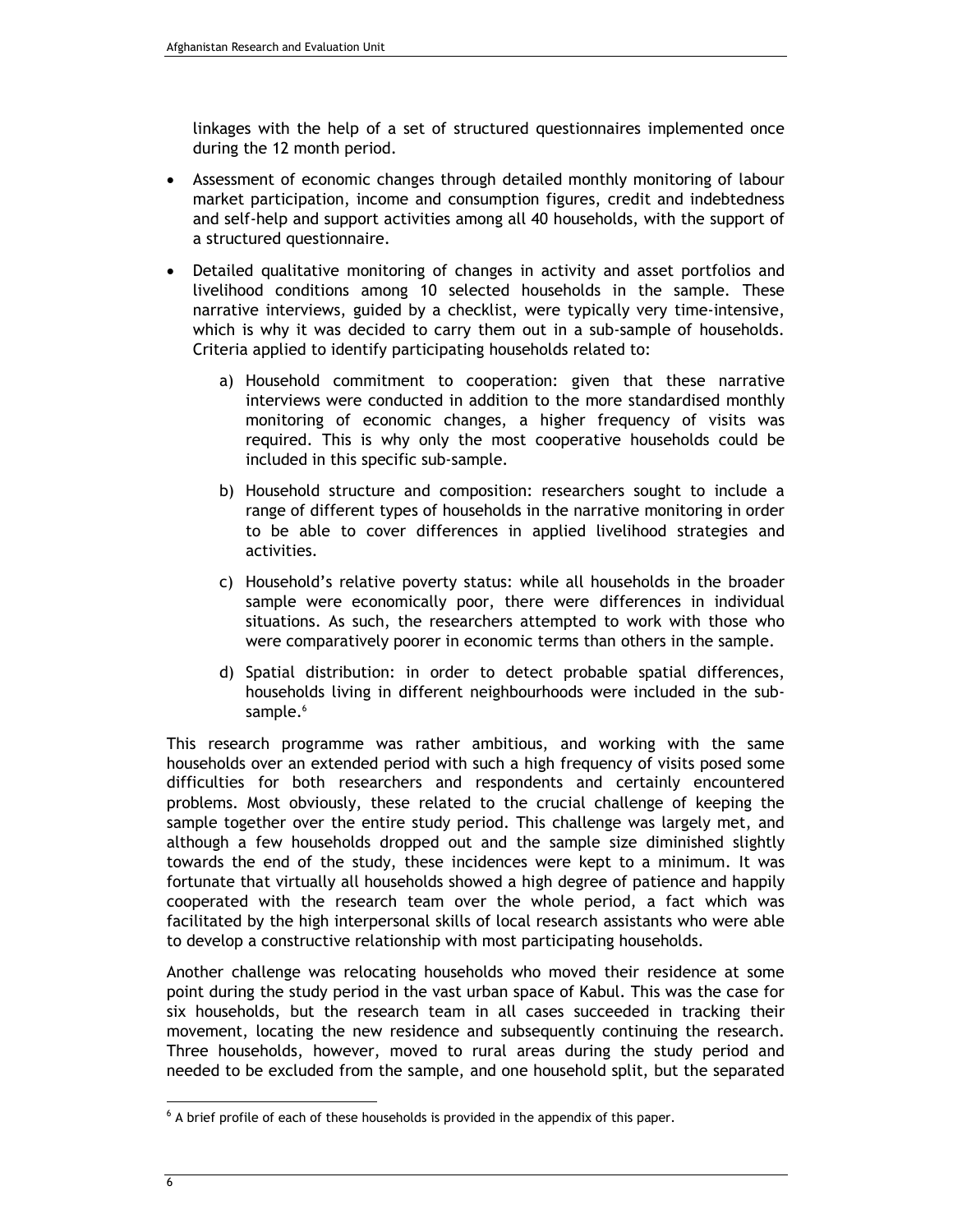unit was included as a new member of the sample. There was only one household that refused to be further questioned after eight months into the study, and on rare occasions the monthly monitoring of economic changes could not be carried out with some households as people were not available at that specific time, or because backtracking their residential movement took a while longer. However, overall only 38 out of the possible 485 recurring economic change monitoring interviews consisted of dropouts, refusals or months when some respondents temporarily left the sample, which means that there was a 92 percent success quota in carrying out the structured longitudinal interviews during the 12 months of the study.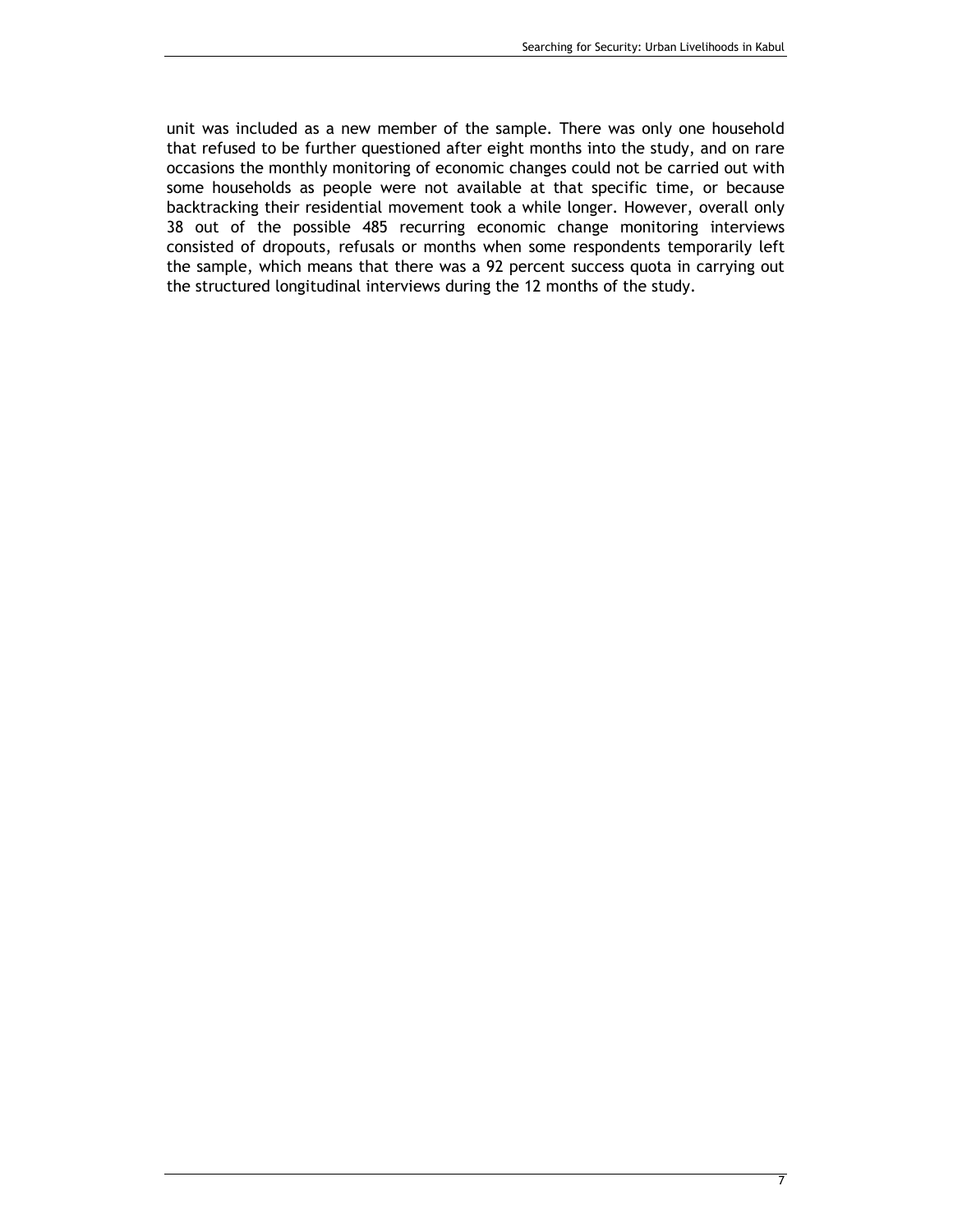# 4. Urban Livelihoods in Kabul from a Household **Perspective**

Urban livelihoods are complex, and their analysis needs to take into account a variety of factors. This study approached the subject with a focus on poor and vulnerable urban households,<sup>7</sup> and consequently puts people themselves at the core of analysis: their actions and efforts, their possessions, their needs, their interests, their priorities, and the ways they pursue opportunities and cope with change.

But what is a household? This seemingly easy question requires closer examination. Especially in the context of urban Afghanistan, where war, violence, and conflict disrupted families, and where fast growing cities accommodate a continually rising number of people returning from exile or drought-stricken village sites, households tend to be very dynamic, changing shape often.

Usually defined as a group of people, whether relatives or not, who live together and share dwelling and food, the term household may encompass a wide range of different residential forms, groupings of people and functions which are subject to alteration. Membership and boundaries are highly flexible and responsive to outside changes; resources and decision-making processes are organised differently in different households; and most importantly, households are not unitary actors, but made up of individuals who may have differing interests.<sup>8</sup>

As such, apart from consisting of people sharing a "roof and cooking pot", households also are "…social units organised…around the complex task of generating incomes and managing labour"<sup>9</sup> — and in order to understand and analyse how exactly these social units are working and changing, the household needs to be "opened up" and looked at in closer detail.

Approaches to household analysis need to consider three major aspects: $10$ 

1) In addition of emphasising the view of a household as being solely a unit of sharing, cooperation and altruism, the strong possibility of internal negotiation, bargaining and conflict has to be taken into account, which leads to a continuum of possible intra-household arrangements (i.e., pooled vs. non-pooled income, cooperative vs. non-cooperative decision-making, etc.)

 $^7$  By vulnerability is meant a condition in which people face a high risk of experiencing serious forms of deprivation that threaten their well-being, and a limited capacity to cope with those threats. Although vulnerability is very closely connected with poverty, they are not the same thing. Vulnerability reflects a state of being characterised by a certain degree of probability — the probability not to be able to cope adequately and to become poor in the future. The inclusion of a time factor is an important aspect distinguishing vulnerability from poverty, and whereas the poor are usually among the most vulnerable, not all who are vulnerable are poor. See also a concept paper to this project that describes the livelihoods framework and existing research that forms the foundation of the longitudinal study available at: www.areu.org.af/download\_pub.asp?id=254.

<sup>&</sup>lt;sup>8</sup> See also Peterson, J. T., 1994, "Anthropological Approaches to the Household" in Borooah, R., Cloud, K., Seshadri, S. et al., Capturing Complexity. An interdisciplinary look at women, households and development. Sage: 87-101; Beall, J. and Kanji, N., 1999, Households, Livelihoods and Urban Poverty. Urban Governance, Partnership and Poverty, Theme Paper 3; and Dupree, N., 2004, "The Family during

crisis in Afghanistan" Journal of Comparative Family Studies, 35(2): 3-11.<br><sup>9</sup> de la Rocha, M., 2000, Private Adjustments: Household Responses to the Erosion of Work, UNDP/SEPED Conference Paper Series, 27.

 $10$  See also Chen, M.A. and Dunn, E., 1996, Household economic portfolios, Washington: Assessing the Impact of Microenterprise Services (AIMS).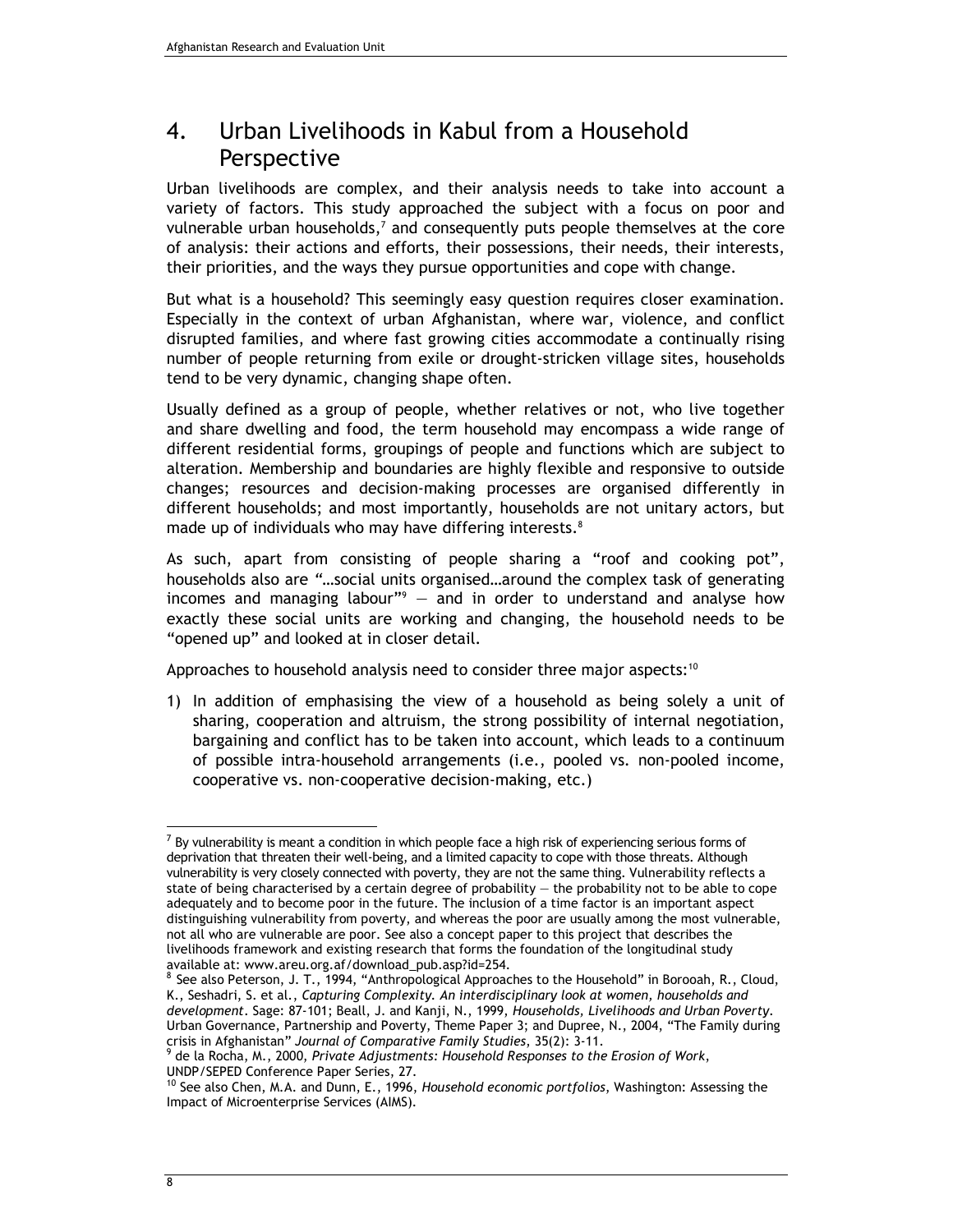- 2) Households are not bounded units but represent permeable structures that are embedded in wider social units, networks and processes that influence internal decision-making and resource allocation processes. In the context of Afghanistan, these most importantly refer to the extended family or wider kinship networks as well as social norms, all of which influence and to a degree determine household behaviour.
- 3) Consequently, households may have enormous variability in terms of structure and composition and they may remain fluid in size. There is the need to ask as to how best to define a household as opposed to the family or kin. The most common definition which also is followed here in defining urban households in Afghanistan refers to the household as a unit of consumption that shares the same roof and cooking pot. However, in addition to this primary focus on consumption units, household behaviour in relation to individuals and functions that are not encompassed in this unit, for instance interactions with coresidential relatives, needs to be examined more closely, since they can be important sources of social and economic support.

## 4.1 The shape of things: households, their contexts and access to basic services

## 4.1.1 A variety of households

Households come in diverse forms and shapes and can be classified according to a range of different demographic features. In order to capture that diversity, the study aimed to include a variety of different household characteristics in the study sample:

- Different ethnicities. The 40 study households in Kabul were of Tajik (24), Pashtun (8) and Hazara (8) origin.
- Different forms: the conjugal family vs. extended households. It is apparent that conjugal (nuclear) households are much more widespread in urban areas than extended households, comprising more than two generations. This is reflected in the sample, where out of 41 households (including one household that split and formed a separate unit) 29 were nuclear, i.e. only made up of parents and their children. [On a number of occasions during the study, it was observed that extended households in the sample split to form conjugal units, often out of economic necessity, as it appears much easier to maintain smaller household sizes in the commoditised urban environment.] In the Kabul sample, however, splits frequently took place as a response to internal conflicts arising out of growing household sizes. These often appeared between female household members – for instance when the spouse of a newly married son does not get along with her in-laws (see Box 1). Similarly, adjustments in household sizes, structure and composition may occur frequently, such as when relatives from the countryside are accommodated temporarily in urban households during a labour migration period, or when younger household members are sent away to relatives living in village sites to release pressure on household budgets and unfavourable dependency rates (see Box 2).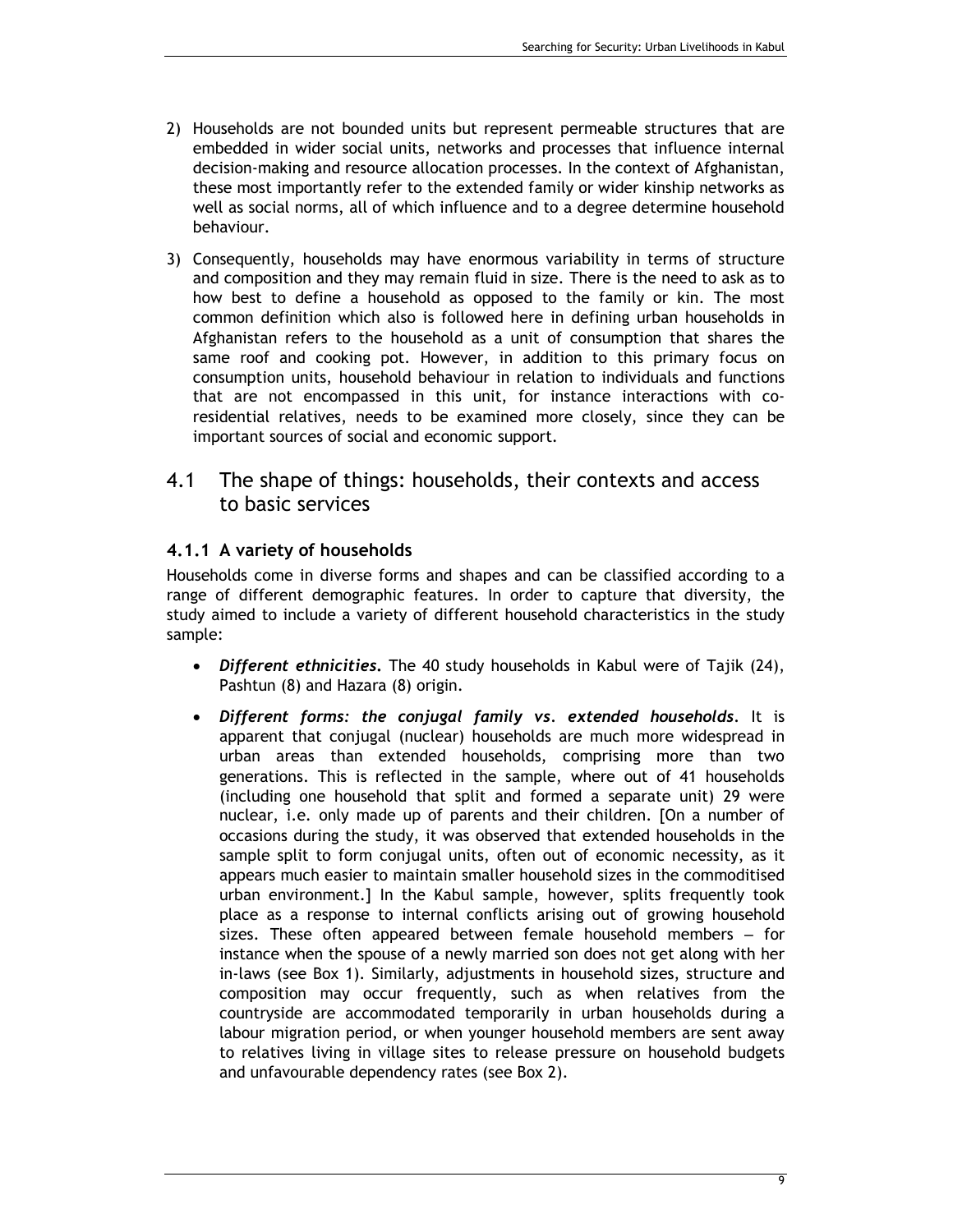- Different structures and compositions. The sample included 11 femaleheaded households and four households headed by a person with a disability, as well as four households with a disabled member. Further, there are 12 households without any adult male income earner. The overall age composition of sample households reveals a high share of children in households, with about 65 percent of all individuals below 18 years of age, and ~20 percent below seven years. Only six percent were over 50 years, and 29 percent were between 19 and 50 years old.
- Different status. The sample comprised 12 households who returned from a neighbouring country, 15 households of so-called internally displaced persons (IDPs) who came to Kabul from a different city or rural site inside Afghanistan, and 13 households of long-term residents whose native place is Kabul or who had their homes there already for decades, who did not leave the city in the times of conflict.

#### Box 1. To split or not to split?

Among the 40 households studied in Kabul, three decided to split during the research period. Economic reasons were decisive on one of these occasions, which happened just before the first visit of the research team. Mir Agha (HH 9), 58 years old, came to Kabul about two years ago with his chronically sick wife from Maidan Wardak, where they had been busy in livestock trade. They have no children, and the head of household is already aged and has bad eyesight, so he faced difficulties in continuing his work and decided to permanently settle in the city. Consequently, husband and wife joined his elder brother's household, which has their own house. Mir Agha's brother and his sons initially provided for the aged couple, but after a while, this put pressure on their budget, and it was decided that Mir Agha needed to separate and form a new nuclear entity, while still living in the same compound. The decision was taken jointly, and in fact, seeing that Mir Agha was not able to provide solely for himself, the elder brother gave his support and sent one of his sons (16) to live with his childless uncle and be the main breadwinner. In addition, one of his daughters (14) was sent over to help her chronically sick aunt in performing the reproductive household chores.

The other two occasions were triggered by conflicts between female household members who could not get along. In one case this was a permanent decision where the split unit started living in another neighbourhood, but in the case of Shirin Agha (HH 6), 20 years old, things were reconsidered after a while, and his example shows nicely the fluidity of urban households and the adjustments and readjustments in size and structure that may take place. The household returned from Pakistan in early 2003, living in a tent colony on encroached land, with a mentally disabled head of household who is not able to work for an income and is in need of constant care. The eldest son is the main breadwinner, who generates a sparse income through home production of wooden birdcages. He is supported by his mother, Koko Gul, who occasionally trades cosmetics in the suburbs and rural vicinity of Kabul, together with other women from the same colony. The son, Shirin Agha, was married soon after their return, and ever since then there was conflict in the family between the new bride and her mother- and sister-in-law. Problematic issues were food preparation, allocation of household tasks and a somewhat patronising attitude towards the new household member, at times resulting in physical violence. Finally, Shirin Agha decided to split and to maintain his own unit in a separate tent with his wife and small baby to avoid further fighting, while his mother took total responsibility of generating an income for her household by increasing the frequency of her sales trips to the villages around Kabul. But this decision was premature and reconsidered after three weeks: Koko Gul developed a serious sickness and had to suspend her trips; subsequently she was not able to maintain her household and asked her son to rejoin the family, and after some discussion with his wife he readily agreed. Now Koko Gul's daughter-in-law joins the group of women going out of town to work for an income, which endowed her with a higher status and mitigated the internal conflict. Both she and Shirin Agha are now the income providers for this re-united and extended household, but Koko Gul as its head takes most of the money and is in control of household expenditures.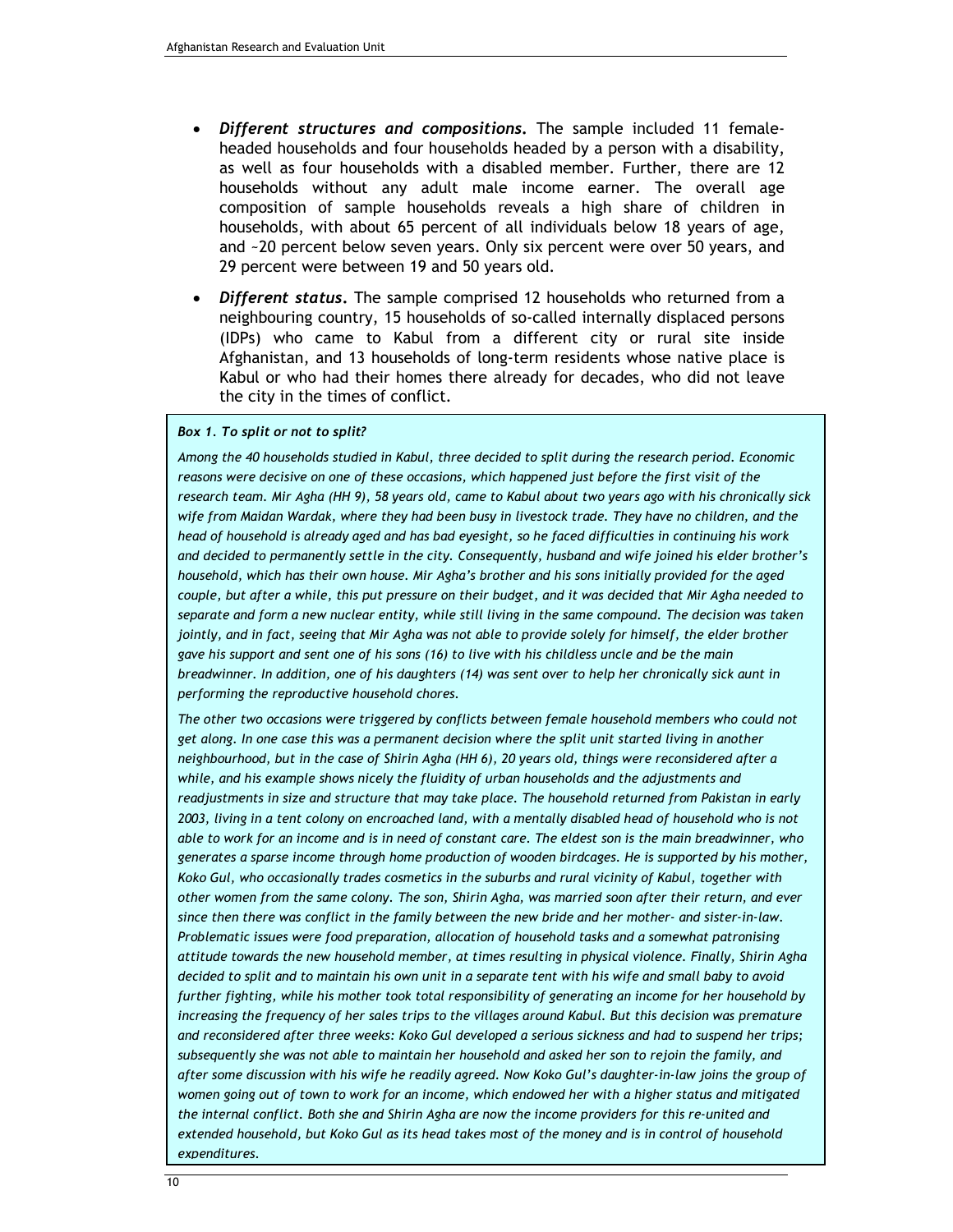What is similar among these households is the fact that most of them are engaged in a relentless struggle to secure their livelihood in the face of adverse social, economic and political circumstances. They live in crammed neighbourhoods facing a backlog of basic infrastructure, lack of adequate housing and high population density. Their lives are shaped by widespread illiteracy and a high incidence of child labour; the work they are able to access is restricted by almost saturated and too small labour markets that do not provide many employment opportunities and that are characterised by high competition, unreliability, irregularity, low incomes and great seasonal variance. In addition, the evolving and largely uncoordinated policy environment so prevalent in Kabul gives rise to incidences of poor governance and widespread insecurity of tenure and housing. All of these issues critically shape the lives of the urban poor and vulnerable in Kabul and strongly influence their capacities to act and shape their livelihoods.

#### Box 2. Give and take – the fluid household of Dil Jhan

Dil Jhan (HH 11) is the female head of a household that currently consists of four widows and her two small sons. At first, she and her four children formed a household after her husband died of cancer five years ago. They have their own house, purchased on credit for 65,000 Afs some 15 years ago, when her husband was a casual worker. After his death, she mortgaged the house, and started a neighbourhood bakery, which is still functioning today and provides the most important source of income for the household, in addition to a regular loan of 2,000 Afs per month from her nephew that is to be repaid when her small sons are able to work. Soon after that her mother, who had three husbands that all died, moved in with her, on top of that bringing her blind, aged and widowed friend to live in the same household. This not enough, Dil Jhan accommodated the mentally ill wife of her deceased brother plus her two children in her house. As such, there were suddenly six small children plus two disabled widows crowding the two-room house, with Dil Jhan as the single income earner. It was impossible to cope with this high dependency rate, and accordingly four children were sent away to live with relatives in their native province of Logar. First, both children of her sister-inlaw started living with a relative, and later her own two daughters were accommodated by her elder, village-based brother. Now with six members it is still difficult for Dil Jhan to make sufficient money from her small tandoor (brick oven), and she heavily relies on the monthly loan she receives from her nephew, which is a heavy burden lingering in the future. Also, she will need to repay the mortgage eventually, in spite of the mortgager being a wealthy and honest man who does not claim the money immediately. A lot of responsibility is going to be placed on her two sons, now 6 and 8 years old and going to school, with their potential labour power being the main collateral for the two long-term loans, in addition to potential bride prices eventually to be received for her daughters.

#### 4.1.2 Neighbourhoods and household access to basic services

Spatially, the study households spread all over the city of Kabul, covering nine city districts and 14 neighbourhoods (see Figure 1). Most of these neighbourhoods have in common their informal status: they are zor abad, a local term used for informal settlements, literally meaning "a place taken by force", where people encroached public lands and built without seeking official permission. People are aware of this problem, often referring to the fact that they are living "outside the map", i.e. the Master Plan for Kabul City, and accordingly, achieving long-term tenure security is perceived as one of the highest priorities among those households who managed to construct their own (albeit insecure) housing, as it would give them legitimate standing in the urban environment. This does not only apply to the settlers living in an emerging new settlement, but also to long-term dwellers residing in self-built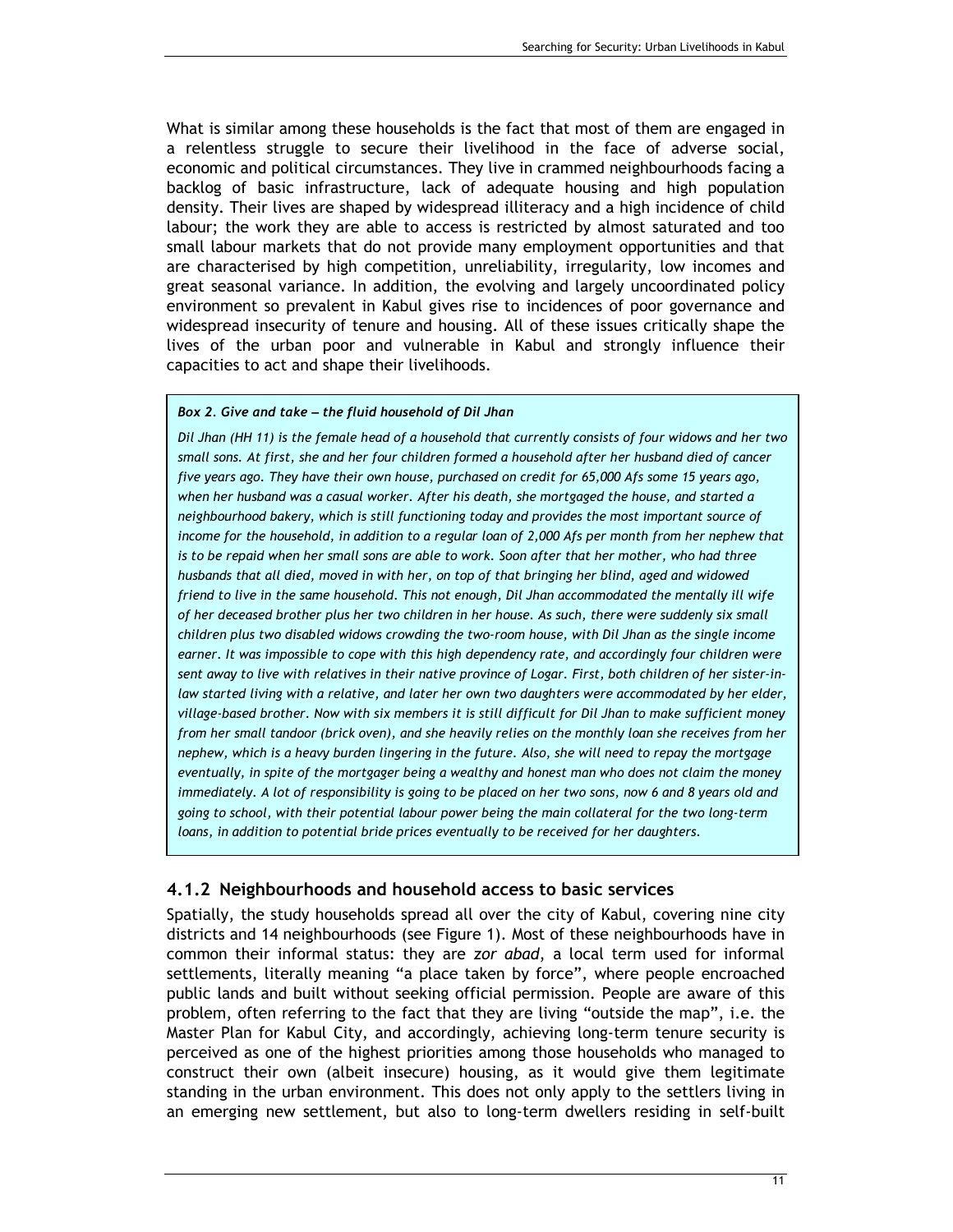houses on land which has been encroached upon sometimes decades ago. Documents indirectly proving ownership of a house in a few of those cases are for instance electricity bills issued by the municipality (kitabche barq), or more often municipal sanitation papers (kitabche safahi), but in fact nobody in the sample held an official title for the land on which their house was constructed. In addition, many neighbourhoods are haunted by rumours suggesting that houses are going to be destroyed because they do not conform to the Master Plan for Kabul, leading to increased and somewhat dubious feelings of insecurity. A slight majority of studied households however did not manage to afford their own housing and need to live on a rent or charity basis (see Figure 2).



Figure 1. Location of study areas in Kabul (map provided by AIMS)

Figure 2. Types of housing among study households

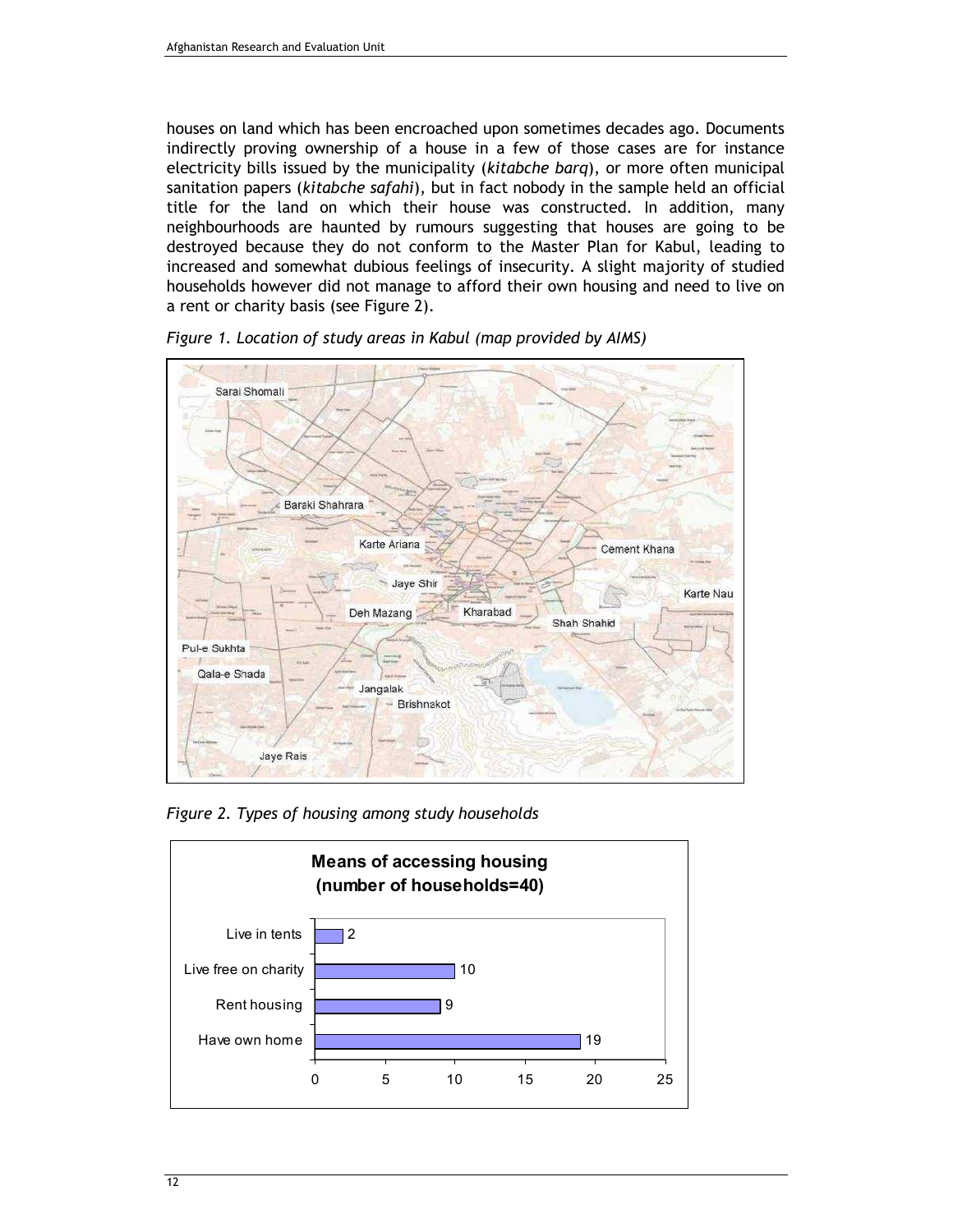Not surprisingly under these conditions, most neighbourhoods studied face a backlog in basic infrastructure provision, often requiring settlers to endure severe hardship in establishing access, for instance, to water or health facilities. This is especially apparent in the new emerging settlements of Kabul, where construction of mud shelters is ongoing and where hillside dwellers are not provided with any type of basic infrastructure. However, settlements with a longer history also are not always endowed with services, and if existent, their availability and proximity does not automatically imply access for the poor and vulnerable. For instance, people may not be able to afford running costs for electricity in spite of its provision in their neighbourhood, or treatment at the health care centres next to their residence may not be accessible because of too high expenses — critical issues that are very much reflected in the experience of the study households.

Similarly, there is evidence of access to basic services being widely channelled through functioning social relations. For instance, access to encroached land and to rental housing is often enabled through social networks, and there are a significant number of people (10 households) living free from rent in housing provided by relatives (see Figure 2). Likewise, many households are provided free access to electricity and water by co-residential relatives (10 households) or by neighbours (four households) with whom they have established a good relationship, because they cannot afford to pay running or construction costs.

Looking more closely at water as a critical issue reveals a wide range of possible access strategies that occurred in the study sample:

- Thirteen households had their own wells for water supply.
- Eleven households received water from neighbours or their landlords who had their own well.
- Eight households used a public hand-pump in the vicinity of their residence.
- Two households who live on remote hillsides needed to purchase water from small entrepreneurs who carry water for sale with their donkey.



- Two households shared a donkey with neighbours for hauling water.
- Three households who live in areas where well water is not potable depended totally on water from a tanker sent by an international NGO.
- Only one household had private access to tap water.

Establishing access to water can also become a serious conflict issue, as was the case in one particular study area, where a new hillside community used the public water source of an adjoining older neighbourhood, leading to huge crowds at the single hand-pump and explicitly voiced complaints of the original community. There was, however, no alternative for the hill dwellers, and the issue only calmed down when an international NGO eventually installed another hand-pump at the foot of the hill to serve the new arrivals.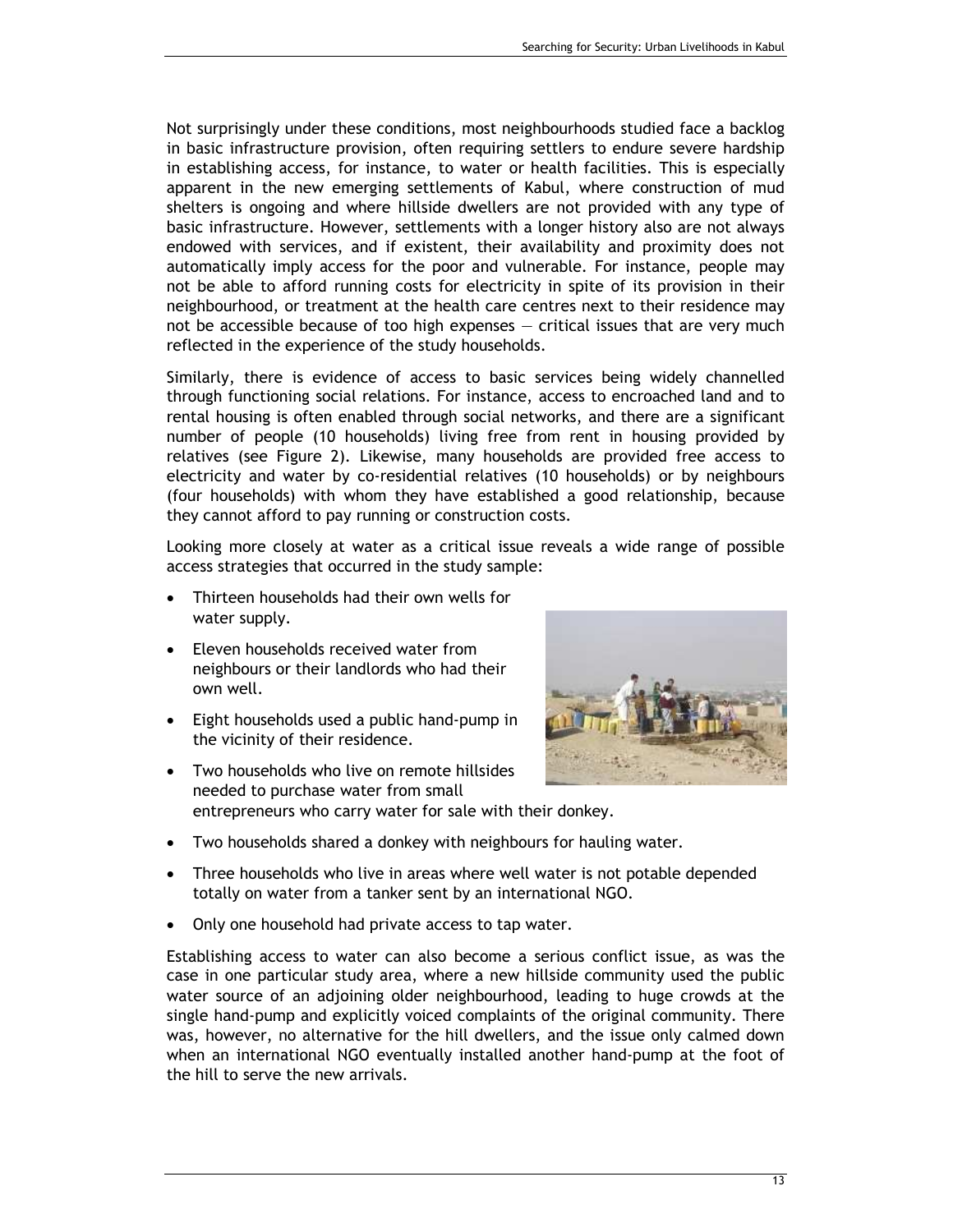As regards access to other services, Figure 3 shows the relatively poor access to electricity among the urban poor in Kabul (relative to access in other regional capitals) and the absolute poverty of sanitation facilities. Those with a latrine are likely to have dry latrines, due to the above mentioned problems in accessing water and the lack of sewerage facilities in Kabul overall.





## 4.2 Activity portfolios: what households do to make their living

A central focus of the study was the documentation of household activity portfolios and how they change over time. Activity portfolios refer to all activities pursued in the process of securing a livelihood and as such include income generating as well as reproductive activities. Different households thereby may take different courses of action, i.e. they apply different livelihood strategies, despite being in comparable situations. Such choices may considerably influence household livelihood security, although the scope of individual action  $-$  like access to assets or to basic services  $$ is ultimately constrained by broader environmental and socio-economic conditions.

For the urban poor and vulnerable in Kabul, the most important constraint to engage in productive activities certainly stems from the specific shape of the urban economy and its labour markets in Kabul, characterised by an almost complete commoditisation of virtually all aspects of life and the steady need to generate sufficient cash to make a living. Subsistence production is virtually non-existent, and housing, food, health care, fuel and transport require ready amounts of currency, which puts constant pressure on poorer households to achieve an income that meets their needs. For the unskilled and less literate labour force, access to opportunities is largely limited to the heterogeneous sector of informal employment, which is characterised by high competition, unreliability, irregularity, low incomes and great seasonal variance. Informal employment includes self-employment in activities such as cart pulling or street vending, as well as home-based, piece-rate contract work and much wage labour, both skilled and unskilled. All of these attributes of informal urban labour markets are thus multiple facets of a singular issue: insecurity of work and income, rooted in the limited absorption capacity of a small and stagnant labour market that cannot support the growing urban population of Kabul.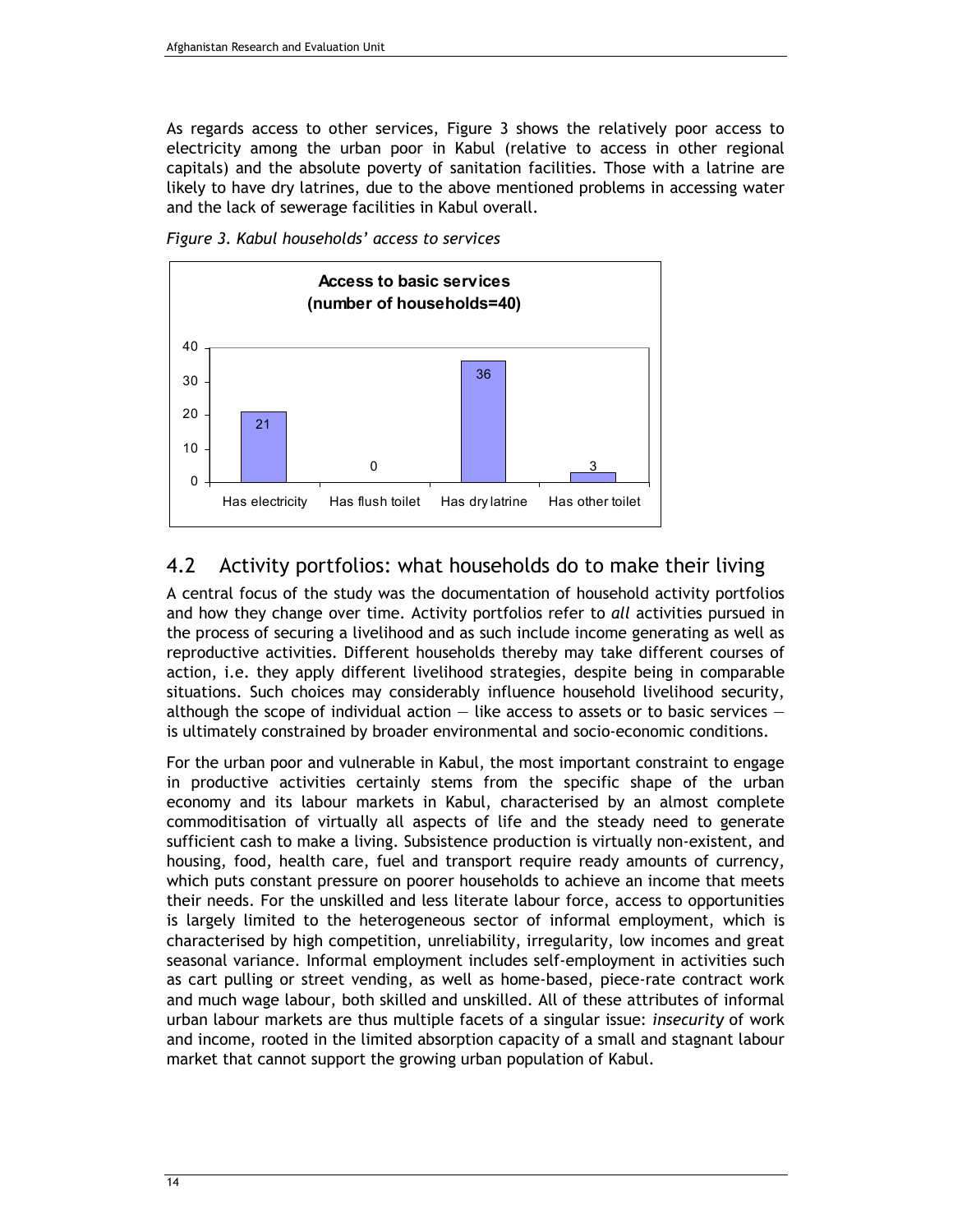On a very general level this report distinguishes between occupational (income generating) and non-occupational (non-income generating) activity areas, taking on the following forms:

- Non-occupational activity areas: reproduction (child care, cooking, etc.), social activities.
- Occupational activity areas: regular employment, self-employment, casual wage labour, home-based production.

### 4.2.1 Non-occupational activity areas

#### Reproduction

 $\overline{a}$ 

"Reproduction" is the most important non-occupational category and refers to the many activities which are carried out to maintain a household and to reproduce its labour force. Such activities range from child bearing and child rearing to cooking, washing, cleaning and repair work to firewood collection, scavenging the streets for burnable materials and carrying drinking water to the house. Reproductive labour is fundamental to any economic system and to a household's well-being, and it is clearly separated by gender and age, with women and children being overly busy in carrying out household tasks in the majority of the study sample. Across all of the households, only females were reported as engaging in the tasks of cooking, cleaning, washing clothes and child care, while 69 percent of households reported only females engaged in fetching water. Often downgraded as not being a work of value, reproductive work underlies virtually all other activity areas. As such, it is invariably needed, which is why patterns of people's productive (i.e. income generating) activities cannot be understood without looking at their reproductive activities at the same time.<sup>11</sup>

This is particularly evident when acknowledging that insufficient reproductive standards may negatively affect a household's human asset "health" and thus potentially the capacity to be productive, i.e. to generate an income. The need for reproductive labour force in the household is also exemplified by the widespread evidence of girls being kept from school in order to run the household (e.g. in the case of HH 16), which negatively affects a household's human asset "education". In addition, women are often charged with the double burden of performing income generating and reproductive activities at the same time, which tends to make those female household members in particular vulnerable to health problems. The latter seems obvious in HH 28, where the female head started a neighbourhood bakery to support her husband's irregular income as a goods-loader in the bazaar, while all three daughters attended school and supported their mother in the afternoon. In the beginning, this worked out without major problems and even endowed this household with a considerably higher income. Gradually though, the female head of household developed a sickness most likely resulting from her constant exposure to the fumy environment of her small tandoori room, along with a certain general sensitivity she developed after an induced miscarriage prevented her from giving further childbirth. This stopped not only her income activity, but partly also that of her husband, who accompanied her when going to see doctors and visit hospitals as a consequence of women's constrained mobility in the Afghan context. While it is not

<sup>&</sup>lt;sup>11</sup> See also van Dillen, S, 2004, "Different Choices. Assessing Vulnerability in a South Indian Village", Studies in Development Geography, Saarbrücken: Verlag für Entwicklungspolitik.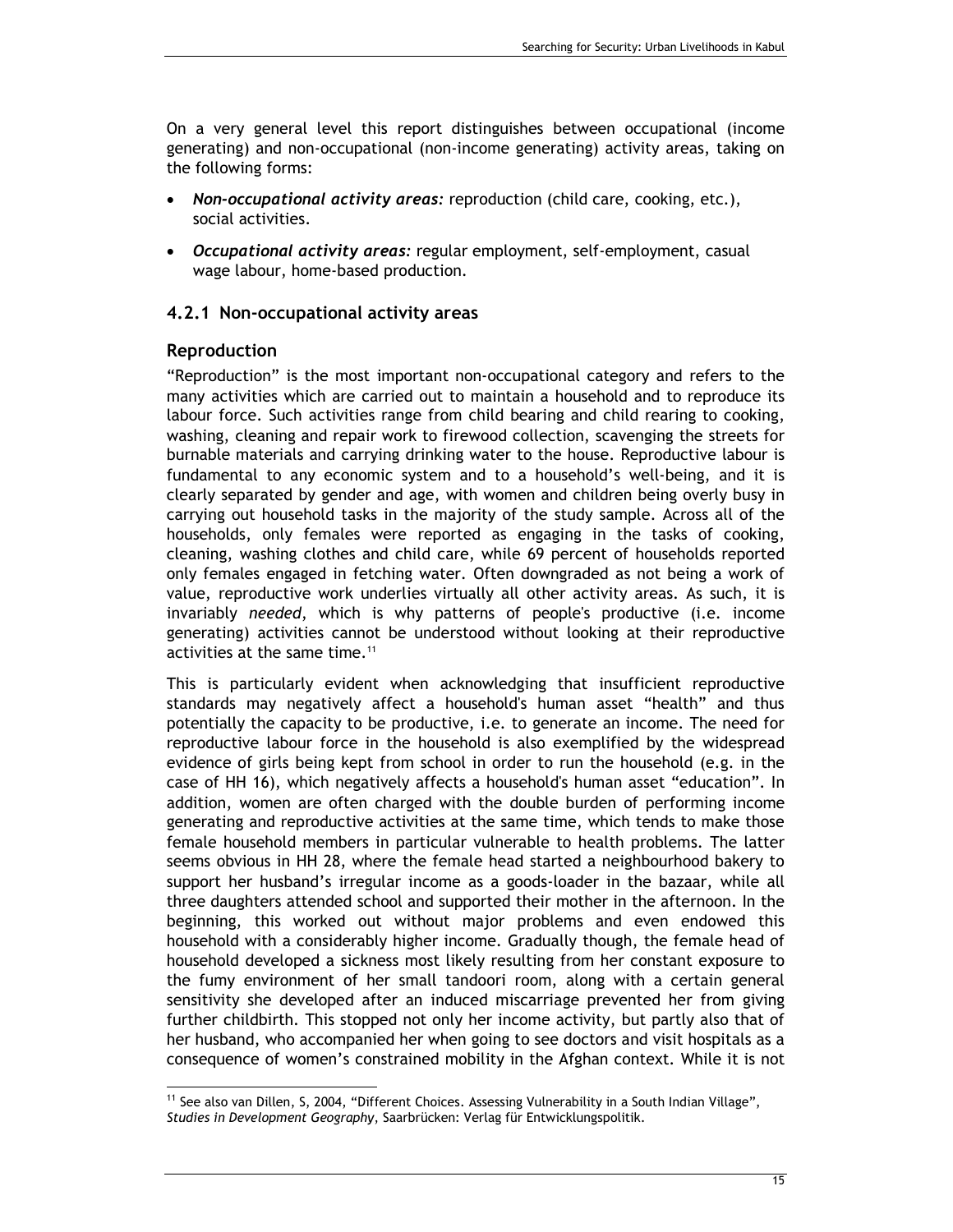possible to ascertain a direct causal relationship between her sudden sickness and her working for income (in addition to being responsible for household maintenance), it is indisputable that the extra task of running a home-based bakery did put a heavy burden on her time as well as on her already constrained physical ability to perform manual labour.

More generally, two points seem especially significant with regard to the actual interplay between household maintenance and the need to realise a sufficient income: first, it is positive for a household if reasonable reproductive standards can be maintained throughout the year, as such minimising health risks. Second, it is beneficial if a maximum workforce can be allocated towards income generating activities, although the latter may lead to children working or to a double burden on female household members. Again, size and gender composition of a household as well as internal labour allocation are decisive as to how this actually works out in practice.

### Social activities

Social activities are pivotal for maintaining or generating "social assets" and as such may assume critical importance for livelihood security, especially with regard to poor and vulnerable populations, whose social relations often work as a resource of last resort (see Section 5 for more details). This is even more so in light of the virtual absence of any state-based social security system being in place in Afghanistan. Under these conditions, the close and extended family, as well as kinship and community-based informal security arrangements, form the basic social safety net and provide an overly important fallback system for poor urban households.

In light of the crucial significance such informal social support systems may assume and especially so in times of crisis and emergency, maintenance of social relations certainly becomes an important activity. Although poverty conditions and survival situations certainly put constraints on the time investment capacity of poor urban households, there is strong evidence of sample households committing to networking as a livelihood strategy.

Therefore, the following patterns of social activities taking place on a regular or irregular basis can be distinguished among the studied households:

- Participation in collective activities such as constructing a mosque for the neighbourhood, helping in manual labour related to a funeral event, making collective claims towards the government to establish tenure security, or participating in community council meetings. These are irregular activities helping to maintain neighbourhood cohesion and to inject a feeling of commonness and solidarity. However, not all neighbourhoods seem to have such a cohesive structure, and for instance the incidence of submitting a petition that e.g. demands the provision of service infrastructure or the allocation of land seems to be largely restricted to emerging new settlements in Kabul and itinerant camps of returned refugees.
- Attending life cycle festivities, both among the extended family and in the neighbourhood. Sometimes, these require considerable investments of time and money, as events can be located far away in different cities or provinces. All households studied participate in those events regularly.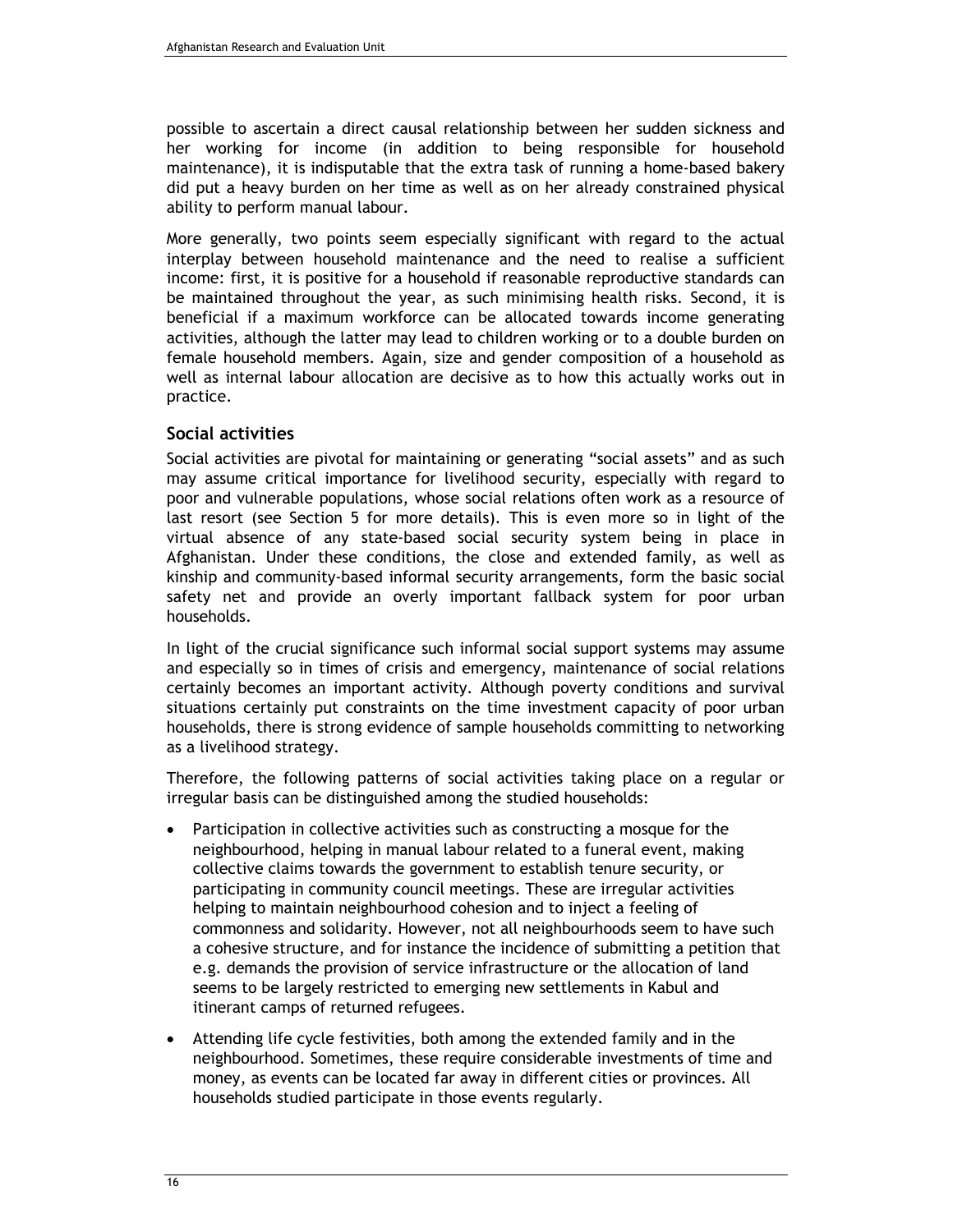- Supporting neighbours in preparing life cycle events.
- Giving and taking assistance in child care to enable, especially female, household members to leave the house for work or other issues. This was a very widespread practice in particular study settlements, and more generally carried out among co-residential neighbours or relatives who share a single compound.
- Occasionally cooking together to save on food expenses. This was particularly evident among the community of kin-related refugees in the tent colony.
- Accommodating members of the extended family who visit Kabul for a labour migration period. In a number of households this occurred rather frequently, with the temporary household members sharing household expenses.
- Participating in self-organised and neighbourhood-based literacy groups among females. There was evidence of this practice in a few neighbourhoods studied, where some literate women ran neighbourhood classes. Women gathered in a private house, chat, learn and also brought some of their housework to be accomplished at the same time.
- Regularly visiting relatives and neighbours. This in some cases may happen even on a daily basis and is the most casual and probably most important form of maintaining social relations.
- Engaging in mutual obligatory neighbourhood works in house construction or maintenance. This is an institutionalised practice indigenously referred to as ashar. It is particularly widespread in emerging new settlements where the construction of self-built housing is ongoing and this practice helps to save labour costs.

All of the mentioned activities resemble investments — notably of time and money in form of transport expenses, gifts or opportunity costs for missed income activities. This again exemplifies the fact that social networks require constant care and efforts to foster their maintenance, but if functioning social relations are in place, they may well mitigate effects resulting out of exposure to adverse conditions, making the investments of time and money worth it.

### 4.2.2 Occupational activity areas

The main occupational activity areas encountered in the study include regular employment, casual skilled and unskilled labour, self-employment (both vending and production) and home-based subcontracted production. These are discussed below, along with some indications of the range of outcomes from each type of activity and the gender and age composition of the workers.

### Regular employment

 $\overline{a}$ 

The regularity of a certain income, its independence from seasonal variations, and not the least a regular work schedule are favourable factors in the process of securing a livelihood. Regular work allows for better planning, creates space for additional activities, and provides the strategic advantage of knowing something about the future. Further, it has been shown that regularity of income indeed is supportive or even crucial for overcoming poverty conditions.<sup>12</sup> However, only from a

<sup>&</sup>lt;sup>12</sup> Schütte, Dwindling Industry, Growing Poverty, 2006.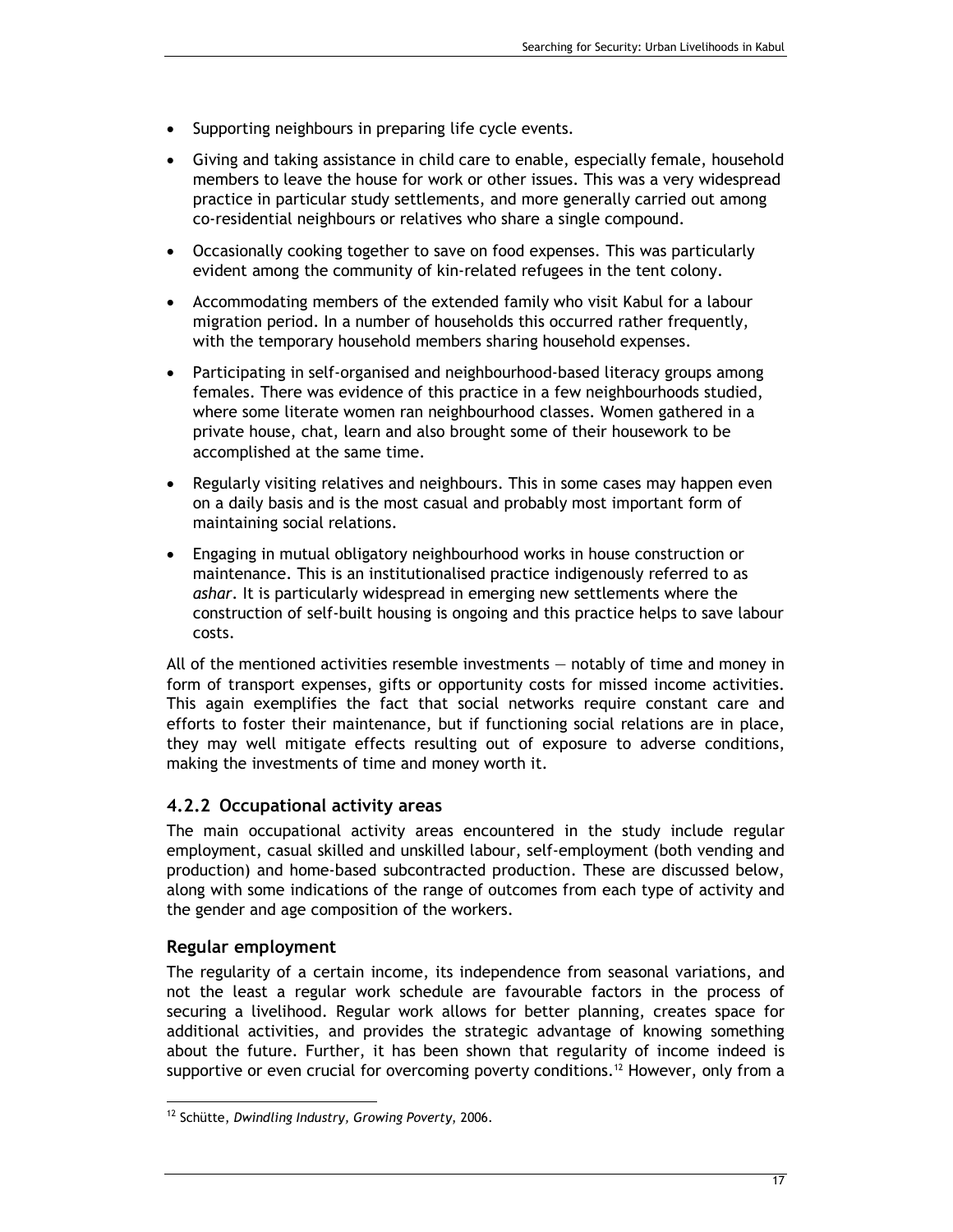low of four to a high of nine individuals per month reported access to such work, for a total of 73 such incidences across the 12 months (out of 718 total incidences of work). Most of these incidences of regular work went to men (63 percent of the 73 cases) and people in their prime work years (25 to 65 years of age; 82 percent of the incidences).

Regular work in this sample included government workers (two teachers, one cleaner, one driver), which implies that salaries are not very high, as well as some NGO workers who may earn more money, but often are only on shorter term contracts. Still, in both cases the work provided a base on which to build, not necessarily guaranteeing security but providing the foundation for it. This was the case in the household of Nasrullah: he worked as a cleaner in a government office and received a monthly salary of 2,000 Afghanis, and whenever there was the chance, he supplemented this income by working as a cook on festivity occasions. To keep the 11-member household going, his 16-year-old son needed to drop out of school and start working as a mobile vendor, showing that regularity alone may not be sufficient to guarantee livelihood security when dependency rates are unfavourable, and income levels are low.

There was substantial variation in the level of daily returns across the 73 incidences of regular work; the range is just under 3400 Afs, reflecting the lower salaries of government workers and higher salaries and benefits of NGO workers.<sup>13</sup> The median daily earnings of this group was 115 Afs, the highest across activity groups, but not by much, as will become apparent.

### Self-employment

Self-employment covers a very wide and diverse range of activities and represents the most important area of work for the study households in Kabul. Over the 12 study months a low of 17 to a high of 28 workers per month were self-employed, and self-employment made up 40 percent of the 718 incidences of work across the whole study. This makes it the most frequently reported type of work; more men than women reported being self-employed (84 percent are men) and 38 percent of work incidences that were self-employment across the 12 months were reported by workers under 18 years of age. Thus, just over one third of work incidences among children are in self-employment. Self-employment includes a range of possible activities falling into a variety of categories, as described below.



Many people engage in mobile street vending as an income opportunity; it trades off across the months, with self-employed service and manufacturing as the most common self-employment activity. Mobile vending is characterised by an especially high rate of competition. Vending accounted for about 17 percent of all recorded income activities and covered work carried out with differently sized wheelbarrows as well as on foot, the difference indicating varying

capacities of households to get hold of a productive asset. In fact, in more than half the cases encountered, street vending was carried out without any vehicle,

 $13$  This range includes one case of a woman working in an NGO who received maternity leave; she worked only 2 days in one month but received her full salary, making her daily earnings inordinately high. Without this case the range is 397 Afs.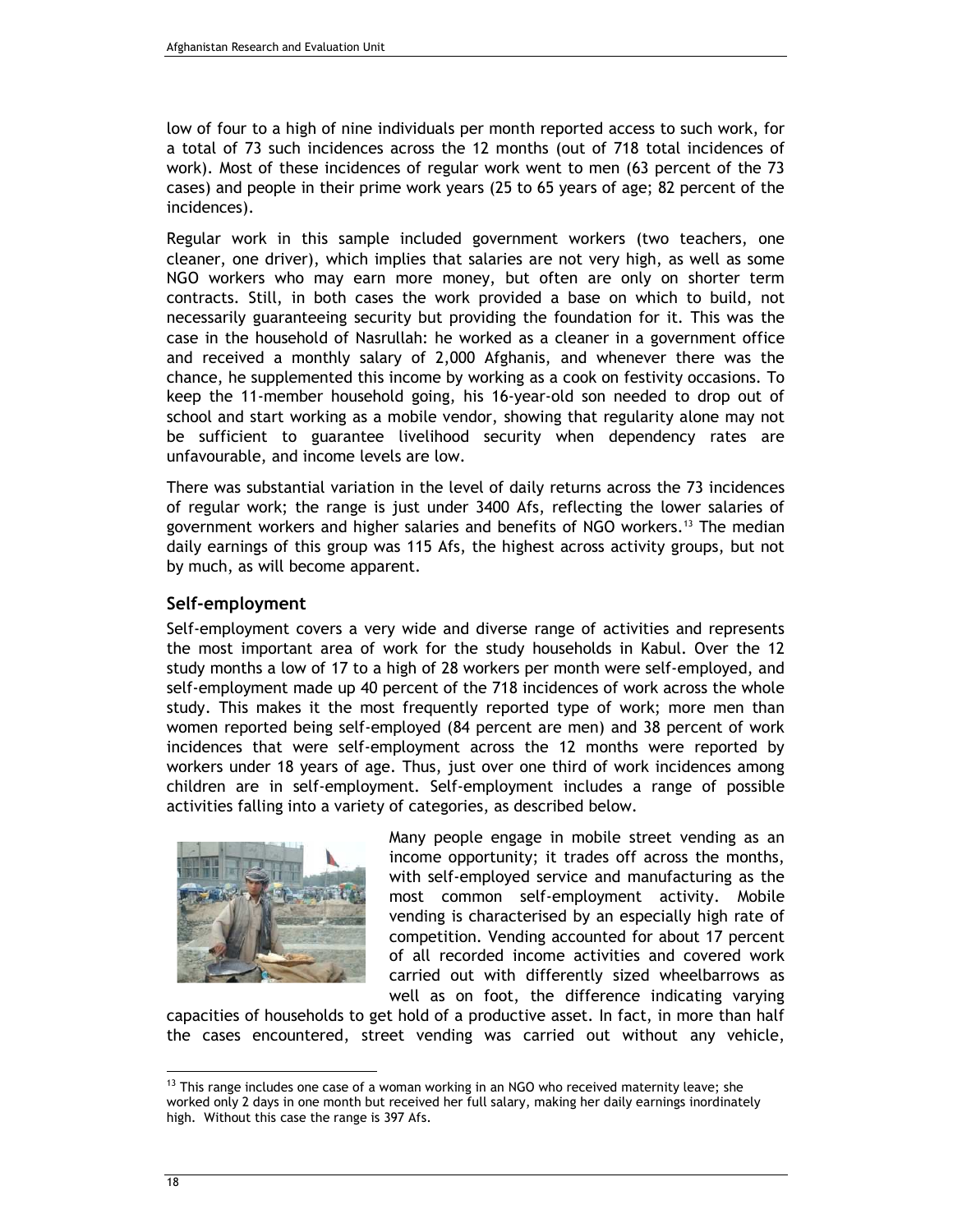indicating a lack of capacity to invest. However, either with or without vehicle, mobile vendors generally face a difficult situation. They are particularly exposed to weak governance and harassment by the police, they need to establish credit relations with a wholesaler in order to be able to trade goods, and their returns are especially irregular and fluctuating, besides being comparatively low at the same time. This is why whenever there appeared a chance, people involved in street vending aimed to take on casual wage labour, where daily incomes at least are more fixed (see Box 3). Likewise, this activity area had a high proportion of working children selling cigarettes, chewing gum, homemade foodstuffs or other easily tradable goods.

#### Box 3. Seizing opportunities as they come

Malalai's two young sons usually work as mobile street vendors and their income forms the basis of the functioning of their household (HH 16). The elder son has purchased a big and solid wheelbarrow on credit organised by his mother, and he is trading stuff like soap and shampoo which he gets on basis of ograyi from a wholesaler, i.e. he needs to pay for the goods only after he sells them, with the difference being the daily profit. His younger brother has no vehicle but carries a small bag from which he is selling tiny packets of yeast in the streets. The decisions of what goods to trade were not taken deliberately by the boys or their mother. Rather, they were the consequence of their acquaintances with two wholesalers who were introduced to them by friends from the neighbourhood and who provide them with goods on credit. Both boys now work about 12 hours daily in the streets and hardly get more than 100 Afghanis as a profit at the end of the day. The opportunity to be enrolled in a cash for work programme provided by an international NGO thus came at the right time, and both did not hesitate to drop their mobile vending and start digging ditches for a 200 Afs per day per head – an exorbitant rise in their daily income, to be realised for two full months. Most of the money earned was directly invested in their ongoing house construction, and by the time their assignment with the NGO had finished, the construction of a second room in their dwelling had been completed as well. In addition, they were able to afford a donkey in partnership with a neighbour, which made their access to drinking water much easier. This example once more shows the importance a regular income may yield, even if it was only for a limited period. As it is, however, the household is highly indebted – Malalai played out her networking capacities and accessed credit from various sources to afford starting house construction in the first place, and repayment of the loan will eventually put more pressure on the sons to produce incomes.

Pulling carts is the other lowly and insecurely remunerated self-employment activity that has special significance for the urban poor and vulnerable. It was carried out by a low of two workers and a high of nine workers across the study months and made up seven percent of all work incidences. In a number of these cases the activity was performed by children (i.e. in households 8 and 9 where children are main breadwinners). Pulling carts are the main goods-transport device in the local bazaars of Kabul and as such are a familiar sight all over the city. People engaged in the activity usually carry it out at the closest marketing spot to their residence and not necessarily in the central bazaar located in the old city. Nevertheless, competition is extremely high and returns irregular and low at the same time. Unless a fixed relationship with a shopkeeper or wholesaler allowing regular transport assignments is established, waiting times for customers may take up a considerable part of the working day. It is almost impossible to maintain household livelihood security by means of pulling a cart alone, and in fact all three households where the activity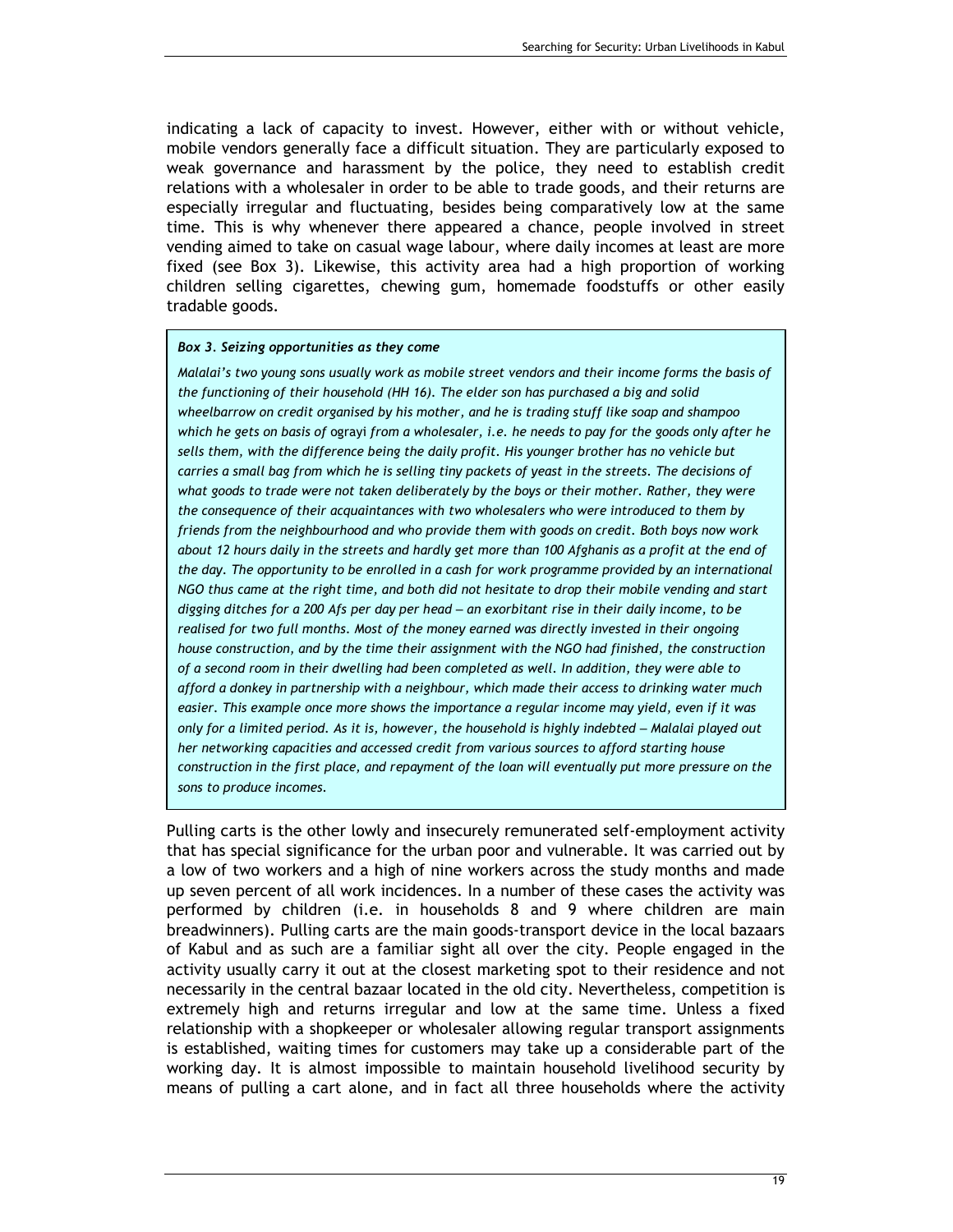represented the single source of earned income were endowed with social assets that channel access to other sources of material resources.

There are self-employment activities that are more stable than those previously reported; they include shop-keeping (fixed vending), tailoring, running a home-based bakery or building and selling birdcages (more on this below); this form of self employment comprised 11 percent of all reported work activities. In some cases, this form of self-employment can lead to a considerable betterment in livelihood conditions for the households involved, especially when it is a specialised enterprise involving skilled labour. This was the case with one household head who returned from Pakistan, enclosed land, and with the support of a loan from his cousin given on the basis of mozarebat<sup>14</sup> opened a mechanic shop which generates a comparatively high income. In fact, this particular 17-member household was certainly the best off in terms of economic conditions among the 40 households studied, facilitated by a combination of skills and access to credit on soft terms. Other micro-enterprises, however, are only ephemeral, as was the case in HH 6, where a small grocery shop opened in the returnee colony could be sustained only for a couple of weeks because of a lack of customers, and the whole enterprise turned out to be a failure involving loss of investment. Likewise, two shopkeepers sold their businesses during the study period because they needed to repay debts. This shows that shopkeepers are not necessarily better off, with many having taken on debts to open the enterprise in the first place, but subsequently failing to generate sufficient returns from their investment. Between those extremes are the reasonably well-functioning though very tiny shops of two households (groceries, scissors repair), and the example of one charcoal seller who did not possess his own space, but was allowed to use the shop of a friend in order to diversify his income during the cold season.

Other forms of self-employment in the sample refer to marketing activities of homeproduced goods, for instance in the case of the birdcage constructors (HH 6) who trade their product with shopkeepers in a specific street of Kabul (Koch-e Kauk Forushi) or roam different parts of town in search of customers. One household was specialised in a small business, where female household members cook Afghan food varieties, which are subsequently traded in the streets by men, and the main income source of HH 38 was selling phone calls with a mobile phone, which has been purchased on a credit basis (see Box 6).

Self-employment is not highly remunerated in the Kabul environment of high competition and weak governance (see Box 4). There again was a wide range of reported daily incomes (range of 1181 Afs, with the latter amount being generated just one time by a home-based electrician occasionally repairing goods brought to him by neighbours), and the median daily income was only 80 Afghanis across all self- employment work incidences, which was considerably lower than that of regular salary workers. Thus, as mentioned previously, many who are self-employed seek other opportunities when possible, moving particularly into casual work.

<sup>&</sup>lt;sup>14</sup> Mozarebat refers to a partnership agreement, in which one party will provide money or productive assets, the other time and work, with the profit being shared, but the potential loss lying solely on the side of the person providing cash. It is a very widely used form of credit, requiring a lot of trust because of the risk being distributed one-sidedly.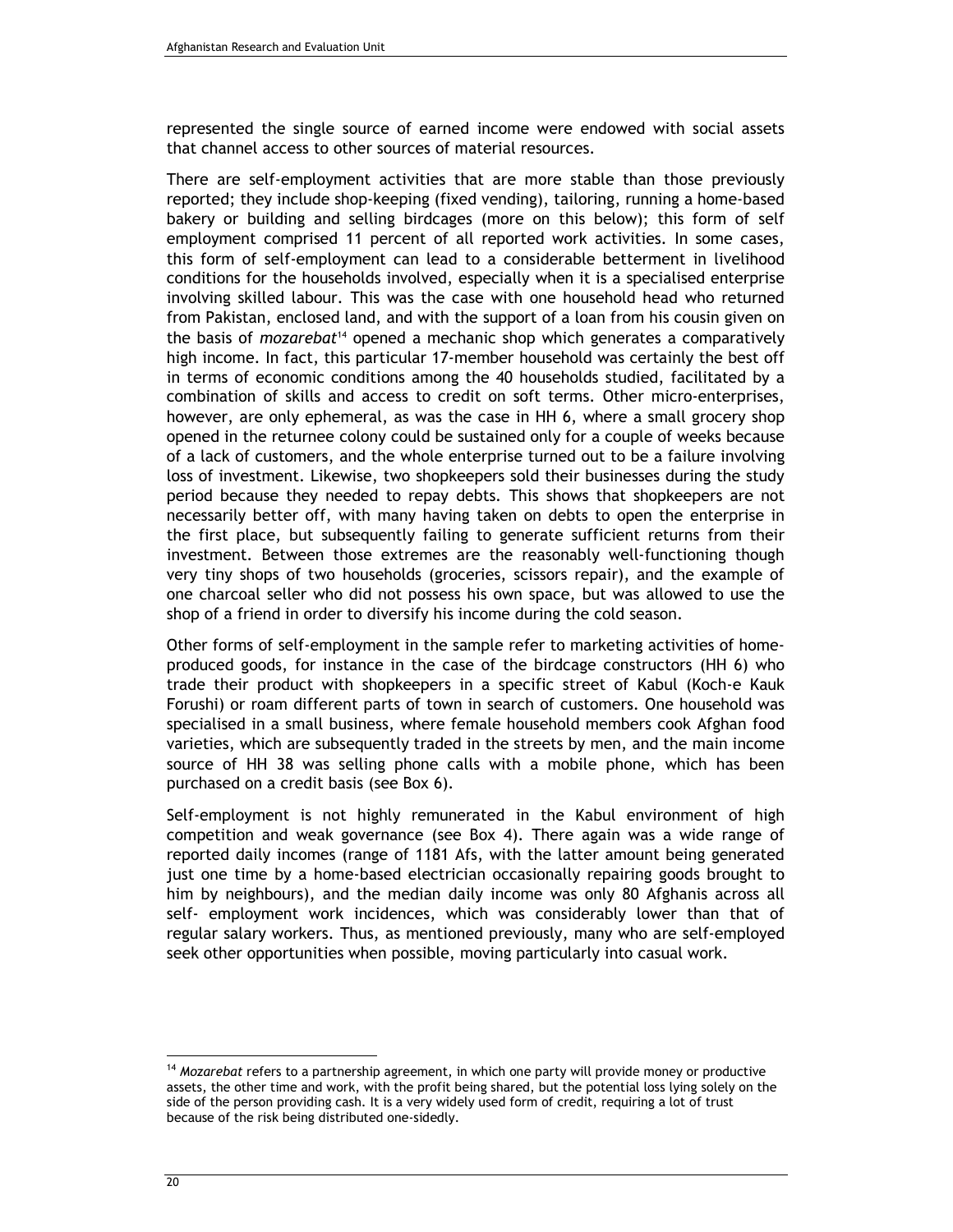#### Box 4. Bad governance and mobile vending

Mobile vendors in Kabul are exposed to multiple threats and difficulties. They work in an occupation providing uncertain outcomes and are embedded in an insecure policy environment, which does not provide them with any legal rights to carry out their small businesses. Likewise, finding a space to trade can be difficult. As an effect, many repeatedly have to suffer police harassment and need to indulge in regular bribing of officials in order to be left on their own. However, that does not help at times, as the example of Jamil, the small son of Malalai (HH 16) trading packets of yeast, shows. In the last study month, he was beaten by the police, coming back home with a wounded face. What happened was that he gave a small baksheesh to a police officer, but still was made to leave his place. Accordingly, he demanded his bribe money back. That was when all his goods were taken and thrown in the ditch, and he was taken away to a police office and apparently treated like a criminal. It was a situation characterised by defencelessness and loss – all goods destroyed, the boy injured and frightened, his bribe gone, and still needing to pay the wholesaler for the wasted stock – and he had no right and means to do anything against this type of public harassment.

#### Casual wage labour

Casual wage labour accounted for about 32 percent of all income-related activities carried out in the sample during the study period. It was even more male dominated than other activities reported (96 percent men) because many of the activities were conducted in public, barring women's access. Twenty-three percent of incidences of casual work involved children under 17 years of age. Casual wage labour includes the following occupations:

- Occasional unskilled work opportunities accessed from the crossroads, by word of mouth or with help of friends or relatives, represents a main source of casual wage labour. Often, the activity is carried out in addition to mobile vending or other areas of self-employment, since it promises at least a fixed daily income and is as such more reliable and often also more beneficial. However, in spite of the current construction boom in Kabul, employment opportunities for unskilled labour in this sector are scarce, highly seasonal, and characterised by huge competition. In terms of skilled labour, chances to find employment appear to be equally low, but if succeeded incomes are realised, can be considerably higher. However, among the study households only two cases of skilled wage labour were recorded. In addition, three households relied on loading and unloading trucks in the central bazaars of the city as their main source of income, which again is a very erratic and lowly remunerated source of income (see Box 5).
- Other casual work that has some importance as a livelihood source is to work as a shop employee for a small income. Again, working children have a significant role here, but altogether these activities appear to be temporary in nature rather than representing a permanent source of small incomes for the five households involved. Similarly, children in three households worked as conductors in private busses or aimed to earn an income by washing cars in the middle of urban traffic, and there was also some evidence of people working for food in urban agriculture. Likewise, seasonal agricultural wage labour in rural provinces was a readily taken option for three households, indicating the importance that rural work opportunities may assume for urban livelihoods, even in case of the capital city Kabul.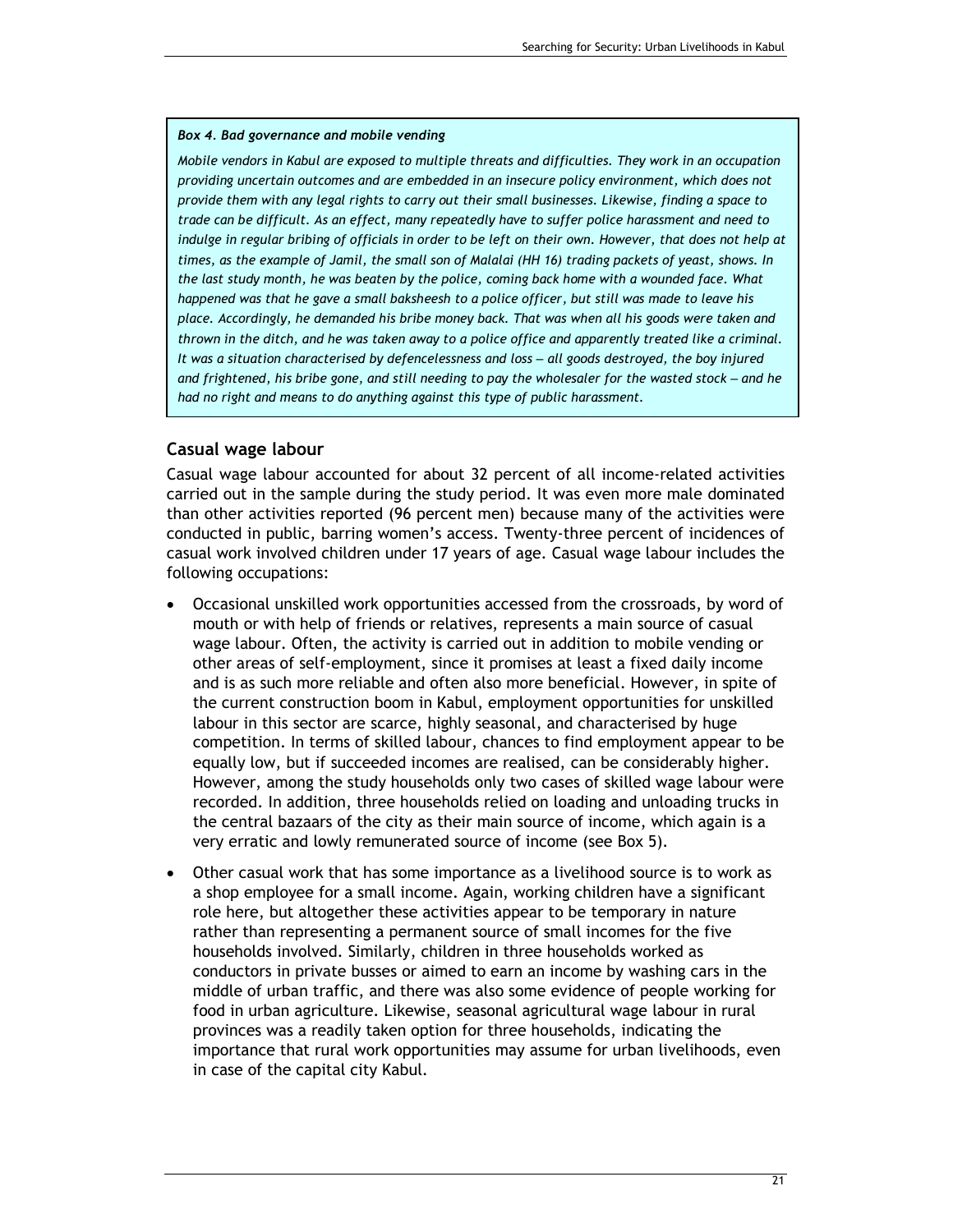Casual work is relatively well remunerated, justifying workers' interest in accessing it or moving into it from self-employment. Median daily earnings across all incidences of casual work in the study period were 110 Afs, essentially equal to earnings from regular salary work, and 30 Afs more than the median for the selfemployed.

#### Box 5. Work is all there is….

Mohammad Ajan is goods loader in the bazaar – he has done this job for a number of years now, working almost every day for 12 hours or longer to make a living for his five-member household (HH 28). It is a very strenuous job – if there is work, that is. He goes to the same place every day and waits for the trucks to arrive, but very often there is only an insufficient number coming in for all the potential labourers waiting for an assignment. In summer the situation usually is tolerable, and he can manage between 100 and 150 Afghanis a day – which is hardly enough in view of 2,000 Afghanis rental payment he has to produce every single month for his small two-room flat in Deh Mazang. In winter the situation gets even worse, because fewer trucks are coming, and accordingly his daily income falls rapidly. This is why his wife started working by opening a small home bakery, with the women of the neighbourhood as her customers. This did not last long, however – she fell seriously sick and they needed to take on new credit from Ajan's brother to cope with the medical treatments. On top of this, the landlord raised the rent to 3,000 Afs in the last month of the study period. Now they are looking for another place to live, because there is no way they can ever afford to pay this amount regularly, seeing that they became indebted to cope with the former rental payments. The solid neighbourhood relations they managed to maintain, the regular gatherings of the women of the neighbourhood, their self-organised literacy courses, the bakery of Ajan's wife, the nearby school for their three daughters – all of these things are now suddenly endangered. Their hope now is to find a new place in the same neighbourhood in order to be able to keep up their existing social relations.

#### Home-based subcontracted production

Home production includes a broad range of activities as well, comprising about 19 percent of all the income activities reported in the study period. This area predominantly is the domain of women (83 percent women), and includes work such



as embroidery, spinning wool, carpet weaving, quilt making, but also washing clothes or processing dried fruits. Home-based work can encompass both self-employment (a worker establishes a market and sets prices) as well as subcontracted work, where remuneration depends on piece rates and quantities accomplished, as in carpet weaving where subcontractors pay workers per meter, or in wool spinning where the payment is per kilo.

However, remunerations for home-based work activities are very low as a rule, with the median daily earnings reported to be 46 Afs across all reported incidences of this work in the study period. Such low pay makes it very difficult for women to substantially contribute to household income. This work is characterised by a young labour force, with 55 percent of all incidences of home-based work done by children (largely girls) under 18 years of age.

This diverse range of activities does not translate into a sustainable diversification of income sources at the household level. Twenty-seven percent (11 households) of the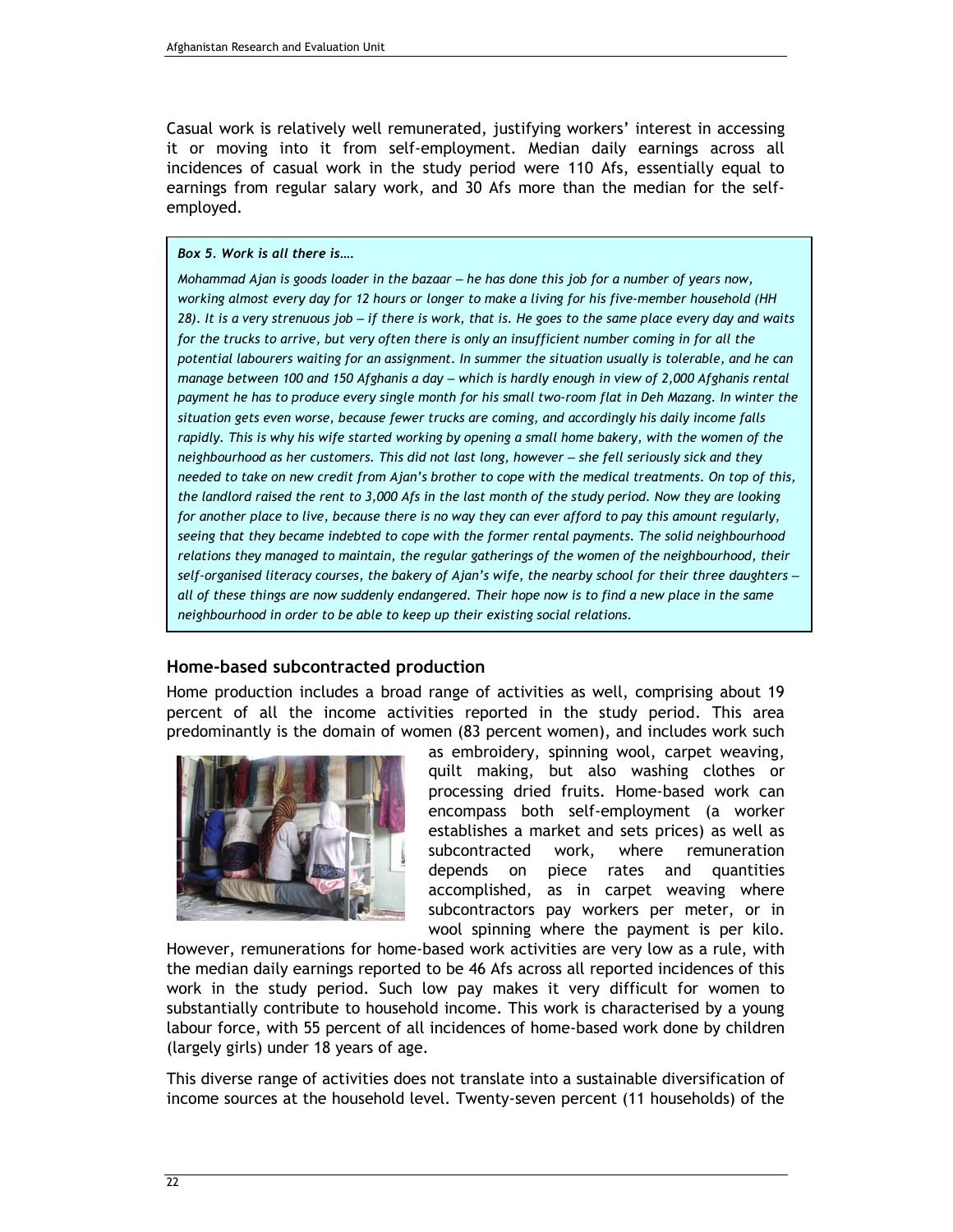households studied only had a single source of paid income, and 39 percent (16 households) had two sources of paid income, but the secondary source tended to be highly irregular or very low paid. For example, it might be the very occasional clothes washing assignment for a female household member, such as in household 8, or the skills-building apprenticeship of the 14-year-old in household 32, or the sporadic work carried out by an aged head of household, as in household 9. The same was true for most of the 13 households with three income sources, where additional work activities often relied on children or low paid home-based work activities carried out by women. This raises another important question related to urban vulnerability and access to work: whose labour can the household mobilise, and how does this mobilisation influence household income levels?

### 4.2.3 Labour mobilisation strategies and vulnerability

The number of workers a family can put into the workforce, relative to dependents, is a key indicator of vulnerability because households with few workers lack the flexibility to withstand most forms of shocks. The results for the 40 households over the 12 months indicate that these families are highly insecure in relation to the number of dependents supported by workers (Table 1). The figures are disturbing in that a good share of the 455 responses over the 12 months reported having no workers, while a full 50 percent of the responses reported having only one quarter or less of household members in the labour force. This illustrates quite poor flexibility in the face of shocks such as unemployment, illness of a working member, or any other shock that may require additional funds — there are few working members who could work more to accommodate this need, meaning families may be more likely to take on debt.

Unsurprisingly, having few workers is related to low income and those with few workers as a share of household members are more likely to be in the lowest income quartile, while increases in the share of workers leads to a greater likelihood of falling into

| Table 1. Share of workers in the household |  |
|--------------------------------------------|--|
| (number of responses=455)                  |  |

| Share of workers     | Percent of responses |  |
|----------------------|----------------------|--|
|                      | 10%                  |  |
| <25% of members work | 50%                  |  |
| <50% of members work | 75%                  |  |

higher income quartiles  $-$  i.e. having higher relative income levels.

Labour mobilisation, however, is also about who works, not just the number of workers. Women and children made up a substantial share of the reported workers in the Kabul sample, moving in and out of work over the course of the study year. For instance, the female share of workers ranged from a low of 20 percent to a high of 32 percent over the study months. Overall, women workers comprised 27 percent of all incidences of work. The share of children under 18 in the Kabul sample of workers ranged from a minimum of 35 percent to a maximum of 51 percent, illustrating again the important role children have to play in managing household livelihoods. Child workers comprised 42 percent of all the incidences of work across all the study months, highlighting the dependence of poor Kabul households on these workers.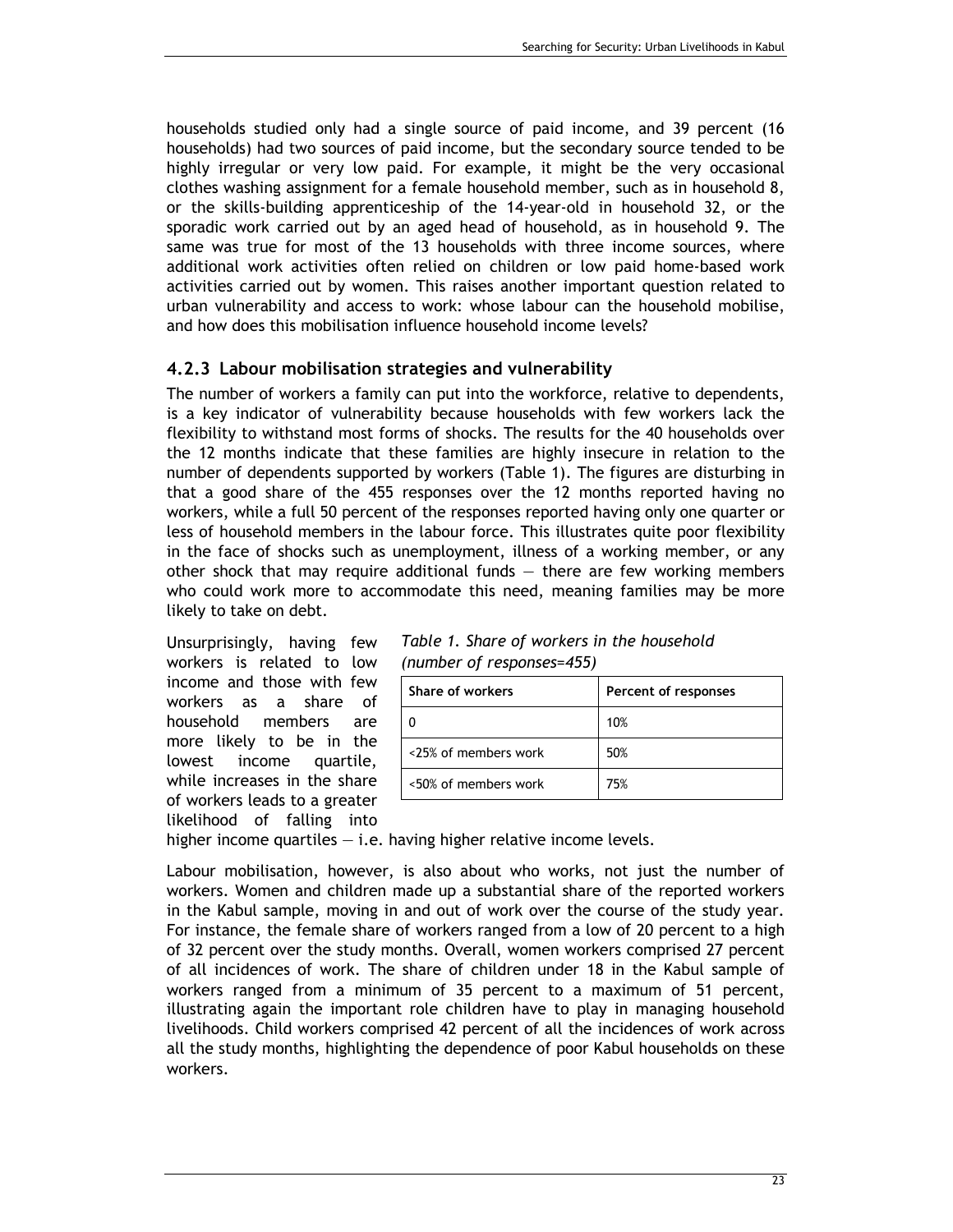Reliance on child and female labour is typically a sign of vulnerability, since these two groups tend to have more difficulties accessing better quality and fairly remunerated work than adult men. Thus, it is often households with no or few adult male workers, or no able-bodied adult men who must rely on such strategies. There was some evidence of this pattern among the Kabul households studied, particularly in relation to households being unable to mobilise male labour in different months. Over the 12 months of the study, however, only between three and six households per month reported having no male labour.15 Except for the first month of monitoring there is a clear difference, with those households having access to male labour earning substantially more income per month. There was no clear pattern in relation to dependence on child workers, as earned income could be both quite high and low as the share of these workers in the household increased. Similarly, it is only at the extremes of the gender composition of the labour force that effects are visible: when women comprise some or even a majority (but fewer than all) of workers in the household, earned income is not necessarily adversely affected. It can be concluded from this that access to male labour is important to household livelihood security, but that mobilising child and female labour is not necessarily a sign that incomes will be substantially lower  $-$  i.e. that the family will necessarily be income poor. Note though that this does not mean it will be secure, particularly in the long term, as putting children into the labour force may reduce investments in formal education, which may bring payoffs in the longer term.

To better understand how different types of labour power are moved in and out of work over time, either by choice or not, consider the examples given in Figure 4 depicting labour mobilisation strategies of two households over the 12 months of the study. Household 16 heavily relies on working children, supported whenever there is opportunity by the female head of household. Given the small household size, dependency rates are very favourable and provide the chance to pursue investments in solid housing (see Box 7). Household 39, on the other hand, relies mainly on the income of two daughters (17 and 15 years) weaving carpets, and the occasional work accessed by the head of household, Mir Alam. He worked as a second-hand clothes seller on a mobile cart in March, and then managed to operate his own small booth selling plastic shoes on the roadside for three months. But then his brother became seriously ill, and Mir Alam was busy taking care of him and needed to close his shop. After two months his brother died, and he sold his tiny shop to repay credit obligations taken for the funeral ceremony. Since then he has been unemployed, with his daughters providing insufficient income for the big household living in a rented house, and the bulk of expenditures are met by means of credit.

### 4.2.4 Access to work: irregularity and vulnerability

As indicated above, insecurity of work opportunities, high seasonality and high competition are the most important constraints posed by the urban labour market in Kabul. The irregularity of employment that comes with these constraints is also reflected in the experience of the urban households studied, with many individual members of the sample accessing few days of work per month and not finding work in some months, with this leading them to engage in different income activities over the year or even multiple activities at the same time. The latter was much less frequently experienced, with only three households having an individual who worked

 $15$  The number of households per month reporting having no one working ranged from 1 to 10.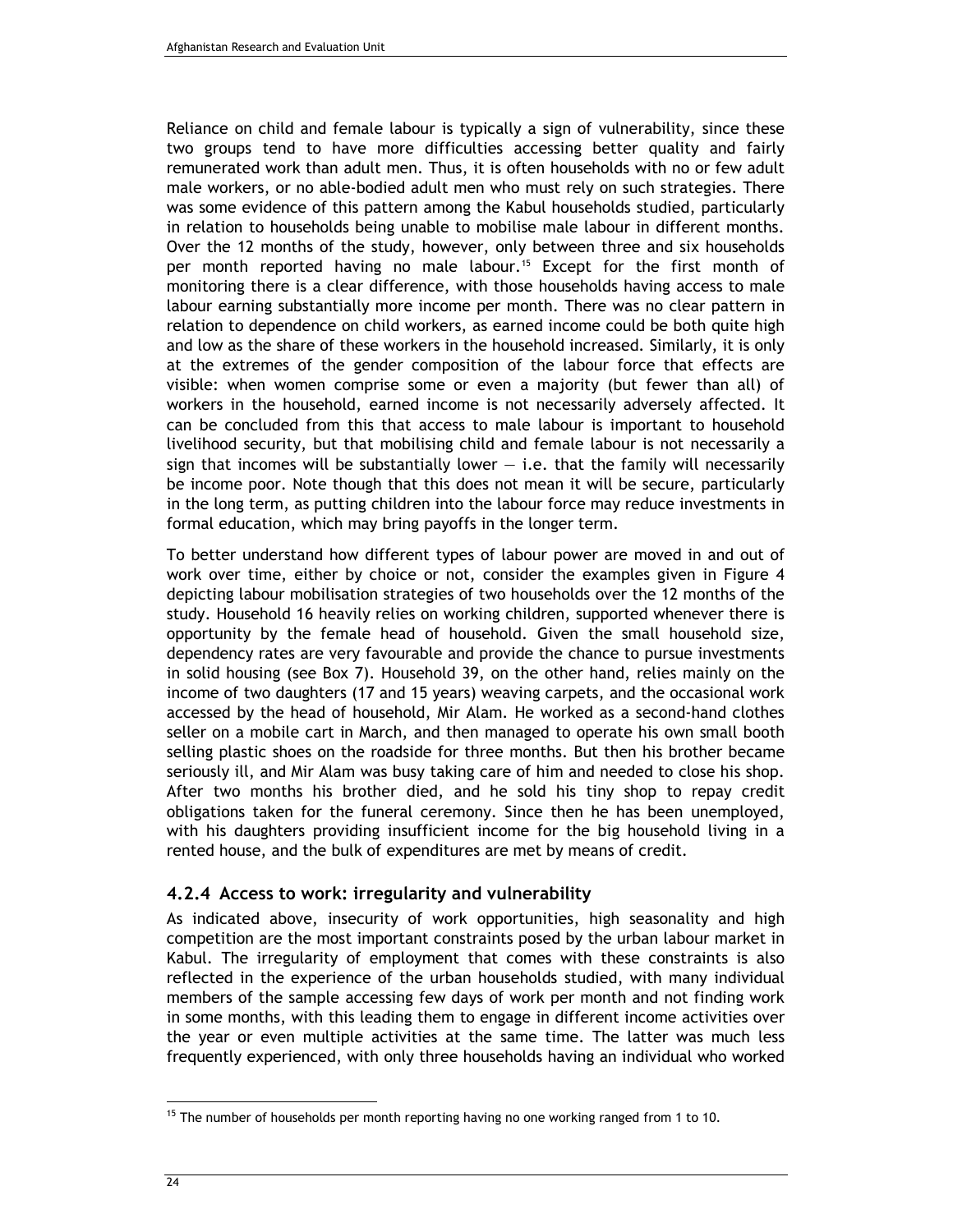consistently (i.e. more than two months in the study period) in two activities concurrently.







Having poor access to regular numbers of workdays, seasonality in access to any work at all and frequent job changes were much more frequent occurrences and were typical of the workers in the sample.

The number of reported workers in the sample in each month highlights the seasonality in access to work which characterises the Kabul labour market (Figure 5). Winter is clearly a difficult period for these households, in that fewer men and women are able to access work. This also corresponds to a period of higher expenditures in that spending on heating is needed and ill health due to exposure to the cold in poor housing conditions can raise medical expenditures, meaning families, when possible, must prepare for such downturns in labour market access and thus earned income.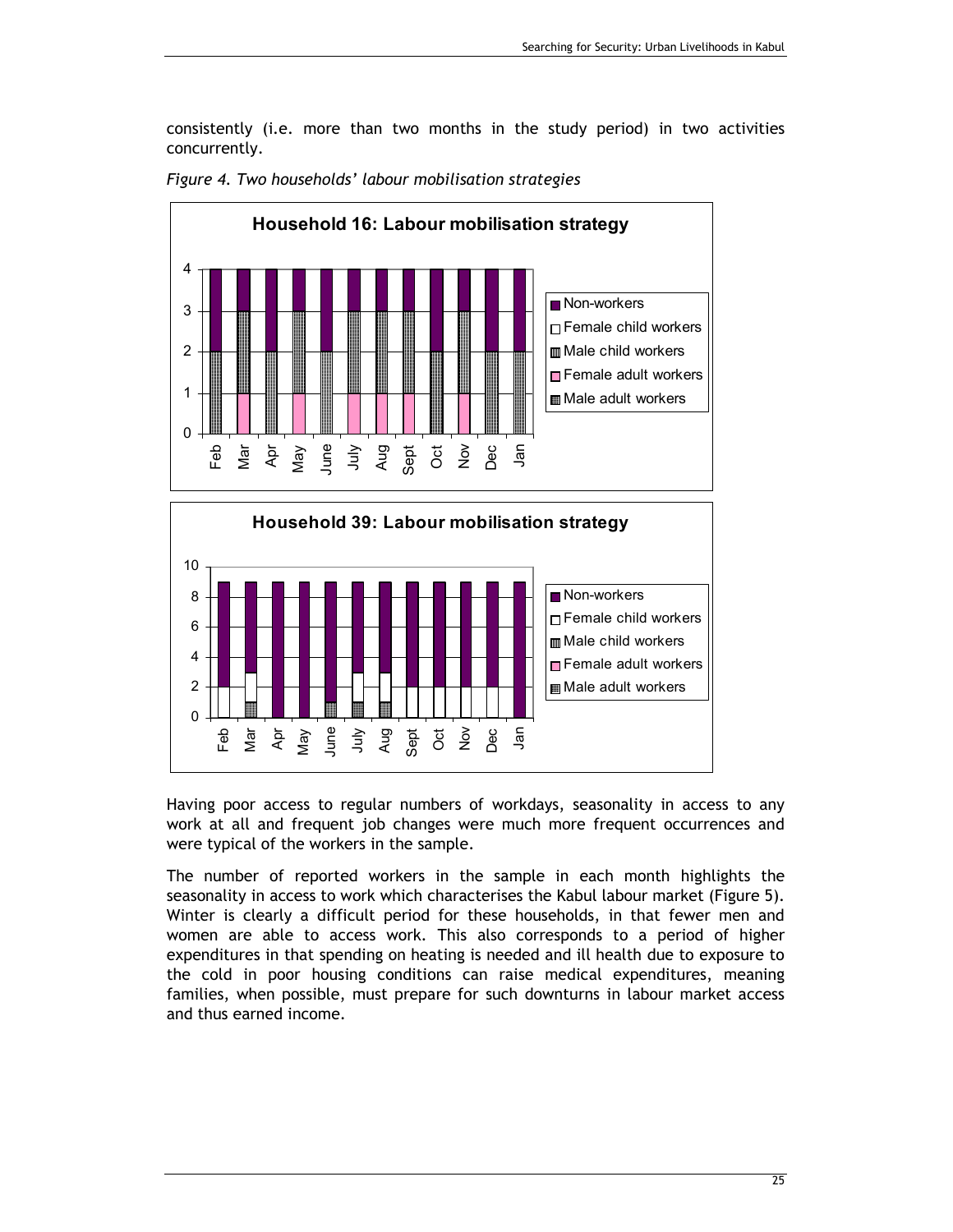Figure 5. Number of workers by sex



Extending this and looking at workers across the 12 months, a very significant share reported difficulty in accessing, on average across this period, a full month of employment. In fact, 51 percent of the 106 workers accessed on average less than 20 days of work per month, while a full 89 percent accessed on average less than 25 days of work per month. Examining the sum of total workdays over the study year shows that one quarter of the workers worked 54 days or less, 50 percent worked 131 days or less while only 25 percent worked more than 193 days in the year.<sup>16</sup>

Such irregular and insecure access to work translates into low and variable individual incomes from work, with the level of variation being apparent from the mean coefficient of variation for individual monthly income across all the workers in all occupational activity areas, which is 0.53.17 The outcome with regard to different occupations, however, is particularly stark: regular salaried workers experience a mean coefficient of variation of individual monthly income ranging from only 0.09 to 0.26, whereas all others are all much closer to the overall mean, i.e. a coefficient of variation over 0.50 over all the study months.

Job changes are also a frequent labour market strategy among the urban poor and vulnerable in Kabul, in response to the inability to obtain on regular secure source of income. There are two ways this can be examined through the collected numeric data. The first is through a "job access form", filled in at one point in time and capturing all the jobs each member of the household held since the start of the study.<sup>18</sup> The second way is through asking during each monthly monitoring visit who was working for income and in what occupation.

According to the job access form, there were altogether 85 different individuals reporting access to work. Figure 6 shows their distribution by number of jobs held and by sex. Of 26 female workers only six held more than one job over the course of the recall period; thus they have less variable work histories, likely reflecting their more limited mobility and job choices. Fourteen of the 59 male workers held more than two jobs during the recall period. Interestingly, age is associated with the  $\overline{a}$ 

<sup>&</sup>lt;sup>16</sup> Compare this with the estimation given by Scoones (1998, 6), that 200 working days per year are the minimum level to create a secure livelihood.

 $17$  The higher the coefficient of variation, the higher the chance that an individual or household will face uncertain returns to work.

<sup>&</sup>lt;sup>18</sup> In Kabul, this meant a recall period of nine months since this specific form was filled out in October 2005.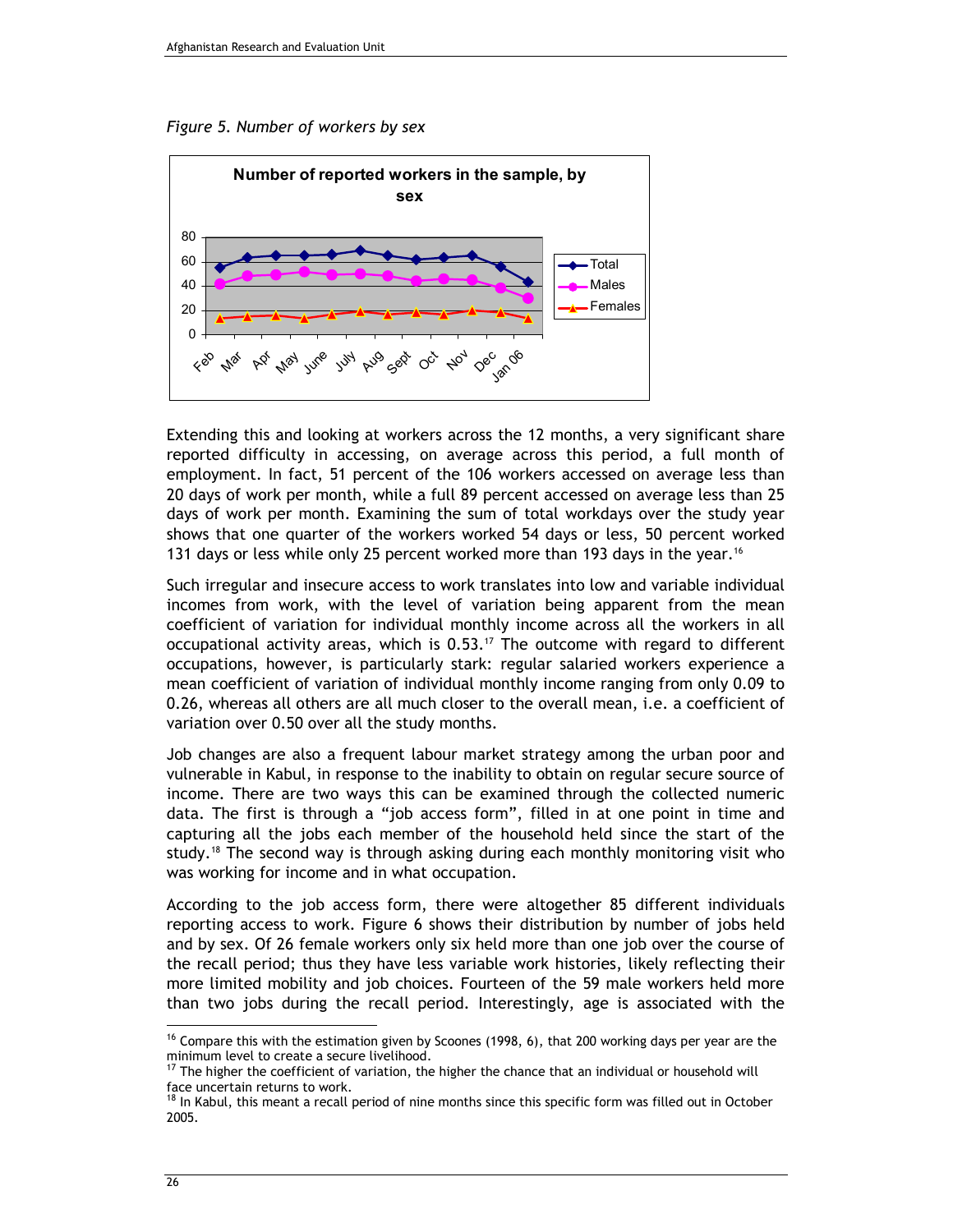number of jobs held, with younger male workers being more likely to hold three or four jobs. The mean age of workers with one or two jobs was 29—30 years of age, while for those holding three jobs it was 22 and for those holding four jobs it was 19 years of age.



Figure 6. Number of workers, by job number and sex

Figure 7 illustrates that when people change jobs it is at times across broad work categories; i.e. it is not just changing the product one vends or the product one produces within the home. Over the 12 month period, 19 out of 106 workers tracked in the monthly monitoring forms shifted work types.<sup>19</sup> Only two were women and they exhibited rather marginal attachment to the labour force in general; they likely moved in and out as need or time and opportunity allowed. Of the 17 men who moved, 11 were less than 18 years old, two were in their twenties and the balance were between 30 and 55 years of age. So, men are far more likely to move between work types, with this particularly being the case for boys who are seeking any available opportunities.





 $19$  The difference in number of reported workers between the two forms may reflect the longer reference period for the monthly monitoring form; new people may have joined the labour force in the period Nov 2005–Jan 2006.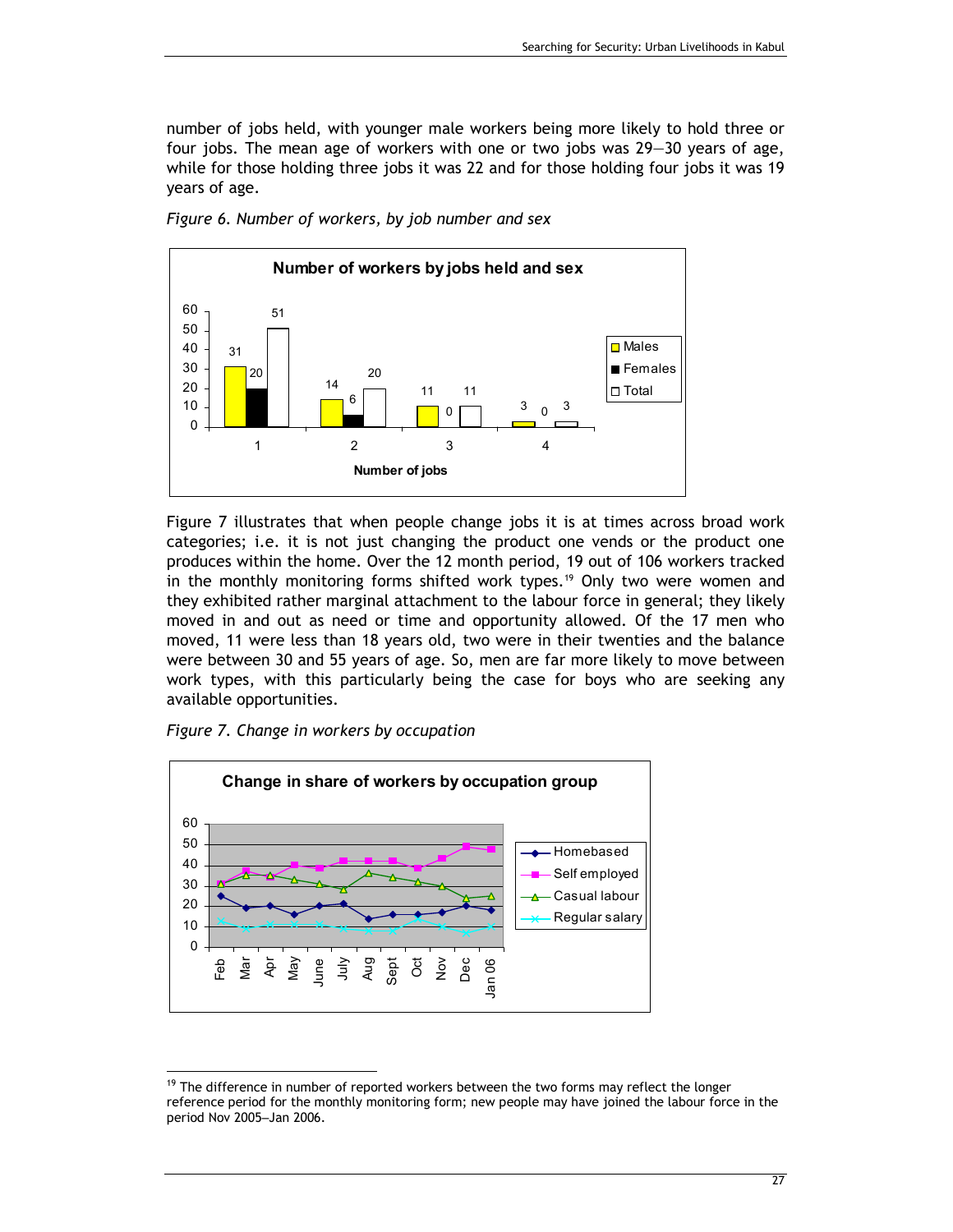Across work types, the most stable category is regular salaried work, which shows little evidence of large or frequent shifts of people in or out. In fact, only in three of the 19 cases did someone move in or out of regular work. Six of the cases of movement involved home-based work, with individuals moving out of this work and into vending or casual work; the two women are in this category. The balance of the movements between types of work involved movements between casual work and self-employment. Some moved back and forth between them both, likely in response to seasonal pressures, while others shifted permanently from one to the other. The link between movements in shares of workers in these two work types is apparent in Figure 7, though the relationship is not absolute. It is most clear in the winter months when casual work declines and self-employment increases. Much of this movement is ad hoc and in response to short-term opportunities for higher daily income or more days of work versus a clear strategy of seeking a new career. In fact, much more movement than that reported happens, since many move between occupations within these broad work types, for example between peeling pistachios and spinning wool in the home, or between being a shop helper or construction worker. Career niches were virtually unknown among the sample, except perhaps for some of the self-employed who owned shops or for carpet weavers. The latter, however, can be a gruelling form of work, so having this niche does not guarantee good returns or work conditions (see Box 6).

#### Box 6. Change is the motto: working boys and the jobs they do

The household of the mentally disabled Ghulam Rasol (HH 38) relies on the work of his three school-aged children (9, 12 and 14 years old). In the beginning of the study, two of the boys were mostly busy in home-based carpet weaving. The household had its own loom, brought over from Pakistan after their return about two years ago, and they worked on a contract basis, being paid by the meter. The 12-yearold was busy selling chewing gum in the streets of Macrorayon and sometimes Flower Street, often accompanied by his younger brother who roamed the streets begging with his pot of esphand (i.e. wild rue, the holy plant able to drive away ghosts). All of these activities were given up over the year. Carpet weaving turned out to be not very beneficial – it bound the working force of two boys in filigree but hard labour, and at the same time did not bring sufficient returns for this household of eight, which is why whenever there appeared a chance, the eldest son Shafiq indulged in daily wage labour. Consequently, the family decided to sell the loom and quit weaving. Shafiq, who acts as the male head of household, bought a mobile phone and started selling phone calls in the central bazaar, managing a profit between 70 and 100 Afs per day. Thereby, he was introduced by a relative to a top-up card seller with whom he since then keeps up a credit relation based on ograyi, i.e. he pays for the cards only after having made some income while using them. Later on, his 12-year-old brother also started working as a top-up card seller, managing a daily income of about 60 Afs. His small brother Zarghon meanwhile switched to selling chewing gum, later on trading plastic bags. Midway through the study he became a bus conductor for a fixed daily income of 50 Afs – a possibility organised for him by another relative. This lasted only for a couple of months, and later he went back to selling plastic bags. While the two younger brothers as such have been busy all the way through the study in different occupations, their elder brother Shafiq took care of their schooling and made sure that they attend as often as possible in addition to their work. He himself had to quit his formal education permanently in order to constantly provide an income to the household, while a fourth seven-year-old brother is being kept from work to ensure his education.

## 4.3 Asset portfolios: what households have to make their living

As has become obvious, the urban poor and vulnerable carry out a wide range of activities, most of them having in common their irregular nature and low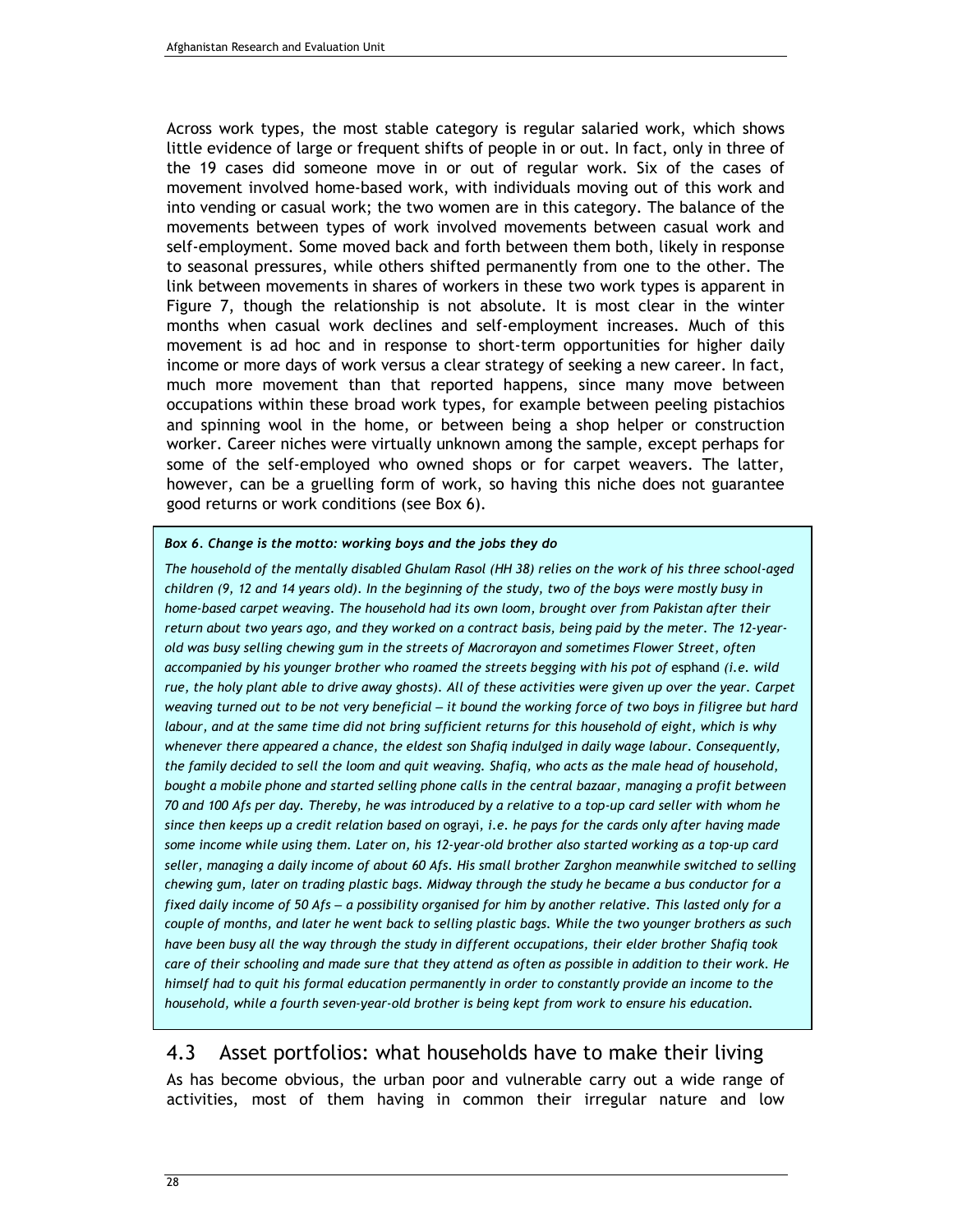remuneration and thus are commonly referred to as gharibkar, i.e. work for the poor. In terms of what people possess, i.e. the assets over which they are able to exercise command, there also is some diversity among members of the household sample, although this does not reach high magnitudes and more generally is characterised by widespread "asset vulnerability" prevalent in urban Afghanistan that puts pressure on the capacity of poor urban households to cope with risks and events.<sup>20</sup>

Nevertheless, the ownership, composition and mobilisation of asset portfolios consisting of social, political, economical, ecological and personal assets are the basic means that strongly determine levels of resilience and responsiveness of households in the face of adversity. Yet it is not sufficient to focus on what people have, but more so on what they are capable of doing with what they have to secure their living in the city. The interdependency of action, i.e. livelihood strategies, endowment with assets and structural characteristics is evident when looking closer at household livelihood portfolio management. People may use one form of asset to acquire other forms of assets, e.g. their social relations may entitle them to access the financial asset credit. Or further, while managing their portfolio, households may use their financial assets to acquire the human asset education, or they deplete their human assets for the sake of financial assets. There appear to be continuous substitutions, trade-offs or draw downs on differing assets, and in this sense the different household assets are "… not only inputs to livelihoods...they are also their output", hence they are transformable.<sup>21</sup> How these transformations are made, however, depends on household decisions influenced by internal power relations, exposure to stress and emergencies, the social identity of the household and its members, and the stage of the domestic life cycle. Ultimately, however, asset acquisition and transformation aim at securing a sufficient consumption level, with improved living conditions implying a good quality of life, and the capabilities to use, maintain and protect assets in order to continue allowing such transformations in the future.<sup>22</sup> The varying degrees as to how these aims can be achieved among different households disclose varying patterns of vulnerability, linked to varying access to and control over a range of assets.

#### 4.3.1 Physical assets

Physical assets refer both to productive assets and to household assets. Productive assets include access to services and basic infrastructure such as shelter, water supply, sanitation, waste disposal, energy supply and transport, as well as tools and production equipment required for income-generating activities or enhancement of labour productivity. Household assets in turn refer to household goods such as kitchen utensils, furniture or clothing, but in particular to valuables such as jewellery or other saleable personal belongings. Housing in urban areas is certainly the most important physical asset that a household can possess, as it can be used productively and eases pressure on financial capabilities (see Figure 8 for details about housing quality).

 $20$  Schütte, S., 2004, Urban Vulnerability in Afghanistan: Case Studies from Three Cities, Kabul: Afghanistan Research and Evaluation Unit.

<sup>&</sup>lt;sup>21</sup> Bebbington, A., 1999, "Capitals and Capabilities: A Framework for Analyzing Peasant Viability, Rural Livelihoods and Poverty" in World Development, 27(12): 2021-2044.

<sup>22</sup> Ibid, 2029.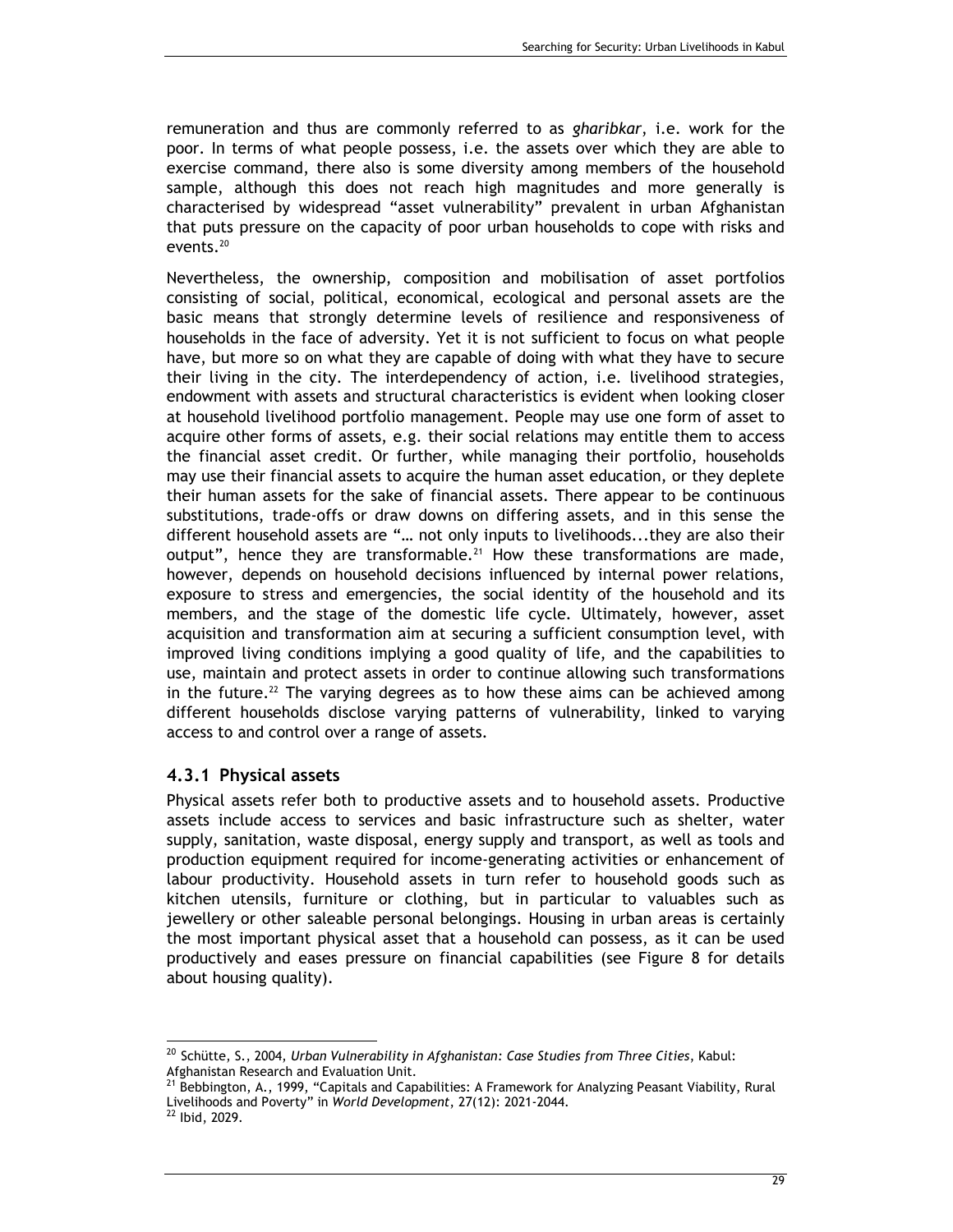

Figure 8. Characteristics of houses in the study sample

Among a majority of the study households, physical resources were somewhat scarce. Only a few were able to accumulate a solid basis, with 50 percent of the sample having physical assets with a sale value worth more than 5,175 Afghanis (US\$105), and 50 percent having less than this after eight months into the study. This lack of physical possessions might come as a critical drawback for household well-being during times of crisis and emergency, because ownership of valuables serves as a means of insurance against risk. Consequently, disposal of assets was observed in the household sample over the study period. Twenty households at some point during the study year sold valuables. Eleven of these reported selling assets in more than one month, for a total of 36 occurrences of asset sales. Overwhelmingly, this was done to cope with

loss of income and in order to afford basic consumption of food, to repay debts, to pay for medical treatment, or to pay for heating costs (Table 2). On some occasions, there were substitutions between different types of physical assets  $-$  such as selling the household asset "jewellery" to purchase the productive asset "sewing machine" to be used for subsequent income generation or to repair a home. Interestingly, it was predominantly jewellery coming as part of marriage arrangements which was disposed of when urgent need for cash occurred (in about 46

| Table 2. Reasons for selling of physical assets |  |  |  |  |
|-------------------------------------------------|--|--|--|--|
|-------------------------------------------------|--|--|--|--|

| Reason asset sold                                        | Frequency of mention<br>$(n=35)$ |
|----------------------------------------------------------|----------------------------------|
| Consumption needs                                        | 13                               |
| Repay debt                                               | 5                                |
| Medical costs                                            | 4                                |
| Heating costs                                            | 3                                |
| Buy HH amenity                                           | 3                                |
| Investment (business,<br>buy asset, reconstruct<br>home) | 3                                |
| Other emergency                                          | 2                                |
| Other reason                                             | 2                                |

percent of encountered cases), and which was largely responsible for differences in the value of asset holdings among households at the same time (eight of the ten households in the upper quartile of those with highest asset values possessed stocks of jewellery). Though it is doubtful that asset holdings alone represent a significant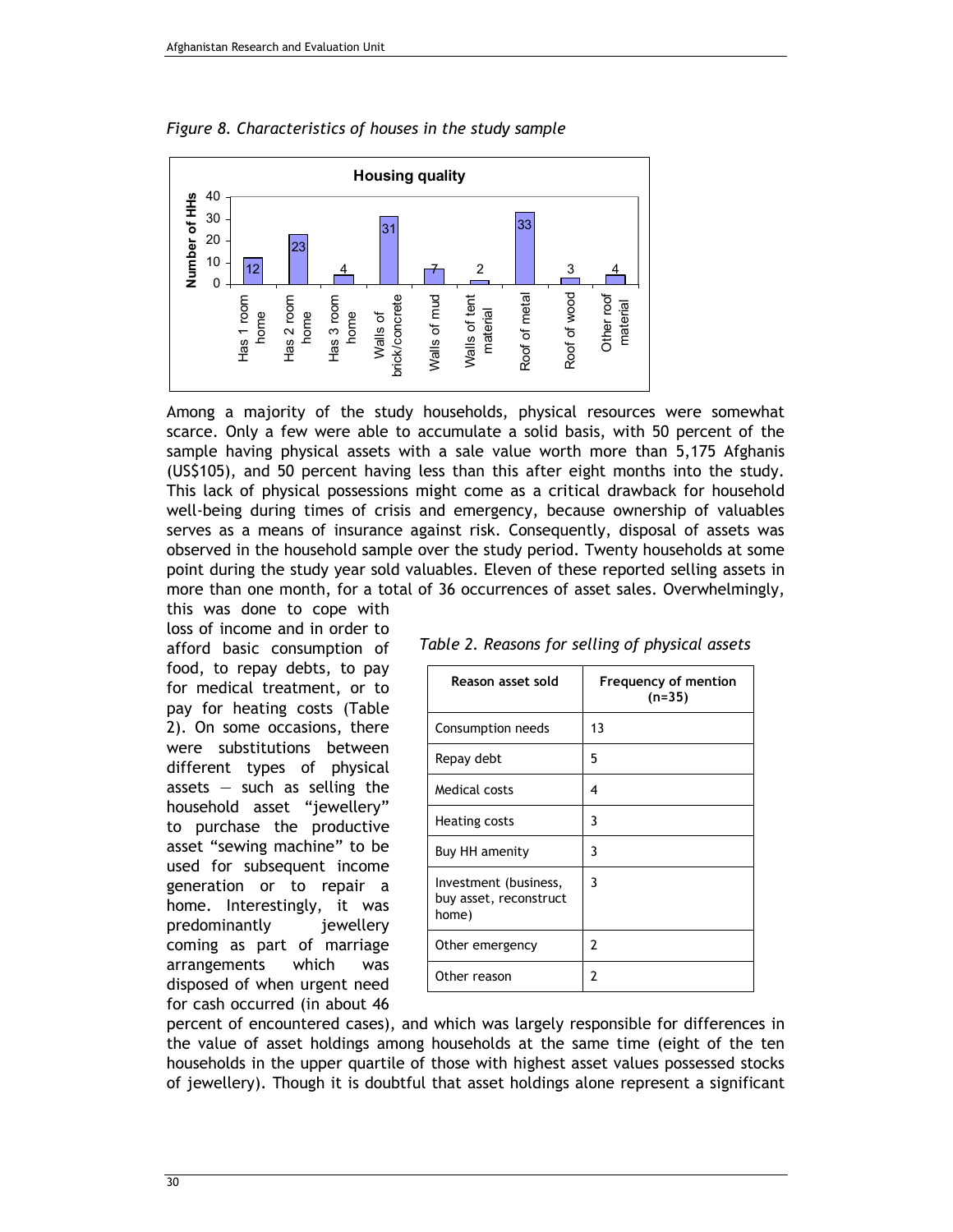indicator for household well-being, it is undisputable that those who possess virtually no physical possessions clearly are in more vulnerable positions than others.

However, people's assets are not only the things they possess, but also the basis of a household's power and capability to act. This was explicitly so in the case of housing, especially in Kabul with its comparatively high rents — which is exactly why the own place of shelter is so highly valued, why households are willing to go into much hardship and risk to establish their own housing (see Box 7), and why the urgent problem of tenure insecurity that endangers an overly important livelihood basis of many poor urban households in Kabul needs a ready solution. The centrality of own housing becomes even more obvious when looking at those in the household sample who needed to live on rent (17 households, making a total of 53 rent payments over the study period). Rental payments are a constant pressure for households relying on insecure work opportunities — they are likely to increase vulnerability, often leading to indebtedness and a high dependence on a landlord's benevolence. Difficulties to steadily raise cash for rent poses the additional risk of eviction that may come with a potential loss of one's neighbourhood-related social

#### Box 7. Our house on the hillside

Malalai and her three children returned to their old Kabul neighbourhood in late 2003 after having lived seven years in Iran, initially sharing a rented house with her married daughter's family. After a while, she noticed a lot of activity on the hillside just above her settlement, with people coming and staking their claims. She took that as an opportunity to do likewise, and quickly went to enclose her own small plot of land and build her own house. As of today, the small household has managed to gradually increase and improve their living space through the work of two sons (Box 3) and the networking capacity of Malalai that enabled access to substantial credit. A decade ago, when her husband was still alive, she used to work for some wealthier families, and when the chance to obtain a piece of land suddenly occurred, she revived her old relationships and extracted a total of 50,000 Afghanis as loans from four different sources. With the money, initially a single room was constructed on the far and steep top of the hill, far away from any water source, but close to landmines. Gradually, they built a second room, with all money coming in being directly invested to make their housing solid and safe for the approaching winter. A lot of hardship was required to accomplish this: the boys were working the whole day and helped in house construction in the evenings, Malalai herself started working in urban agricultural fields, and the small daughter had to take over the responsibility of running the reproductive side of the household. Likewise, repayment of the loans, which have been extended to continue construction of a second room, is putting much pressure on the household. The thought of repayment is uncomfortable for Malalai, because she cannot see a way this can be accomplished soon. Although her sources seem to be patient, and so far no pressure has been exerted, she commenced gradual repayment in small amounts, which led to an overall cut in basic consumption and also diminished food-intake. It is however felt necessary to endure, since not attempting to return the loan almost certainly will dry out these overly important sources of credit. A fact which has to be avoided in order to be able to access credit also in future. However, what is missing so far to make all this hardship worthwhile is a guarantee from the municipality that will give them security for the enclosed land. Given the fact that a lot of investment took place, Malalai is hopeful that something positive will occur: "We have spent so much money on the house - I hope that we will not have to leave again after this. If the government wants us to leave again, they must at least reimburse us." As such, Malalai and all the other hillside dwellers aim to actively enforce tenure security by investing in solid housing on their informal land, in spite of future developments not being foreseeable and the danger of eviction. Physical asset building thus serves as a strategy to secure tenure – a strategy, which in most cases has been made possible by the ability of people to access informal credit.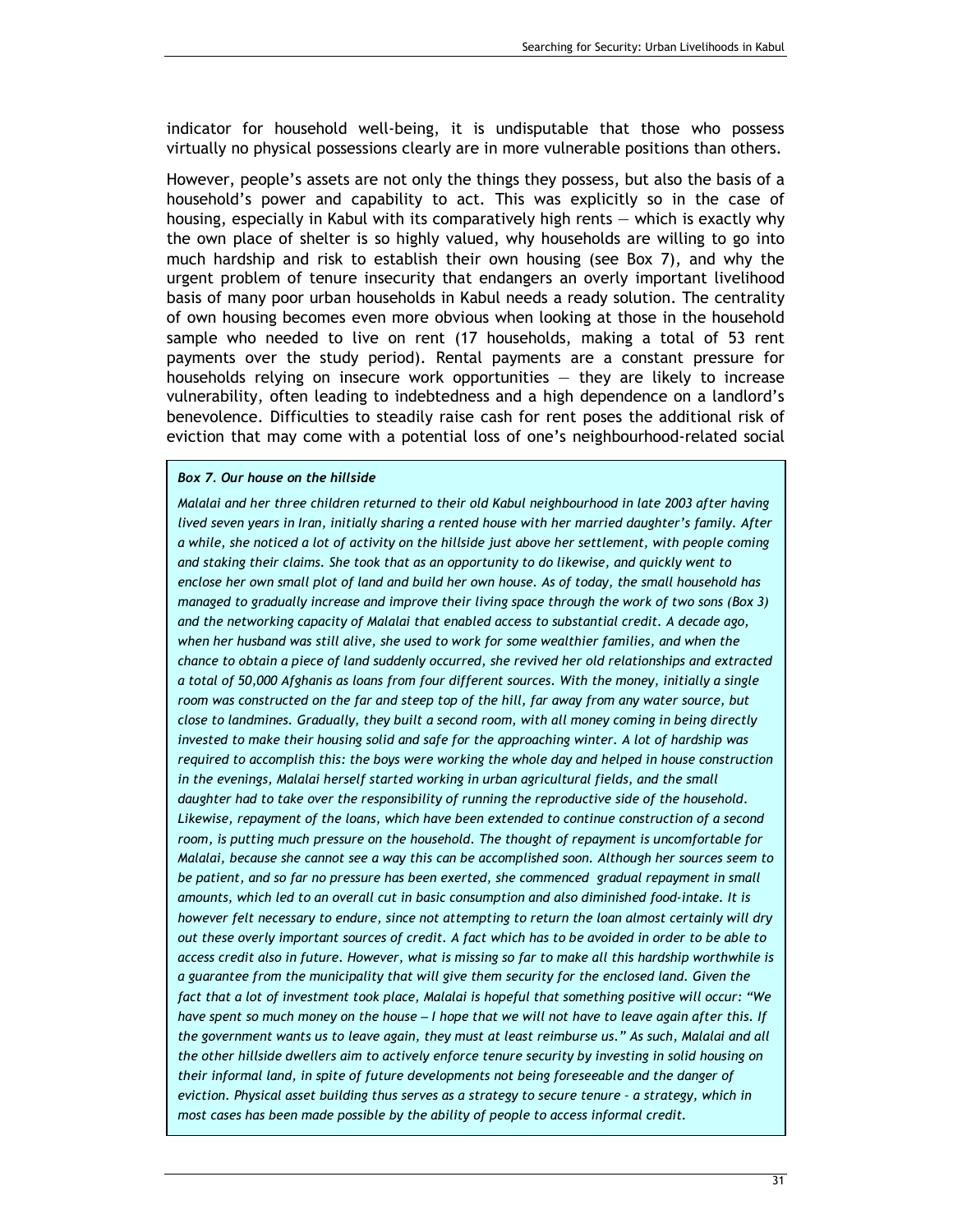networks and work opportunities. The risk of eviction was apparent from the high inconsistency of rent payments among many households; only two households managed to pay rent for seven months of the study period; some paid only one or two months and the amounts varied, demonstrating that people pay what they can when they can. Median monthly rent payments over the 53 incidences of payment was 1100 Afs; this is over one third of the median household total monthly income for the same 17 households in the 53 time periods (3000 Afs).

Looking more closely at the selected households in the sub-sample of the study and leaving housing temporarily out of sight reveals rather weak physical resource bases. In fact, those two households who managed to accumulate belongings that put them in the upper half of the strata (i.e. those who have things worth more than  $\sim$ \$100) did so by virtue of their social relations who supported them in acquiring productive assets used for income generation such as a big wheelbarrow (HH 1), or a high quality sewing machine (HH 32). Others possessed the most basic things or literally nothing of any value. This for instance was the case in HH 23, where the female head, with her husband in prison, tried to make her living by doing some embroidery work for customers in the neighbourhood, which was not enough to feed she and her three small children, let alone to pay the rent for housing. She needed to take foodstuffs on loan from a shopkeeper, but could not repay him. The consequence was that he took all her belongings — kitchen utensils, pillows, blankets, a mattress — leaving her in tears and with nothing left and providing an extreme example of how powerlessness and indebtedness go together to bring a household to the verge of despair and destitution.

### 4.3.2 Financial assets

Financial assets refer to the economic resource base in general, i.e. access to income opportunities, to stocks that are at the household's disposal and to regular inflows of money. In the urban context  $-$  characterised by commoditisation of virtually everything — these assets are indispensable for sustaining livelihoods and are linked directly to labour market access. In addition, the capability to bridge times of emergencies and economic shocks such as those inflicted by seasonal unemployment and loss of income is highly dependent on a household's capacity to accumulate savings or access credit.

Income certainly represents the most important financial asset, although it is obvious that access to work opportunities is highly irregular and often requires changing of occupational activity areas. However, data collected on monthly income among the 40 households shows median per capita values of 409 Afghanis over the course of one year  $-$  as opposed to 578 Afghanis median per capita expenditures, illustrating that the cost of living in Kabul usually exceeds income possibilities. Though this aggregate figure blurs the differences between households, it points to a central problem for the poor and vulnerable in Kabul, which is the inability to establish savings that can be called upon in times of need, and to cope with seasonality and income loss. As such, most poor and vulnerable households are exposed to a hand-to-mouth living that does not leave much room for manoeuvre and requires them to obtain cash through other means. This is usually attempted by establishing access to credit, which thus becomes a crucial livelihood strategy in urban Afghanistan. The variation in income and expenditures faced by the sample households over the study period, and their changing reliance on credit, is clear from Figure 9. There were seasonal highs (summer) and lows (winter) to income,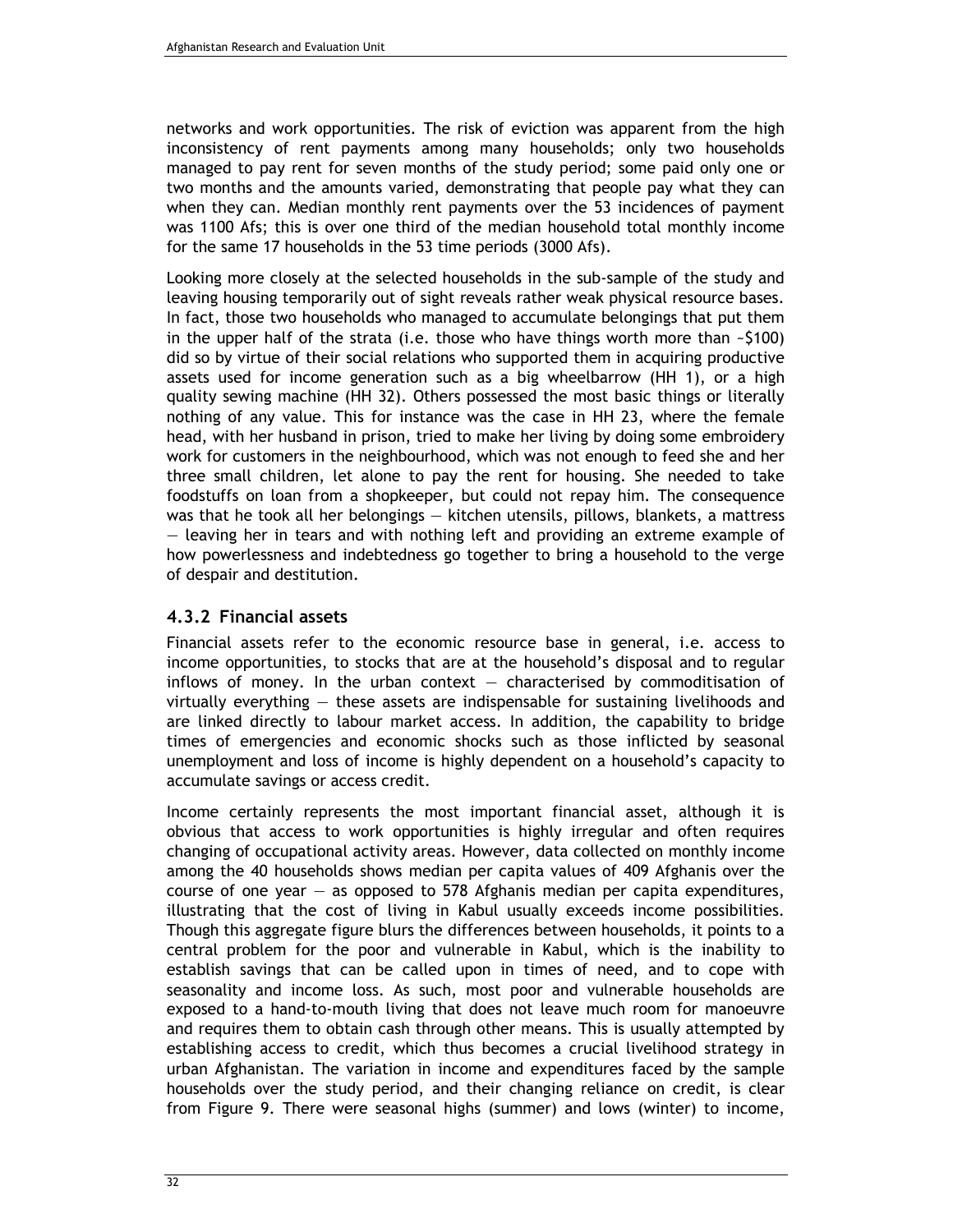coupled with not necessarily matching highs and lows to expenditures. Expenditures increased in the summer due to larger numbers of households spending at times quite large amounts on weddings, and the peak in October reflects the timing of Ramadan in 2005, and spending in preparation for the Eid festival. Low income in October also is related to Ramadan in that during this fasting month, the ability to work declines.

Figure 9. Median monthly income per capita



The significance of credit access that is necessary to supplement too small incomes becomes evident when looking more closely at specific households and their financial flows over the year. Figure 10 provides a detailed overview of the experience of HH 6, which exemplifies how income insecurity comes as a constant threat, and to what extent households cope with loss of income through access to credit. This household made most of its earned income by home production of birdcages, which was supplemented by the female head going out on excursions to Kabul's rural vicinity with a larger group of females to trade cosmetics for a small profit. However, it is apparent from the figure that seasonality has a crucial effect on this household  $-$  home production came to a complete halt in winter because the fine woods needed for the craft cannot stand moist conditions, and outside excursions were more difficult to pursue as well. In addition, the female head suffers from a chronic health issue, severely hindering her income activity. Subsequently, there were times in the study period where this household had no earned income at all and needed to find credit in order to meet the expenditures for basic consumption. Heavy cuts in consumption were implemented as a coping strategy during various months of the study, and subsequently, patterns of spending show a very erratic behaviour (see Figure 11) while the household is trying to adjust to its changing income and flows of credit. Thereby, the share of expenditures for food in this household also changed quite dramatically, ranging from 49 to 75 percent of total expenditures, with an average of 58 percent, showing that poor urban households need to spend most of their income on food to guarantee security of food intake. In three of the 12 study months, physical belongings such as jewellery were sold in order to cope with lack of sufficient income. However, because this household lived in a community of people all facing similar situations, access to substantial credit inside their own social boundaries was not an option. As it is, most households in the community accessed loans from the wood-seller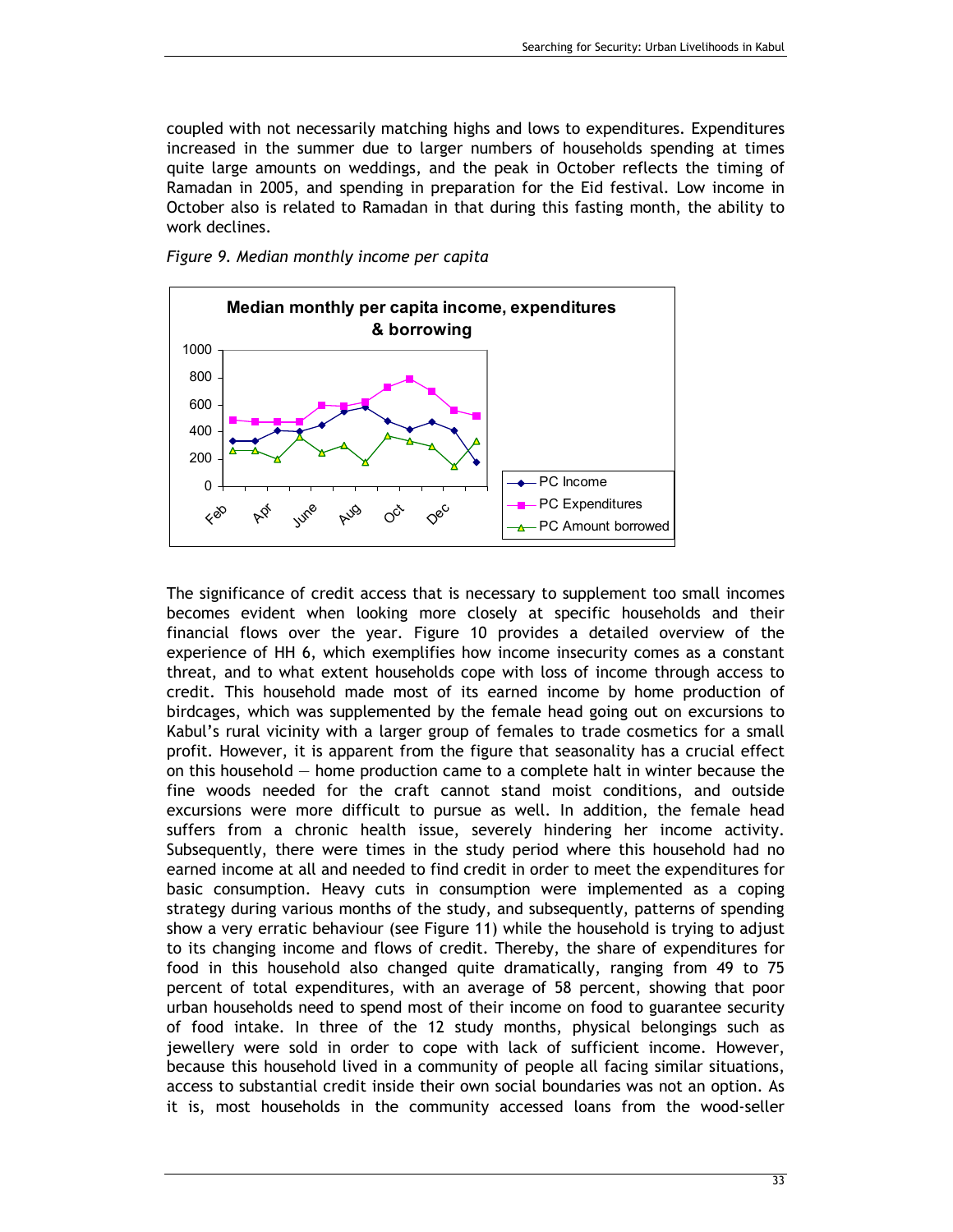supplying them with raw materials for their produce, and the credit provided by their business relation was not only necessary to keep home production going, but also to ensure food security.



Figure 10. Changes in credit shares, income and expenditures for HH 6

This example is not a special case, as most of the studied households had to cope with highly erratic incomes and occasional or frequent periods of total loss of income, required them to adjust patterns of expenditure. As such, it comes as no big surprise that literally all households reported that they need to take credit for various reasons, or that the median outstanding credit held is quite high (18400 Afs; ranging from 2,600 to 195,000 Afs). The most common reasons for having taken this outstanding credit are listed in Table 3, along with common reasons for taking current flows of credit. Common sources of current flows of credit are overwhelmingly relatives or friends, as well as shopkeepers for food supplies (Figure 12; multiple responses possible).



Figure 11. Changes in per capita expenditures (in Afghanis) in HH 6 over the year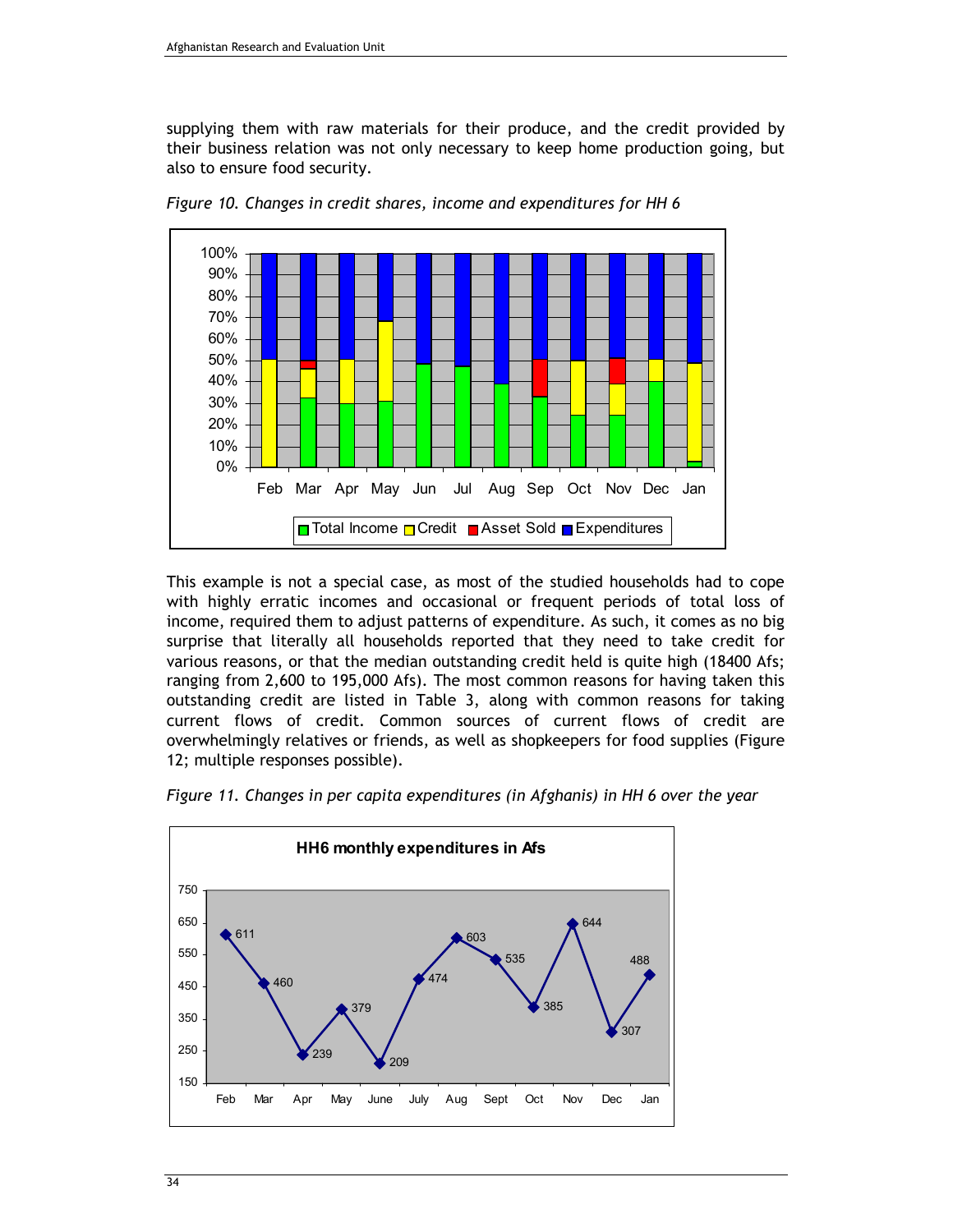| Reason for borrowing           | Share of households,<br>outstanding credit (n=38) | Share of households, current<br>flows of credit (n=247 positive<br>borrowing responses) |  |
|--------------------------------|---------------------------------------------------|-----------------------------------------------------------------------------------------|--|
| Consumption                    | 90%                                               | 64%                                                                                     |  |
| <b>Business</b>                | 13%                                               | 3%                                                                                      |  |
| Medical                        | 76%                                               | 21%                                                                                     |  |
| Rent                           | 18%                                               | 7%                                                                                      |  |
| Repair/reconstruction of house | 18%                                               | 3%                                                                                      |  |
| Heating costs                  | 3%                                                | 11%                                                                                     |  |
| Ceremonies                     | 16%                                               | 5%                                                                                      |  |
| Clothes                        | 0%                                                | 5%                                                                                      |  |
| Other emergencies              | 5%                                                | 10%                                                                                     |  |
| Other reasons                  | 0%                                                | 3%                                                                                      |  |

Table 3. Percent of households reporting each reason for borrowing (multiple responses possible)

Figure 12. Percent of households accessing credit from different sources



During the study year, however, not all households needed to take credit every month to maintain livelihood and food security, though some of them did (e.g. HH 11). Fifty-six percent of all responses to the question whether households borrowed money over the 12 months of study were positive, and not a single household could make it without taking a loan at least once during the year of study. In fact, 25 households took credit during six or more months of the study year, showing the overall significance of debt as a necessary supplement to poor quality income activities.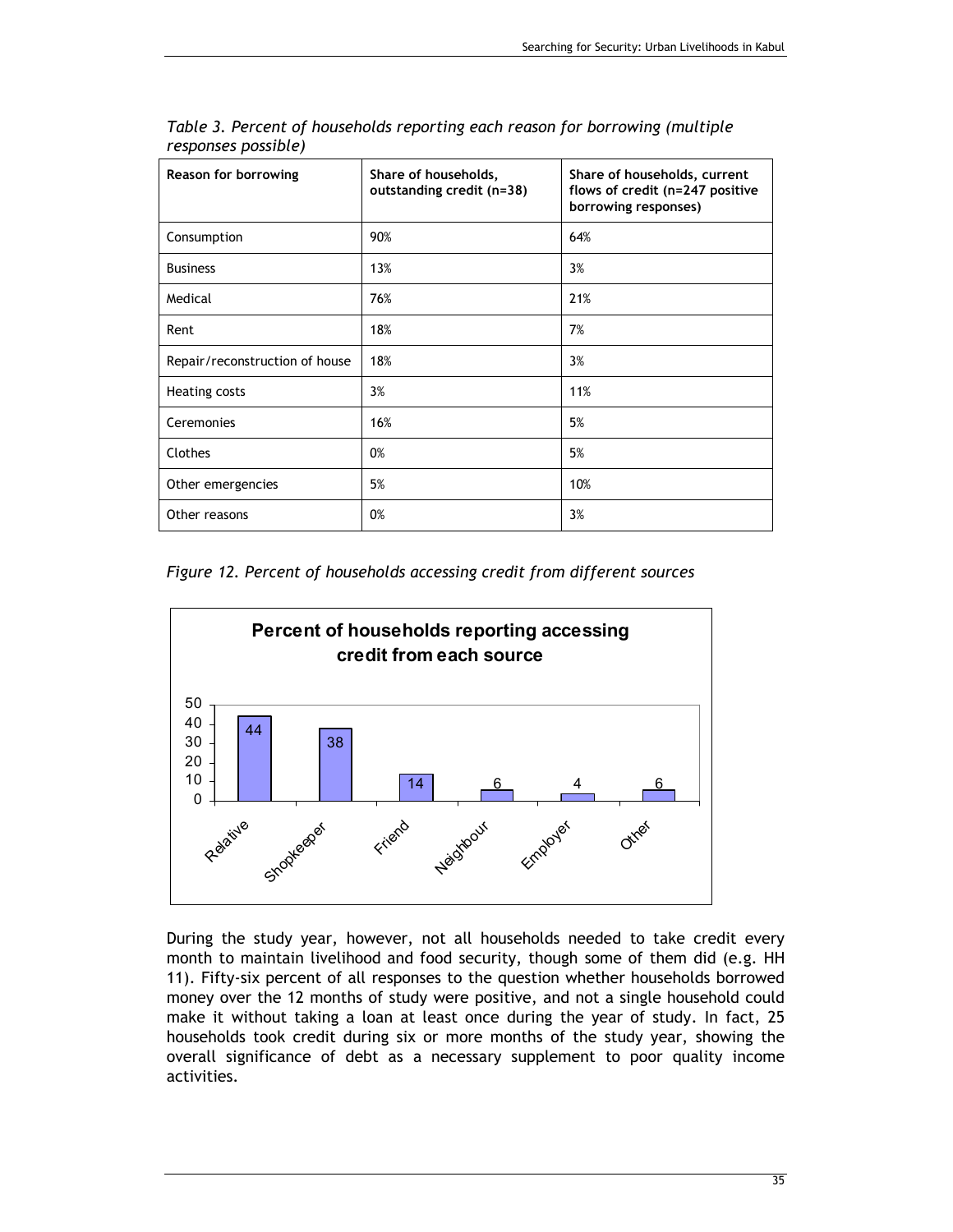Looking more closely at food expenditures as an indicator for food security reveals their high share of overall expenditures. This is not surprising given the low incomes for poor urban households that usually go toward their basic consumption. Among all study households, the median for the share on food expenses reaches 52 percent over the year. Monthly values and their change are depicted in Figure 13, again showing peaks of food expenditures being concentrated in the months of winter when prices are higher. The lowest value was recorded in the initial study month, however – which was due to the extraordinarily cold temperatures in Kabul at the time, leading to a peak in expenditures for fuel that forced many households to cut down food consumption.

Figure 13. Median values for the overall share on expenses for food (in percent) among all households over the study year



### 4.3.3 Human assets

Human assets refer to knowledge, skills, formal education and good health. In the urban context, human assets are closely linked to the labour resources that a particular household is able to activate, in terms of number of household members in the workforce, as well as their educational background, skills, health status, age and sex. As such, they promote people's abilities to make use of economic opportunities and thereby assume a critical role for urban livelihood security. However, provision of basic infrastructure in the form of schools and health facilities is crucial for poorer urban populations to attain solid human assets.

### **Education**

In terms of access to education, distance generally was not an issue for the study households in Kabul (Figure 14). Schools are located within easy reach of each neighbourhood, with the exception of a few hillside communities whose remoteness from any service provision required them to cope with greater distances. Generally, education was highly valued among the sample households and perceived as a crucial requirement to overcome poverty conditions in the future. This is probably why school enrolment rates were comparatively high for both boys (79 percent) and girls (65 percent) in Kabul. Parents usually attempted to send their offspring to school, although this decision may be heavily constrained by a household's specific situation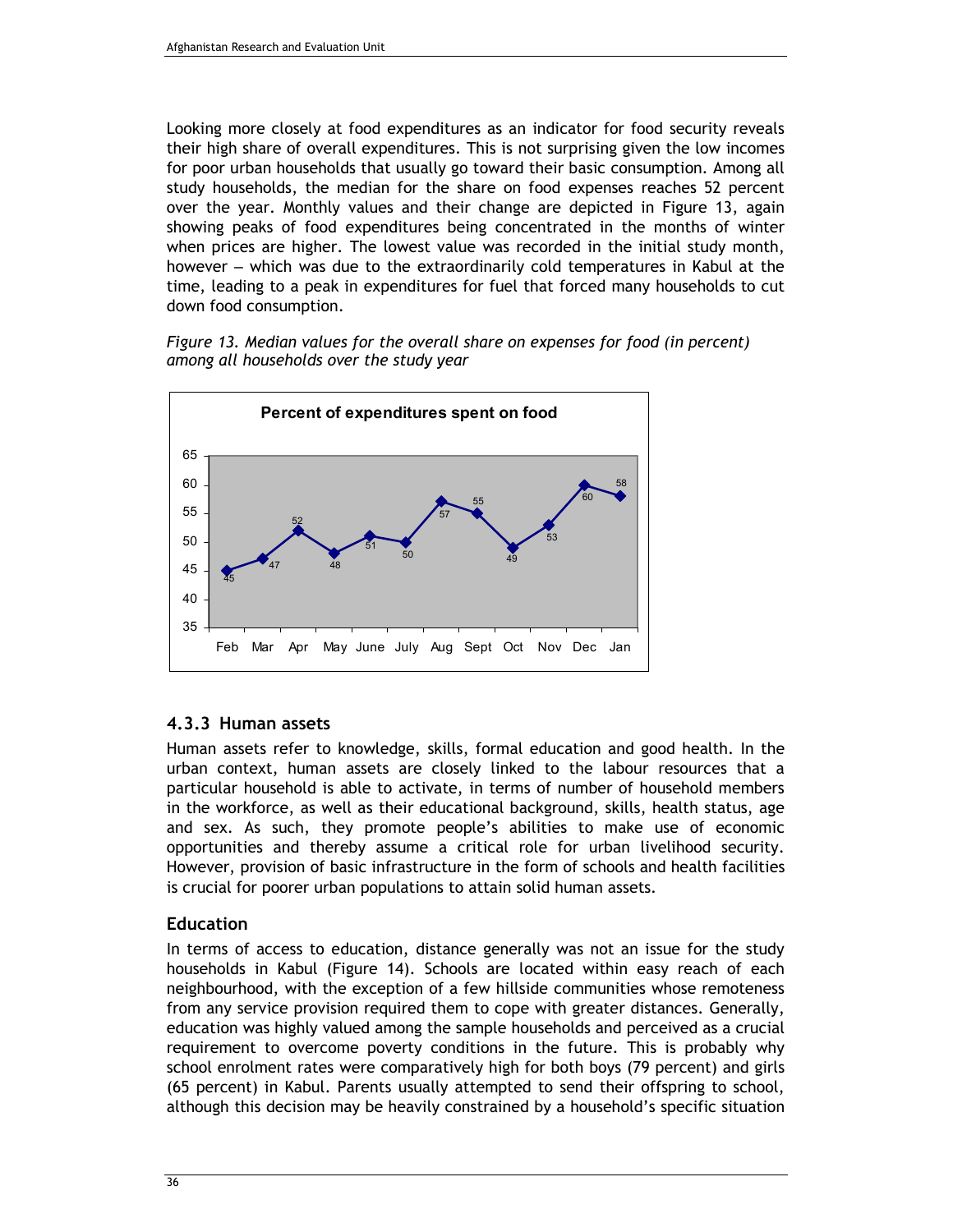and at times was not an option. Many felt that they were caught in a trap, where a choice had to be made between investing in the future by providing education for the cost of not having sufficient income in the present, or to lay off schooling in order to maintain current livelihood security.





Being caught in that trap often is a direct result of household compositions in terms of gender, potential labour force, and health status of adult members. Thereby, the following three different ways of addressing the situation can be distinguished:

• No school aged children access education. Some households were not in a position to send their children to school. Among the 35 households in the sample with school age children, five were in this position, where no boys or girls were in school. What was the decision-making behind this? More in-depth information about one case can illustrate this: Malalai is the head of HH 16, which recently returned from Iran. Since return all of her three children were excluded from education. Both of her sons, 14 and 16, needed to work in order to maintain their household's well-being, and both did so through mobile street vending. Likewise, Malalai's 13-year-old daughter was responsible for all reproductive household tasks, since the head of household often was out, occasionally working for an income herself, but more often to maintain social networks both inside and beyond her neighbourhood, and to establish credit relations that are needed to gradually construct a house on their encroached piece of hillside land. This household's objective was to anchor in Kabul and establish a firm base for its livelihood in the form of solid housing, but this came at the sacrifice of children's education.

Another example where exclusion from education is a more general issue refers to returned refugees, whose children were born in Pakistan and may have received some formal education there, but apparently are not entitled to enter Afghan schools because they do not possess official certificates. The whole community in the area consisting of about 35 returnee households was affected, with many of their kids not going to school for this very reason. Others in the community, such as HH 6, never have been able to afford schooling, because all household members were busy in home production of birdcages in order to realise incomes. People also had been aware from the beginning of their new lives in Afghanistan that they would have to leave their tent colony eventually,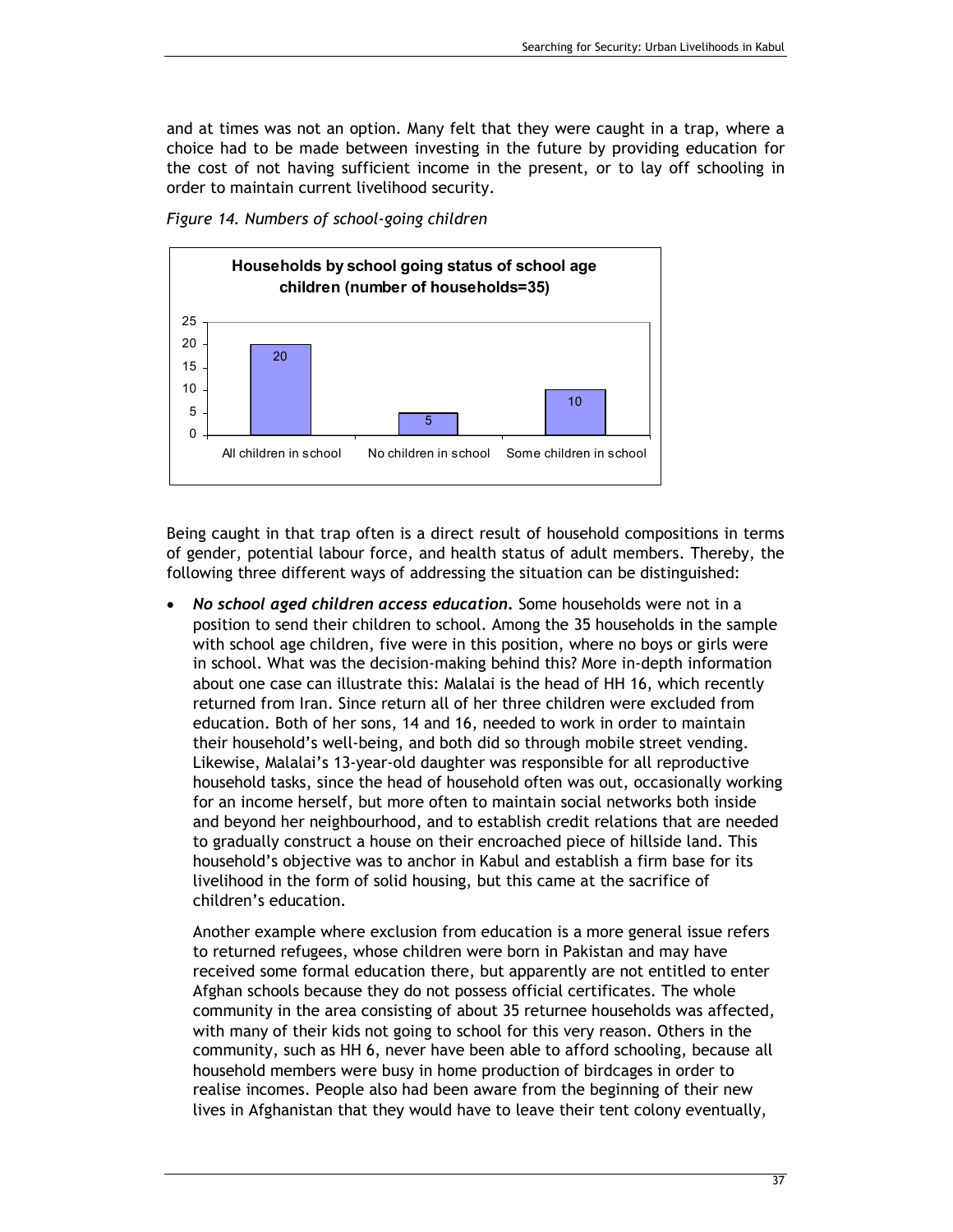so were unwilling to make long-term investments in the area, including in human assets. As one community member stated:

We might be here only for another half a year, maybe one year. So I'd rather send my son to make some money instead of putting him to school.<sup>23</sup>

Poverty conditions and insecure tenure thus may lead parents to not even consider sending children to school.

• Children negotiate between work activities and school. Often a compromise is sought, and there was some indication of children successfully negotiating between school and work, which may come at a price. Fourteen households had children engaged in work for more than one month of the 12 month study period. Two of these households had female child workers and the rest male child workers. Among the 12 households with male child workers, in nine cases all the working children were also in school, while in three cases the working children were not in school. Among the two households with female child workers, in neither case were the working children in school.

Children who work and go to school in parallel often are not able to follow up on their studies, frequently need to skip school for their work and in many cases are destined to become early dropouts. This can be a necessary step to take, because household income during school times as opposed to holidays may drop significantly, especially when schoolchildren are the main breadwinners of a household. This is exemplified for instance in the case of Mir Agha's household (HH 9), where the 16-year-old adopted son was a cart puller and the only income earner of his four-member household. The boy was in  $5<sup>th</sup>$  grade, already too big for his class, and in spite of all the efforts he put into his education not really able to concentrate on the teaching. Too often, he needed to skip school because his half-day shift in the bazaar did not give sufficient returns and he decided to stay on working in order to make more cash. Eventually, he will stop going to school altogether because in his situation as the main breadwinner of a household, education becomes a luxury. Similar situations occurred in households 8 and 38, where still very small children attempted to negotiate the need to produce an income with their education. More often than not, however, education is given less preference under these conditions  $-$  being largely responsible to produce an income does not go well together with going to school. Another example was provided by household 32, where sons needed to start working after their father died. In this case, however, the family attempted to integrate skills building into income generation activities, and the young 14-yearold son worked half-days as an apprentice in a mechanic shop while going to school at the same time. His elder brother (17 years) needed to permanently skip his education in order to provide for the family. Altogether, five households in the sample sent children and sometimes even grown members out to learn a skill as a supplement or substitute to education. These are usually very low paid or just remunerated in the form of food, but were perceived as a useful investment in the future.

 $\overline{a}$ 

 $^{23}$  In fact, the whole community had been relocated by the Ministry of Refugees and Repatriation during the winter of 2005/2006 and provided with proper flats until spring. The ministry paid the rent for those flats and provided them with blankets and a so-called winterisation beneficiary card entitling them to receive basic food support. What will happen to the community in spring remains unclear.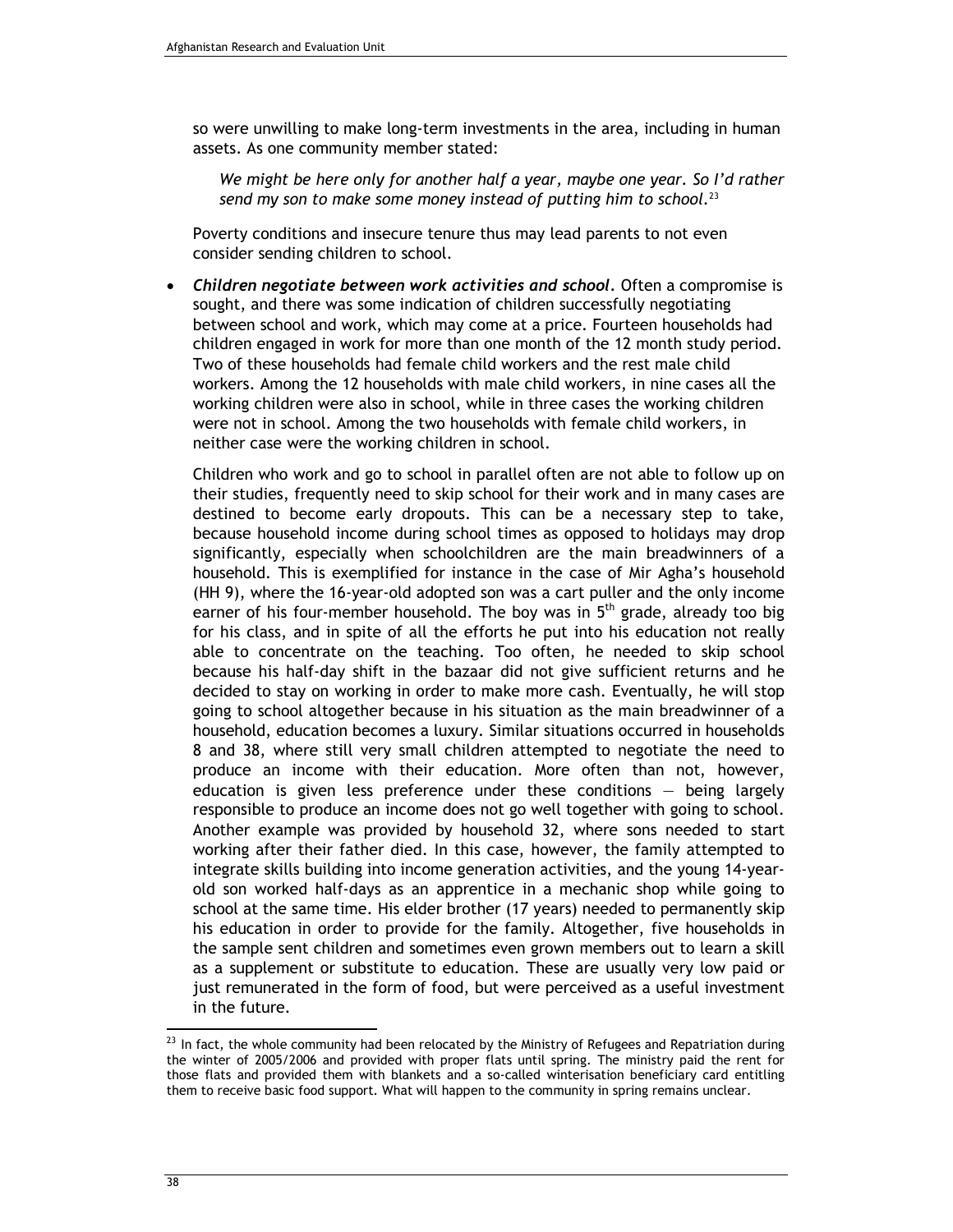In poor and vulnerable households, the opportunity cost for schooling thus comes in the shape of outlaying time and income, and this cost is often not affordable – which is exactly why a huge number of school aged male children in the sample (28 out of 58, i.e. 48 percent) needed to engage in income earning activities. For daughters, on the other hand, their need to perform reproductive household tasks is the reason hindering school attendance, along with a changing situation that comes with growing age:

After their engagement and after they reach puberty, things become different. The honour of my daughters needs to be protected, which is why I don't allow them to attend school any longer. (Fahima, head of HH 32)

All children attend school. There were also examples where households were willing to take on opportunity costs in order to provide education for their children. This was the case in the household of Roze Khan (HH 1), a mine victim with an artificial leg who pulled a cart and was the single income earner of his conjugal seven-member family. In this particular instance, the fact that he was embedded in a functioning family network enabled him to do so: his coresidential brothers provided irregular support for his household in the form of food, cash, health care assistance and sometimes work opportunities. In this specific case, the endowment with strong social assets was decisive for enabling children access to education. Also, whenever household compositions are favourable with a higher number of potential workers, or when a male head of household is in good health, preference is given for children being sent to school. In the larger sample, there were 12 households where all school age children were enrolled and none worked.

More generally, there is indication that elder children are more likely to be excluded because they need to engage in income or reproductive works, whereas younger siblings in poor families may have better chances to be endowed with the human asset education. Ten households were characterised by a mix of school enrolment statuses across their school age children. In other words, not all school age children were enrolled. The decisions about enrolment display a gendered outcome, but not one clearly in favour of either boys or girls. In some households there were no or fewer boys in school for work reasons, while in others it was girls who were kept out.

#### Skills

In terms of skills that potentially enable people to access higher paid work opportunities, the figures are not encouraging and reveal that many more women than men among the labour force in the study sample were able to acquire specific expertise (~84 percent of women workers vs. ~32 percent of men workers). Women's skills in most cases did not generate a higher income — rather, they allowed starting a usually home-based income activity to begin with and thus supplemented overall household incomes. In households without any male workers, or where male members had been unable to work during some months in the study period due to health reasons, this low remuneration posed a particularly serious problem. Comparisons of monthly income figures show a huge discrepancy in those cases, with households that can rely on male labour realising a median per capita monthly income of ~494 Afghanis, and those who cannot just ~111 Afghanis. The actual composition of household labour force in terms of gender thus turns out to be a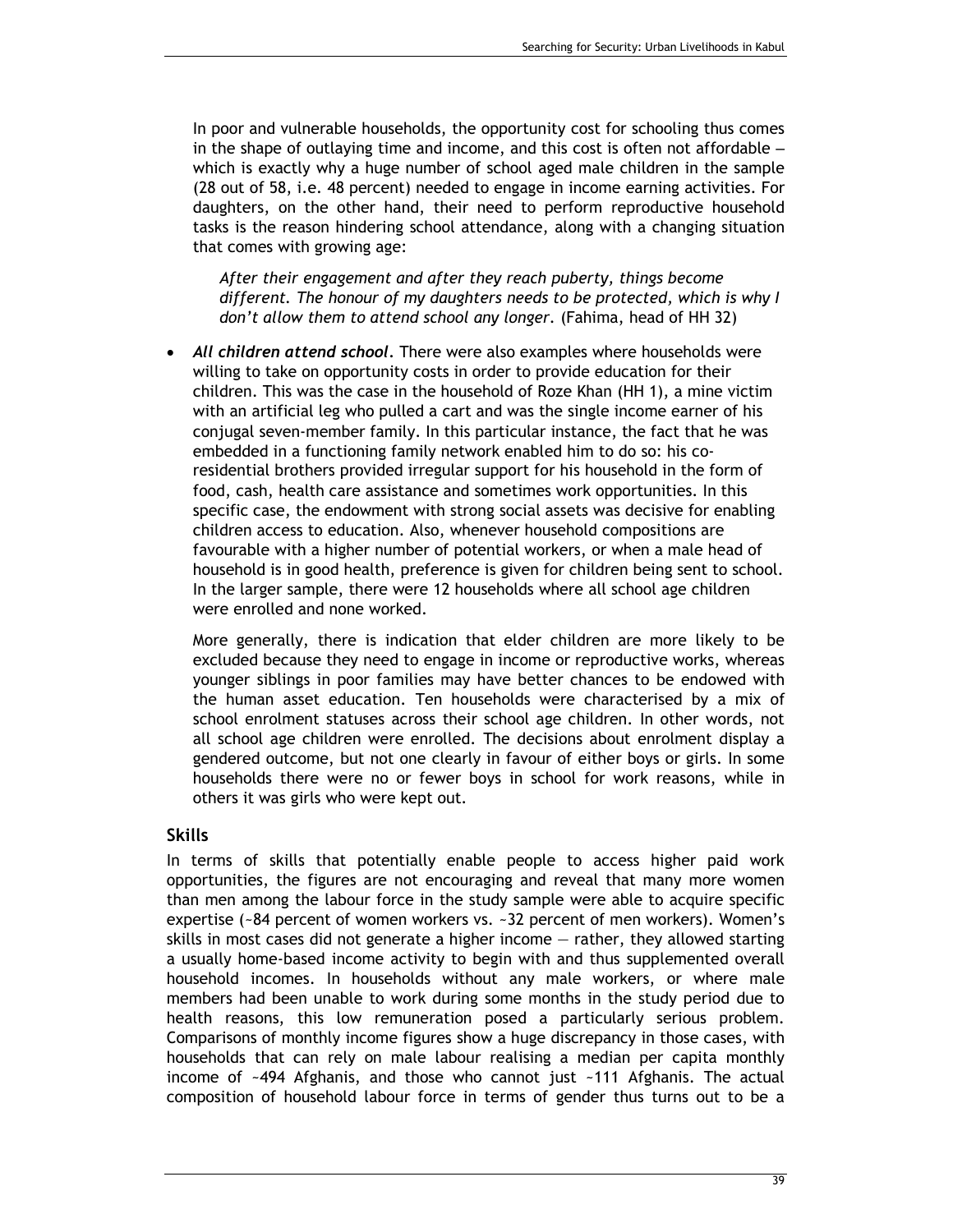major determinant of household well-being in terms of earned income, rather than the gender of the head of household.

It is striking that for both men and women the skill of carpet weaving was the most widespread in the sample  $(-26)$  percent and 35 percent respectively), and that most of the work in this occupation was actually carried out by school aged children, which shows the absolute reliance on working children this potentially hazardous profession assumes. Other skills observed among the households studied are summarised in Table 4. Not all skills could be transformed into incomes due to constraints posed by the urban labour market  $-$  for instance, three individuals knew

| Male              | Female                 |  |  |  |
|-------------------|------------------------|--|--|--|
| 5 Carpet weavers  | • 8 Carpet weavers     |  |  |  |
| 2 Birdcage makers | $\bullet$ 5 Tailors    |  |  |  |
| 3 Drivers         | 3 Quilt makers         |  |  |  |
| 2 Mechanics       | • 2 Birdcage makers    |  |  |  |
| 2 Metal workers   | • 2 Embroidery workers |  |  |  |
| 1 Tailor          | 2 Wool spinners        |  |  |  |
| 1 Painter         | 1 Teacher              |  |  |  |
| 1 Tinsmith        |                        |  |  |  |
| 1 Teacher         |                        |  |  |  |

how to drive a car, but none of them ever worked in that occupation. Likewise, not all who learned a skilled profession were able to find work in their area of expertise. This inability to put skills into efficient use does not mean skill building is unimportant. The apparent lack of skills among male labourers in the sample was a general drawback for poor and vulnerable urban households, hindering their ability to potentially access more

regular and higher paid areas of employment; this will become more of a barrier in the future as new economic opportunities arise.

### Health

Another critical human asset is health, especially in a context where one's own physical ability to work represents a crucial factor for well-being. Temporary ill health or chronic diseases decisively influence livelihood strategies and levels of vulnerability, especially when household members constantly need care and medical treatment, or when a main breadwinner is sick and households need to cope with income loss. The human asset of health thus turns out to be a major determinant of household vulnerability. Susceptibility to health risks is accelerated by hazards such as poor housing, lack of sanitary facilities, defective water supply or inadequate waste and sewage disposal.

Incidences of serious illness, or when old people start to need looking after, are situations in which households can become extremely vulnerable and defenceless. Not only must the sick person be cared for – and may thus prevent others from pursuing productive activities – but also the expenses connected to treatment considerably eat into the household budgets (see also Box 5). If the sick person was previously the main income earner and the degree of a household's income diversification is low, the well-being of all household members is at risk. Likewise, chronic health problems in the households demand their material contribution and generally cut down earned household incomes, as evident from household income figures collected during the study year: median values of monthly per capita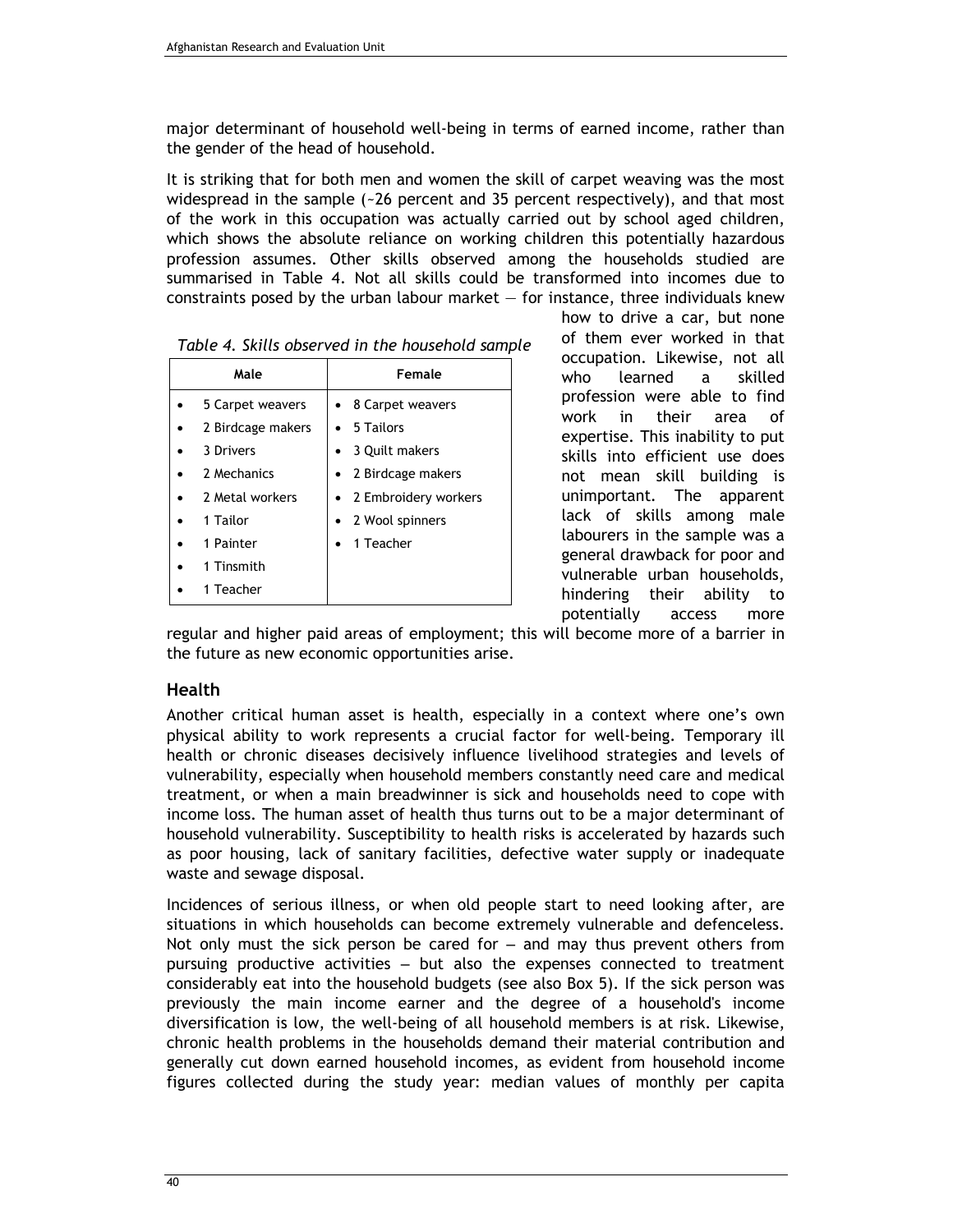incomes in households with disabled members were considerably lower (i.e. 260 Afghanis) than those which did not have persons with a disability (i.e. 459 Afghanis).

A high incidence of health issues occurred among the sample households during the study year: in about 75 percent of the interviews over the 12 months, there were health-related expenditures, which at times cut deep into household budgets and imply the existence of somewhat precarious health situations dominant in the sample (median monthly spending of 280 Afs, ranging from 10 to 4,500 Afs; median spending over the 12 months was 4,020 Afs, ranging from 90 to 13,690 Afs). In fact, exposure to an impoverished environment, both at home and at work, as well as mental pressure stemming from constant worries about the well-being of the family create situations characterised by a high vulnerability to bad health, leaving many in a very critical state. Looking more closely at the 10 households that made up the sub-sample of the study shows a high degree of ill health  $-$  only two of these households (HHs 16, 32) did not face a chronic or serious issue, with the rest having to cope rather continuously with medical expenditures or a persistent bad state of physical well-being of one or more household members. Three out of these (HHs 1, 6, 28) additionally had to cope with serious health shocks such as hospital sojourns leading to high expenditures and loss of income at the same time (see Box 8).

#### Box 8. Coping with ill health

Roze Khan (HH 1) lost one leg during the civil war in Kabul. Still, he is pulling a cart on crutches and prosthesis to realise some income as the only breadwinner in his household. The seven members live in a tiny little room, with the other rooms being inhabited by his brothers and their families. The household has a lot of difficulty getting by on the small income that can be realised by a disabled cart puller, but when Roze suddenly developed a hernia resulting from trying to pull his overloaded cart, the situation started to become threatening. He was hospitalised for 10 days in a government clinic which did not require payment, and subsequently he convinced a private doctor to provide free treatment for him on the grounds of his disability. However, he could not work after his operation and the household needed to cope with increased medical expenditures and a complete loss of income for a considerable period. They were able to do so by virtue of their social networks: many visitors to the hospital brought gifts and money; his brothers, both mobile vendors also facing insecure situations, provided what they could; neighbours stepped in and gave support; and the local shopkeeper gave him a bigger loan to help overcome the difficult time. After recovering, Roze Khan again pulled his cart, only half days during the first weeks, but gradually full 12 hour days. Daily he would give part of his daily income to the shopkeeper, and the rest to his wife for running the household. The functioning social networks of which this household is part allowed them access to tangible resources during this emergency, and eventually to overcome the immediate threat posed by the health shock, once more re-emphasising the crucial importance one's social relations may assume.

Consider the example of one Hazara household living on a rental basis in Qala-e Shada (HH 23): the female head Aziza, whose husband was a serious opium addict spending most of the study period in prison because he was caught at a robbery, developed a very serious illness. There was no way to cope for her, no way to afford any kind of treatment with literally no savings or valuable resources under her command. Only the material and social support of her landlord, whom she already owed five months rent to at that point, made it possible to access health care from a private doctor and to afford the medicines necessary for her recovery. This was not an uncommon example among the households studied. Expenditures for urgent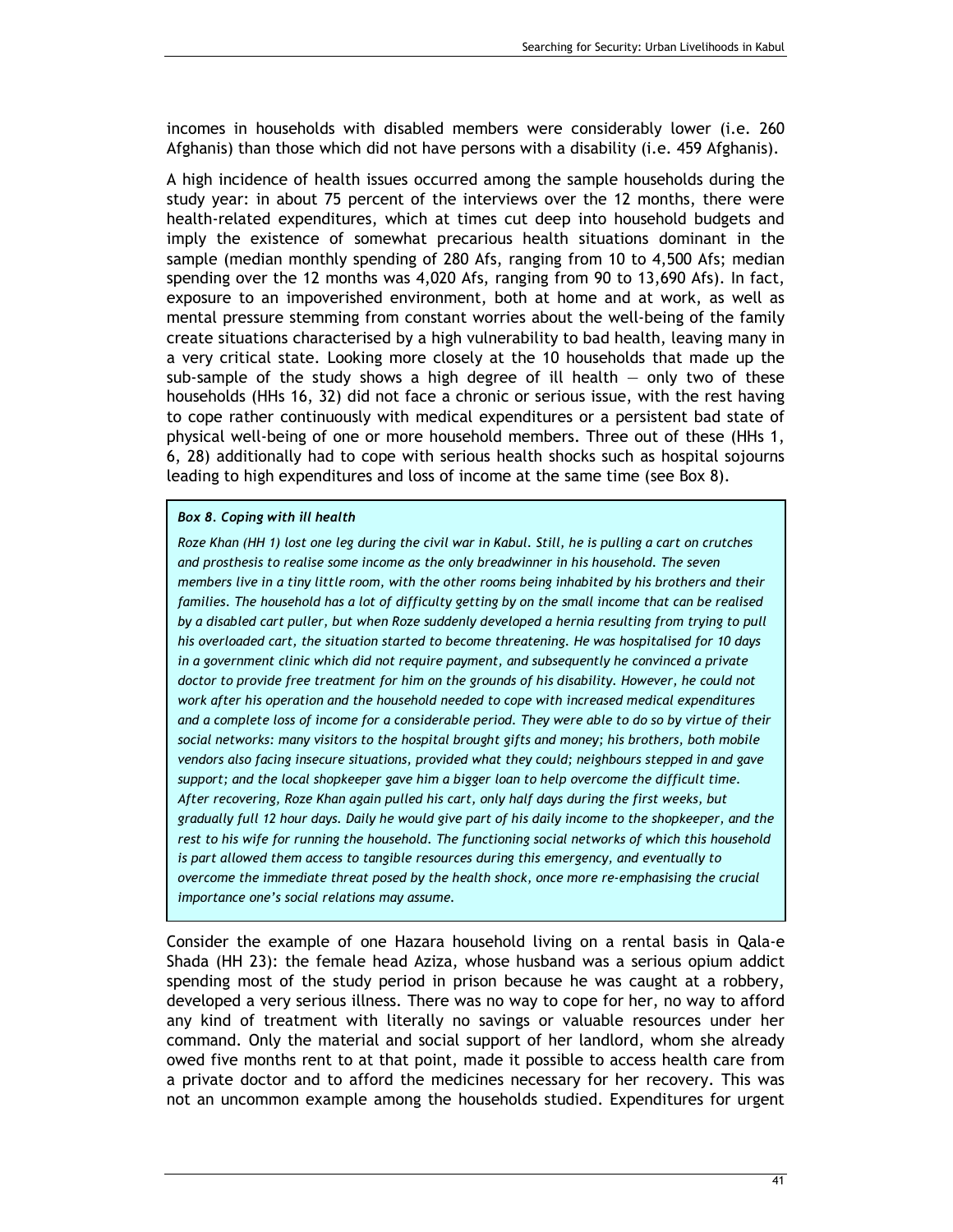health treatment may turn out to be an almost unbearable burden for the poor and vulnerable, and support provided by social networks either on charity terms like in the case described above or more frequently on a credit basis often is the only way to cope with vulnerability to ill health and to access necessary health care. Certainly, there was no evidence of pro-active health care being sought in the household sample, and poor living and working conditions did not help to maintain a solid physical constitution. As such, health-related activities are usually driven by a reactive approach, and coping with ill health often depends on mobilising resources arising out of social networks.

#### 4.3.4 Social assets

Social assets refer to the capability of individuals or households to secure resources such as time, information, money and in-kind gifts, by virtue of membership in social networks. In the urban context, networks and reciprocity are generally considered more fragile and unpredictable due to high fragmentation and heterogeneity of the urban population. This notion, however, does not hold true so much for urban Afghanistan, where the current research confirms the often critical importance that social relations assume for livelihood security. Nevertheless, since social assets in most cases are bounded and rarely reach beyond one's own community or extended family, they in most cases do not allow people to permanently rise above their poverty. Still, there can be no doubt about the important function social relations have for mitigating effects of exposure to adverse conditions, and the role the wider family plays as a basic social safety net in urban Afghanistan.

Social assets are inherent in the relationships one has with others. In fact, some observers stress the need to analyse the social relations that exist in households and communities as a starting point for understanding livelihoods in general, as they widely determine how access to resources is gained and regulated.<sup>24</sup> As such, the household and community networks may well function as a means of minimising risks to livelihood security, but if a household is to rely on them, they require constant care and efforts to maintain them. Networking as a strategy of self-help to mitigate existing inequalities or to compensate for a lack of human or material assets thus does not develop easily, but requires work and investment of time to cultivate the relations one has  $-$  as is already apparent from the wide range of social activities taking place in the household sample, laid out in Section 4.1.2.

In urban Afghanistan, however, family relations and neighbourhood relations can overlap significantly, which makes it comparatively easier to maintain close relations with the wider kin and family. This is also the case in Kabul, where 36 households had relatives living in their immediate neighbourhood, from which many were able to access resources such as credit, access to services and employment, or free accommodation. Similarly, emergency assistance from relatives may be crucial to sustain one's livelihood.

In addition to the evidence of close relatives living nearby, there appears to be a considerable degree of neighbourhood cohesion present in the settlements inhabited by study households, which is reflected by a high degree of joint festivities taking

 $\overline{a}$ 

<sup>&</sup>lt;sup>24</sup> Beall, J, 2002, "Living in the Present, Investing in the Future – Household Security Among the Urban Poor" in Rakodi, C.Lloyd-Jones, T. Urban Livelihoods. A People-Centred Approach to Reducing Poverty. London: Earthscan. 71–90.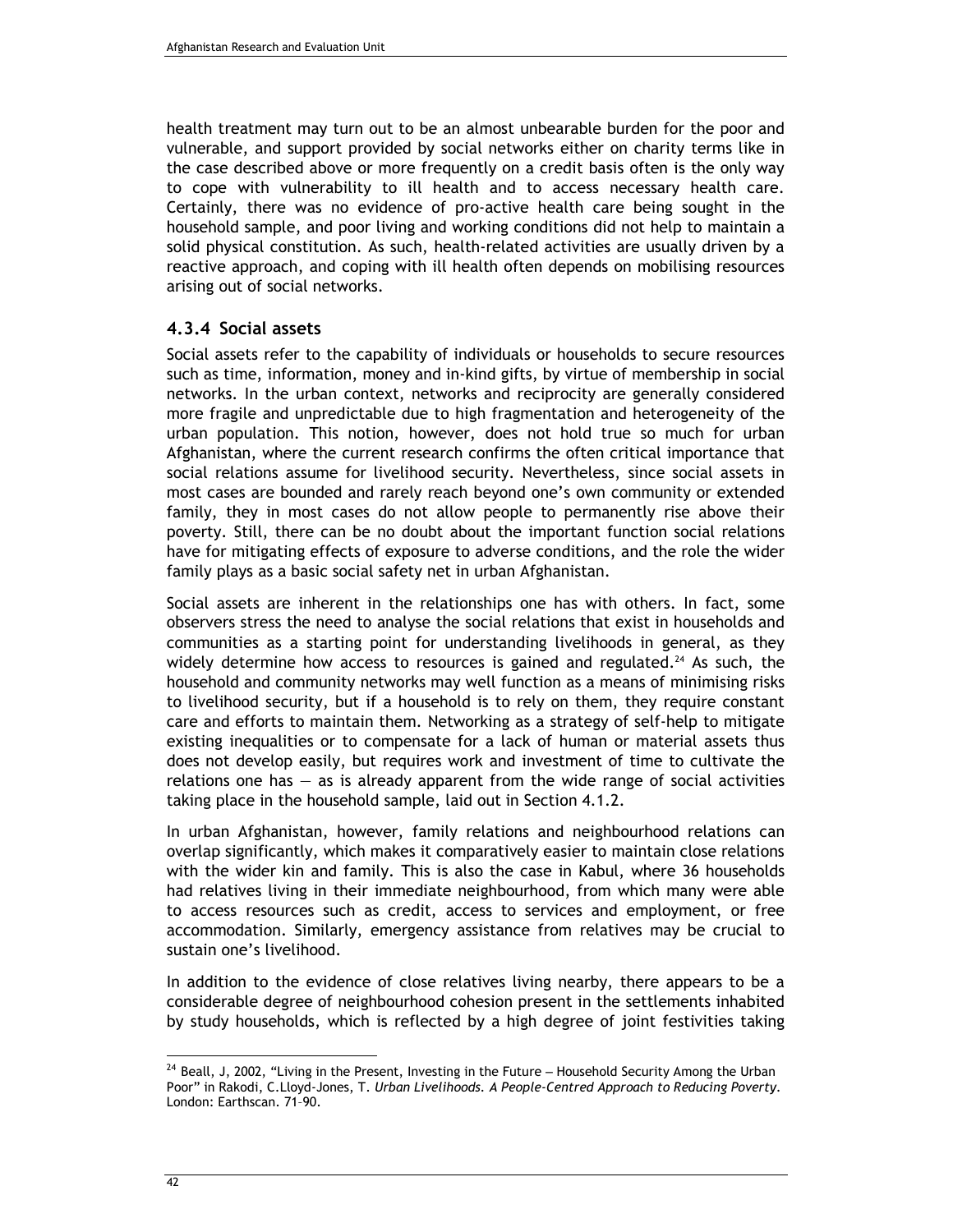place on family occasions. For a majority of households studied, their neighbours also represent a reliable source of credit as well as a source of food supply whenever there appears need.

Social networks that are largely made up of family and kin and the evidence of good neighbourly relations are the most important "embodiments" of social assets for the urban poor and vulnerable in Kabul, and they are used in a variety of ways (see Box 9). There were innumerable examples from the study where social assets were transformed into other types of assets, such as when assistance was received in child care, when a neighbour provided food or credit, or when a relative organised a job opportunity or assistance from a NGO; in fact, 65 percent of all non self-employment jobs reportedly held by working respondents were found through relatives, friends or neighbours, and on 58 occasions over the 12 months households received help from NGOs, while they received help from other sources (neighbours, employers, etc) on 103 occasions. This help was often in the form of food or cash.

#### Box 9. Bounded community networks and livelihood security

A small community of 32 family-related Tajik households originating from Parwan returned in 2003 to Afghanistan after having spent almost 20 years of their life in Peshawar, Pakistan. They came to Kabul together, all 32 of them migrated as a social network, and enclosed an open space in District 8 of Kabul, where they erected mud walls roofed with plastic for their shelter. Through intervention of the head of the local shura of the area, they received permission from the landowner to stay there for the time being. This community is part of a bigger kinship network with altogether more than 100 households based in four different Kabul neighbourhoods, all living on enclosed lands, and all returned to Afghanistan around the same time. Peculiar to this community is their small-scale home production of wooden birdcages, a skill they acquired in Pakistan many years ago and which serves as the main economic base of their livelihoods. Women, men and children alike participate in this work, with the produce being traded in the Kabul bazaars. Apart from this, many women are busy with trading bangles and cosmetics in the near countryside of Kabul (such as the female head of HH 6) or with washing clothes in the wider neighbourhood. Some children go begging as well. The group has been itinerant to some degree after their return, initially fleeing the harsh Kabul winters due to their inadequate housing on insecure tenure and the need to save on fuel expenditures. Through their migratory movements, the community is able to maintain spatially extended social networks connecting various cities in Afghanistan as well as in Pakistan. However, in the specific study colony nobody moved during the last two years, because people aimed to retain a piece of land on which they could permanently erect housing and started negotiating with the government. This involved bribery and forming a community delegation, but as of today, no tangible result has been achieved. However, as a group, the community exhibits three main livelihood pillars on which they build:

- Spatial mobility seasonally to other cities, but also on a daily basis in terms of marketing birdcages, and women going out for trading cosmetics and bangles;
- Social networks people live and migrate in an extended kinship network providing basic security; and
- Issues of shared reproduction people practice collective child care to enable women to work, and different households occasionally cook together to save on food expenditures.

One's social assets tend to increase when used and help to improve a household's social integration. However, there is very little evidence of bridging vertical relations in place that would reach beyond one's own community or kin and thus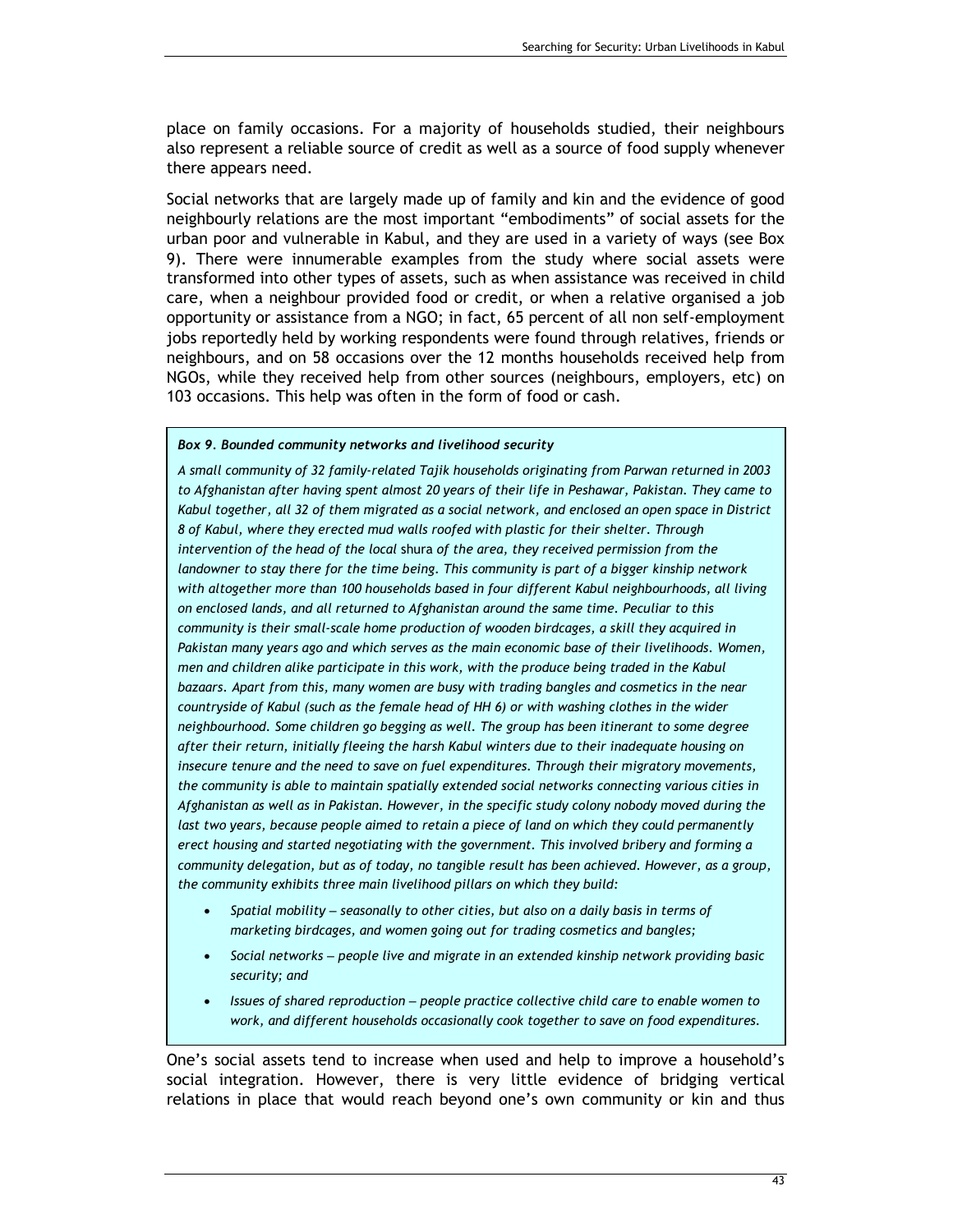potentially enable access to more diversified opportunities. Missing wasita, i.e. lack of relations to more powerful actors, and widespread exclusion from processes of local decision-making and urban governance remain problematic issues for the urban poor and vulnerable in Kabul.

### 4.3.5 Natural assets

Natural assets refer to endowments of natural resources and institutional arrangements controlling access to common property resources. They are usually less influential in the urban context, but for the urban poor might assume crucial significance nevertheless. The most important "natural asset" in the context of this study was solid waste. Waste materials represent the only natural resource that is plentifully available in urban areas and on which people can rely as a means of living, for instance by picking recyclable materials out of garbage dumps. Likewise,

there was widespread evidence of people scavenging for burnable garbage in order to cope with the winter cold, but also as a means of fuel for cooking. Some home enterprises such as the neighbourhood bakery of HH 11 also relied to a certain extent on scavenged material to heat the tandoor. All of this is why the bigger garbage dumps scattered in Kabul are busy



places that are sifted through regularly, as they provide a source of livelihood for the very poor and downtrodden, as well as serve as a source of ill health.

### 4.4 Risk and coping: how households act and react in the face of adversity

Risks to urban livelihood security come in different shapes and households are susceptible to a complex set of contingencies, which combine in different ways and are subject to constant variations. Hence, the magnitude of exposure to vulnerability conditions may permanently fluctuate. Coping strategies to deal with those conditions, with central events occurring in the life cycle of a household and with unanticipated shocks and emergency situations basically rely on the shape of asset portfolios and the resources a household is able to mobilise in the face of adversity.

The literature on risk and coping thereby mainly distinguishes two different types of dealing with risk and insecurity:<sup>25</sup> precautionary strategies and response strategies. The former include, for instance, diversification of livelihood activities, building up stocks and savings during peak seasons, or social investments in reciprocal or redistributive systems among households, whereas the latter are reactive approaches implemented after an event has occurred. Here, depleting physical stocks, drawing upon social relationships, seeking alternative employment (e.g. through seasonal or permanent migration) or mobilising additional household members for income generation, borrowing and, if necessary, reducing consumption are the most common activities observed in the literature.

 $\overline{a}$ 

<sup>&</sup>lt;sup>25</sup> See. for example, Chen and Dunn, Household economic portfolios, 1996, and M. Köberlein, 2003, "Living from Waste. A Case Study on the Livelihoods of the Actors Involved in Delhi's Informal Waste Recycling Economy," Studies in Development Geography, Vol. 24, Saarbrücken: Verlag für Entwicklungspolitik.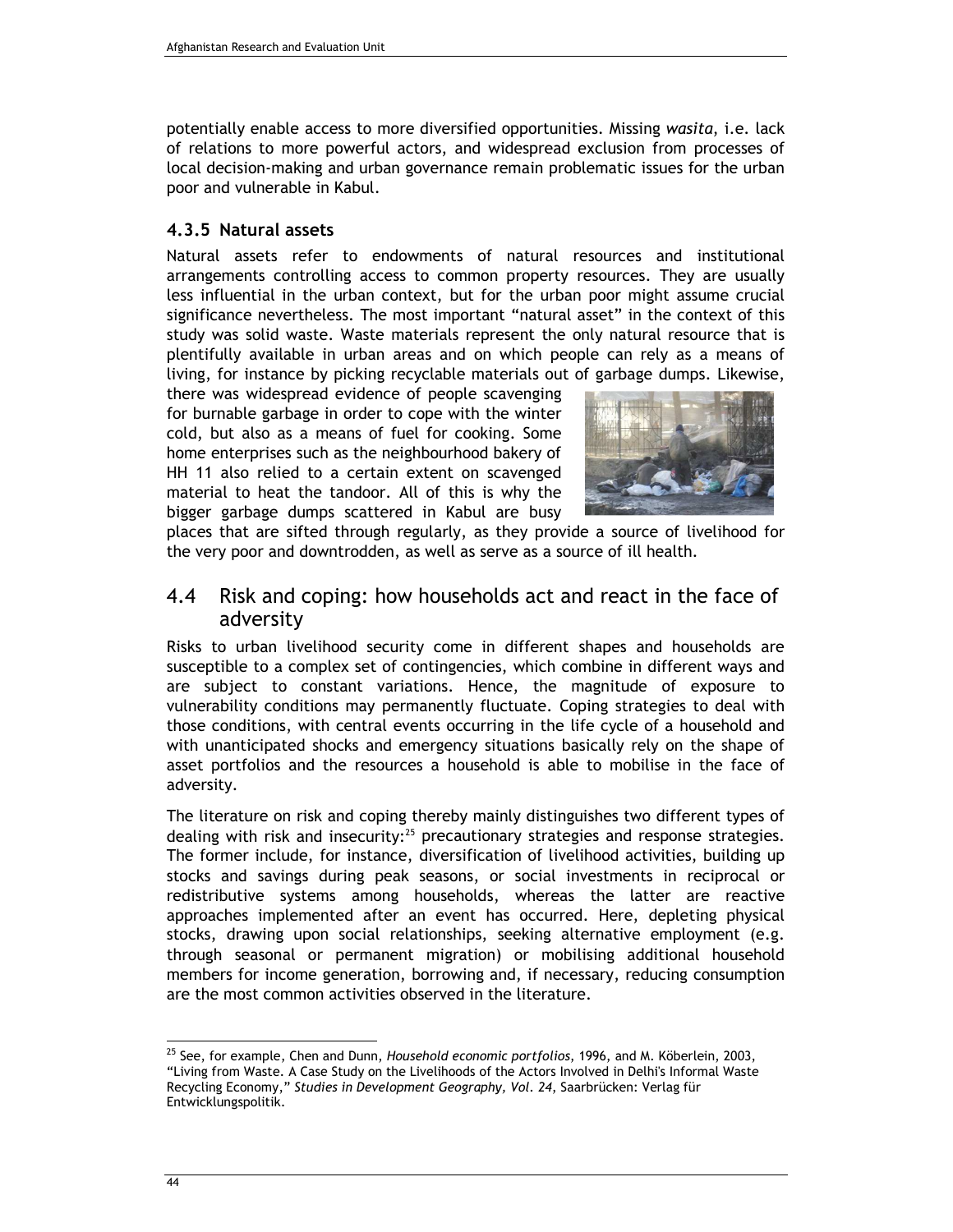As apparent from Table 5, both ex ante and ex post risk management strategies heavily rely on the pro-active maintenance or use of social networks. This emphasises once more the critical importance that functioning social networks assume, particularly in an environment where the poor, and even the better off, cannot rely on state provisioning. This may not come as a very big surprise, given the widespread exhaustion of material and human assets prevalent among the urban poor. If there is a functioning and diversified network of relations in place, access to jobs, food, credit, water and fuel in winter certainly becomes easier, pointing to the overall critical significance of social assets (see Boxes 9, 10).

| Ex-Ante                                                                                                                                                                                                                                                     | Ex-Post                                                                                                                                                                                              |
|-------------------------------------------------------------------------------------------------------------------------------------------------------------------------------------------------------------------------------------------------------------|------------------------------------------------------------------------------------------------------------------------------------------------------------------------------------------------------|
| Maintaining dense family networks and carefully<br>avoiding their overuse (see also Boxes 9, 10)                                                                                                                                                            | Adjustments and re-adjustments of household size<br>and compositions (i.e. sending members away to<br>stay with relatives, accommodating new members<br>for income generation, splitting households) |
| Building up and maintaining neighbourhood<br>networks and establishing reciprocal<br>neighbourhood-relations (i.e. participating in<br>community activities, sharing productive<br>resources with neighbours, taking part in<br>reciprocal support systems) | Allowing extended mobility of female household<br>members to maintain social networks                                                                                                                |
| Accessing child care to be free for work and<br>networking                                                                                                                                                                                                  | Accessing charity                                                                                                                                                                                    |
| Co-residential living with family related<br>households                                                                                                                                                                                                     | Accessing multiple sources of credit                                                                                                                                                                 |
| Living and migrating in a community network of<br>the <i>gawm</i> ("tribe")                                                                                                                                                                                 | Seasonal migration to cope with winter cold                                                                                                                                                          |
| Maintaining community networks (very frequent<br>mutual visits, gift exchange in case of sickness)                                                                                                                                                          | Labour migration to rural sites<br>Permanent migration to rural sites                                                                                                                                |
| Accessing credit on ograyi to run self-<br>employment (i.e. pay for traded goods only after<br>turnover of production)                                                                                                                                      | Sending women and children out working                                                                                                                                                               |
| Sending children for schooling as investment in<br>future                                                                                                                                                                                                   | Diversifying income sources, but at the expense of<br>education                                                                                                                                      |

Table 5. Risk management strategies applied by study households

Likewise, livelihood diversification has long been recognised as a major strategy to reduce risk exposure. There was, however, not much incidence of households being able to diversify their income sources to an appropriate degree in the study sample, and if so, it usually was at the expense of education for children or involved low remunerated labour carried out by women. Similarly, accumulation of savings during peak seasons in the summer — where access to casual work is easier, selfemployment activities generate higher returns and expenses for fuel decrease significantly  $-$  did not take place at impressive scales, and these funds were certainly not sufficient to carry a household through the winter. In fact, there was little evidence of lasting savings being established at all, because debts need to be repaid whenever there is some money at disposal, and consumption usually increases accordingly. Consider the example of HH 1, where during summer, cart pulling occasionally generated sums between 700—1,000 Afghanis — amounts that immediately went into new clothes for children, the occasional piece of meat to enhance the diet, or in a fresh whitewash for the room.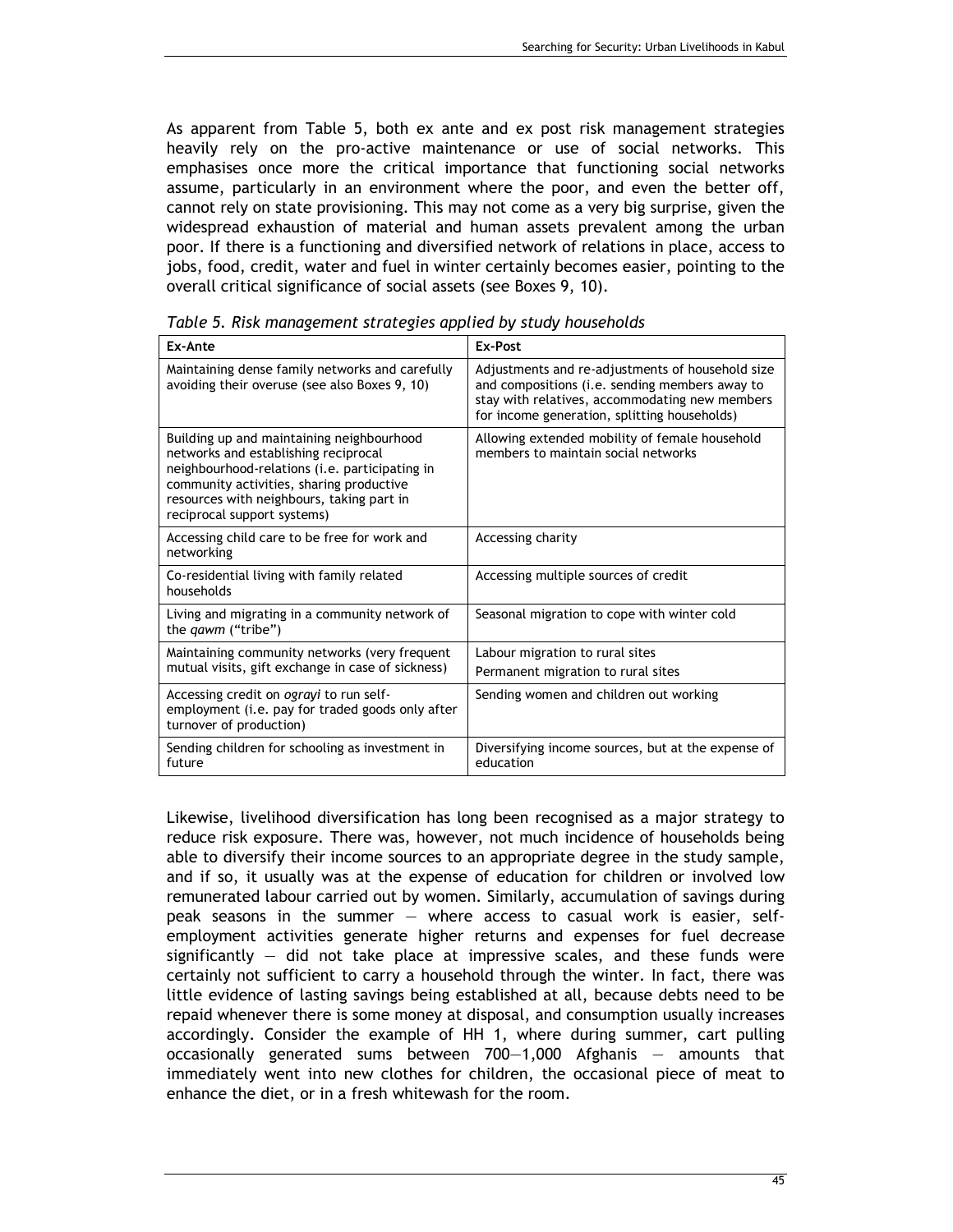What are, then, the most virulent risks and most common events that shape the lives of the urban poor and vulnerable in Kabul, and how do households act and react to those? Table 6 summarises the experience of the 10 selected households making up

| Risk / event                                                                     | Coping strategies applied by affected households                                                                                                                                                                                                                                                                                                                                                               |  |  |  |
|----------------------------------------------------------------------------------|----------------------------------------------------------------------------------------------------------------------------------------------------------------------------------------------------------------------------------------------------------------------------------------------------------------------------------------------------------------------------------------------------------------|--|--|--|
| Food insecurity<br>(experienced by HHs 1, 6, 11, 23)                             | • Attending life cycle events in wider family for longer time<br>stretches in order to access free food (HHs 1, 23)<br>• Sending household members away to live with relatives in<br>native province (HHs 11, 23)<br>• Accessing food support from neighbours and shopkeepers<br>(HHs 1, 11, 23)<br>• Female head of household reduces consumption (HHs 1, 11,<br>23)<br>• Selling physical assets (HHs 6, 23) |  |  |  |
| Eviction from rented house                                                       | • Joining households of different relatives for short time                                                                                                                                                                                                                                                                                                                                                     |  |  |  |
| because cannot afford to pay rent<br>(experienced by HHs 23, 28)                 | periods to avoid overusing social networks (HH 23)<br>• Permanent migration to rural sites (HH 23)<br>• Utilising networks to find new housing in same<br>neighbourhood (HH 28)                                                                                                                                                                                                                                |  |  |  |
| Loss of income<br>(experienced by HHs 1, 6, 8, 9, 11,                            | • Accessing support from social networks (all affected<br>households)                                                                                                                                                                                                                                                                                                                                          |  |  |  |
| 23, 28, 32)                                                                      | • Permanent migration to rural sites (HH 23)                                                                                                                                                                                                                                                                                                                                                                   |  |  |  |
|                                                                                  | • Accessing informal credit (all affected households)<br>• Seasonal migration to rural sites (HH 9)                                                                                                                                                                                                                                                                                                            |  |  |  |
|                                                                                  | • Relying on charity provided by relatives (HHs 1, 8, 9, 23, 28,<br>32)                                                                                                                                                                                                                                                                                                                                        |  |  |  |
| Ill health and sickness<br>(experienced by all but HH 16)                        | • Accessing support from social networks (all affected<br>households)                                                                                                                                                                                                                                                                                                                                          |  |  |  |
|                                                                                  | • Accessing informal credit (all affected households)<br>• Women and children join the labour force (HHs 6, 8, 9, 32,<br>38)                                                                                                                                                                                                                                                                                   |  |  |  |
|                                                                                  | • Children are taken from school (HHs 8, 32)<br>• Accommodating brother's son and daughter as income<br>earner and helper in household maintenance (HH 9)<br>• Delaying treatment for lack of cash (HHs 6, 23, 28, 32)<br>• Relying on charity provided by relatives (HHs 1, 8, 9, 23, 28,<br>32)<br>• Moving to Kabul in order to access better health care (HH 8)                                            |  |  |  |
| Enclosing informal land (HH 16)                                                  | • Accessing credit from multiple sources to afford house-<br>construction                                                                                                                                                                                                                                                                                                                                      |  |  |  |
|                                                                                  | • Taking part in reciprocal work activities in the new<br>neighbourhood (mutual obligatory work in house<br>construction, building of mosque)                                                                                                                                                                                                                                                                  |  |  |  |
| Intra-household conflict (HHs 6, 9)                                              | Splitting of household to form separate unit (both HHs)<br>$\bullet$                                                                                                                                                                                                                                                                                                                                           |  |  |  |
| Marriage event (HH 6)                                                            | • Exchanging daughters and negotiating bride prices (the<br>younger the bride, the higher the price)                                                                                                                                                                                                                                                                                                           |  |  |  |
| Negotiating possibility of land<br>distribution with government<br>actors (HH 6) | • Pooling money in the community to afford payment of<br>bribes<br>• Forgoing seasonal migration to warmer place and stay over                                                                                                                                                                                                                                                                                 |  |  |  |
| Death in the extended family (HHs<br>8, 32, 38)                                  | winter in Kabul<br>• Accessing informal credit to afford transport to mourning<br>event (all HHs)                                                                                                                                                                                                                                                                                                              |  |  |  |
| House reconstruction for winter<br>(HHs 11, 16)                                  | • Accessing support from the neighbourhood (money and work<br>force)                                                                                                                                                                                                                                                                                                                                           |  |  |  |
| Loss of secure employment<br>(HH 28 before the study period, HH                  | • Accessing wage labour with help of neighbourhood<br>representative (HH 28)                                                                                                                                                                                                                                                                                                                                   |  |  |  |
| 32)                                                                              | • Finding new work by utilising family-networks (HH 32)                                                                                                                                                                                                                                                                                                                                                        |  |  |  |
| Lack of fuel for heating (HHs 6, 8,<br>9, 11, 23, 38)                            | • Scavenging streets and garbage dumps for waste material<br>(all affected HHs)                                                                                                                                                                                                                                                                                                                                |  |  |  |

Table 6. Risks, events, and applied coping strategies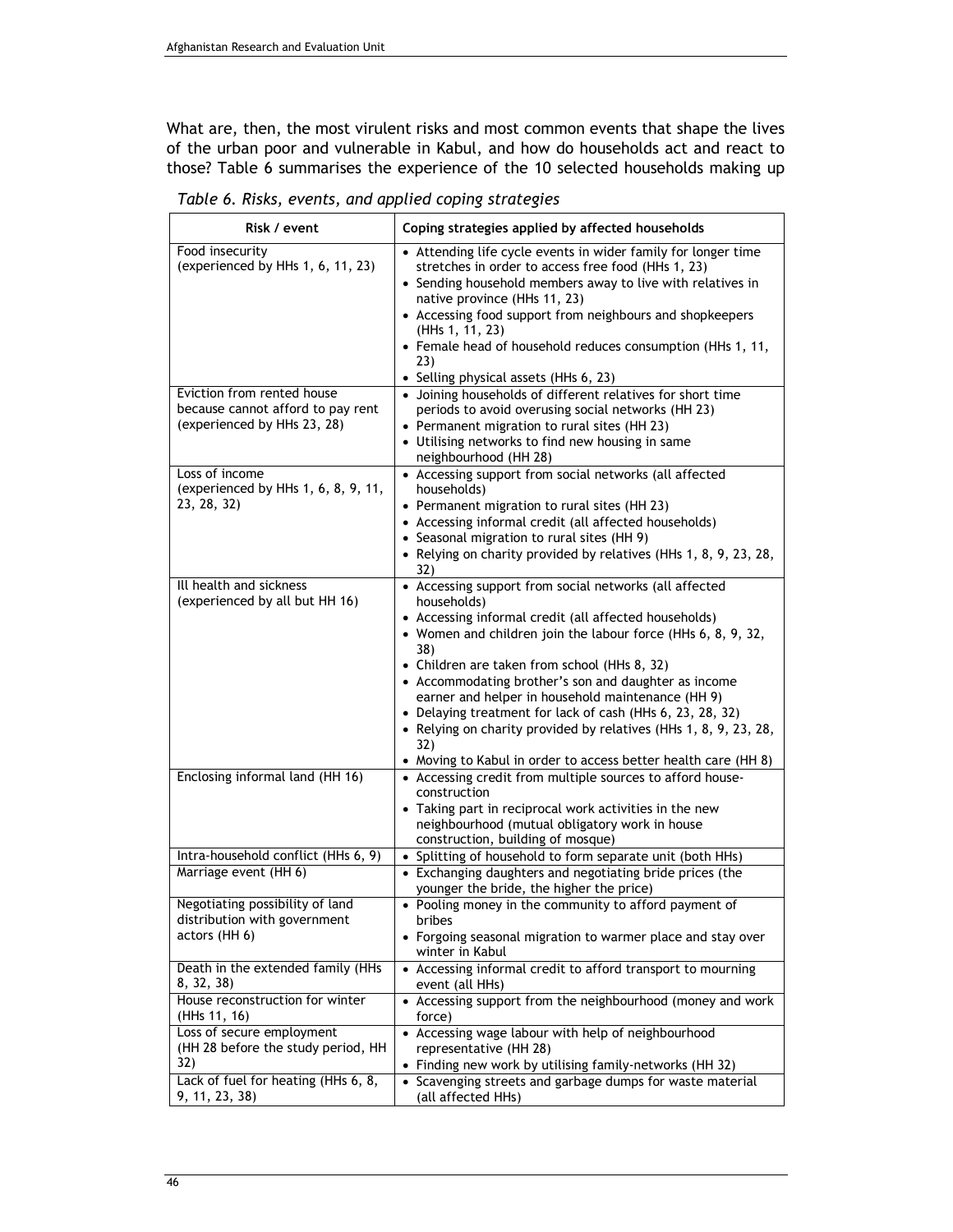the sub-sample, as encountered during the year of study. The two most commonly reported events were ill health and loss of income, with only one or two households not experiencing these throughout the study period. One other common event was lack of fuel for heating.

The strategies shown in Table 6 indicate that approaches that look forward and aim at sustainably insuring a livelihood are difficult to implement for most, and only a few households are actually able to look ahead to the future without worries. Responsive strategies on the contrary are more commonly applied in the face of an event, with accessing credit by various means and from various sources, and sending out children to work for an income being the most commonly applied among those.

#### Box 10. Seeking support from social networks without overusing them

Aziza (HH 23) is the de facto head of her household, with her opium-addicted husband spending most of the study period in prison, or being outside the house in search for money or drugs, often missing for weeks at a time. As such, Aziza is living alone with three still very small children in a rented house, which costs 1200 Afs a month. She has not been able to pay the rent for the last five months, thus being indebted 6,000 Afs to the landlord, who eventually does want his money at some point, but recognising the difficult situation of Aziza's household, does not press her too much for it. On the contrary, he even supports her with small sums of money to help her get by and to feed her small children. However, Aziza does make an effort to raise some income – currently she is embroidering chadors for neighbours and friends and is able to make 150 Afs in a week, roughly. She does attempt to save some money from this, but due to lack of sufficient cash, their diet is very basic and unbalanced. Her neighbours sometimes support her with food and small sums of money as well, but she is able to cook only two times a week, mainly rice and beans ("I haven't had potatoes or meat in the last five months," she said in July 2005) and eats from these basic dishes a number of days. Already at this stage, Aziza felt ashamed of burdening her relatives, who helped her so much and whose support has been desperately needed. But when she finally needed to move from her place because of not being able to pay the rent, her problems accelerated. Alone with three children, she started living with two different households in Alaiudin and divides her time between both. Her strategy of temporarily staying in two households to avoid overusing her social networks has been complemented by Aziza deliberately staying at life cycle events with her wider kin, arriving there early to help prepare and leaving later, while accessing free food and accommodation at the same time. However, there also was latent conflict about her seeking refuge in other households, as it meant pressure for Aziza's host as well. Eventually however, her husband got released, and after a short period the whole household went to their native rural province, where they got a room free of charge from a relative.

### 4.5 Inside the household: dynamics and internal relations

As already indicated, households do not always act as a unified group and internal negotiation, bargaining and conflict can lead to a continuum of possible intrahousehold arrangements (i.e. characterised by differing levels of conflict or cooperation across different issues). In addition, there are several socially defined categories making up the household, notably gender, but also age, generation and marital status that contribute to different status, roles and responsibilities.<sup>26</sup> As households themselves are micro-systems of resource allocation this may well work to the disadvantage of some members (for instance when some children are excluded from education), and it is important to look at actual practices being  $\overline{a}$ 

<sup>&</sup>lt;sup>26</sup> See also Dupree, "The family during crisis in Afghanistan", 2004.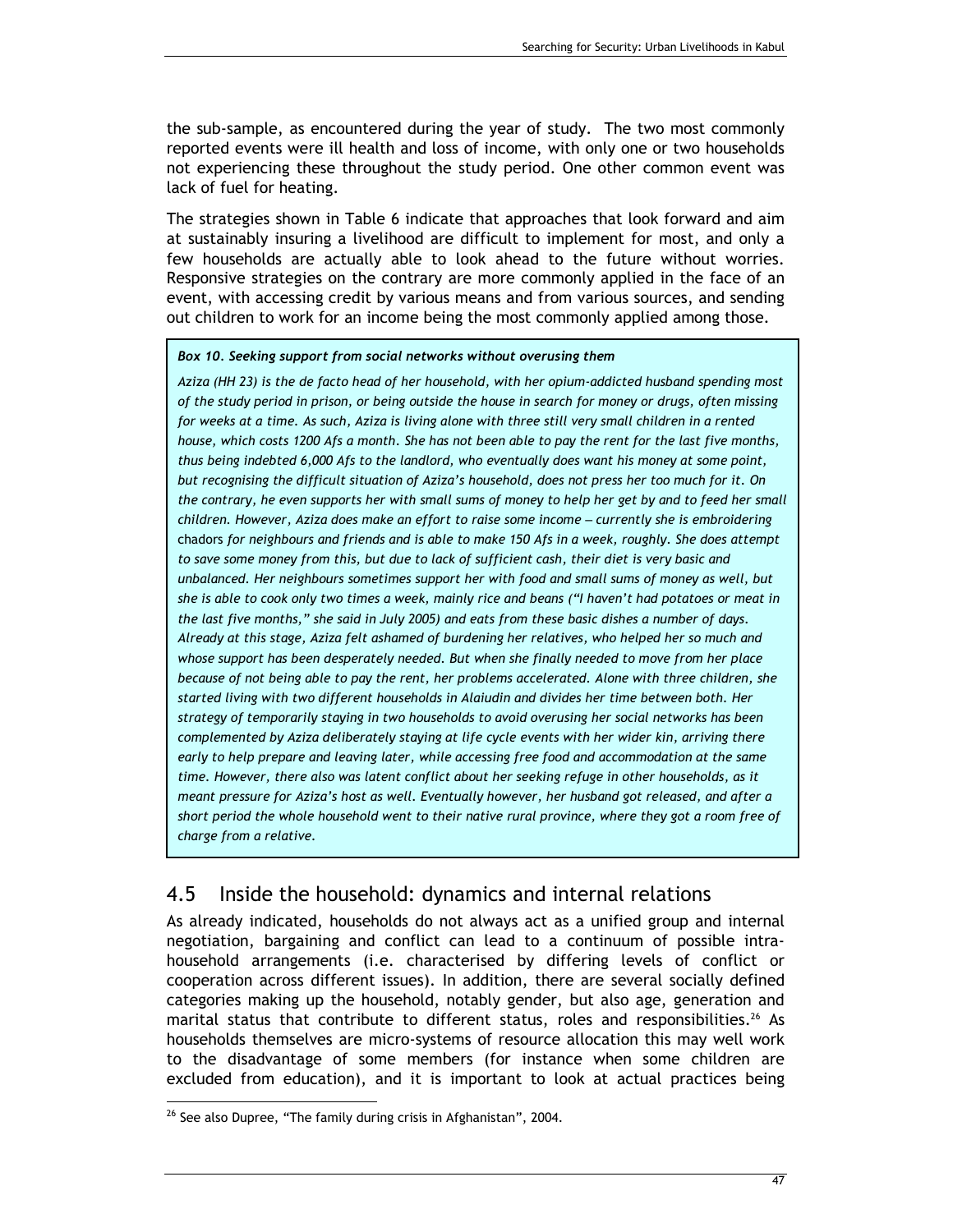followed inside the household.<sup>27</sup> In fact, there appears to be a variety of differing procedures, both cooperative and non-cooperative, that govern the internal functioning of the Kabul households studied.

Among studied households, internal resource sharing was a widely followed practice, with 33 of 38 responding households reporting that they pooled income and of those, 31 redistributed the funds according to personal demands by household members. Such resource sharing practices went along with strict observation of socially ascribed gender roles that do not allow women to indulge in self-determined mobility, with even visiting a close relative in the own neighbourhood often requiring permission. This was particularly the case for unmarried females, with no unmarried females allowed to visit friends or relatives in the neighbourhood alone. Fifteen of 28 households with married women reported allowing them to go out in the neighbourhood alone, but six required permission before doing so. Widows had the most "freedom" of movement, with 10 of 15 moving within the neighbourhood alone and eight being able to move about outside of the neighbourhood alone; this, as in HHs 11 and 16, was often due to necessity rather than choice.

As was the case with mobility, cooperation and division of labour in these households usually followed the "traditional" Afghan way, in that men took care of income generation and women had sole responsibility of reproductive activities (as in HHs 1, 8, 9, 28, 32, 38; see section on non-occupational activities for more information). Consequently, men controlled the household income, but in some cases shared it and left the responsibility for food expenditures or other basic consumption to their wives. This was so in HHs 1 and 28, where the head of household as the single breadwinner gave most or all daily income directly after returning from work to his spouse for organising household consumption. In fact in 71 percent of the households (n=27) women were reported to have decision-making power over daily expenditures. Whenever children acted as main breadwinners, they submitted earned income to their parents (HHs 8, 9, 32), at times keeping their share or deciding alone about a purchase or a change of their occupation (HHs 16, 38).

Decision-making processes also often work cooperatively, and husbands do consult their wives before for instance a marriage agreement for a daughter or son, or a bigger investment (HHs 1, 28). However, there was also indication that household heads autocratically imposed their will in major issues and did not seek opinions of other household members, such as when it is decided to take children from school and make them work for income (HHs 8, 9, 32). Often, co-residential relatives also had a say in such issues, especially when they provided resources such as housing on charity. Consequently many major decisions were being discussed among brothers, other close relatives or community members sharing the same living space (HHs 6, 8, 9, 32). In matters of reaching marriage agreements however those who are actually going to be married usually have no say at all. This was the case in HH 6, when the 14-year-old daughter was exchanged with the wife of the eldest son, and because of her youth this enabled the household to fetch a bride price on top of the exchange. Likewise, all married women in the studied households reported that they had been engaged without their prior consent, and that for women a happy marriage life largely happens to be a matter of luck. Aziza (HH 23), who was married for the bride price when she was 12 to a drug addict, had been unlucky: "Since I got to stay with my husband, life has been only painful."

 $\overline{a}$ 

 $27$  See also Chen and Dunn, Household economic portfolios, 1996.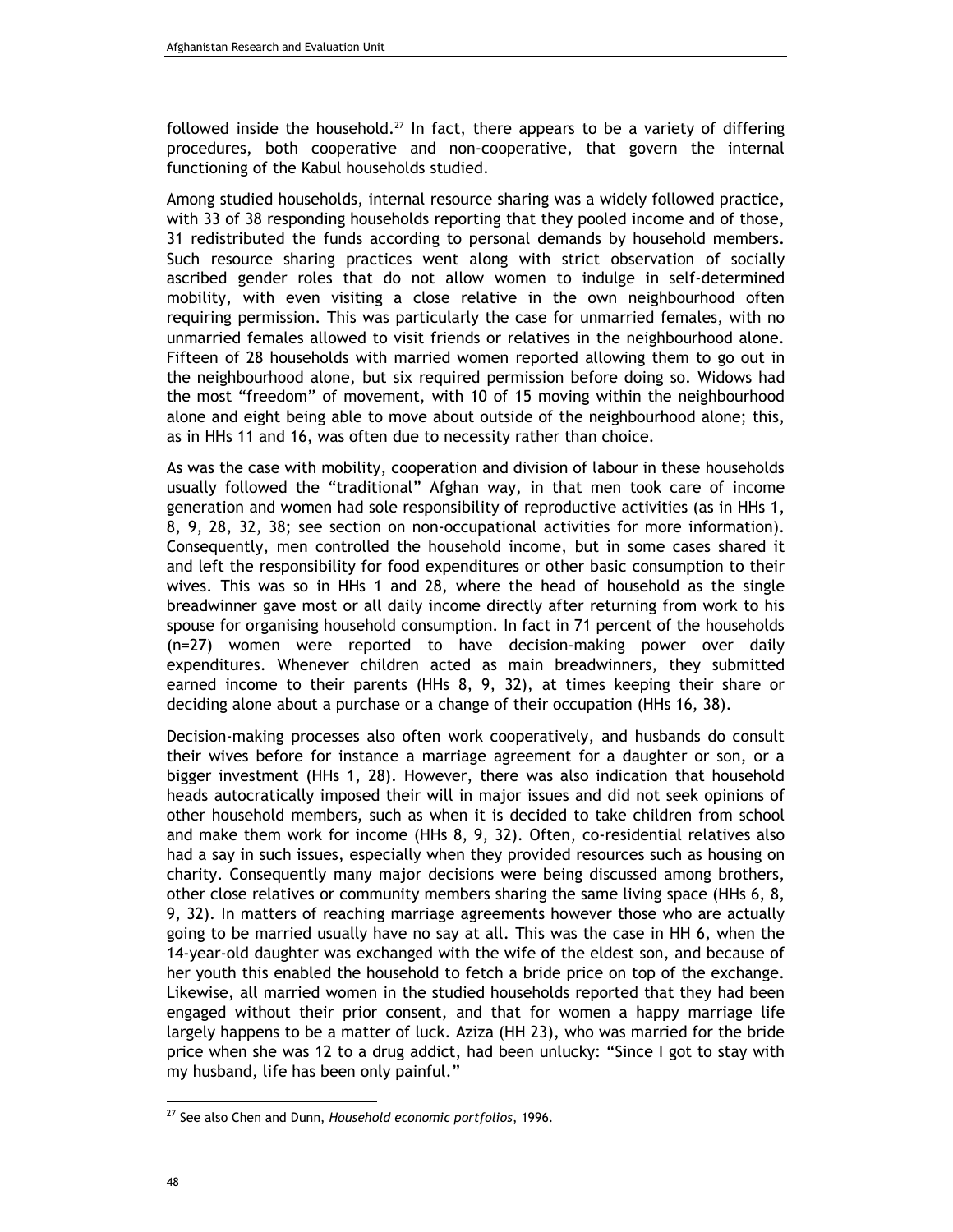Table 7 illustrates the share of households reporting men and women involved in a range of decisions; note that in all cases the majority of households relied on male decision-makers (percents may add to more than 100 due to multiple people being involved in decisions). More households reported involving women in financial decisions compared to "social" decisions. Interestingly this was particularly the case for women's own decisions regarding whether to work or not. So, while there is some involvement of women in household decision-making, this tends not to be the case for socially relevant issues that may affect their or their children's futures.

| Decision                         | Percent of households<br>reporting men involved (head,<br>non-head main earner, father<br>of head, son) | Percent of households<br>reporting women involved<br>(female head, spouse of male<br>head, mother of head) |  |
|----------------------------------|---------------------------------------------------------------------------------------------------------|------------------------------------------------------------------------------------------------------------|--|
| Purchase productive asset (n=38) | 74%                                                                                                     | 52%                                                                                                        |  |
| Sale of assets (n=38)            | 66%                                                                                                     | 50%                                                                                                        |  |
| To borrow money $(n=38)$         | 65%                                                                                                     | 47%                                                                                                        |  |
| Women work outside or not (n=36) | 80%                                                                                                     | 28%                                                                                                        |  |
| Children work (n=34)             | 73%                                                                                                     | 29%                                                                                                        |  |
| Children go to school $(n=34)$   | 74%                                                                                                     | 26%                                                                                                        |  |
| Son's marriage (n=36)            | 75%                                                                                                     | 45%                                                                                                        |  |
| Daughter's marriage (n=36)       | 89%                                                                                                     | 36%                                                                                                        |  |

Table 7. Distribution of decision-making involvement by sex

In female-headed households (HHs 11, 16, 32) or in households where women acted as main decision-makers or income earners because their husbands were mentally ill or too old (HHs 6, 38), their freedom of movement was less restricted and they were in control of cash resources. This does not necessarily imply they are "empowered" or happy with this "freedom" and financial management role since it may have been foisted upon them by circumstances versus through choice. Nevertheless, women in this situation tended to use their increased action spaces to generate income (HHs 6, 16), as well as to maintain and build up social networks that enabled them to access credit and support (HHs 11, 16, 32). However, younger daughters in those households were still very much limited in their mobility and could not go anywhere without seeking permission. Likewise, access to education as a human resource does not necessarily increase for daughters in de jure or de facto female-headed households, and issues of honour and purdah still widely determine decision-making in these areas (e.g. in HH 32).

Frequent conflict and occasional physical violence appeared to be an issue in three of the 10 case study households, caused by arguments between women about reproductive activities (HH 6), drug abuse and not caring about the family of the male head of household (HH 23), or mental illness and uncontrollable behaviour of a male household member (HH 38).

These examples confirm for urban Afghanistan that the social institution "household" is generally not characterised by complete altruism but:

• Has to deal with competing interests (such as with daughters who want to continue their schooling but are not given permission by their mother, i.e. in HH 32).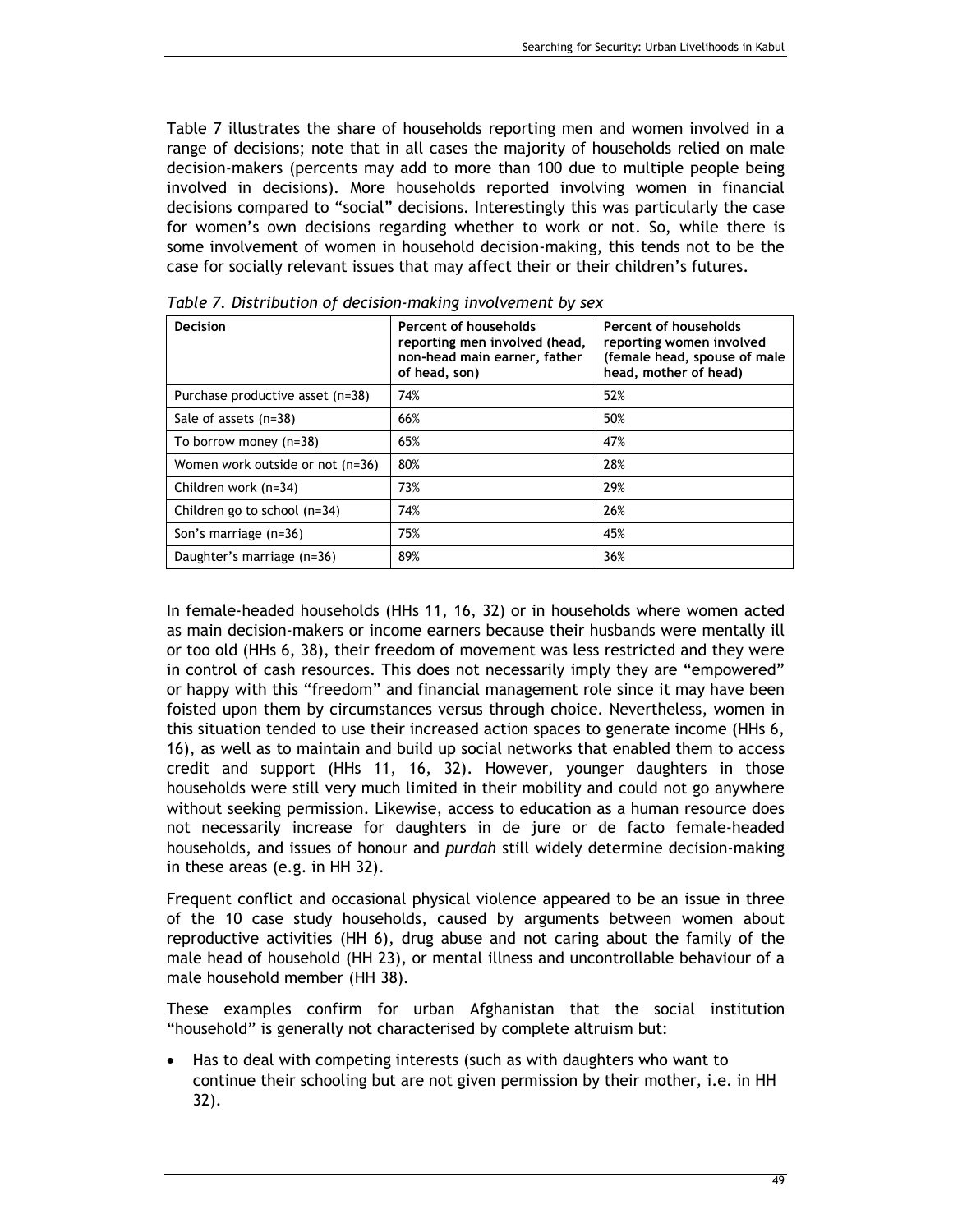- Requires many women to adjust to events and changing constraints and to enter occupational activity areas (i.e. HHs 6, 11, 16, 23, 28).
- Are often patriarchal and characterised by non-cooperative decision-making processes and non-pooled resources (i.e. HHs 8, 9).
- In many cases are influenced by co-residential members of the extended family or kin, thus reaffirming the permeability of household boundaries (i.e. HHs 6, 9).
- In most cases work by means of socially ascribed roles, most notably so in terms of gendered activity profiles (i.e. reproductive vs. productive activities).
- Often needs to indulge in negotiation about spatial movements of female household members and often tends to neglect priorities of daughters (i.e. HH 32).
- Tends to undervalue reproductive activities and sees women's contribution to household well-being as "natural" rather than necessary.

From a livelihoods perspective, these issues have implications, and non-cooperation, non-pooling and conflict in a specific household may put the livelihoods of individual members at risk. It is evident that economic poverty and continuous unemployment often work as one trigger leading to disturbed intra-household relations and physical violence. Husbands who are not able to fulfil their ascribed role as breadwinners have to face complaints from their spouses, which in turn may lead to frustration and incidences of domestic violence directed against women and children (see Box 11).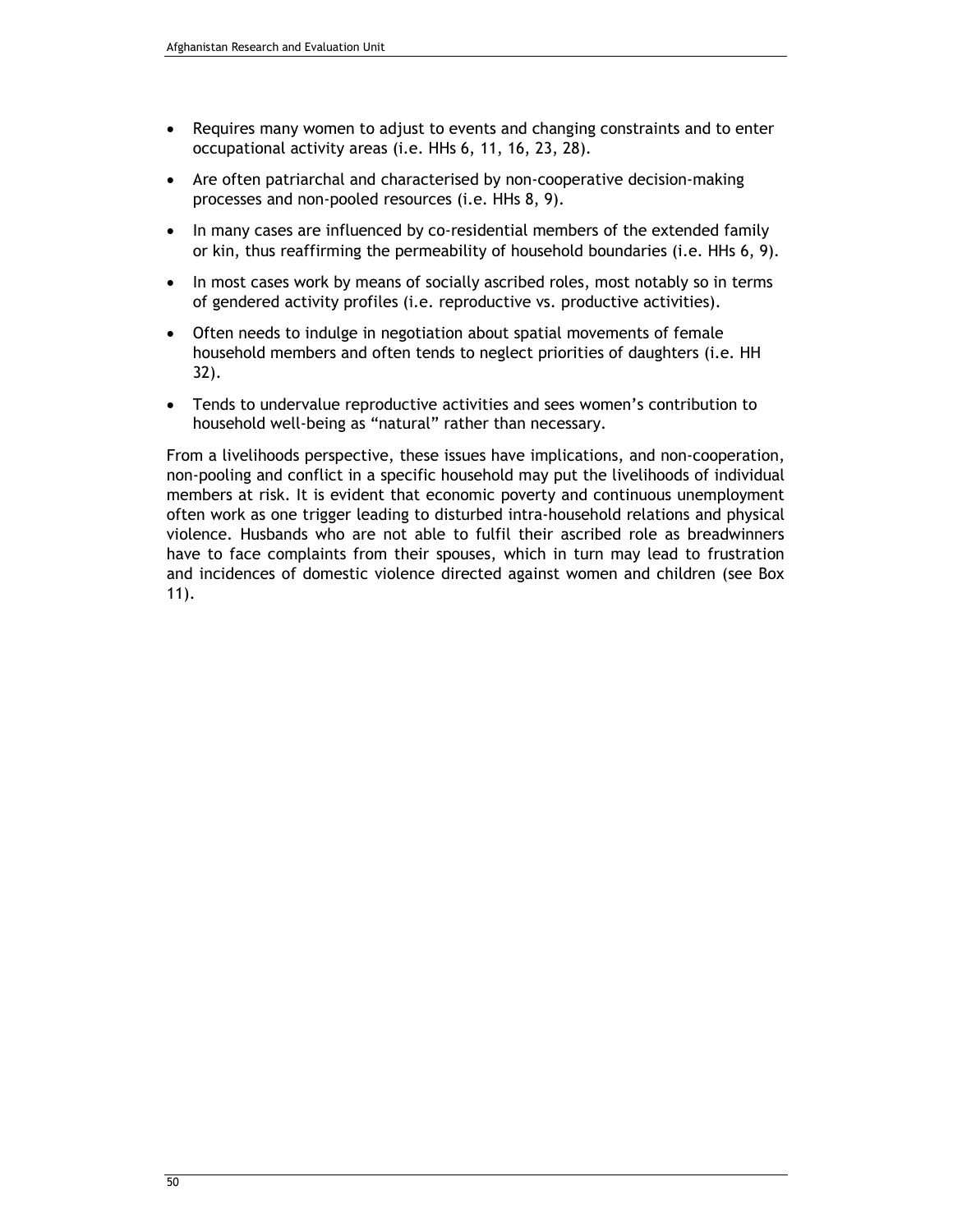## 5. As Time Goes By: Changes, Life Paths and Shifting Patterns of Vulnerability

It is obvious that poor urban households adapt or respond to changing circumstances and risky conditions differently, and that their efforts to change or remove barriers to their well-being take on different forms. Evidence suggests that there exists a continuum of efforts which range from struggling to make a living (endurance, decline), to achieving longer-term well-being (security), to moving out and staying out of poverty altogether (growth). Livelihood trajectories of the 10 households studied in depth show varying capacities to either move out of poverty or along the above-mentioned continuum. Consequently, households can be categorised according to above efforts, with their ability to exercise different livelihood strategies essentially based on available asset portfolios. Thereby, three broad types of livelihood strategies can be distinguished:

- Coping strategies, implemented as a reaction to contingencies and severe shocks, usually leading to a withdrawal from the available asset portfolio (i.e. decline). Coping strategies may comprise various activities, for instance sending children out to work, sending household members away to save on food expenses, engaging in low consumption of cheap staple foods, and merging or splitting households either to integrate a new earning member after loss has occurred, or to reduce the number of dependents. Further, drawing on social networks extensively and the withdrawal from physical assets are activities pursued in face of sudden or expected adversities, as well as settling early marriage arrangements for young daughters. Coping represented the objective of the majority of study households, who needed to endure poverty conditions or who have moved along downward life paths over the year of study to declining conditions (see below).
- Mitigating strategies, aimed at proactively protecting against risks and maintaining an achieved level of livelihood security (i.e. security). Mitigating as such is directed towards anticipatory decision-making that seeks risk protection. Building up physical assets such as housing or human assets (for example higher levels of education or the achievement of new skills) represent such activities, as well as the diversification of household labour force and income sources. Regular employment certainly supports the possibility to implement mitigating strategies. More generally, the implementation of successful protective strategies requires a prior diversification of asset portfolios.
- **Enhancement strategies, aimed at increasing well-being through asset** accumulation (i.e. growth). Naturally, enhancement strategies are closely related to mitigating strategies — they occur when opportunities arise and the endowment of a household is sufficient to invest. This given, enhancement strategies may factually result in a short-term erosion of assets in expectation of a positive future outcome. There were a number of examples of such initially corrosive enhancement strategies being implemented by sample households (for instance HH 16), which aimed at increased well-being in the longer run. All of these examples referred to the opportunity encountered by households to obtain tenure and housing, making investment worthwhile and at the same time showing the importance assigned to owning a house. Other enhancement issues refer to investments in productive assets, such as livestock, wheelbarrows or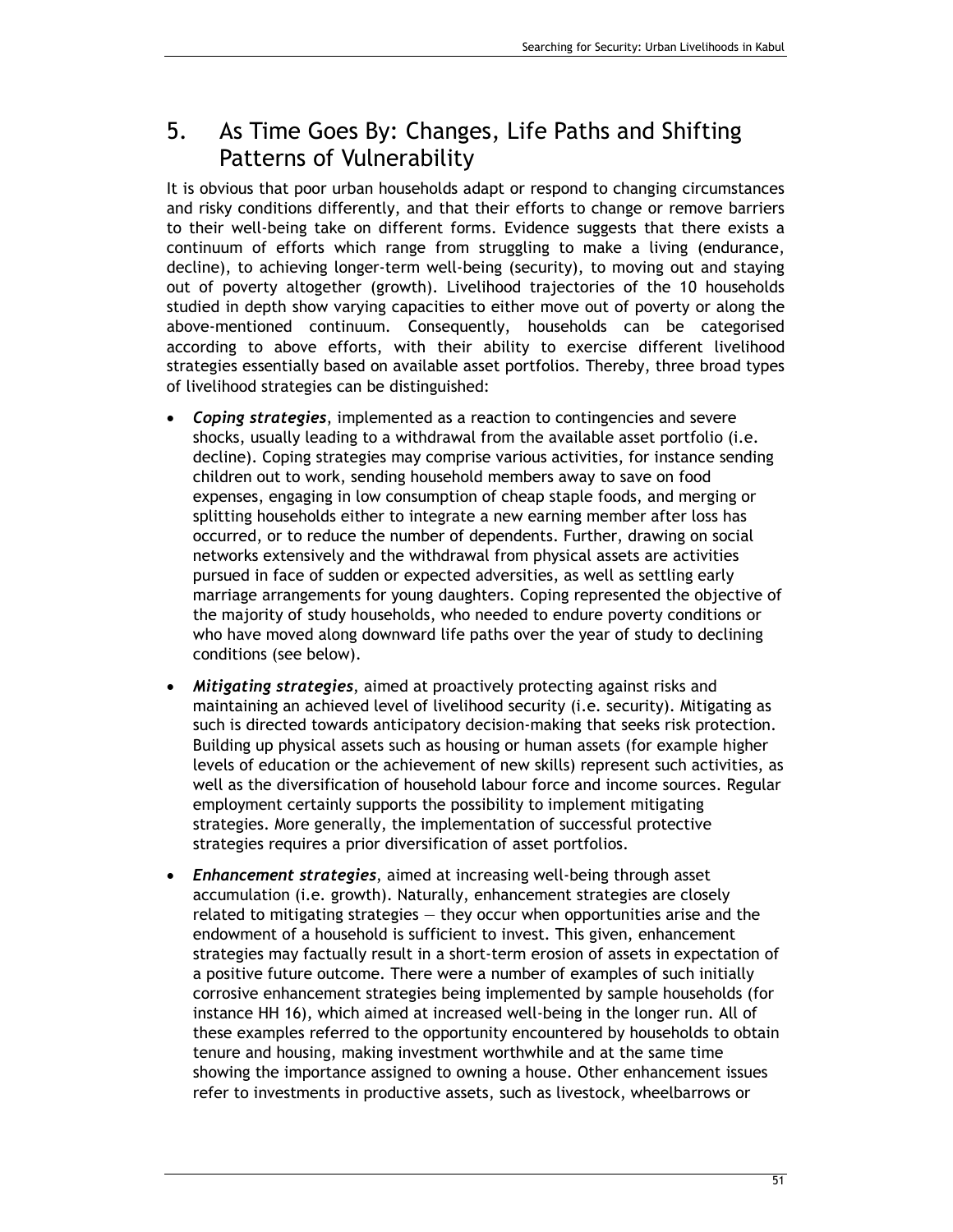shop facilities, but also to attempts aimed at raising the available stock of human and social assets.

Both security and growth however represented the objectives of only a few of the study households, whose experience of upward life paths is summarised below. The vast majority of households were involved in coping strategies, where the objective was to endure the current situation or to avoid decline.

#### Box 11. Unemployment and disturbed intra-household relations

Ghulam Ali (35) is the head of a nine-person household just recently returned from Pakistan and living in a new emerging settlement on enclosed land. When starting the field study they still partly lived in a tent, but over the course of the year were able to gradually establish a solid room with the help of relatives. Since his return, he only very occasionally finds work as an unskilled labourer in construction, which is supported by the work of his young sons (10 and 12 years old), one working as a street vendor selling sweets and the other as a helper in a grocery shop. Ghulam Ali appears to be a very oppressive head of household, never allowing his wife Rahima to leave the house without his permission, never asking her opinion in any matter, and not sharing his or their sons' income with her either. However, he is also not able to provide sufficiently for his household, and the situation gets very tense at times. As Rahima says: "Sometimes when Ghulam Ali has some work he behaves normal with us, but when he is unemployed he very often becomes rude and punishes me and the children without reason. He is always very tense — but I think if my husband had a better income and solved all our money problems his mind would relax and he might become a good person." They have a single daughter who is mentally disabled, and it is this most vulnerable member of the family that is beaten most often by her father — "I always fight with my husband because of him beating our daughter, because with this happening she will never become healthy" says Rahima. It is a very difficult situation, with tight conditions making it very difficult for this household to escape their poverty, in turn leading Ghulam Ali to use his weak and unprotected family members as an outlet for his frustration. Likewise, decision-making lies solely with the head of household. Rahima puts it like this: "He doesn't give a chance to me to participate in his decisions. He even gets angry when I make a suggestion, saying I am uneducated and know nothing. For instance, when he decided to marry his sister with my own brother some time ago I totally disagreed with him, but there was no way he would even listen to me, saying I have no right to speak in front of him and questioning his decision. I know this decision will affect my future life with him very much, because whenever my parents do not behave well with his sister, he will do the same with me as a kind of revenge." It is a very sad example about what shapes "invisible" vulnerability might take, with oppression and physical violence against the powerless inside a household being a constant threat for many individuals, most of them women and children. However, while it is obvious that many women in the study sample generally are disadvantaged and controlled, the extreme experience of Rahima represents the exception rather than the rule.

Given this broad classification, changes in livelihood strategies then refer to the changing capacity of urban households to proactively employ strategies aimed at asset accumulation or asset protection and to make use of investment opportunities, or the reactive need to withdraw from assets to cope with stress and shocks. Household objectives thus translate into livelihood strategies ultimately aiming to improve diversification of and endowment with assets, in order to keep their level of vulnerability at the lowest possible level.

What are then specific household characteristics and the underlying processes that might enable some households to grow and move out of poverty or to achieve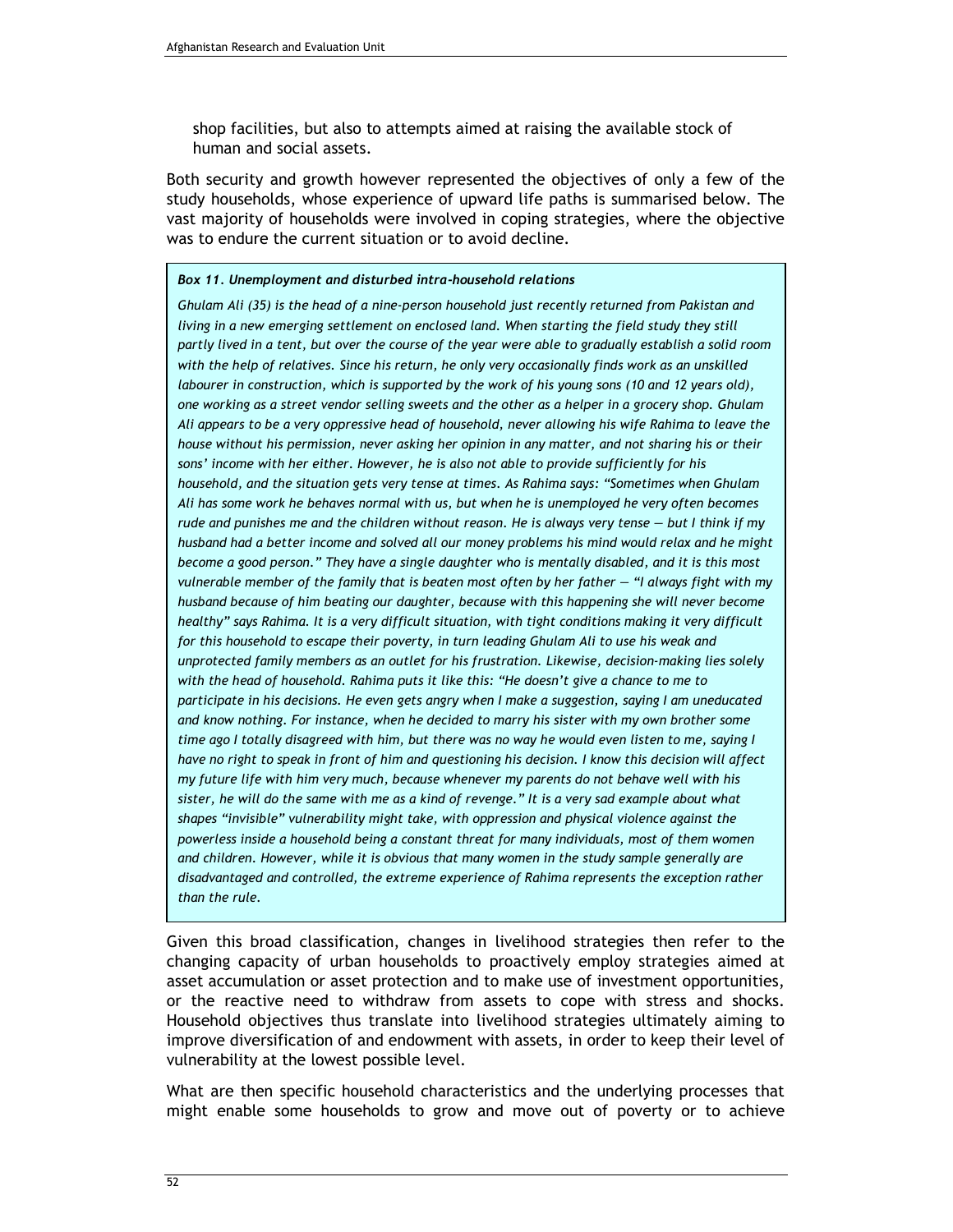longer-term well-being, whereas others endure chronic poverty? In other words, who is able to implement successful risk management strategies and to avoid shocks and crises and improve, who can adapt and live through, who declines and why? Answers to these crucial questions were sought when discussing core determinants of urban livelihood security and change in Kabul, as evident from the study of 40 households.

### 5.1 Movements along the continuum of livelihood security and vulnerability

During the year of field research, it was possible to reconstruct and document shifts and changes in life paths and livelihood trajectories among the 10 households studied in depth. Change thereby took on a variety of forms: it was mostly triggered by outside conditions, which were beyond the immediate control of a household, but at the same time people were able to induce changes themselves when dealing with adversity or opportunity. As indicated previously, however, poor and vulnerable households in Kabul mostly reacted to changes rather then inducing them: overwhelmingly, coping strategies needed to be applied among the members of the household sample, and upward movements in the continuum of livelihood security and vulnerability representing successful enhancement or mitigating strategies were rare. The few incidences where this happened were, however, eye-opening and helped to develop an understanding about what triggers a positive change and livelihood outcome. On the other end of the scale were those households whose overall situation deteriorated over the study year, whereas in the middle were a majority of households who remained stuck in their poverty situation without a tangible betterment or worsening taking place over the year. As will become apparent, in the urban environment it is largely the opportunity to generate a sufficient income that accounts for major differences in well-being, which in turn rests heavily on health status and the quality of social networks. The "commoditisation of life worlds" characterising Kabul City requires cash in all spheres, and all efforts of households ultimately need to be directed towards finding money — through work activities, but as this often cannot bring sufficient returns, given the insecurity of labour markets or the apparent lack of human assets and opportunities, also through other means such as credit or charity relations, and in some cases also illicit activities (see below).

### 5.1.1 Upward life paths: those who managed to grow and achieve some degree of security

Among the sub-sample of 10 households, only one (HH 16) and, to a degree, HH 32 were able to secure and enhance their livelihoods. In the case of HH 16, this came at the price of forgoing education for all children. This nonetheless was perceived as a necessary measure in view of the efforts this household needed to regain footing in Kabul after having spent seven years in Iran. Repeated shocks such as the death of the husband and main breadwinner, the accidental death of one elder son occurring before they sought refuge, and having their belongings destroyed in the Bam earthquake were not enough to break the will of the strong and determined female household head, and they always were able to recover. As such, the base from where this household started after coming back to their home country was virtually zero, with not much more than the physical labour power of two still small boys and the outgoing networking capacity of their mother at their command. Building on these assets, the household was able to significantly enlarge its resource base over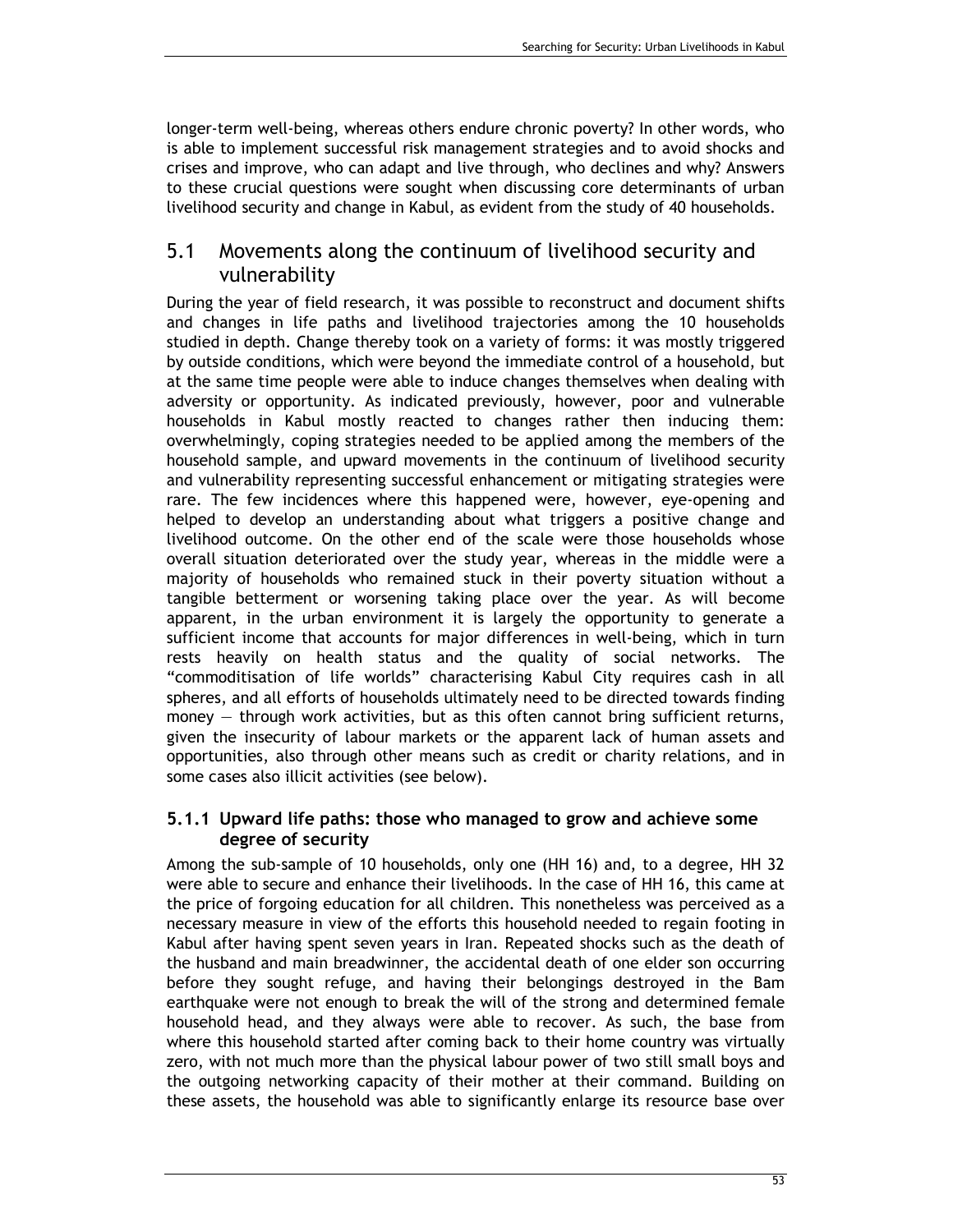the study year. It started with the sudden chance to enclose a piece of hillside land, which was readily taken. Subsequently, all efforts were directed to establish their own, solid housing, and to anchor in a new emerging neighbourhood. This growth also resulted from:

- The solid health of two boys who worked all the time.
- Two consecutive months of regular employment in an NGO program, savings of which were invested in asset upgrading and construction of an additional second room and starting on a third.
- The high social skills and straightforwardness of the female head of this household, which enabled her to access higher credits from wealthy sources that did not expect repayment anytime soon. This underlines the importance of vertical relations bridging the own economic status and community.
- Neighbourhood integration: the household was able to access community support in house construction, and their stretched out social relations enabled them to yield special prices for hiring in skilled labour.

Though missing education for the sons and daughter and the high indebtedness certainly presented problems, this household's priority to restore a life in Kabul required the sacrifice. The ground was laid, with the serious problem of tenure security remaining and the household still fears eviction and loss of substantial investments. But the example of HH 16 shows that positive development can indeed be made possible. Nevertheless, it has to be considered that the household started from a very low position, marking its livelihood trajectory as a very relative movement into a situation still characterised by a high degree of vulnerability and uncertainty about future developments, particularly linked to the uncertain institutional environment and decisions about regularisation on tenure on hillside locations. At the same time, it shows that mitigation or enhancement strategies do not necessarily preclude the need to cope with adversity; in this specific case reflected by low levels of education, or the huge distance from essential basic services requiring huge time and, prior to buying a donkey, also cash investments, for instance, to haul water. Here, the matter of choice played a role: their house illegally built on a steep hillside with poor sanitation, no water and electricity, and exposed to environmental hazards, but owned by the household, was still perceived as a far better option than renting an expensive room in a less remote area of Kabul.

While HH 32 had to cope with a severe shock when the main breadwinner died, it fell into a solid safety net provided by the deceased's brother. The household was provided housing on charity, with an apprenticeship of one son, and with a loan that was used to rebuild a very small and destroyed house that lay in ruins since the civil war. Rental income from this house provided a very important and regular income source, complementing the work activities of two school aged sons. One of them was continuing his education, while building up skills as an apprentice, which may have scope for positive change in the future due to this investment in human assets.

The other two examples of growth that occurred during the study year among the 40 households point to additional issues triggering positive development:

Skills combined with access to potent *mozarebat* relations: this was the case of the household of Abdul Rahman, a mechanic who in partnership with a relative opened a lucrative shop, with the daily profit being shared on equal terms.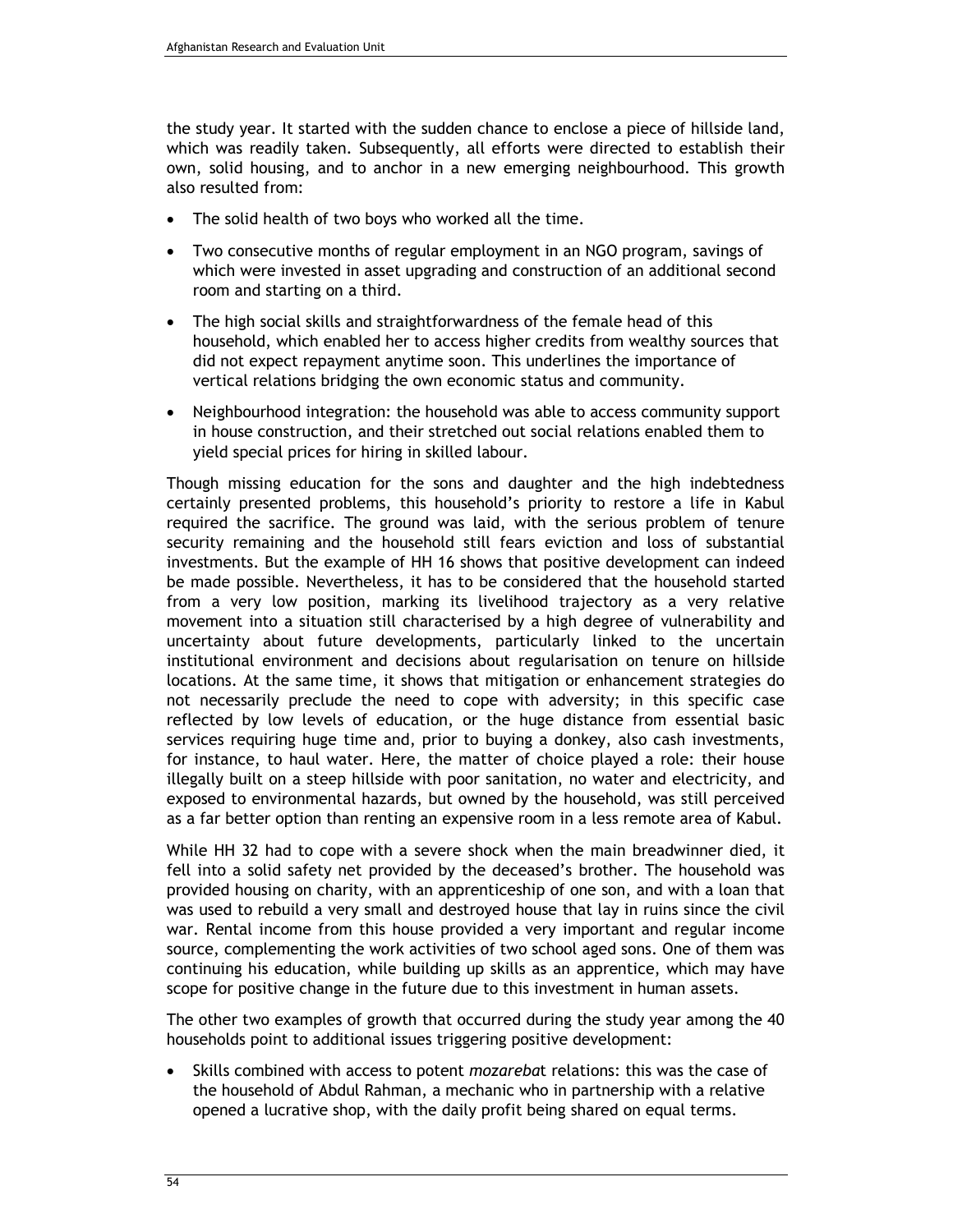• Access to regular and secure employment: this was the case in the household of Hashim (HH 3), working as a cart-puller, whose wife found work with an NGO as a teacher in a tailoring skills-building programme during the study period, accessed by mediation of a friend. After struggling with an erratic income, the decent monthly pay for her work enabled the household to significantly improve. Again, the existence of skills combined with social relations was decisive for overall household improvement.

Looking at these positive examples it becomes obvious that decent endowments with human assets, especially skills and good health, and social assets are decisive in triggering upward movements in the continuum of livelihood security and vulnerability. Without those, it appears that improvements in livelihood conditions, which in the urban environment ultimately are indicated by higher incomes, cannot take place. This was also apparent from opposite examples, where households stepped down the ladder of well-being.

### 5.1.2 Downward life paths: those whose situation deteriorated

Most households faced difficulties to manage a livelihood at times during the study, but a number experienced a lasting breakdown. Two of those households were part of the sub-sample (i.e. HHs 23, 28), and the following issues were decisive in their downfall:

- Drug abuse and failure to fulfil ascribed roles: in HH 23, a significant part of resources was allocated to consumption of heavy drugs. The head of household neglected his wife and children completely and left them mostly on their own. Eventually, he was imprisoned and his young wife was left with a serious health problem, high debts leading to a depletion of virtually all physical assets, an inability to pay rent, subsequent eviction, and an odyssey staying with different family-related households or at life-cycle festivities with her wider kin. However, her ill health played a decisive role in this breakdown, as it significantly contributed to the debts culminating in a total loss of physical assets.
- Ill health and inability to cope: in HH 28, the chronic health problem of the female head accelerated twice during the study period, both times requiring them to take on high debts and resulting in loss of income because the male head needed to accompany his wife for treatment. Other examples where ill health was responsible for increasing household vulnerability were in households whose main breadwinner could not access casual wage labour because of sickness (two HHs), or where costs for medical treatment were too high and kept others from working because they needed to care for the sick (three HHs).
- Eviction from residence and breakdown of neighbourhood networks: this again was the case for HH 28, where eviction because they could not afford rental payments went along with loss of established neighbourhood networks and the small home-bakery run by the female head of household. In addition, three more households from the sample lost their beneficial neighbourhood networks because they needed to shift residence when their landlord increased the rent. One household early on in the study took a form of action: the sole income of cart-pulling was not sufficient to support a family and pay rent, and after a short time the household left the city and migrated back to their native village place, where making a living was perceived to be easier.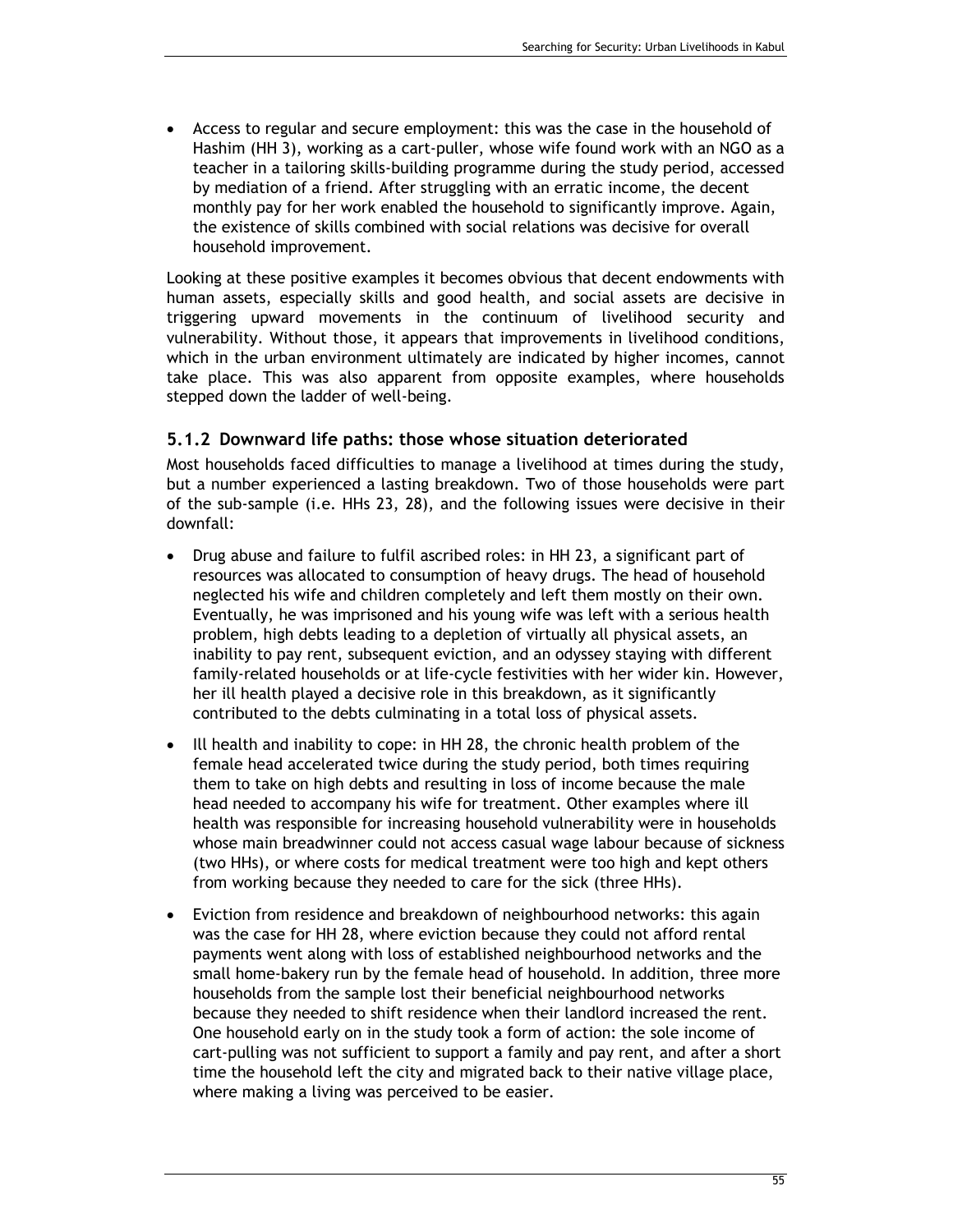Other incidences leading to deteriorating situations that were encountered by the study households included:

- Death of the breadwinner or close family member: this happened in two cases and both households could not cope with attendant income loss and severe debts.
- Vulnerabilities that come along with heavy reliance on carpet weaving: three households in the sample were dependent on home-based carpet weaving on a contractual basis, and all three faced a breakdown due to their immersion in this low paid and health threatening occupation, largely resting on working children. Households often required an advance from the contractor, which adversely binds them into the profession. In addition, all affected respondents reported serious health problems arising out of this filigree work, in turn slowing down the weaving progress, finally resulting in lower returns. Carpet weaving as such can become a vicious circle, which is very difficult to escape when a household solely relies on it, and when debts to the contractor create a patronising and potentially exploitative relationship. Whenever a crisis hits households bound into such livelihood activities, their coping capacity is likely to break down.
- The tendency to get involved in illicit activities: the son and one main breadwinner of a study household received a prison sentence because of his involvement in a robbery. He denied taking part in this, but fact is that his income was missing, and that his father worked much less as well because of his attempts to free and take care of him. Apparently, an enormous bribe was required to release the son, but there was no way it could be put together by this already struggling household.
- Overusing social networks: this was the case in one female-headed household, which was supported by a close relative over most parts of the study period. However, the regular charity transfers were stopped in the end, and the head of household was required to start begging to make a living. This shows the potential pressure that poverty conditions pose on social networks, and in spite of representing a last resort to fall back upon, networks might also deteriorate when too much stress is put onto them. In this specific case, however, the wider family kept exerting an influence, in spite of cutting support transfers. Brothers of the female head of household for instance did not allow her to leave the house without their permission, putting her into a forced exclusion from any income-earning opportunities that were not home-based, although she regularly managed to leave for begging under some pretext.

As it is, deteriorating situations and downward movements of households are very much triggered by a lack of human assets and a breakdown of social assets, often hindering households to earn an income sufficient to make a living in the city. This again shows the interconnectedness of different assets and the overall importance a successful process of asset transformation assumes. In urban areas, this process is ultimately directed toward the capacity of households to transform their good health, skills and social relations into income — with the lack of these critical assets putting households into states of vulnerability that are difficult to overcome.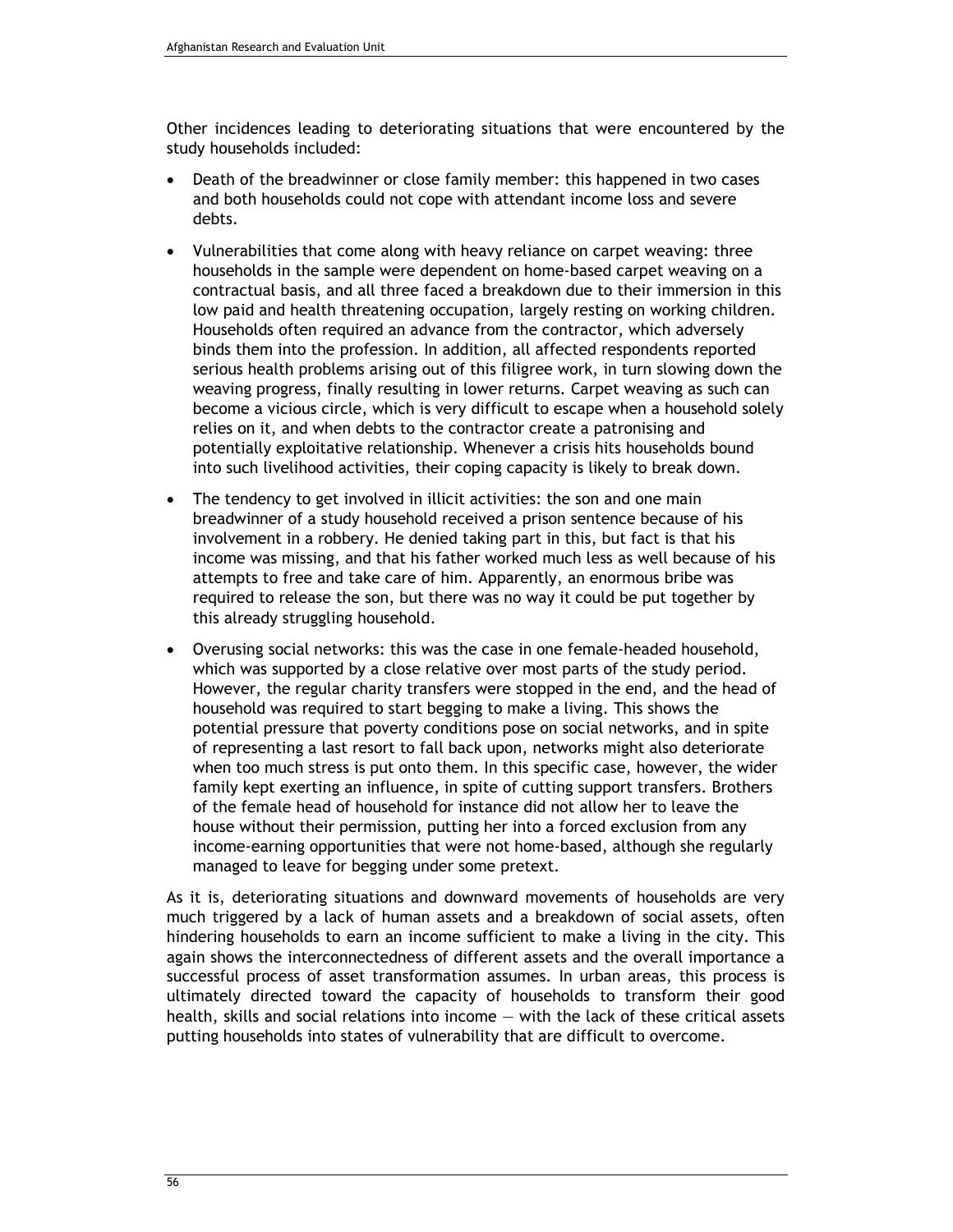### 5.1.3 Getting by: those who remain entrenched in unchanged vulnerable situations

The majority of sample households did not experience any major change in their livelihood conditions over the study period and largely remained stuck in situations characterised by hardship and adversity. What is it, then, that keeps them in poverty and hinders their movement? Largely, issues already explored were responsible for stagnation: no or insufficient opportunities in the urban labour market, weak capacities to cope, asset vulnerability that in the face of shocks or crisis poses a constant risk of experiencing even deteriorating situations, and the existence of only weak tangible and human resource bases. This also is a consequence of the lasting conflict in the country, accompanying sometimes huge loss of assets and the inability to invest in a future, with many households not able to recover from their saddening histories. Also, the evident reality of solid and strong social networks being widespread among households did not help to overcome poverty conditions. In almost all cases, these networks were bounded to the own kind and did not bridge over to other communities or more powerful actors. As such, they represent networks of endurance that were overly important in that they worked often as resources of last resort and were indispensable for managing a life at the minimum, but they cannot or only very rarely mobilise the resources that are necessary to lift people out of poverty. The importance of vertical networks is exemplified for instance through the experience of households three and 16, whose growth for a large part was enabled by bridging social relations that channelled access to higher credits necessary for investments in housing, or to access regular and relatively high paid work, and as such ultimately led to higher incomes.

Looking more closely at the remainder of the household sub-sample clarifies in more detail what keeps them entrenched in the urban coping economy:

- Undiversified income sources, with income security resting on a single breadwinner, making households extremely vulnerable to complete loss of income (HHs 1,11);
- Heavy reliance on irregular charity transfers from distant (HH 8) or co-residential relatives (HHs 1, 9, 32);
- Serious chronic health issues in the household (HHs 1, 9, 38), often requiring looking after by other household members (HH 8), or affecting several members of a household (HH 6); constant medical expenditures (all of these HHs);
- Very erratic income sources, high dependence on credit from wholesalers, insecure tenure and inadequate housing to cope with winter (HH 6). This household was relocated by the government to solid rental housing over the second half of winter, but they will have to leave and find themselves another place to raise their tents for the summer. As the eldest son stated:

For the first time, we begin to understand what it means to live in a real house. If we would have a small piece of land, we will make an effort to establish our own.

- Complete reliance on working children, often in very low paid activities (HHs 8, 9, 32, 38);
- Irregularity of labour and income (all households);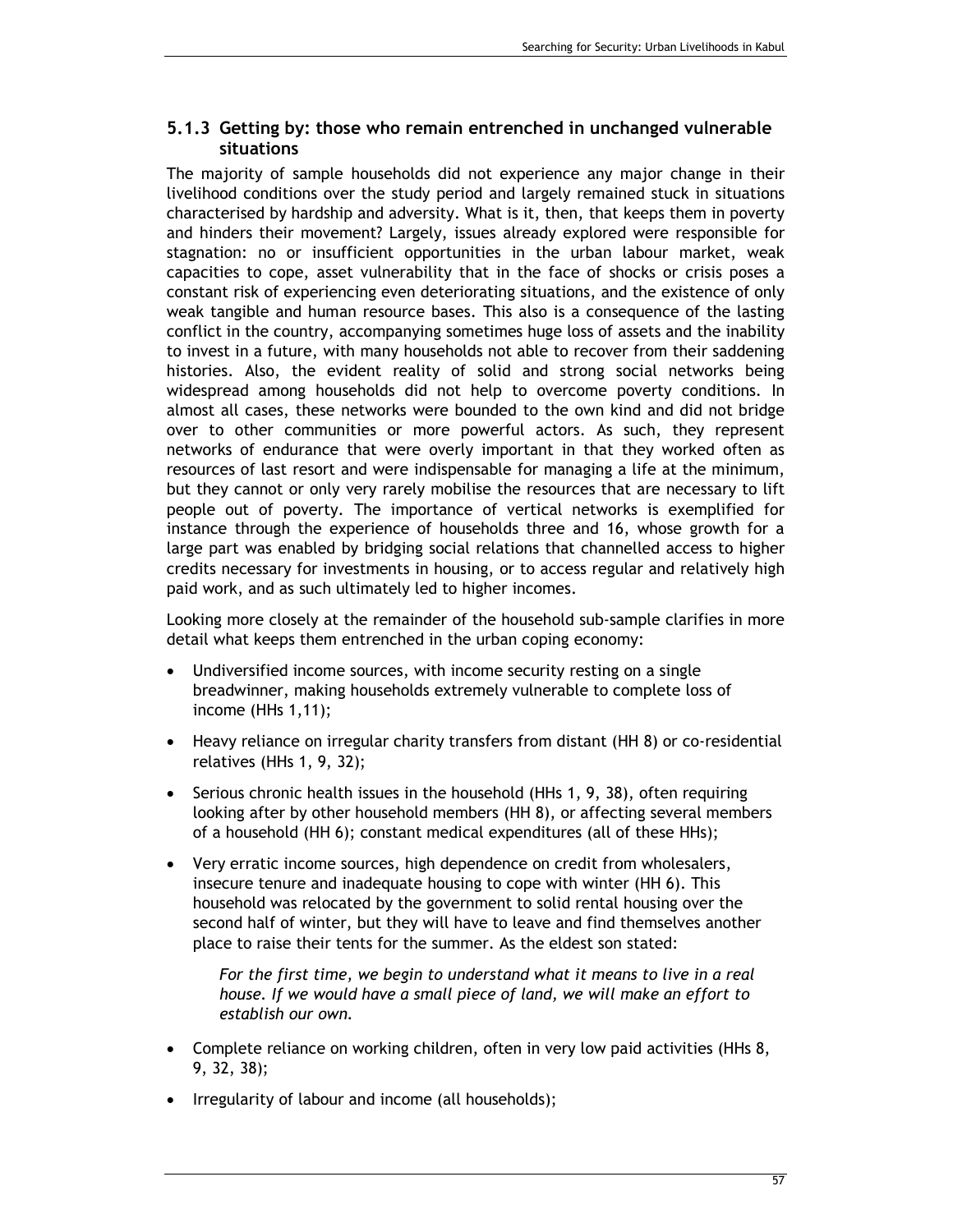- Low consumption rates (all households); and
- Indebtedness (all households), in the case of HH 11 involving mortgage of housing and accumulating credit from relatives to be repaid eventually.

### 5.2 Indicators of urban livelihood security and vulnerability in Kabul

The documentation of life paths of the study households and their movements in the continuum of livelihoods and vulnerability shows that poverty conditions are persistent and difficult to break. Most households engage in coping strategies offering not much scope for a lasting improvement, and there appears to be only occasional evidence of sustainable growth taking place among the study group. However, building on the evidence, it is possible to establish a set of indicators that strongly influenced varying degrees of well-being in the household sample (Table 8). Thereby, the main or perhaps only difference between households that actually moved down the ladder toward severe poverty and those who endured high degrees of vulnerability to poverty lies in the fact that the former all had to deal with a sudden emergency during the study and were not able to exercise the capacity to cope with it, whereas the latter remained sensitive to shock, but did not encounter a serious event through the study period.

| Declining                                                                                                                                                                                                                                                                                                                                                                                                                                                                                                                                                                        | <b>Enduring</b>                                                                                                                                                                                                                                                                                                                                                                                                                                                     | Growing                                                                                                                                                                                                                                                                                                                                                                                                                                                                                    |  |  |
|----------------------------------------------------------------------------------------------------------------------------------------------------------------------------------------------------------------------------------------------------------------------------------------------------------------------------------------------------------------------------------------------------------------------------------------------------------------------------------------------------------------------------------------------------------------------------------|---------------------------------------------------------------------------------------------------------------------------------------------------------------------------------------------------------------------------------------------------------------------------------------------------------------------------------------------------------------------------------------------------------------------------------------------------------------------|--------------------------------------------------------------------------------------------------------------------------------------------------------------------------------------------------------------------------------------------------------------------------------------------------------------------------------------------------------------------------------------------------------------------------------------------------------------------------------------------|--|--|
| • High incidence of ill health and<br>inability to cope<br>• Loss of breadwinner and<br>inability to cope<br>• Engagement in illicit activities<br>and having to cope with drug-<br>addicted household members<br>• Reliance on weaving carpets as<br>major or only source of<br>income, characterised by<br>patronising relationship with<br>contractors<br>• Unfavourable household<br>composition and labour power:<br>no male income earners; very<br>low income<br>• Incapacity to cope with rental<br>payments<br>• Overuse and subsequent<br>breakdown of social networks | • Undiversified income sources<br>• High dependency rates<br>• Exposure to chronic health<br>issues<br>• Bad working and living<br>conditions<br>• Reliance on working children<br>• High dependence on credit to<br>manage a livelihood<br>• High dependence on charity<br>transfers<br>• Erratic and insecure incomes<br>• High sensitivity to shock and<br>crisis: always lingering danger<br>of moving towards poverty<br>• Insecurity of tenure and<br>housing | • Ability to access vertical<br>social networks bridging the<br>own community and kin<br>• Ability to access regular<br>salaried employment<br>• Ability to access higher<br>credits used for productive<br>investments in housing and<br>small businesses<br>• Endowment with skills<br>combined with the ability to<br>transform them into a micro-<br>enterprise<br>• Diversified income sources<br>and several adult male<br>members working<br>Increased consumption<br>٠<br>patterns |  |  |

Table 8. Indicators of livelihood security and vulnerability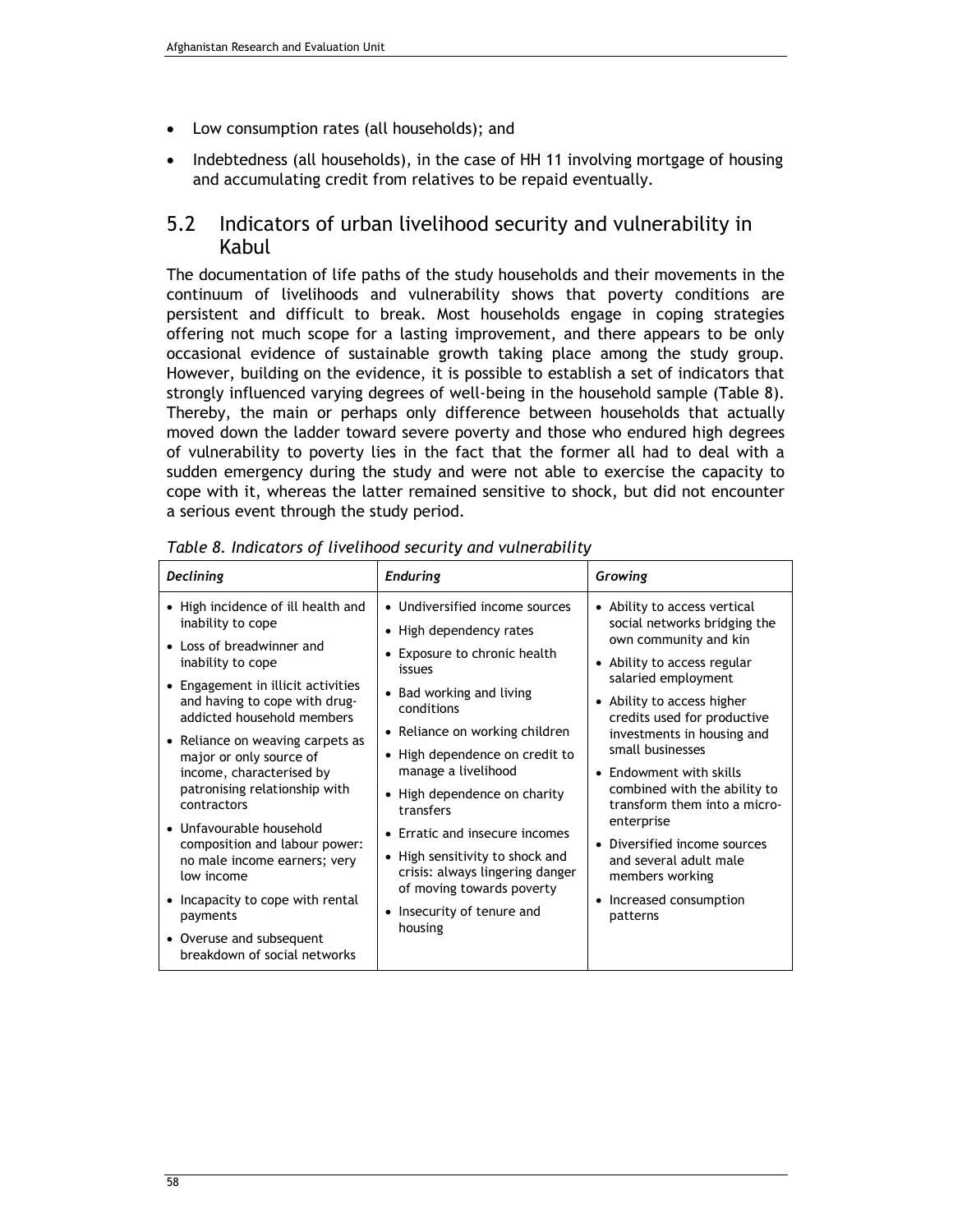## 6. Conclusions and Their Implications for Policy and Practice

Urban poverty and vulnerability are complex issues, whose thorough understanding is crucial in order to inform pro-poor and efficient policy approaches. This study aimed to contribute to such an understanding by exploring livelihood situations of poor urban households in Kabul. It is obvious from the multiple dimensions in which urban vulnerability poverty may appear that there is no singular way to tackle these issues, but that there is a need to apply multiple strategies to be carried out and coordinated by several actors  $-$  a challenge to achieve in and of itself.

A number of more specific conclusions that can be drawn from the study and provide possible entry points for interventions. These include:

1. An important finding relates to a general phenomenon: exposure of poor and vulnerable households to variation and change appears to be a constant theme in present-day Kabul, and it manifests itself in different forms. High insecurity of labour and income forces people to constantly adjust and readjust, to take on different jobs in different occupational activity areas for short time periods, and to cope erratically dispersed intervals of realised income over different seasons. Those without their own housing often need to shift their residence to escape steadily rising rents. Change in this sense directly translates into insecurity: of labour, income, shelter, and ultimately livelihoods in general.

### Implications for policy and practice:

Insecurity of labour and income likely affect a majority of Kabul's population and represent an important marker of urban poverty, with those affected having to cope with huge difficulties in adjusting to the comparatively high costs of living. It is evident from this study, however, that even brief periods of regular income helped

households to cope better, or even to establish savings that could be invested in housing improvements or the establishment of small businesses. In that sense, efforts aimed at providing regular incomes (such as cash for work winterisation programmes) should be continued and extended, both in scope and quantity, but also over time (i.e. into permanent work opportunities) in order to enable poor and



vulnerable populations to access cash throughout the year; this could link with the great need for infrastructure improvement in the city, with labour provided from among more vulnerable segments. However, this would require addressing urban poverty and vulnerability more explicitly than is currently the case. In fact, the present rural predominance for assistance delivery in Afghanistan should be balanced by implementation of nationwide programmes aimed to combat urban poverty on a scale and diversity that is appropriate.

2. Household structure and composition represent a key factor in determining differing degrees of well-being, with the ability to mobilise male labour being overly important. Changes inside the household are often a response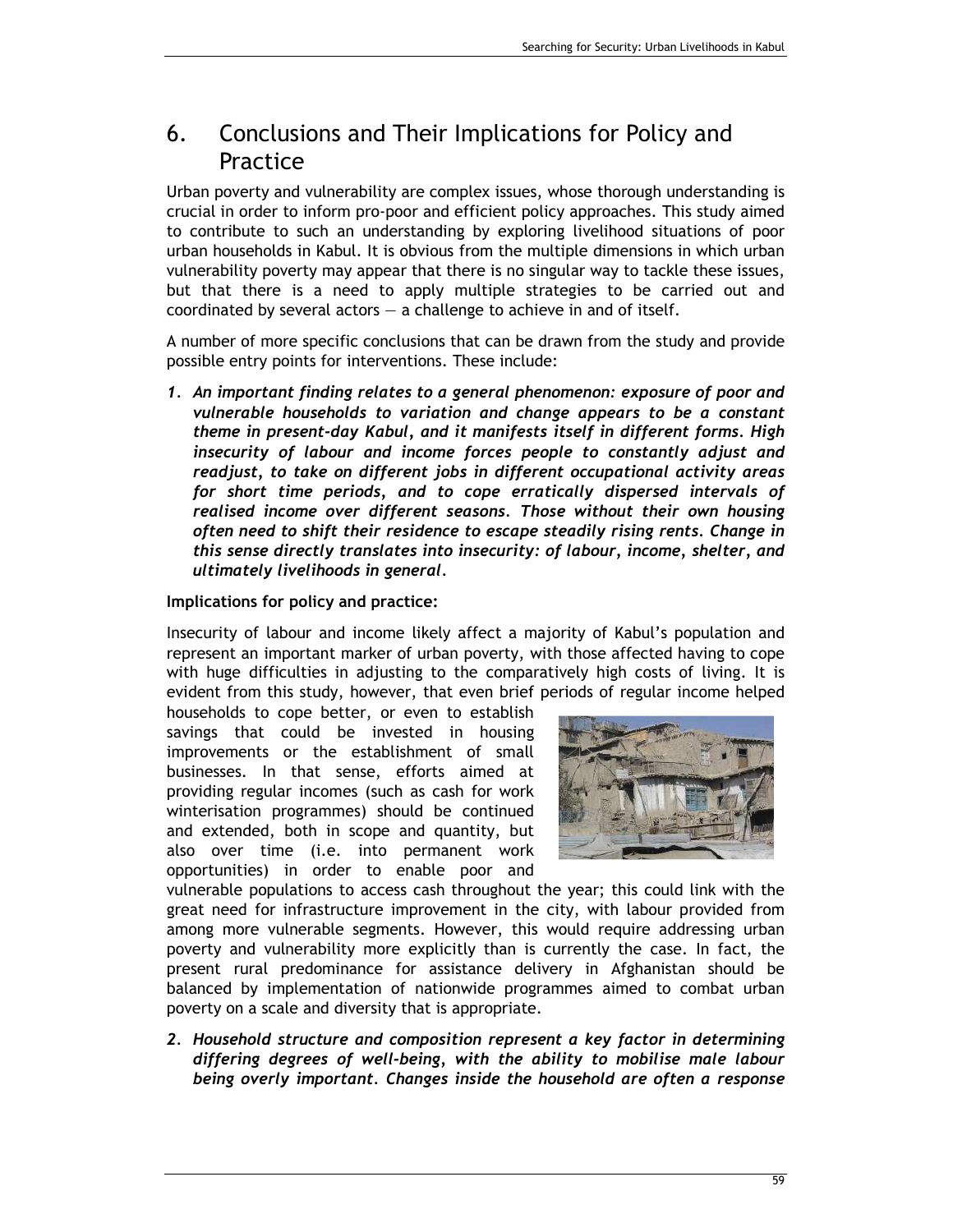to increased vulnerability conditions and a means to cope with food insecurity.

#### Implications for policy and practice:

The not surprising insight that household structures and compositions are a crucial determinant for urban livelihood security has implications for current programming efforts, which are more often than not targeted towards "vulnerable groups", thus representing an altogether questionable category. This re-emphasises the importance of a prior finding on urban vulnerability that stresses the need to disaggregate these broad target groups according to their "asset vulnerability".<sup>28</sup> For instance, rather than treating all female-headed households alike, it is obvious from the study that those not having access to male labour are the ones that usually suffer from severe poverty. In fact, one female-headed household was among the few that were actually managing positive growth during the study period. It needs to be recognised further that urban households are fluid and often characterised by internal conflicts, so that increasing attempts to target the "hidden vulnerable" inside households need to be pursued.

3. Asset portfolios of the urban poor and vulnerable are not diversified enough to lastingly lift them out of poverty. This reliance on only insufficient and potentially corrosive resources puts high and steady pressure on their coping capacities. Thereby, endowments with sound social and human assets bear critical importance for being able to access work and other valuable opportunities. Further, social infrastructure and access to basic services is highly restricted for the urban poor and vulnerable, which also has consequences for their capacity to earn a sufficient income.

Implications for policy and practice:

It is more than evident that there is urgent need for effective approaches and mechanisms to strengthen asset portfolios of the urban poor. Thereby, efforts should focus on those assets that most effectively lead to greater financial capacity, namely human and social assets. Whereas the latter are difficult to impose from outside, the build-up of human assets can be supported in various ways, for instance by encouraging poor and vulnerable populations to seek health care through the extension of neighbourhood-based affordable and proximate facilities, which would allow low-income groups to regularly access preventive measures in order to ensure and maintain good physical health, a critical determinant of their livelihood security. Good health is also linked to access to safe water, decent sanitary facilities, and adequate housing, waste and sewage disposal — all of which are lacking to some degree for poor and vulnerable urban households and especially so in recently developed informal settlements. In addition, the provision of resources for primary education accessible to everyone needs to be continued, in spite of Kabul being comparatively better off than other urban locations in Afghanistan; likewise how to integrate skills-building approaches with the development and support of small micro-enterprises that would potentially nurture local economic development must be considered. Consequently, efforts to pursue a quick and uncomplicated provision of basic social and physical infrastructure urgently need to speed up. It is unacceptable that huge portions of the urban population are still excluded from the

 $\overline{a}$ 

<sup>28</sup> Schütte, 2004.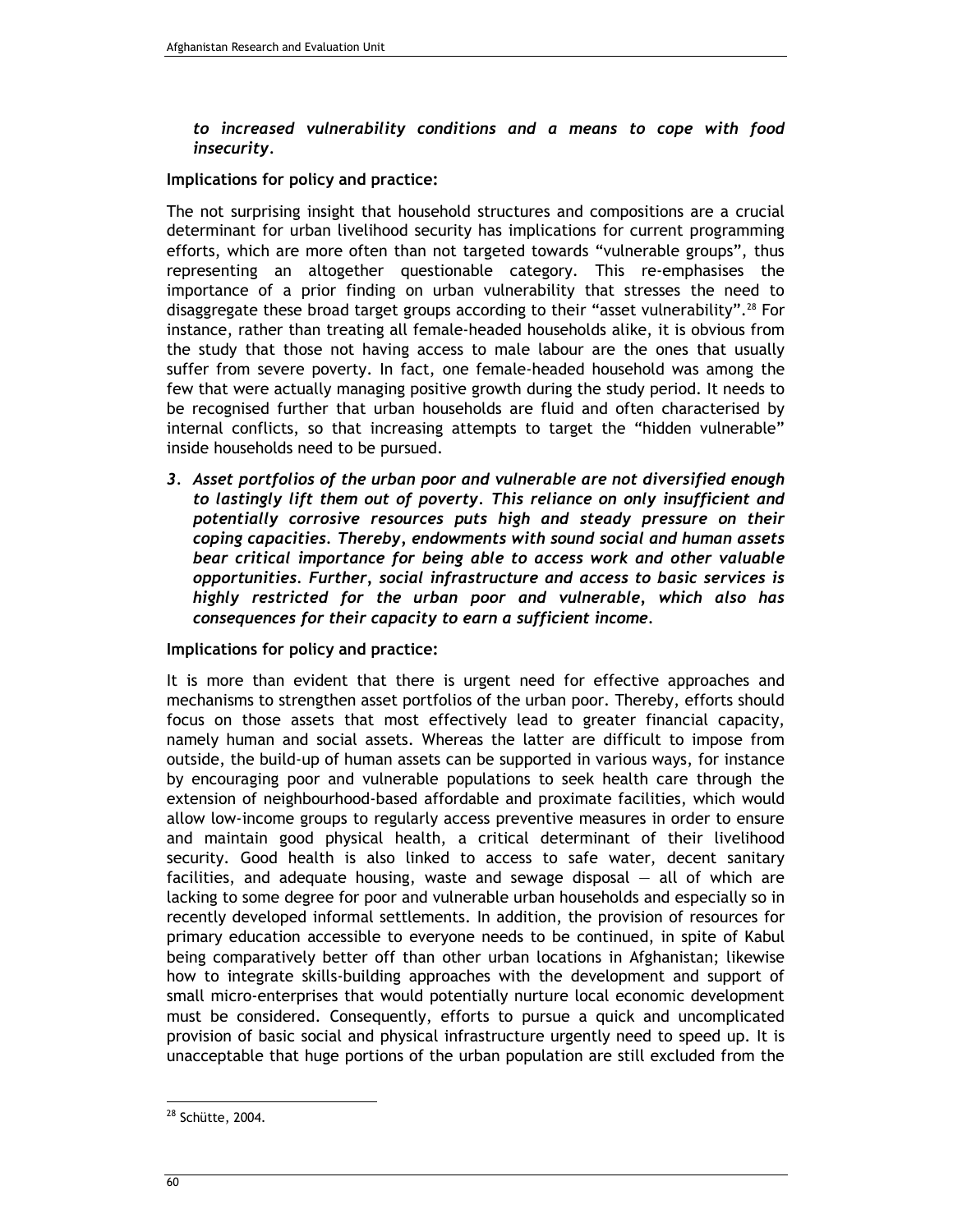most basic necessities of life, and that efforts to extend infrastructure to all Kabul neighbourhoods have not been made a priority yet.

In terms of social assets, there is solid indication of high degrees of neighbourhood cohesion being in place in Kabul, and especially so in its new emerging settlements, where people work together and share resources to establish a new community. There is great potential to strengthen and build on these already existing social networks on a neighbourhood level, for instance by delegating authority and providing funding for local infrastructure development and by integrating local communities into urban planning processes and upgrading of informal settlements; examples of such more holistic approaches are evident in Kabul (as already carried out to some degree by UN-HABITAT or the Aga Khan Trust for Culture). However, these need to be taken up and formalised by the Ministry of Urban Development and Housing (MUDH) and Kabul Municipality to give them more legitimacy and integrate them into emerging planning processes.

In addition, ways to reduce low-income groups' heavy reliance on their social assets need to be explored. A feasible possibility could be to broaden the information flow about available job opportunities in the city, so that they would also cover less skilled types of work. Current advertising organisations such as the Association of Experts in the Fields of Migration and Development Cooperation (AGEF) and the Agency Coordinating Body for Afghan Relief (ACBAR) could play a role in providing a wider promotion of unskilled work opportunities.

4. Labour is the most important asset the urban poor can mobilise. Coping with shocks and insecurity leads many household to activate additional labour in the form of working children and women joining the labour force, both of which tend to be very low remunerated. In addition, many income activities dominated by children and women, such as weaving carpets, are potentially health-threatening.

Implications for policy and practice:

Overall, there is significant evidence of very weak diversification of labour and income sources being in place among poor and vulnerable households in Kabul, with many adult earners unable to earn sufficient income to keep their households afloat, in turn leading to a high sensitivity to shocks and crisis and over-dependence on debt just to survive. While it is certainly difficult and requires a long-term economic policy effort to generate more and secure work opportunities for a steadily growing urban population, there are some immediate measures that could be pursued rather straightforwardly. These largely refer to the relatively high incidence of women contributing to household incomes in Kabul, however, mostly do so in very low paid home-based occupations. There is a need to establish ways to supply more opportunities explicitly directed towards women that are less exploitative and can provide incomes that are more stable and significant than those currently exercised. This could possibly be achieved by means of encouraging the establishment of homebased micro-enterprises run by women that are initiated by appropriately designed credit schemes and supported by social services such as child care facilities enabling women to both immerse in work activities and to widen their neighbourhood relations at the same time. Evidence suggests that women are generally very much inclined to work from their homes and cultural hindrances are much lower in relation to home-based work. Involving women in providing income on terms that are more equal also could lessen the reliance on working children.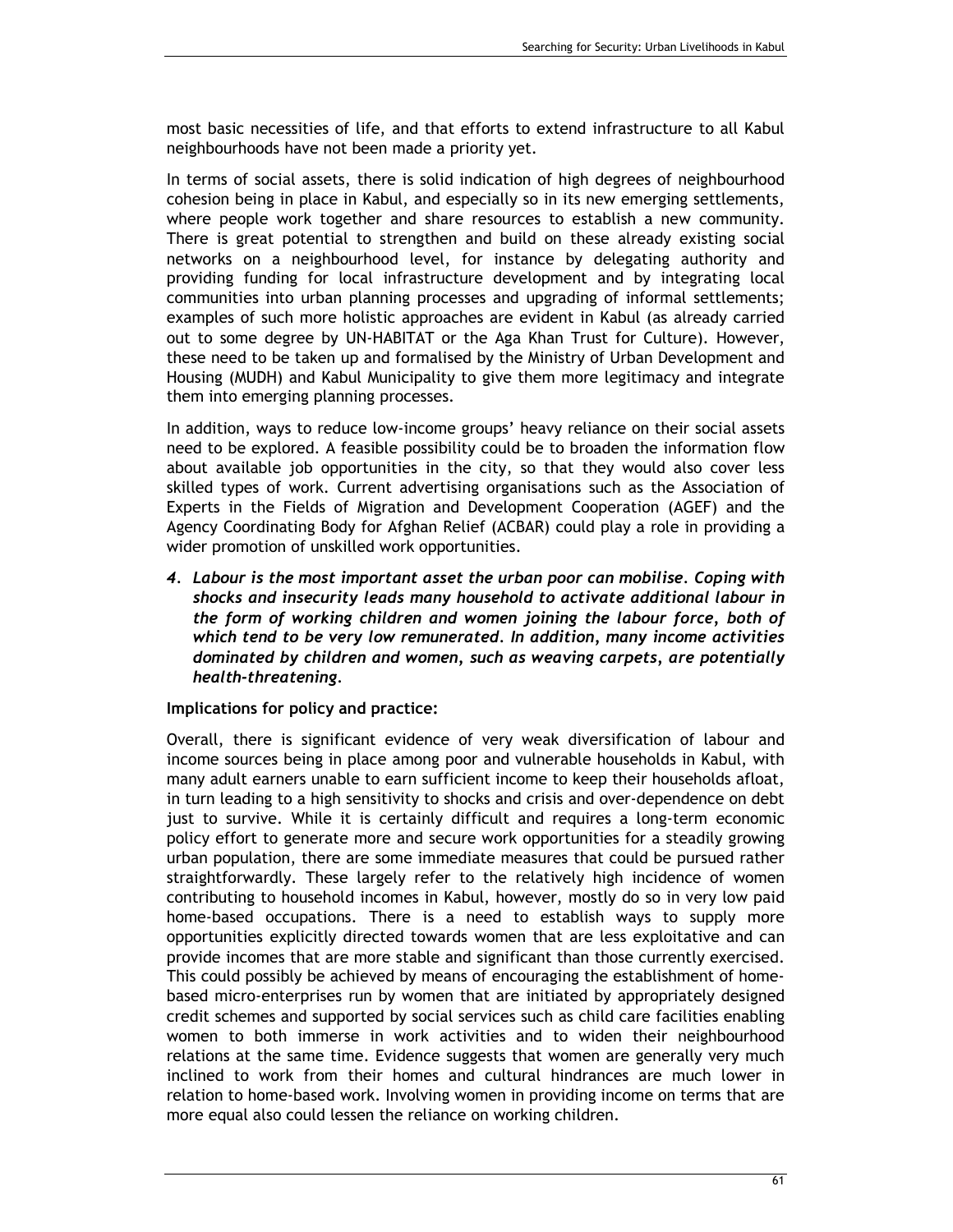Further, there is need to support self-employment and casual labour as the two most important occupational activity areas for the poor and vulnerable in Kabul. It seems, however, that these areas are not yet fully recognised, although they play a crucial role for the urban economy as a whole. For instance, the current focus on private sector development also needs to target these small and micro-scale opportunities as an already existing and huge private sector that supports a large share of Kabul's population. There is urgent need to plan for informal workers, not against them. Vendors and street sellers should be formally recognised and their presence seen as an important contribution to the urban economy, since they provide a wide range of goods and services useful for other sections of the urban population – both poor and non-poor. Consequently, their needs for public space should be included into urban planning processes and their activities regulated, possibly by means of licensing approaches. This would legitimise their existence in ways that benefit both the municipality, in terms of increased revenues, and workers, who would be less exposed to bad governance characterised by harassment and exploitation.

Protection of informal work activities and attempts to increase available job opportunities also would potentially help decrease the heavy reliance on credit for poor and vulnerable households. As it is, access to informal credit plays a critical role in affording basic consumption and health care, and investments in productive assets and housing are not imaginable without taking on debts. It is a fact that realised household incomes are insufficient for many, leading to high and persistent levels of credit taken for a significant part if not a majority of the city's population. Because reliance on credit is linked to better and more regular incomes, more efforts to protect and promote the informal labour market of Kabul are in order.

#### 5. Housing represents the most important physical asset a household can possess in Kabul.

#### Implications for policy and practice:

The ability to access own housing represents an almost necessary precondition to ease vulnerability in Kabul. Those who need to pay rent have to sacrifice major parts of their incomes for this purpose and are likely to shift residence rather frequently; at the same time they are in danger of losing their established and beneficial neighbourhood networks. Also, those who build their own housing are not secure in the current policy environment of Kabul, as they do so on land that lacks a legal status. Yet, as the World Bank has calculated, private investments in housing on land that is considered informal go as high as  $US$1.3$  billion  $-$  a major sum indicating the capacity of poor and vulnerable urban households to raise significant cash for investment when given the opportunity to do so. This is also exemplified by the experience of HH 16, who built and gradually improved their own solid hillside housing on highly insecure tenure by pursuing significant investments (mainly by informal credit and the efforts of their working children, who deliberately skipped education). It is time that these investments and sacrifices need to be valued by policymakers and Kabul Municipality in order to ensure the "right to the city" for low-income groups, rather than continuing to pose threats of eviction or delaying service delivery to those areas. It is helpful here to look at experiences in other contexts that were beneficial for all stakeholders involved. Consider the example of Sao Paulo in Brazil, where a new policy framework aimed at "not only building houses, but also citizenship", mainly by recognising informal settlements, upgrading them and legalising their tenure, which went along with new legislation, a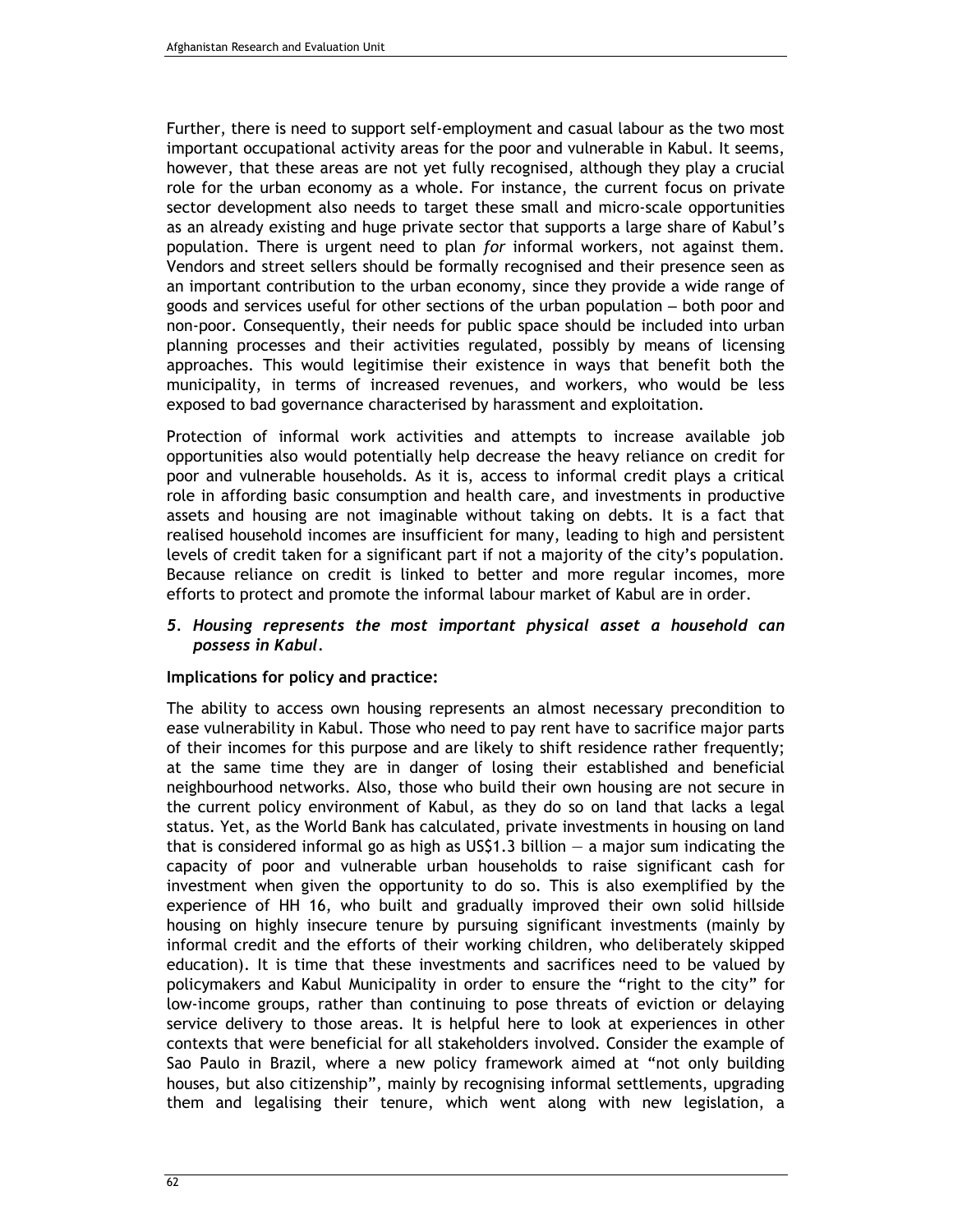modernised administrative system, increased partnerships with the private sector, and public participation in all decision-making and implementation processes to achieve integrated housing and urban development.<sup>29</sup> This approach apparently has been not only very cost-effective, but also led to improvements for low-income groups on impressive scales. It is time that such forward-looking and constructive approaches are pursued in Kabul as well. These easily can build upon the achievements already made on the ground and extend them with provision of social infrastructure. First, however, comes the need to recognise the urban reality of Kabul as it is, rather than continue to follow centralised planning mechanisms that do not improve the situations of those whose well-being are at stake.

6. Crisis and emergency situations are usually cushioned by one's social relations, notably that of family and wider kin, which work as an important fallback system for poor and vulnerable urban households and make social assets most important for urban livelihood security. However, there is only very weak incidence of bridging social relations being in place that reach beyond one's own community and potentially enable access to a wider array of opportunities. Further, social networks are vulnerable to overuse and tend to deteriorate when used too often.

Implications for policy and practice:

 $\overline{a}$ 

The critical importance of social relations for urban livelihood security cannot be over-emphasised, and it needs to be recognised that the household and extended family provide the basic social safety net to fall back upon in times of crisis and emergency. In order to maintain and strengthen the capacity of households to provide social security, long-term support for community infrastructure to help with household reproduction and income-earning capacities needs to be ensured, while at the same time efforts to identify the hidden vulnerable inside households and ways to target them need to be pursued. At the same time, there is the necessity to establish means that would enable poor and vulnerable urban households to extend their bounded networks to also access vertical relations on equitable terms, which are crucial to find new opportunities that cannot be provided by networks comprised of people caught in similar situations. In the long term, the state needs to seriously consider its role in providing this safety net, at minimum for those pursuing the most vulnerable livelihood strategies, since they are most at risk of being excluded from kin-based social networks due to overuse and inability to reciprocate.

7. There is no evidence at all of poor households being involved in local-level decision-making processes. Rather, rumours about possible consequences resulting from a probable enforcement of the Master Plan for Kabul create feelings of insecurity among residents of informal and newly emerging settlements and question the "right to the city" for them. All this exemplifies the very poor levels of urban governance that are currently being exercised in Kabul, not only in terms of the apparent huge backlogs in service delivery, but also in terms of a total absence of socially inclusive urban planning. This said, however, there have been relatively successful community-based urban upgrading programmes carried out in parts of the

<sup>&</sup>lt;sup>29</sup> Budds, J. and Teixeira, P., 2005, "Ensuring the right to the city: pro-poor housing, urban development and tenure legalization in Sao Paulo, Brazil", in Environment and Urbanization, 17(1): 89- 113.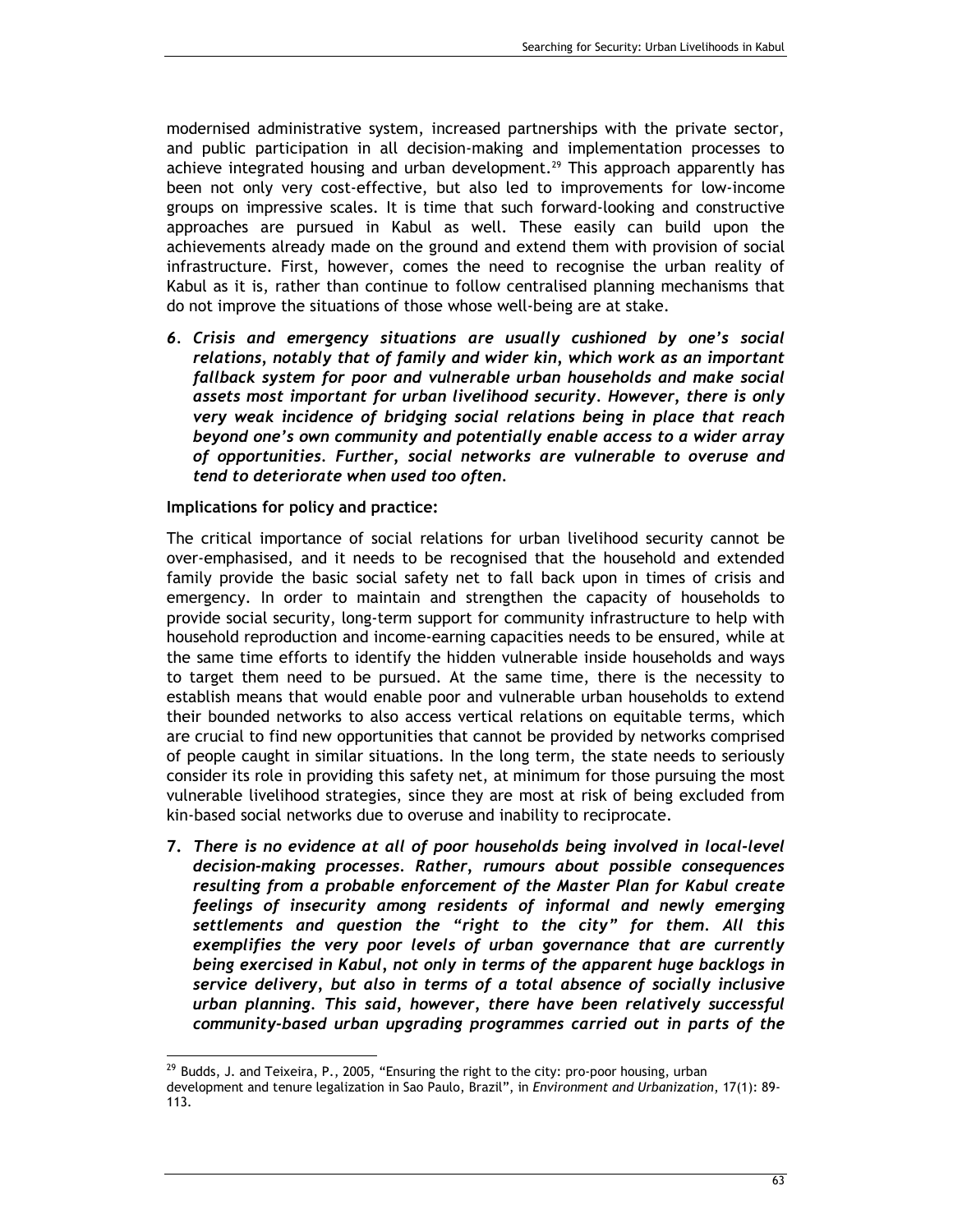#### Afghan capital under the leadership of UN-Habitat and cultural heritage conservation programmes directly involving local communities carried out by the Aha Khan Trust for Culture.

#### Implications for policy and practice:

It is more than apparent that urban governance in Kabul has a lot of potential to be improved. What is missing is the political will to do so  $-$  to recognise informal settlements, to provide much needed services to them, and to give up the sole focus on centralised top-down urban planning processes. This however is exactly what is needed: working together with communities affected, linking their voices and decision-making powers to those of municipalities and the government, and in such a way pursuing more integrated and sensitive planning processes that involve urban populations in major decisions. Ultimately, this includes the need to decide upon a clear-cut approach towards informal settlements and ways of tenure regularisation that takes into account the needs, priorities and rights of people living in those areas and accepts the fact that the problem of illegal tenure is essentially self-made and actually unnecessary in its persistence. It needs to be solved through a widespread and participatory regularisation campaign that takes the multiple forms of tenure insecurity into account and finally turns the already legitimate status of informal settlements in Kabul also into a legal one.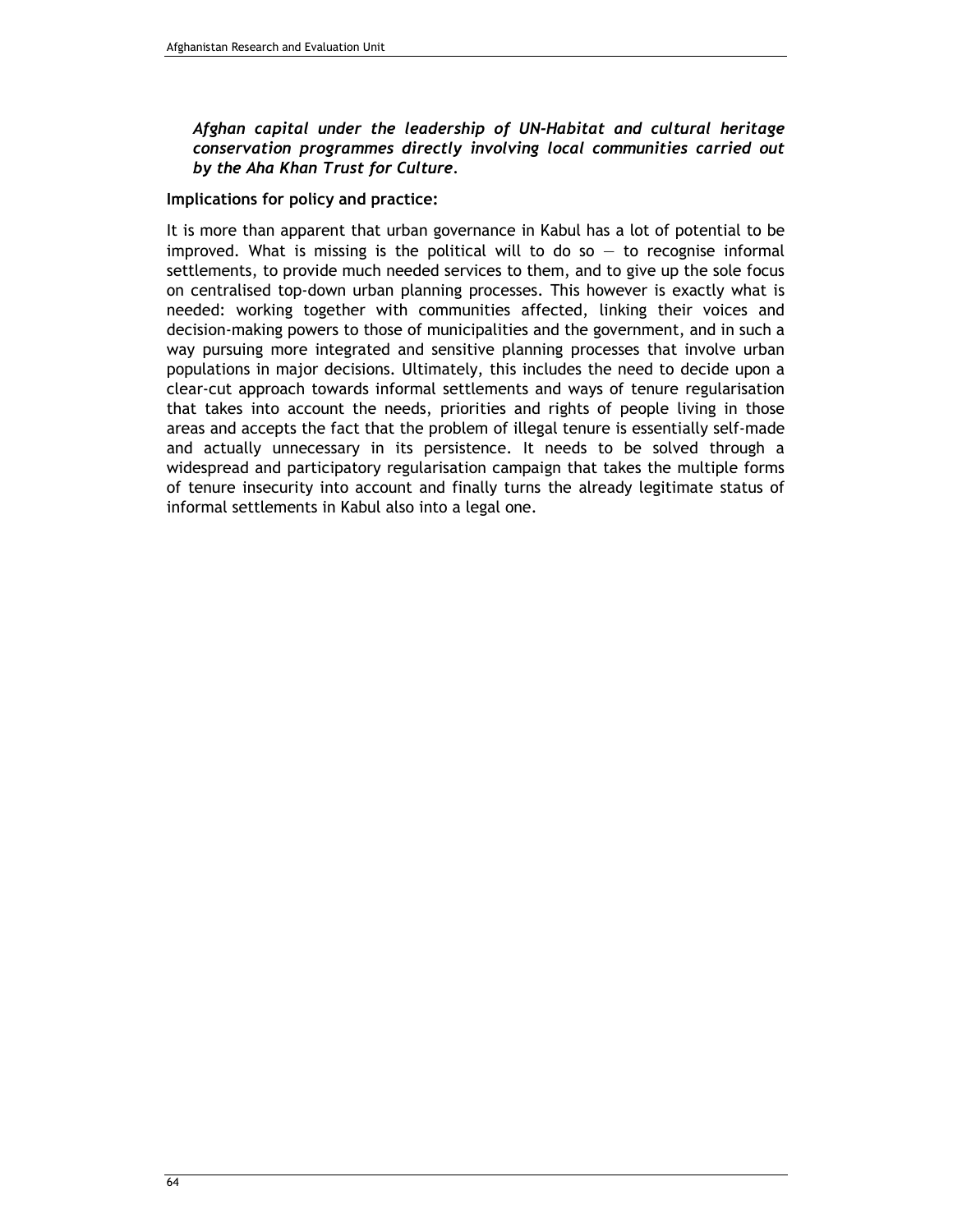# Appendix 1: Profiles of Ten Households Studied in Depth

| HH ID           | Neighbourhood<br>and tenure<br>status | HH form, structure<br>and composition                                                                                                                                                                       | Housing status and<br>access to services                                                                                                                                                                           | Access to<br>education                                        | <b>Health status</b>                                                                                                                                   | Income sources                                                                                                    | Main events<br>encountered in<br>study period                                                                                                                                                    | Intra-HH<br>relations                                                                                                                     |
|-----------------|---------------------------------------|-------------------------------------------------------------------------------------------------------------------------------------------------------------------------------------------------------------|--------------------------------------------------------------------------------------------------------------------------------------------------------------------------------------------------------------------|---------------------------------------------------------------|--------------------------------------------------------------------------------------------------------------------------------------------------------|-------------------------------------------------------------------------------------------------------------------|--------------------------------------------------------------------------------------------------------------------------------------------------------------------------------------------------|-------------------------------------------------------------------------------------------------------------------------------------------|
| Box 7           | Informal,<br>relatively secure        | Tajik, conjugal, seven<br>members (three<br>daughters and two<br>sons), headed by<br>person with physical<br>disability, several co-<br>residential relatives                                               | Own inherited room in<br>house shared with<br>brothers; public water<br>tap in the alley;<br>brother provides<br>electricity costs;<br>school and public<br>health facilities far                                  | All children go<br>to school                                  | Head of HH<br>martyred in civil<br>war, lost one leg;<br>children often<br>suffer diarrhoea                                                            | One: Head of HH<br>pulls cart or<br>vends fruits                                                                  | Head of HH<br>hospitalised; total<br>loss of income for<br>one month                                                                                                                             | Shared income<br>and resources;<br>cooperative<br>decision-<br>making;<br>influence of co-<br>residential<br>relatives                    |
| 6<br>Boxes 1& 8 | Informal, extreme<br>insecure         | Tajik, extended, de<br>facto female-headed<br>with male head<br>mentally ill, eight<br>members (one married<br>son, three daughters,<br>daughter-in-law,<br>grandson), several co-<br>residential relatives | Living in tent (in last<br>study month relocated<br>to solid housing by<br>govt); hand-pump in<br>the alley; no<br>electricity; school<br>close by; public health<br>facility rather far,<br>private too expensive | No children go<br>to school                                   | Head of HH<br>mentally ill;<br>female head<br>chronically sick;<br>bad living<br>conditions demand<br>frequent health<br>tributes of all HH<br>members | Two: Birdcage<br>production<br>involving four HH<br>members; female<br>head trades<br>cosmetics in rural<br>Kabul | Daughter got<br>married at 14; HH<br>split and rejoined;<br>female head got<br>very sick; opened<br>shop for one month;<br>got relocated by<br>govt                                              | Shared income:<br>non-cooperative<br>decision-making;<br>influence of co-<br>residential<br>relatives;<br>occasional<br>physical violence |
| 8               | Informal.<br>relatively secure        | Pashtun, conjugal, five<br>members (two sons<br>and one daughter),<br>headed by person with<br>physical disability                                                                                          | Living on charity in<br>brother's house;<br>water provided by<br>neighbours; no<br>electricity; school<br>close by; public health<br>facility far, but<br>accessed charity from<br>private doctor                  | Sons negotiate<br>work and<br>school;<br>daughter<br>excluded | Head of HH bound<br>to wheelchair<br>after in civil war                                                                                                | Two: Son is<br>pulling cart;<br>regular charity<br>from brother as<br>distant provider<br>for this HH             | Brother's support<br>became more<br>irregular; children<br>stepped out to<br>work; obtained<br>widow beneficiary<br>card issued by an<br>international NGO<br>(in spite of being no<br>widow HH) | Non-shared<br>income; non-<br>cooperative<br>decision-making                                                                              |
| 9<br>Box 1      | Informal,<br>relatively secure        | Pashtun, conjugal,<br>four members (one<br>adopted son and<br>daughter), several co-                                                                                                                        | Living on charity in<br>one room of brother's<br>house; water provided<br>by NGO; no<br>electricity; school                                                                                                        | Son negotiates<br>work and<br>school:<br>daughter             | Head has bad<br>eyesight; wife<br>chronically sick                                                                                                     | One/two:<br>Adopted son is<br>cart-puller, head<br>of HH worked 72<br>days during study                           | HH split from<br>brother and formed<br>separate unit; son<br>and daughter from<br>brother adopted;                                                                                               | Non-shared<br>income; non-<br>cooperative<br>decision-making,<br>influence from                                                           |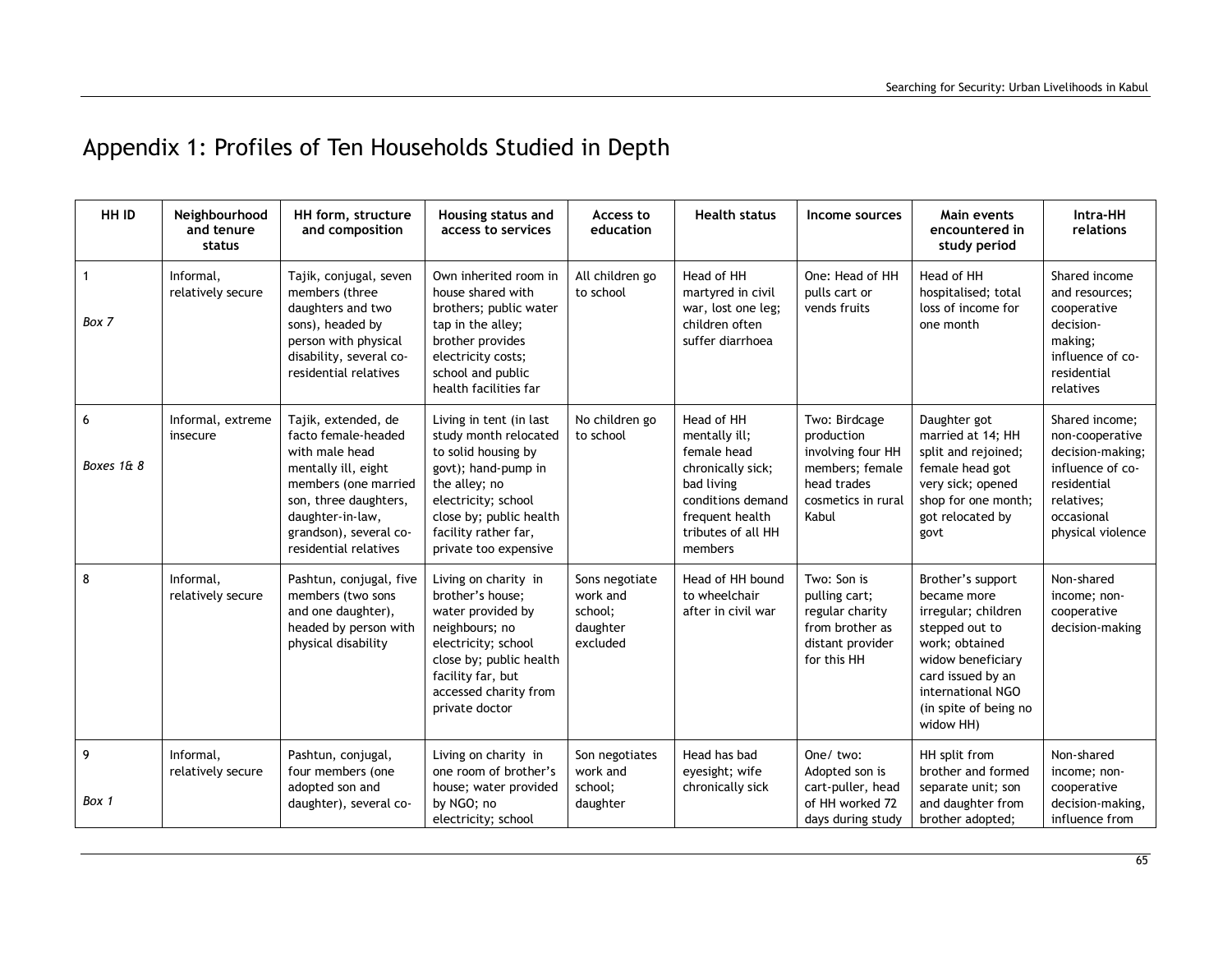|                  |                                | residential relatives                                                                                                                                                                                                             | medium distance;<br>public health facility<br>far, private too<br>expensive                                                                                                                             | excluded                                                                                              |                                                                                           | period<br>(shepherding in<br>Baghlan<br>Province, tree<br>planting)                                                      | wife's chronic<br>sickness<br>deteriorated; aged<br>head of HH went on<br>labour migration to<br>Pul-e Khumri for a<br>month                                                                                                                                                                          | co-residential<br>relatives                                                                      |
|------------------|--------------------------------|-----------------------------------------------------------------------------------------------------------------------------------------------------------------------------------------------------------------------------------|---------------------------------------------------------------------------------------------------------------------------------------------------------------------------------------------------------|-------------------------------------------------------------------------------------------------------|-------------------------------------------------------------------------------------------|--------------------------------------------------------------------------------------------------------------------------|-------------------------------------------------------------------------------------------------------------------------------------------------------------------------------------------------------------------------------------------------------------------------------------------------------|--------------------------------------------------------------------------------------------------|
| 11<br>Box 2      | Informal,<br>relatively secure | Tajik, extended,<br>reduced from ten to<br>six members, female-<br>headed, comprises<br>four widows (female<br>head, her mother, her<br>sister-in-law, friend of<br>mother, plus two sons<br>of head, four children<br>sent away) | Living in own solid<br>house; own well;<br>electricity arrived<br>during study period<br>(before tapped into<br>neighbours' line);<br>school close by;<br>health care on charity<br>from private doctor | Both sons go to<br>school                                                                             | Head of HH's<br>sister-in-law<br>mentally ill; friend<br>of mother aged<br>and half blind | Two: Home-<br>based<br>neighbourhood<br>bakery; nephew<br>gives monthly<br>long-term credit                              | Sent HH members<br>away; house<br>maintenance<br>financed and carried<br>out by neighbours;<br>received electricity<br>with installation<br>financed by relative                                                                                                                                      | Shared income<br>and resources;<br>cooperative<br>decision-making                                |
| 16<br>Boxes 3& 7 | Informal, insecure             | Tajik, conjugal, four<br>members, female-<br>headed (two sons and<br>one daughter)                                                                                                                                                | Living in own house on<br>enclosed land on<br>steep hillside; Water<br>far - accessed from<br>hand-pump downhill<br>with donkey; no<br>electricity; school and<br>public health facility<br>far away    | No children go<br>to school<br>because sons<br>need to work<br>and daughter to<br>do the HH<br>chores | All HH members in<br>decent shape                                                         | Two/ three: Both<br>sons involved in<br>street vending;<br>female head<br>works in urban<br>agriculture<br>during season | Gradually improved<br>housing and finished<br>2 <sup>nd</sup> room and started<br>3rd; poultry training<br>from NGO and<br>received chicken;<br>bought donkey<br>shared with<br>neighbour for<br>fetching water; son-<br>in-law joined HH for<br>2 months; sons<br>found regular work<br>for 2 months | Shared income<br>and resources,<br>cooperative<br>decision-making                                |
| 23<br>Box 9      | Moved back to<br>village       | Hazara, conjugal,<br>reduced from five to<br>four members (two<br>sons, one daughter<br>sent away), head of<br>household drug victim,<br>over long periods de<br>facto female-headed                                              | Lived on rent and<br>charity in five<br>different places<br>during the study<br>period; accessed<br>water from landlord<br>or host family; health<br>always on charity                                  | No school aged<br>children                                                                            | Head of HH needs<br>drugs for well-<br>being; female<br>head and children<br>often sick   | One: Female<br>head occasionally<br>doing<br>embroidery,<br>spinning wool                                                | Head of HH<br>imprisoned; wife got<br>seriously sick;<br>evicted from rental<br>housing; shared<br>accommodation<br>with two different<br>HHs of relatives;                                                                                                                                           | Non-pooled<br>income; non-<br>cooperative<br>decision-making,<br>occasional<br>physical violence |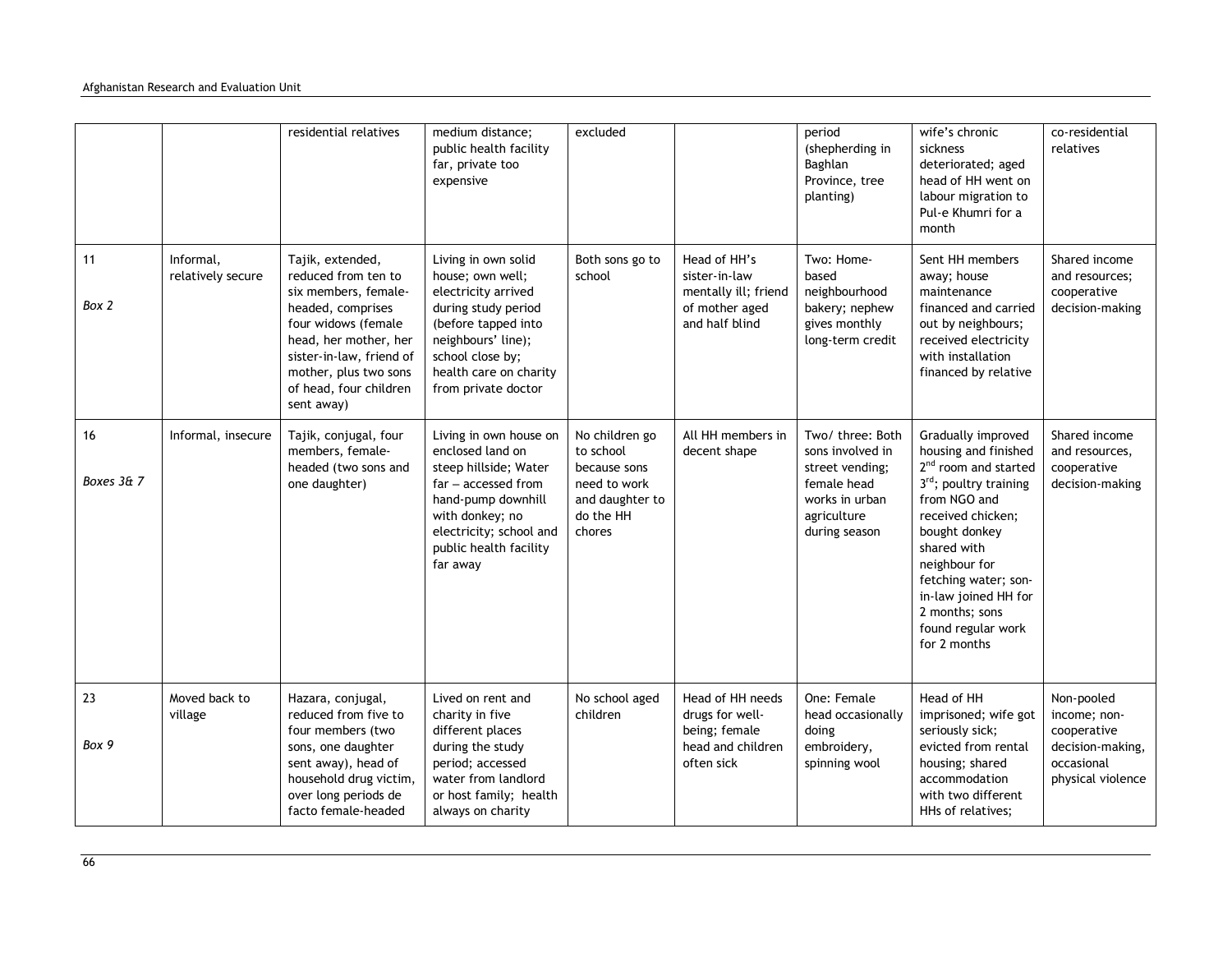|             |                                | (husband six months in<br>prison)                                                                                      |                                                                                                                                                                                                                                                                                                                 |                                                                                                                                                                                                   |                                                                                        |                                                                                                                                                                                                                                                    | loss of income over<br>long time; food<br>insecurity; assets<br>forcefully depleted<br>by shop-keeper for<br>debt repayment                                                                                                                        |                                                                                                                                                                                |
|-------------|--------------------------------|------------------------------------------------------------------------------------------------------------------------|-----------------------------------------------------------------------------------------------------------------------------------------------------------------------------------------------------------------------------------------------------------------------------------------------------------------|---------------------------------------------------------------------------------------------------------------------------------------------------------------------------------------------------|----------------------------------------------------------------------------------------|----------------------------------------------------------------------------------------------------------------------------------------------------------------------------------------------------------------------------------------------------|----------------------------------------------------------------------------------------------------------------------------------------------------------------------------------------------------------------------------------------------------|--------------------------------------------------------------------------------------------------------------------------------------------------------------------------------|
| 28<br>Box 4 | Informal,<br>relatively secure | Tajik, conjugal, five<br>members (three<br>daughters)                                                                  | Lived on rent, but<br>evicted in last study<br>month; water from<br>neighbours; no<br>electricity; school and<br>public health close by                                                                                                                                                                         | All children go<br>to school                                                                                                                                                                      | Female head of<br>HH chronically sick<br>after experiencing<br>several<br>miscarriages | One: Head of HH<br>goods loader in<br>the bazaar                                                                                                                                                                                                   | Female head started<br>neighbourhood<br>bakery; female head<br>got twice seriously<br>sick; were evicted<br>from house                                                                                                                             | Shared income<br>and resources,<br>cooperative<br>decision-making                                                                                                              |
| 32          | Informal,<br>relatively secure | Tajik, conjugal,<br>female-headed, seven<br>members (three<br>daughters and three<br>sons), co-residential<br>relative | Living on charity in<br>house of brother in<br>law; water from<br>neighbour; brother-in-<br>law pays for<br>electricity; school<br>close by; public health<br>facility far, private<br>too expensive                                                                                                            | Eldest son<br>excluded<br>because needs<br>to work; one<br>apprentice and<br>school-going;<br>youngest son<br>only schooling;<br>youngest<br>daughter goes;<br>two elder<br>daughters<br>excluded | All HH members in<br>decent health                                                     | Two: Elder son<br>busy in various<br>jobs: cash for<br>work NGO<br>programme,<br>cleaner, daily<br>wage; younger<br>son apprentice in<br>mechanic shop                                                                                             | Moved into<br>relatives' house<br>after death of main<br>breadwinner; elder<br>son dropped school<br>for work; younger<br>son started working<br>as apprentice;<br>started rebuilding<br>destroyed house on<br>credit to eventually<br>rent it out | Shared income<br>and resources,<br>cooperative<br>decision-making,<br>occasional<br>physical violence<br>against<br>daughters,<br>influence of co-<br>residential<br>relatives |
| 38<br>Box 5 | Formal, secure                 | Pashtun, conjugal,<br>eight members (four<br>sons and two<br>daughters) head of HH<br>mentally ill                     | Living in own house,<br>rebuilt after return<br>from Pakistan; old<br>city location inside<br>Master Plan, but<br>rumours of road<br>widening and housing<br>adjustments go<br>around; water from<br>neighbours; no<br>electricity; school<br>close by; public health<br>facility far, private<br>too expensive | Eldest son<br>excluded<br>because needs<br>to work; two<br>sons negotiate<br>work and<br>school:<br>youngest son<br>only schooling;<br>daughters not<br>school age                                | Head of HH<br>mentally ill;<br>children often sick                                     | Three: Eldest son<br>weaving carpets,<br>works as daily<br>wage labourer,<br>selling phone<br>calls on mobile;<br>two school-aged<br>sons begging with<br>esphand, selling<br>chewing gum,<br>plastic bags, top-<br>up cards, do bus<br>conducting | Mother of female<br>head died; son sold<br>weaving stool and<br>started selling<br>phone calls                                                                                                                                                     | Pooled income<br>and resources,<br>cooperative<br>decision-making                                                                                                              |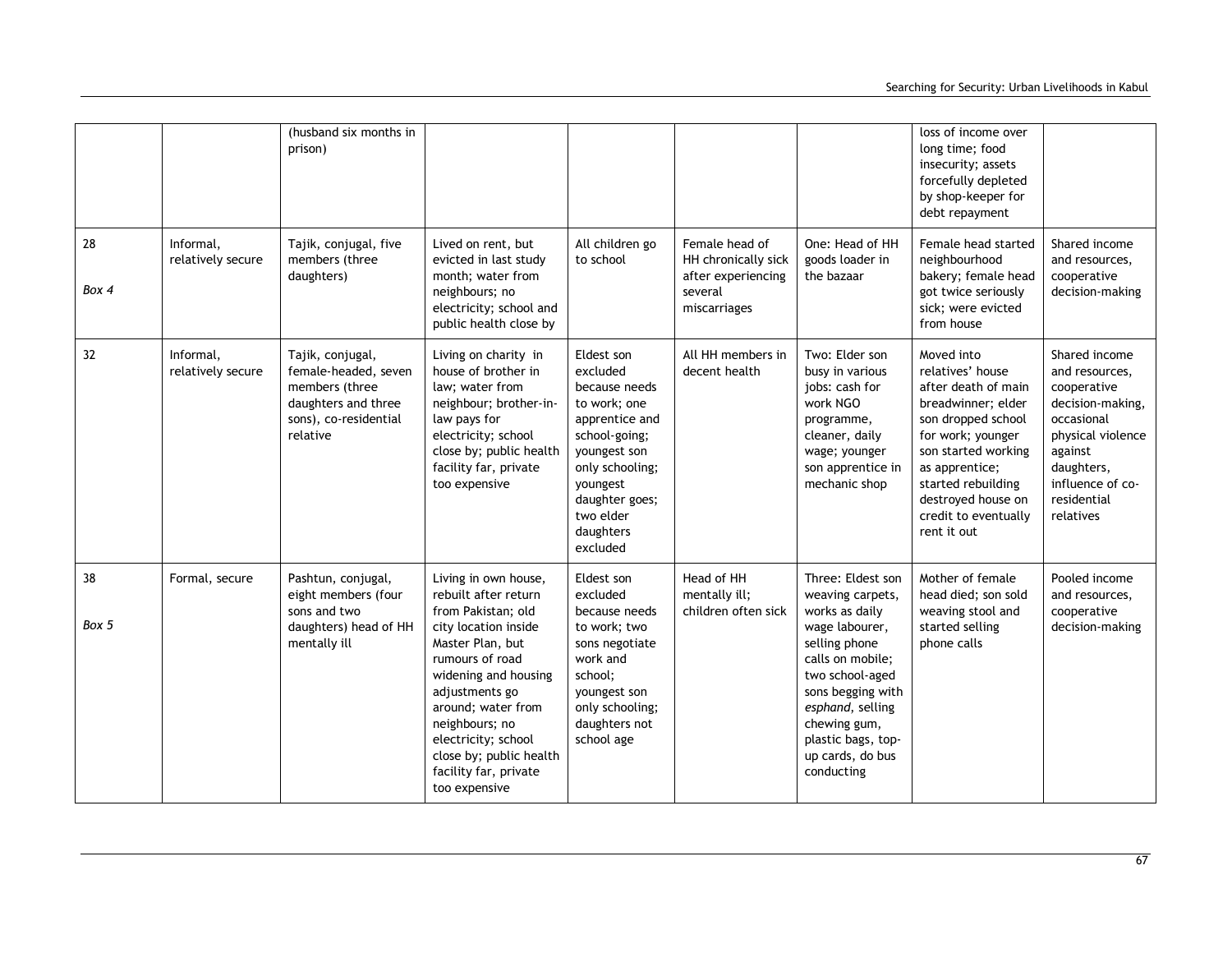## References

Action Contre la Faime. 2004. Kabul Vulnerability Mapping. Kabul: ACF.

Beall, J. and Kanji, N. 1999. Households, Livelihoods and Urban Poverty. Urban Governance, Partnership and Poverty Theme Paper 3.

Beall, J. 2002. "Living in the Present, Investing in the Future – Household Security Among the Urban Poor" in Rakodi, C.Lloyd-Jones, T. Urban Livelihoods. A People-Centred Approach to Reducing Poverty. London: Earthscan. 71–90.

Bebbington, A. 1999. "Capitals and Capabilities: A Framework for Analyzing Peasant Viability, Rural Livelihoods and Poverty." World Development. 27(12): 2021–2044.

Budds, J. and Teixeira, P. 2005. "Ensuring the right to the city: pro-poor housing, urban development and tenure legalization in Sao Paulo, Brazil." Environment and Urbanization. 17(1): 89–113.

Chen, M.A. and Dunn, E. 1996. Household economic portfolios. Washington: Assessing the Impact of Microenterprise Services (AIMS).

de la Rocha, M. 2000. Private Adjustments: Household Responses to the Erosion of Work. UNDP/SEPED Conference Paper Series.

Dupree, N. 2004. "The family during crisis in Afghanistan." Journal of Comparative Family Studies. 35(2): 3–11.

Gebremedhin, Y. 2005. Preliminary Assessment of Informal Settlements in Kabul City. USAID – Land Titling and Economic Restructuring in Afghanistan.

Gebremedhin, Y. 2005. Legal Issues in Afghanistan – Land Titling and Registration. USAID – Land Titling and Economic Restructuring in Afghanistan.

Government of Afghanistan (GoA). 2004. Securing Afghanistan's Future. Kabul: GoA.

Grace, J. 2003. One Hundred Households in Kabul. A study of winter vulnerability, coping strategies, and the impact of cash-for-work programmes on the lives of the "vulnerable". Kabul: Afghanistan Research and Evaluation Unit.

Köberlein, M. 2003. "Living from Waste. A Case Study on the Livelihoods of the Actors Involved in Delhi's Informal Waste Recycling Economy." Studies in Development Geography, Vol. 24. Saarbrücken: Verlag für Entwicklungspolitik.

Peterson, J.T. 1994. "Anthropological Approaches to the Household." in Borooah, R., Cloud, K., Seshadri, S. et al. Capturing Complexity. An interdisciplinary look at women, households and development. Sage. 87–101.

Schütte, S. 2004. Urban Vulnerability in Afghanistan: Case Studies from Three Cities. Kabul: Afghanistan Research and Evaluation Unit.

Schütte, S. 2005. Emerging Trends in Urban Livelihoods. Kabul: Afghanistan Research and Evaluation Unit.

Schütte, S. 2006. Poor, Poorer, Poorest: Urban Livelihoods and Vulnerability in Mazar-i-Sharif. Kabul: Afghanistan Research and Evaluation Unit.

Schütte, S. 2006. Dwindling Industry, Growing Poverty: Urban Livelihoods in Pul-e Khumri. Kabul: Afghanistan Research and Evaluation Unit.

Scoones, I. 1998. Sustainable Rural Livelihoods: A Framework for Analysis. IDS Working Paper 72. Sussex: Institute of Development Studies.

van Dillen, S. 2004. "Different Choices. Assessing Vulnerability in a South Indian Village." Studies in Development Geography. Saarbrücken: Verlag für Entwicklungspolitik.